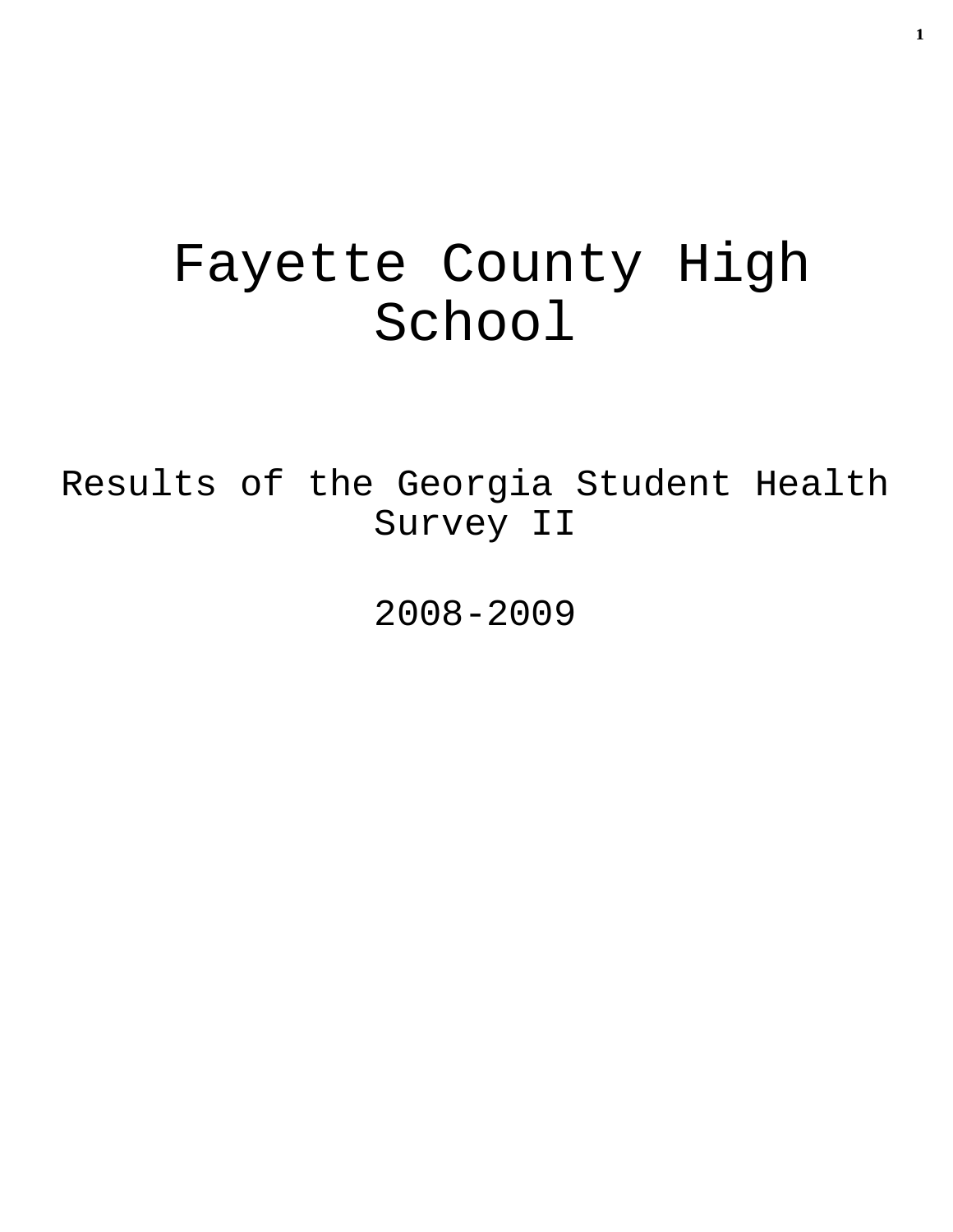# *Demographics* **2**

| Grade                    |     |  |  |  |
|--------------------------|-----|--|--|--|
| <b>Grade   Frequency</b> |     |  |  |  |
| 10                       | 173 |  |  |  |
| 12                       | 112 |  |  |  |

| <b>Frequency</b> | <b>Table of Gender by Grade</b> |              |             |              |  |  |
|------------------|---------------------------------|--------------|-------------|--------------|--|--|
| <b>Col Pct</b>   |                                 | Grade(Grade) |             |              |  |  |
|                  | Gender(Gender)                  | 10           | 12          | <b>Total</b> |  |  |
|                  | <b>Female</b>                   | 72<br>41.62  | 50<br>44.64 | 122          |  |  |
|                  | <b>Male</b>                     | 101<br>58.38 | 62<br>55.36 | 163          |  |  |
|                  | <b>Total</b>                    | 173          | 112         | 285          |  |  |

| Frequency<br>Col Pct |
|----------------------|
|                      |

| <b>Table of Ethnicity by Grade</b> |              |             |              |  |  |  |  |
|------------------------------------|--------------|-------------|--------------|--|--|--|--|
|                                    | Grade(Grade) |             |              |  |  |  |  |
| <b>Ethnicity</b> (Ethnicity)       | 10           | 12          | <b>Total</b> |  |  |  |  |
| <b>Black</b>                       | 69<br>39.88  | 49<br>43.75 | 118          |  |  |  |  |
| <b>Hispanic</b>                    | 10<br>5.78   | 7<br>6.25   | 17           |  |  |  |  |
| White                              | 67<br>38.73  | 44<br>39.29 | 111          |  |  |  |  |
| <b>Asian</b>                       | 7<br>4.05    | 8<br>7.14   | 15           |  |  |  |  |
| <b>Other</b>                       | 20<br>11.56  | 4<br>3.57   | 24           |  |  |  |  |
| <b>Total</b>                       | 173          | 112         | 285          |  |  |  |  |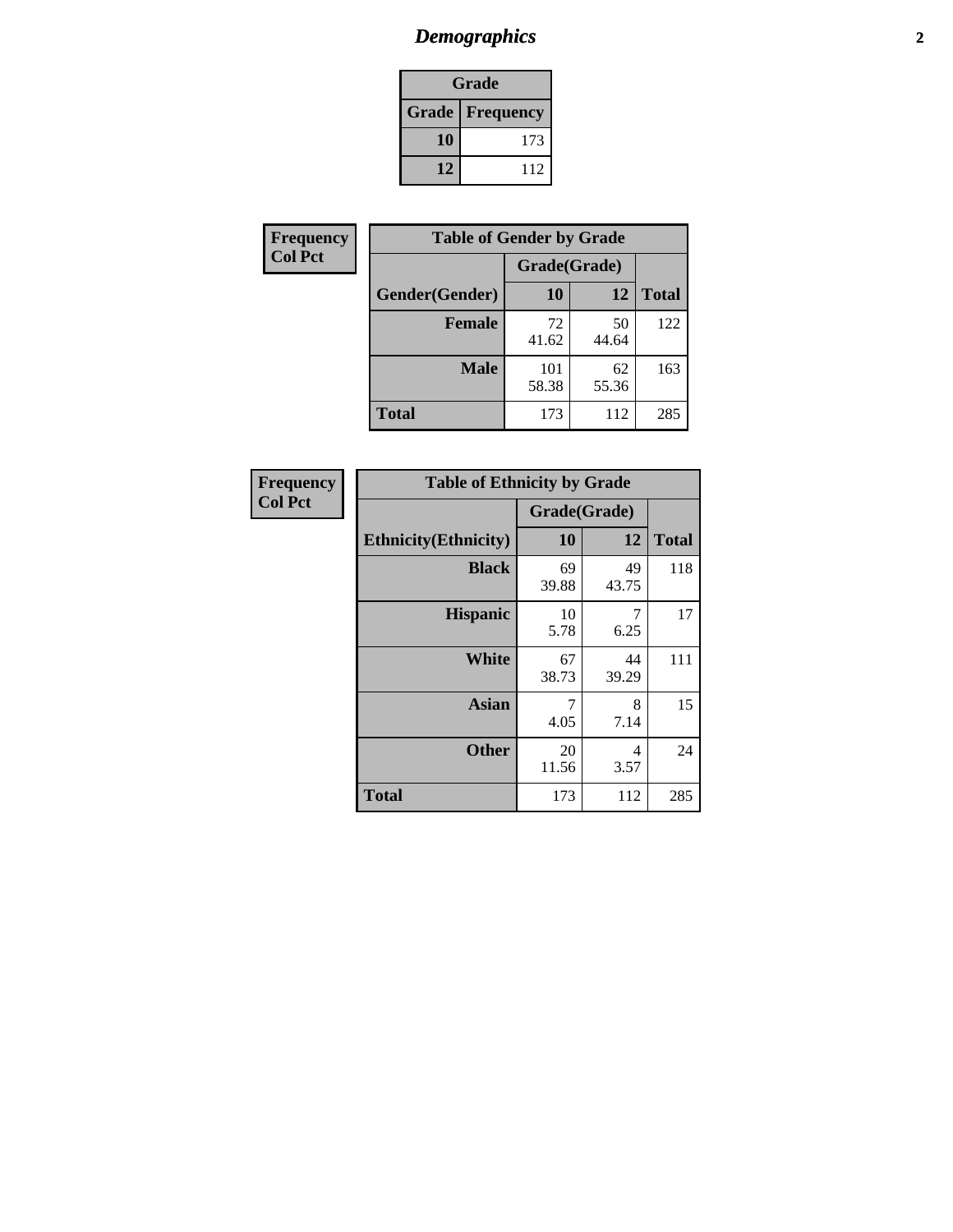### *Title IV, Part A, Schedule A* **3** *Goal 1: Ensure that all schools are drug-free Baseline Data: Year 2008-2009 Prevalence of Drug Use*

| Frequency<br><b>Col Pct</b> | <b>Table of AlcoholAlt by Grade</b> |              |             |              |  |  |
|-----------------------------|-------------------------------------|--------------|-------------|--------------|--|--|
|                             | AlcoholAlt(Alcohol                  | Grade(Grade) |             |              |  |  |
|                             | use, past 30 days)                  | <b>10</b>    | 12          | <b>Total</b> |  |  |
|                             | Yes                                 | 43<br>24.86  | 20<br>17.86 | 63           |  |  |
|                             | N <sub>0</sub>                      | 130<br>75.14 | 92<br>82.14 | 222          |  |  |
|                             | Total                               | 173          | 112         | 285          |  |  |

| <b>Frequency</b> | <b>Table of TobaccoAny by Grade</b> |              |             |              |  |
|------------------|-------------------------------------|--------------|-------------|--------------|--|
| <b>Col Pct</b>   | TobaccoAny(Tobacco                  | Grade(Grade) |             |              |  |
|                  | use, past 30 days)                  | 10           | 12          | <b>Total</b> |  |
|                  | Yes                                 | 22<br>12.72  | 20<br>17.86 | 42           |  |
|                  | N <sub>0</sub>                      | 151<br>87.28 | 92<br>82.14 | 243          |  |
|                  | Total                               | 173          | 112         | 285          |  |

| Frequency<br><b>Col Pct</b> | <b>Table of MarijuanaAlt by Grade</b> |              |             |              |  |
|-----------------------------|---------------------------------------|--------------|-------------|--------------|--|
|                             | MarijuanaAlt(Marijuana                | Grade(Grade) |             |              |  |
|                             | use, past 30 days)                    | 10           | 12          | <b>Total</b> |  |
|                             | Yes                                   | 25<br>14.45  | 15<br>13.39 | 40           |  |
|                             | N <sub>0</sub>                        | 148<br>85.55 | 97<br>86.61 | 245          |  |
|                             | <b>Total</b>                          | 173          | 112         | 285          |  |

| Frequency      | <b>Table of OtherDrugAny by Grade</b>  |              |             |              |  |
|----------------|----------------------------------------|--------------|-------------|--------------|--|
| <b>Col Pct</b> | <b>OtherDrugAny(Other</b><br>drug use, | Grade(Grade) |             |              |  |
|                | past 30 days)                          | 10           | 12          | <b>Total</b> |  |
|                | Yes                                    | 17<br>9.83   | 16<br>14.29 | 33           |  |
|                | N <sub>0</sub>                         | 156<br>90.17 | 96<br>85.71 | 252          |  |
|                | <b>Total</b>                           | 173          | 112         | 285          |  |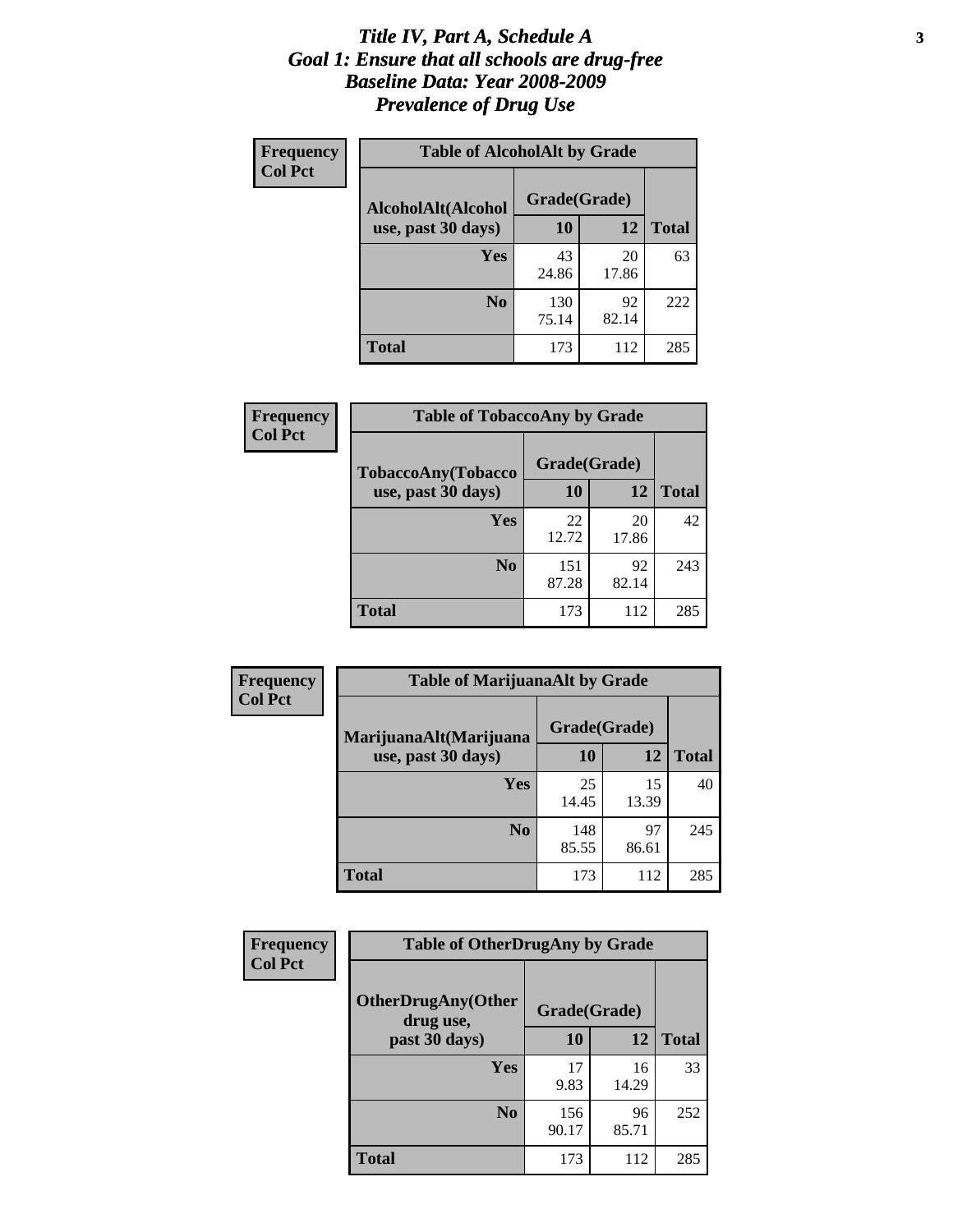### *Average Age of Onset of Use* **4** *Results for "Average Age of Onset of Use" questions exclude students who said they did not use that substance*

| <b>Variable</b>    | Label                                                              | <b>Mean</b> |
|--------------------|--------------------------------------------------------------------|-------------|
| Alcoholinit2       | I started using alcohol when I was                                 | 13.52       |
| Cigarettesinit2    | I started smoking tobacco when I was                               | 13.22       |
| Smokelessinit2     | I started chewing tobacco when I was                               | 14.00       |
| Marijuanainit2     | I started using marijuana when I was                               | 14.02       |
| Cocaineinit2       | I started using cocaine when I was                                 | 13.28       |
| Inhalantsinit2     | I started using inhalants when I was                               | 12.65       |
| Steroidsinit2      | I started using steroids when I was                                | 14.09       |
| Ecstasyinit2       | I started using ecstasy when I was                                 | 15.64       |
| Methinit2          | I started using methamphetamines when I was                        | 16.20       |
| Hallucinogensinit2 | I started using hallucinogens when I was                           | 15.89       |
| Prescriptioninit2  | I started using prescription drugs not prescribed to me when I was | 14.13       |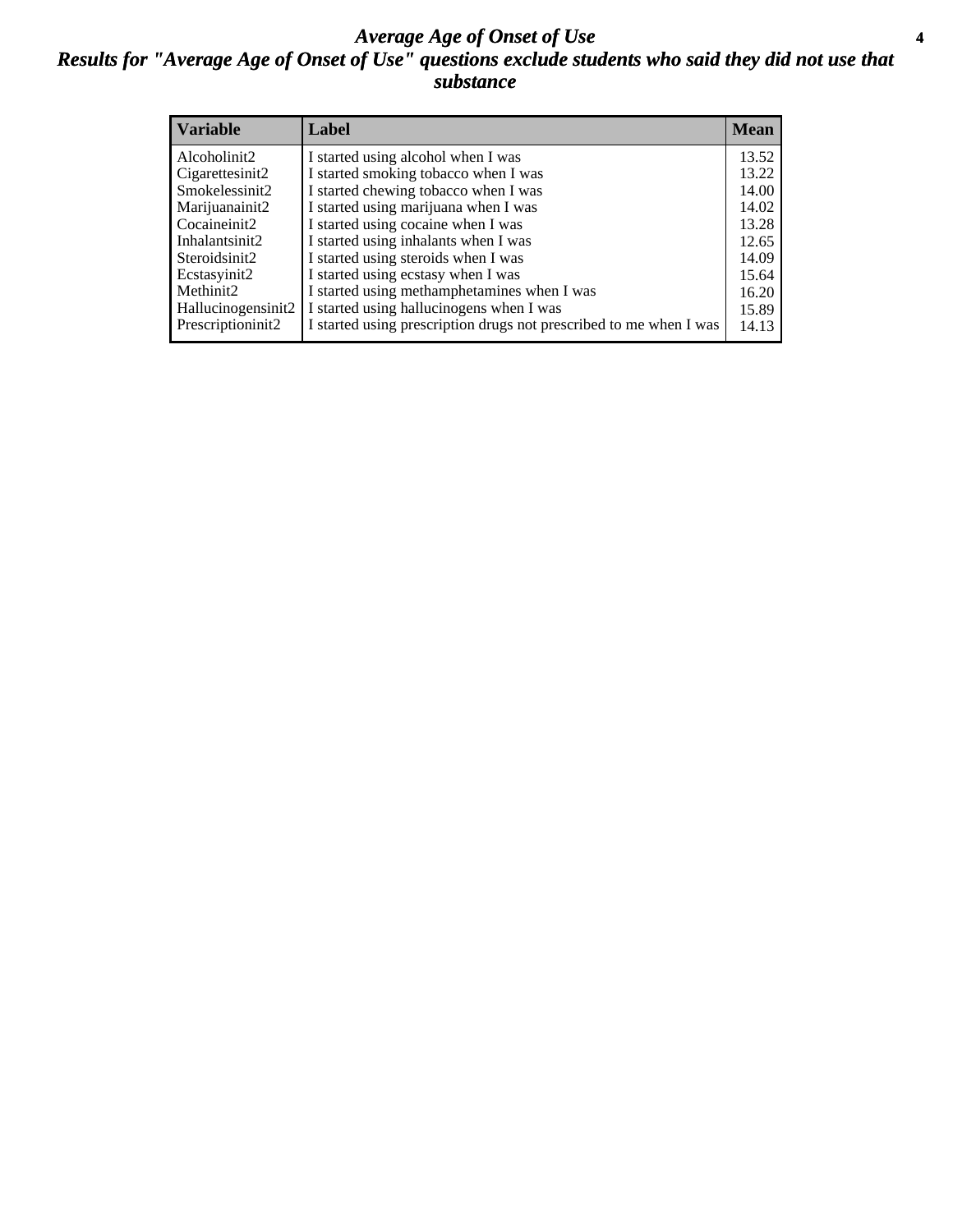# *Perception of Health Risk* **5**

| <b>Frequency</b> | <b>Table of Alcoholharmdich by Grade</b> |              |             |              |  |
|------------------|------------------------------------------|--------------|-------------|--------------|--|
| <b>Col Pct</b>   | Alcoholharmdich(I<br>think alcohol is    | Grade(Grade) |             |              |  |
|                  | harmful)                                 | 10           | 12          | <b>Total</b> |  |
|                  | Yes                                      | 138<br>79.77 | 86<br>76.79 | 224          |  |
|                  | N <sub>0</sub>                           | 35<br>20.23  | 26<br>23.21 | 61           |  |
|                  | <b>Total</b>                             | 173          | 112         | 285          |  |

| Frequency      | <b>Table of Tobaccoharmdich by Grade</b> |              |              |              |  |
|----------------|------------------------------------------|--------------|--------------|--------------|--|
| <b>Col Pct</b> | Tobaccoharmdich(I<br>think tobacco is    | Grade(Grade) |              |              |  |
|                | harmful)                                 | 10           | 12           | <b>Total</b> |  |
|                | <b>Yes</b>                               | 164<br>94.80 | 108<br>96.43 | 272          |  |
|                | N <sub>0</sub>                           | q<br>5.20    | 4<br>3.57    | 13           |  |
|                | <b>Total</b>                             | 173          | 112          | 285          |  |

| Frequency      | <b>Table of Marijuanaharmdich by Grade</b> |              |             |              |  |
|----------------|--------------------------------------------|--------------|-------------|--------------|--|
| <b>Col Pct</b> | Marijuanaharmdich(I<br>think marijuana is  | Grade(Grade) |             |              |  |
|                | harmful)                                   | 10           | 12          | <b>Total</b> |  |
|                | Yes                                        | 134<br>77.46 | 84<br>75.00 | 218          |  |
|                | N <sub>0</sub>                             | 39<br>22.54  | 28<br>25.00 | 67           |  |
|                | <b>Total</b>                               | 173          | 112         | 285          |  |

| <b>Frequency</b> | <b>Table of Otherdrugharmdich by Grade</b>   |              |              |              |  |
|------------------|----------------------------------------------|--------------|--------------|--------------|--|
| <b>Col Pct</b>   | Otherdrugharmdich(I<br>think other drugs are | Grade(Grade) |              |              |  |
|                  | harmful)                                     | 10           | 12           | <b>Total</b> |  |
|                  | Yes                                          | 169<br>97.69 | 109<br>97.32 | 278          |  |
|                  | N <sub>0</sub>                               | 4<br>2.31    | 3<br>2.68    |              |  |
|                  | <b>Total</b>                                 | 173          | 112          | 285          |  |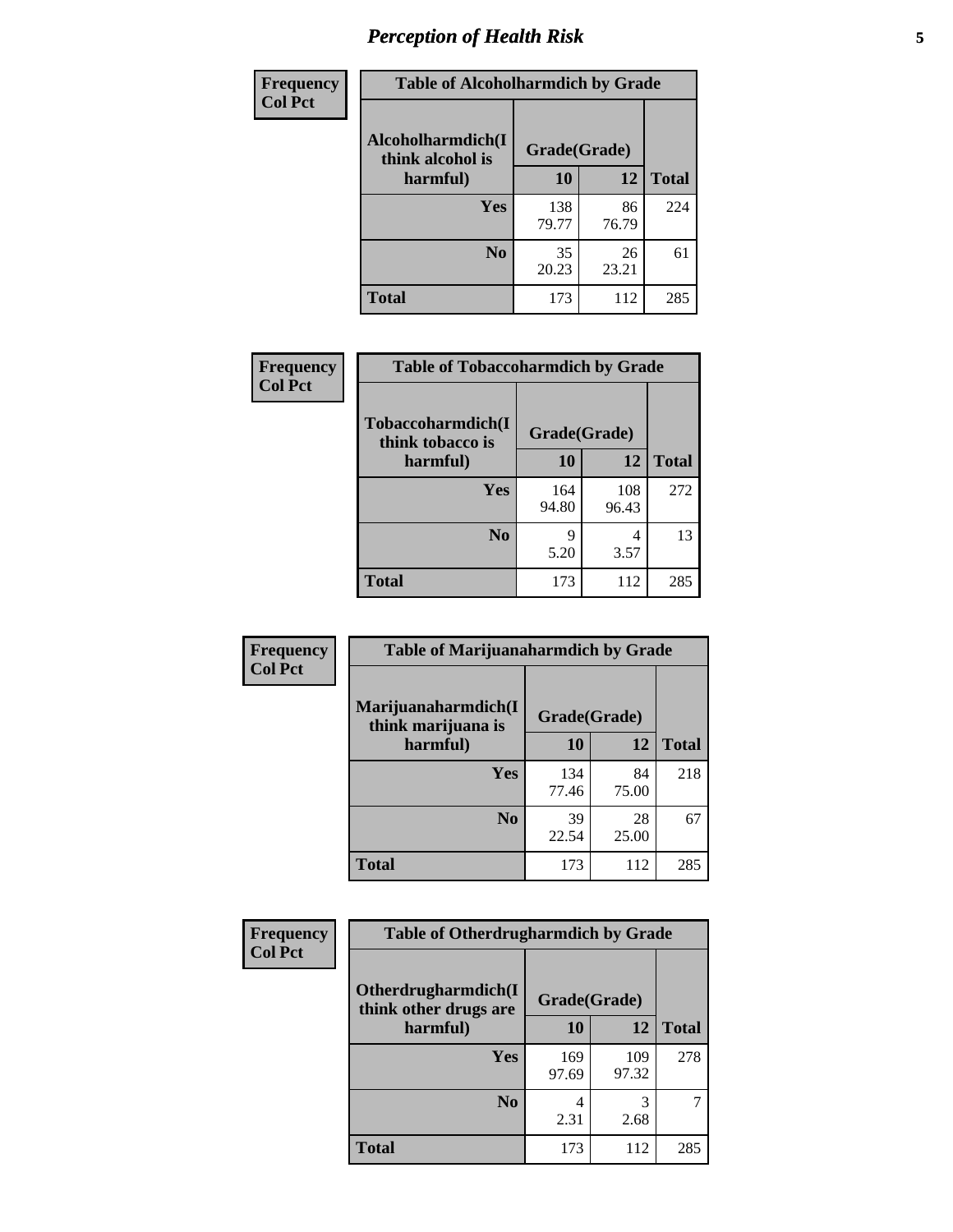# *Social Disapproval* **6**

| Frequency      | <b>Table of Alcoholpeerdich by Grade</b>                    |              |             |              |
|----------------|-------------------------------------------------------------|--------------|-------------|--------------|
| <b>Col Pct</b> | Alcoholpeerdich(My<br>friends would<br>disapprove if I used | Grade(Grade) |             |              |
|                | alcohol)                                                    | 10           | 12          | <b>Total</b> |
|                | <b>Yes</b>                                                  | 96<br>55.49  | 48<br>42.86 | 144          |
|                | N <sub>0</sub>                                              | 77<br>44.51  | 64<br>57.14 | 141          |
|                | <b>Total</b>                                                | 173          | 112         | 285          |

| <b>Frequency</b> |
|------------------|
| <b>Col Pct</b>   |

| <b>Table of Tobaccopeerdich by Grade</b>                            |              |             |              |  |  |
|---------------------------------------------------------------------|--------------|-------------|--------------|--|--|
| <b>Tobaccopeerdich</b> (My<br>friends would<br>disapprove if I used | Grade(Grade) |             |              |  |  |
| tobacco)                                                            | 10           | 12          | <b>Total</b> |  |  |
| Yes                                                                 | 119<br>68.79 | 74<br>66.07 | 193          |  |  |
| N <sub>0</sub>                                                      | 54<br>31.21  | 38<br>33.93 | 92           |  |  |
| <b>Total</b>                                                        | 173          | 112         | 285          |  |  |

| Frequency      | <b>Table of Marijuanapeerdich by Grade</b>                    |              |             |              |  |  |
|----------------|---------------------------------------------------------------|--------------|-------------|--------------|--|--|
| <b>Col Pct</b> | Marijuanapeerdich(My<br>friends would<br>disapprove if I used | Grade(Grade) |             |              |  |  |
|                | marijuana)                                                    | 10           | 12          | <b>Total</b> |  |  |
|                | <b>Yes</b>                                                    | 113<br>65.32 | 66<br>58.93 | 179          |  |  |
|                | N <sub>0</sub>                                                | 60<br>34.68  | 46<br>41.07 | 106          |  |  |
|                | <b>Total</b>                                                  | 173          | 112         | 285          |  |  |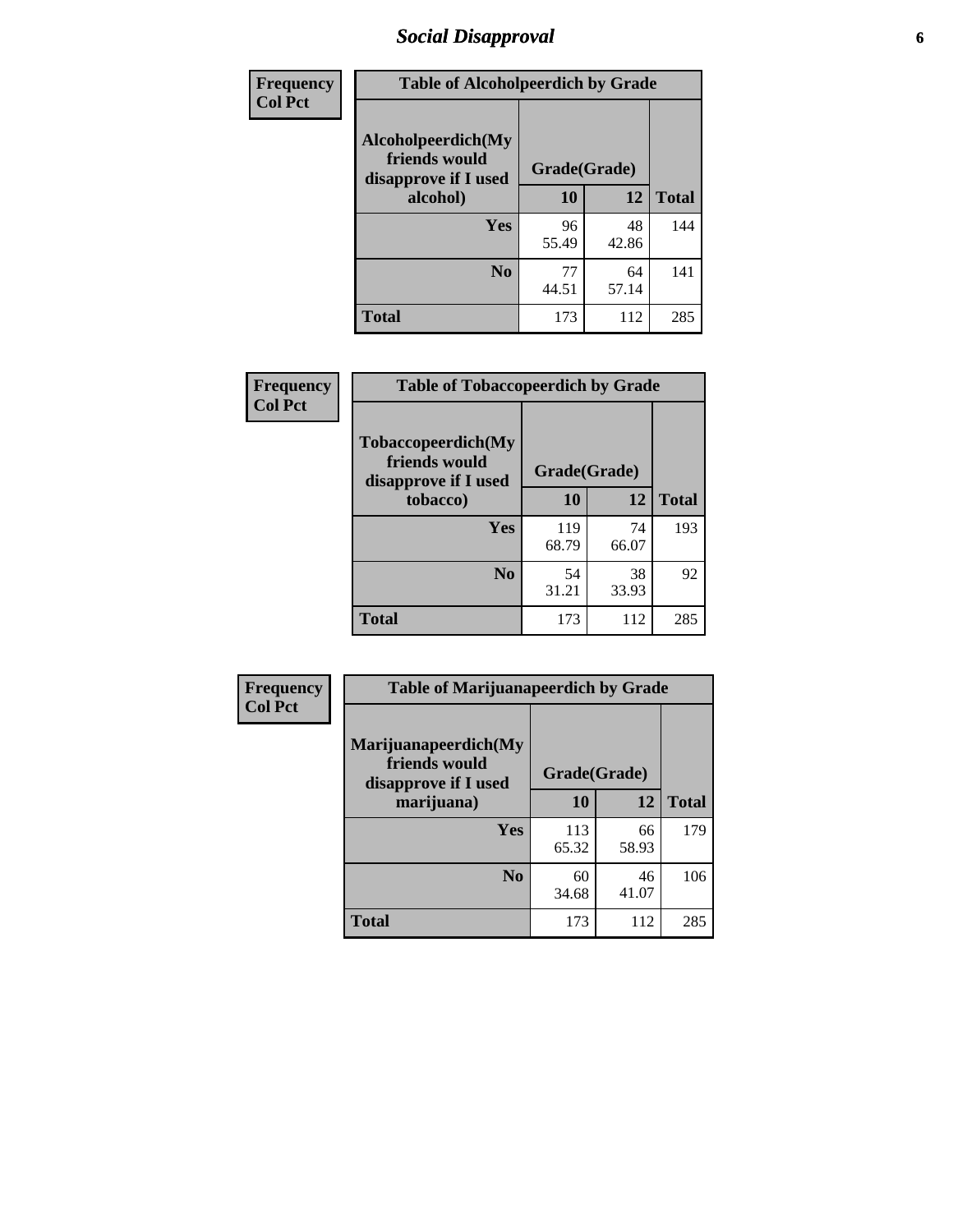# *Social Disapproval* **7**

| Frequency      | <b>Table of Otherdrugpeerdich by Grade</b>                    |              |             |              |  |  |
|----------------|---------------------------------------------------------------|--------------|-------------|--------------|--|--|
| <b>Col Pct</b> | Otherdrugpeerdich(My<br>friends would<br>disapprove if I used | Grade(Grade) |             |              |  |  |
|                | other drugs)                                                  | 10           | 12          | <b>Total</b> |  |  |
|                | Yes                                                           | 139<br>80.35 | 86<br>76.79 | 225          |  |  |
|                | N <sub>0</sub>                                                | 34<br>19.65  | 26<br>23.21 | 60           |  |  |
|                | <b>Total</b>                                                  | 173          | 112         | 285          |  |  |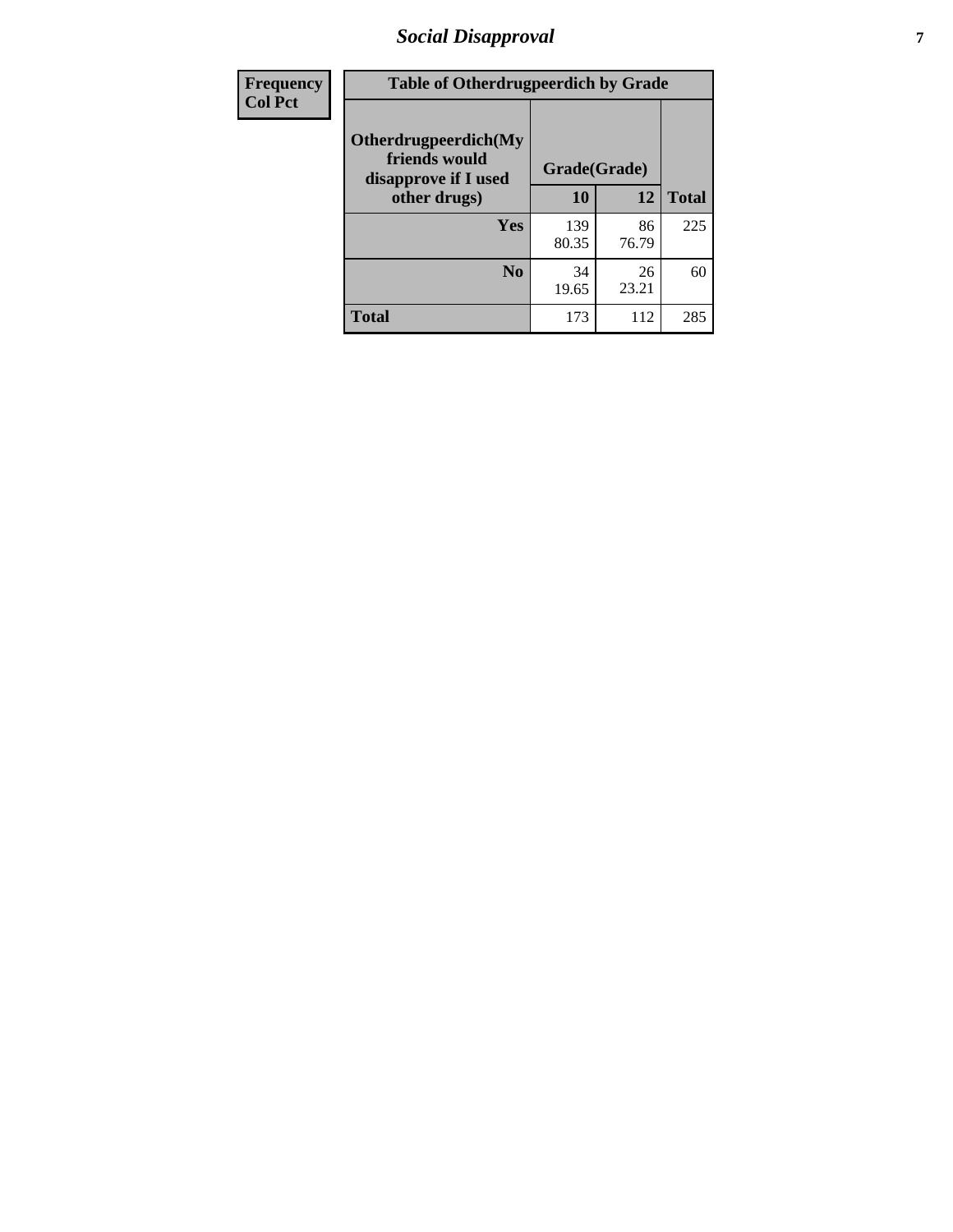### Title IV, Part A, Schedule A **8** *Goal 2: To help ensure that all schools are safe and disciplined Baseline Data: Year 2008-2009 Student Involvement in Gang Activity*

| Frequency      | <b>Table of Gangself by Grade</b>                                                                         |                    |              |              |
|----------------|-----------------------------------------------------------------------------------------------------------|--------------------|--------------|--------------|
| <b>Col Pct</b> | <b>Gangself</b> (I<br>have<br>participated<br>in illegal<br>gang<br>activities in<br>the past 30<br>days) | Grade(Grade)<br>10 | 12           | <b>Total</b> |
|                | Yes                                                                                                       | 10<br>5.78         | 12<br>10.71  | 22           |
|                | N <sub>0</sub>                                                                                            | 163<br>94.22       | 100<br>89.29 | 263          |
|                | <b>Total</b>                                                                                              | 173                | 112          | 285          |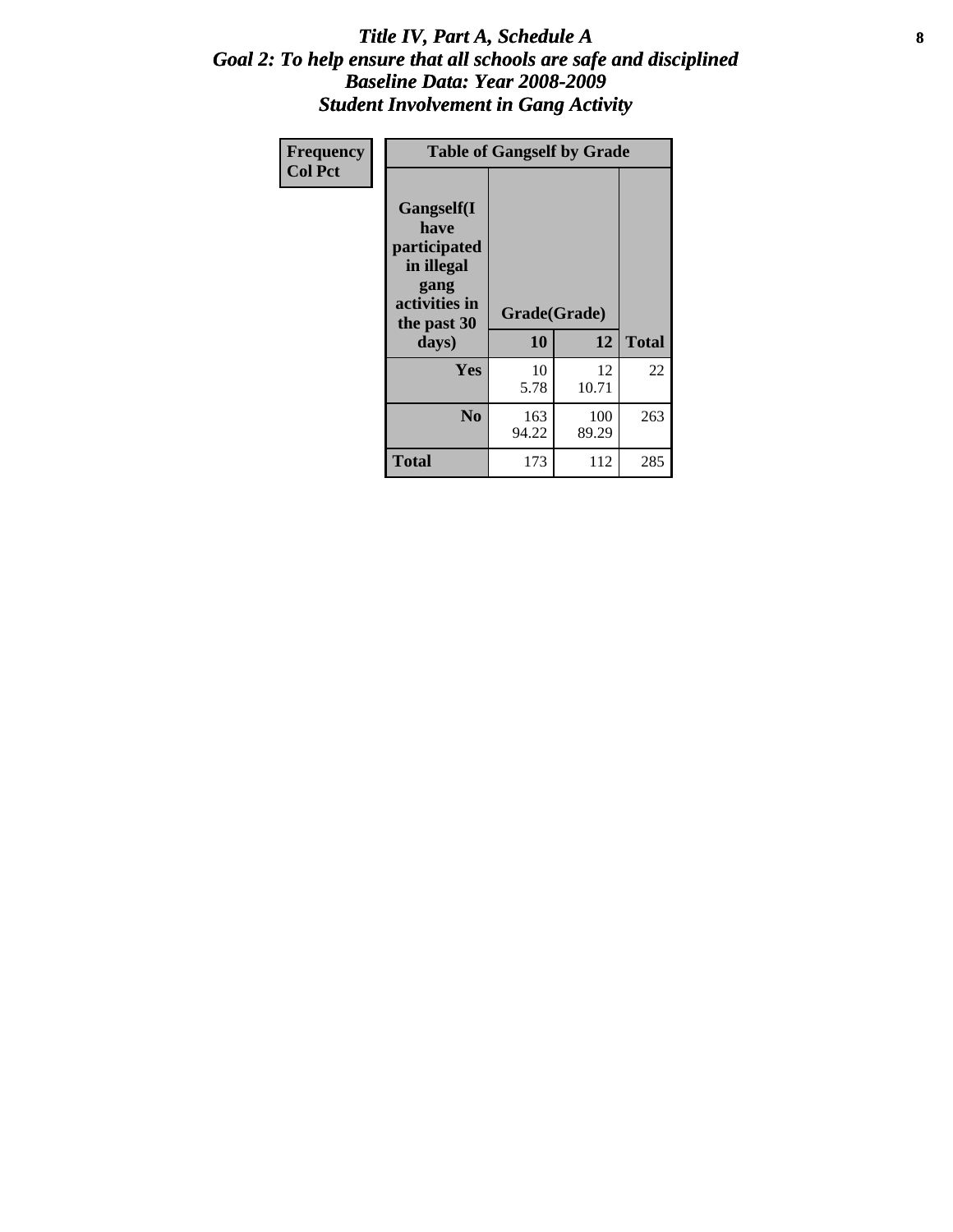# *Student Perception of School Safety* **9**

| <b>Frequency</b><br>Row Pct |
|-----------------------------|
|                             |

| <b>Table of Grade by Safeschool</b> |                                                                                                                                   |                                                        |             |             |     |  |  |
|-------------------------------------|-----------------------------------------------------------------------------------------------------------------------------------|--------------------------------------------------------|-------------|-------------|-----|--|--|
|                                     |                                                                                                                                   | Safeschool (School is a place at which I feel<br>safe) |             |             |     |  |  |
| Grade(Grade)                        | <b>Somewhat   Somewhat</b><br><b>Strongly</b><br><b>Strongly</b><br><b>Disagree</b><br>Agree<br>Disagree<br><b>Total</b><br>Agree |                                                        |             |             |     |  |  |
| 10                                  | 44<br>25.43                                                                                                                       | 79<br>45.66                                            | 32<br>18.50 | 18<br>10.40 | 173 |  |  |
| 12                                  | 24<br>21.43                                                                                                                       | 55<br>49.11                                            | 25<br>22.32 | 8<br>7.14   | 112 |  |  |
| <b>Total</b>                        | 68                                                                                                                                | 134                                                    | 57          | 26          | 285 |  |  |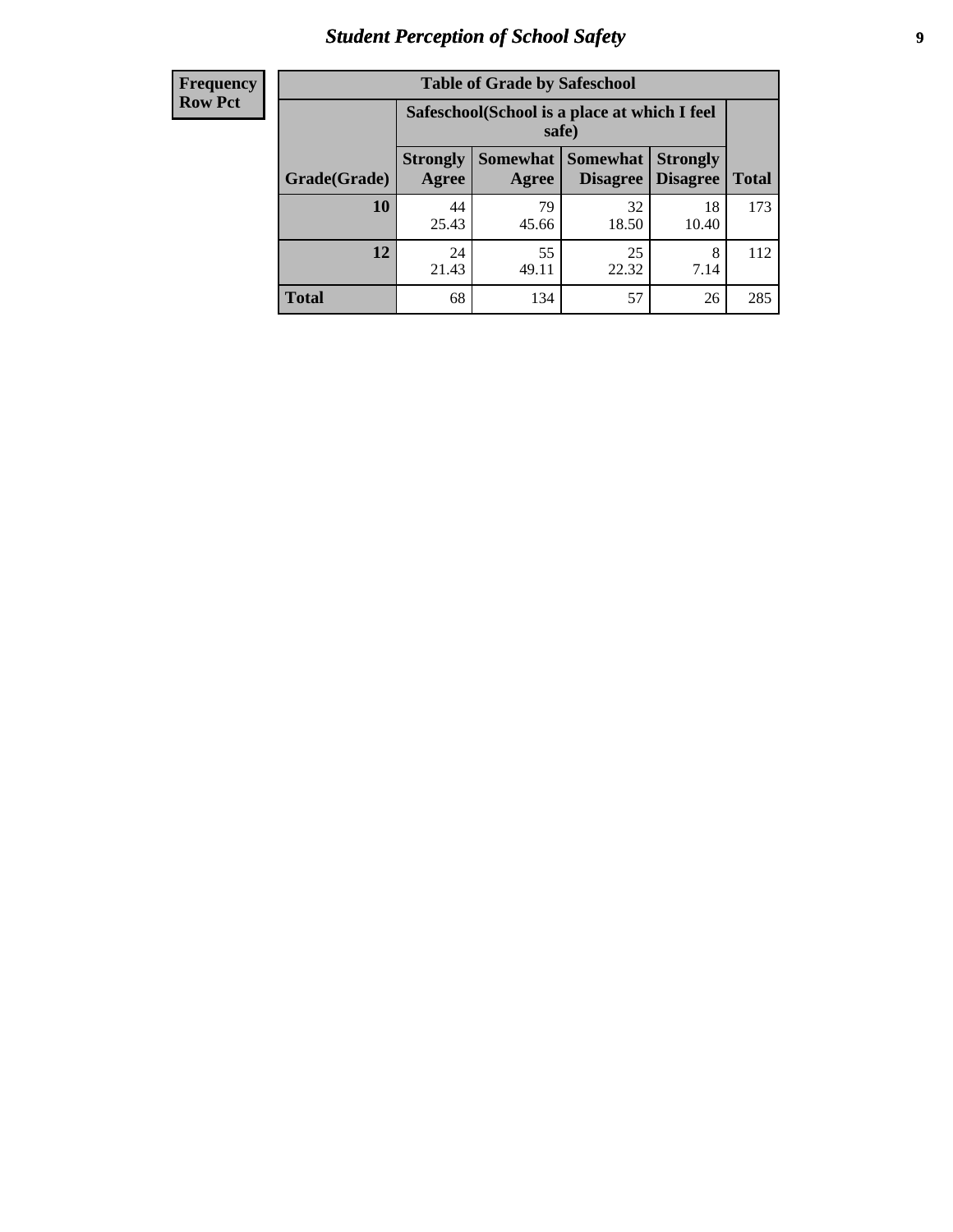### *Students Who Have Been Bullied* **10**

### **Frequency Row Pct**

| <b>Table of Grade by Bullied</b> |                  |                                                                               |                              |                   |                        |                        |                          |              |
|----------------------------------|------------------|-------------------------------------------------------------------------------|------------------------------|-------------------|------------------------|------------------------|--------------------------|--------------|
|                                  |                  | <b>Bullied</b> (I have been bullied by other<br>students in the past 30 days) |                              |                   |                        |                        |                          |              |
| Grade(Grade)                     | 0<br><b>Days</b> | 1 or<br>days                                                                  | 3 <sub>to</sub><br>5<br>days | 6 to<br>9<br>days | 10<br>to<br>19<br>days | 20<br>to<br>29<br>days | All<br><b>30</b><br>days | <b>Total</b> |
| 10                               | 152<br>87.86     | 4.05                                                                          | 4<br>2.31                    | 0.58              | 2<br>1.16              | 2<br>1.16              | 5<br>2.89                | 173          |
| 12                               | 95<br>84.82      | 3<br>2.68                                                                     | 0.89                         | 3<br>2.68         | 2<br>1.79              | 4<br>3.57              | 4<br>3.57                | 112          |
| <b>Total</b>                     | 247              | 10                                                                            | 5                            | 4                 | 4                      | 6                      | 9                        | 285          |

 $\blacksquare$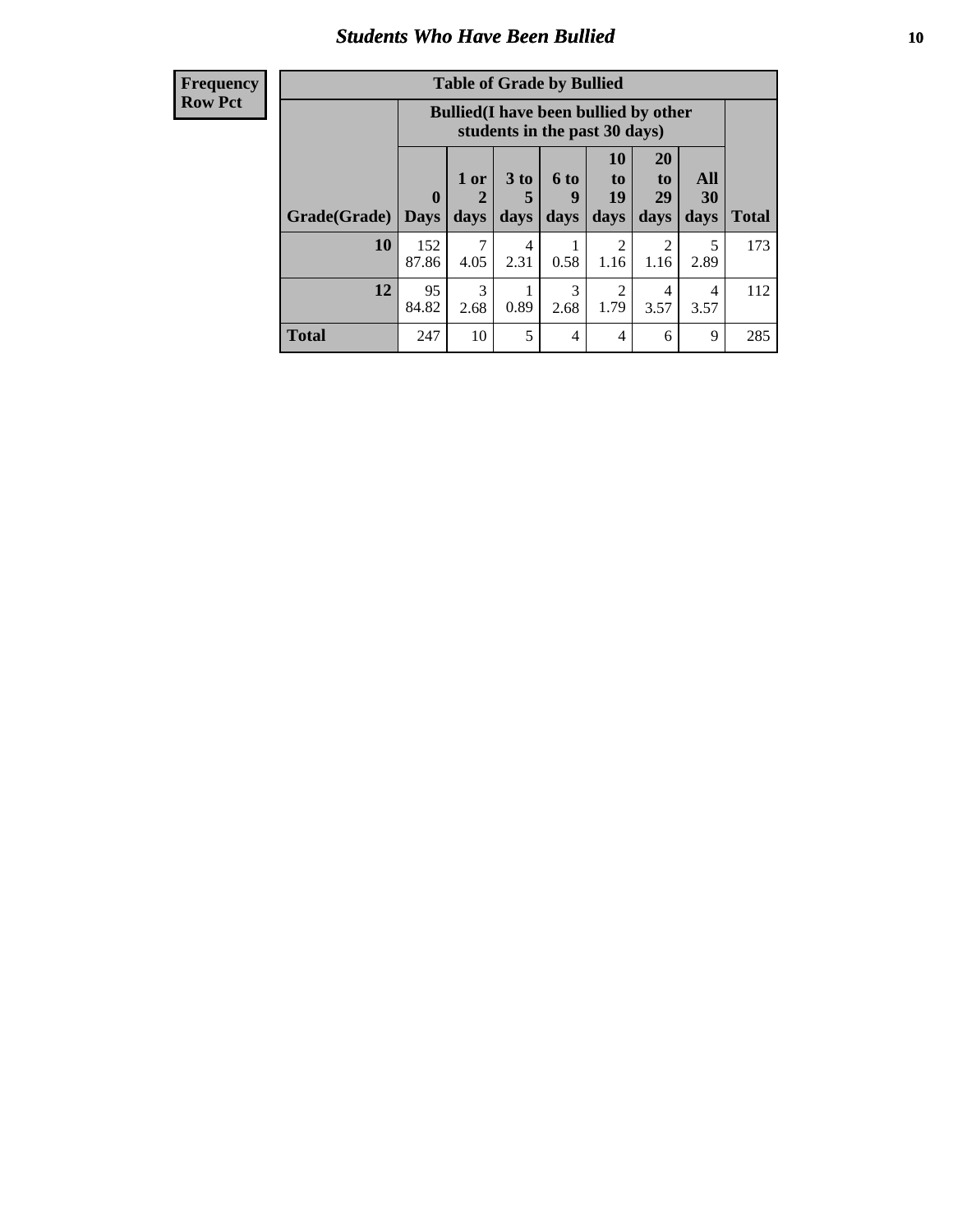### *School Climate* **11**

| <b>Frequency</b> | <b>Table of SchoolClimate1 by Grade</b> |                    |             |              |  |
|------------------|-----------------------------------------|--------------------|-------------|--------------|--|
| <b>Col Pct</b>   | SchoolClimate1(I<br>like school)        | Grade(Grade)<br>10 | 12          | <b>Total</b> |  |
|                  | <b>Strongly Agree</b>                   | 30<br>17.34        | 16<br>14.29 | 46           |  |
|                  | <b>Somewhat Agree</b>                   | 100<br>57.80       | 69<br>61.61 | 169          |  |
|                  | <b>Somewhat Disagree</b>                | 25<br>14.45        | 11<br>9.82  | 36           |  |
|                  | <b>Strongly Disagree</b>                | 18<br>10.40        | 16<br>14.29 | 34           |  |
|                  | <b>Total</b>                            | 173                | 112         | 285          |  |

| <b>Table of SchoolClimate2 by Grade</b>           |                    |             |              |  |  |
|---------------------------------------------------|--------------------|-------------|--------------|--|--|
| SchoolClimate2(I<br>feel successful at<br>school) | Grade(Grade)<br>10 | 12          | <b>Total</b> |  |  |
| <b>Strongly Agree</b>                             | 54<br>31.21        | 32<br>28.57 | 86           |  |  |
| <b>Somewhat Agree</b>                             | 86<br>49.71        | 60<br>53.57 | 146          |  |  |
| <b>Somewhat Disagree</b>                          | 24<br>13.87        | 14<br>12.50 | 38           |  |  |
| <b>Strongly Disagree</b>                          | 9<br>5.20          | 6<br>5.36   | 15           |  |  |
| <b>Total</b>                                      | 173                | 112         | 285          |  |  |

| Frequency      | <b>Table of SchoolClimate3 by Grade</b>                               |                    |             |              |  |
|----------------|-----------------------------------------------------------------------|--------------------|-------------|--------------|--|
| <b>Col Pct</b> | SchoolClimate3(My<br>school has high<br>standards for<br>achievement) | Grade(Grade)<br>10 | 12          | <b>Total</b> |  |
|                | <b>Strongly Agree</b>                                                 | 92<br>53.18        | 54<br>48.21 | 146          |  |
|                | <b>Somewhat Agree</b>                                                 | 60<br>34.68        | 43<br>38.39 | 103          |  |
|                | <b>Somewhat Disagree</b>                                              | 15<br>8.67         | 11<br>9.82  | 26           |  |
|                | <b>Strongly Disagree</b>                                              | 6<br>3.47          | 4<br>3.57   | 10           |  |
|                | Total                                                                 | 173                | 112         | 285          |  |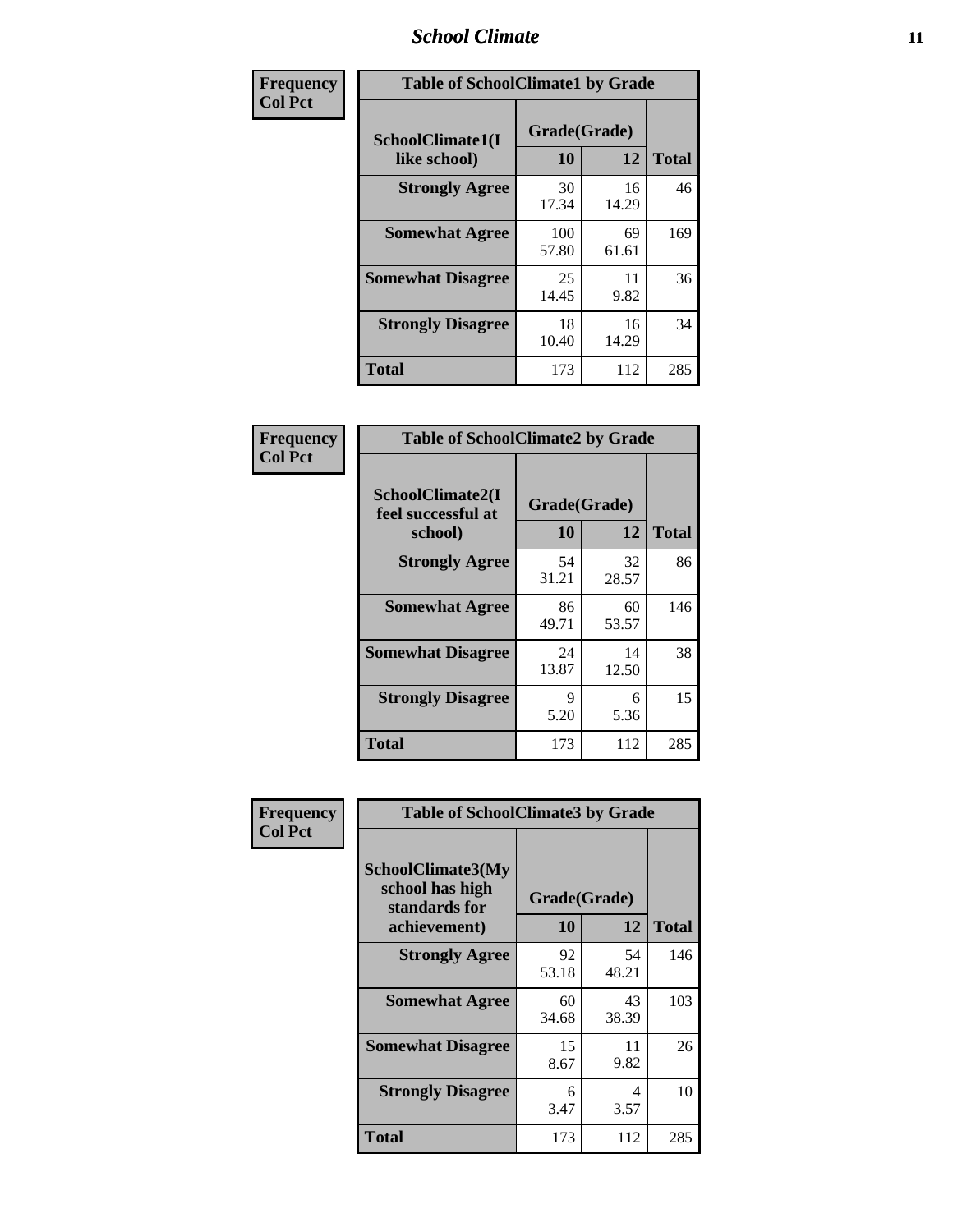### *School Climate* **12**

| Frequency      | <b>Table of SchoolClimate4 by Grade</b>                              |                    |             |              |
|----------------|----------------------------------------------------------------------|--------------------|-------------|--------------|
| <b>Col Pct</b> | <b>SchoolClimate4(My</b><br>school sets clear<br>rules for behavior) | Grade(Grade)<br>10 | 12          | <b>Total</b> |
|                | <b>Strongly Agree</b>                                                | 100<br>57.80       | 53<br>47.32 | 153          |
|                | <b>Somewhat Agree</b>                                                | 54<br>31.21        | 42<br>37.50 | 96           |
|                | <b>Somewhat Disagree</b>                                             | 13<br>7.51         | 9<br>8.04   | 22           |
|                | <b>Strongly Disagree</b>                                             | 6<br>3.47          | 8<br>7.14   | 14           |
|                | <b>Total</b>                                                         | 173                | 112         | 285          |

| <b>Table of SchoolClimate5 by Grade</b>                              |                    |             |              |  |
|----------------------------------------------------------------------|--------------------|-------------|--------------|--|
| SchoolClimate5(I<br>know what to do in<br>an emergency at<br>school) | Grade(Grade)<br>10 | 12          | <b>Total</b> |  |
| <b>Strongly Agree</b>                                                | 79<br>45.66        | 56<br>50.00 | 135          |  |
| <b>Somewhat Agree</b>                                                | 68<br>39.31        | 47<br>41.96 | 115          |  |
| <b>Somewhat Disagree</b>                                             | 19<br>10.98        | 4<br>3.57   | 23           |  |
| <b>Strongly Disagree</b>                                             | 4.05               | 5<br>4.46   | 12           |  |
| <b>Total</b>                                                         | 173                | 112         | 285          |  |

| Frequency      | <b>Table of SchoolClimate6 by Grade</b>                  |                           |             |              |
|----------------|----------------------------------------------------------|---------------------------|-------------|--------------|
| <b>Col Pct</b> | <b>SchoolClimate6(Teachers</b><br>treat me with respect) | Grade(Grade)<br><b>10</b> | 12          | <b>Total</b> |
|                | <b>Strongly Agree</b>                                    | 54<br>31.21               | 32<br>28.57 | 86           |
|                | <b>Somewhat Agree</b>                                    | 75<br>43.35               | 50<br>44.64 | 125          |
|                | <b>Somewhat Disagree</b>                                 | 30<br>17.34               | 21<br>18.75 | 51           |
|                | <b>Strongly Disagree</b>                                 | 14<br>8.09                | 9<br>8.04   | 23           |
|                | <b>Total</b>                                             | 173                       | 112         | 285          |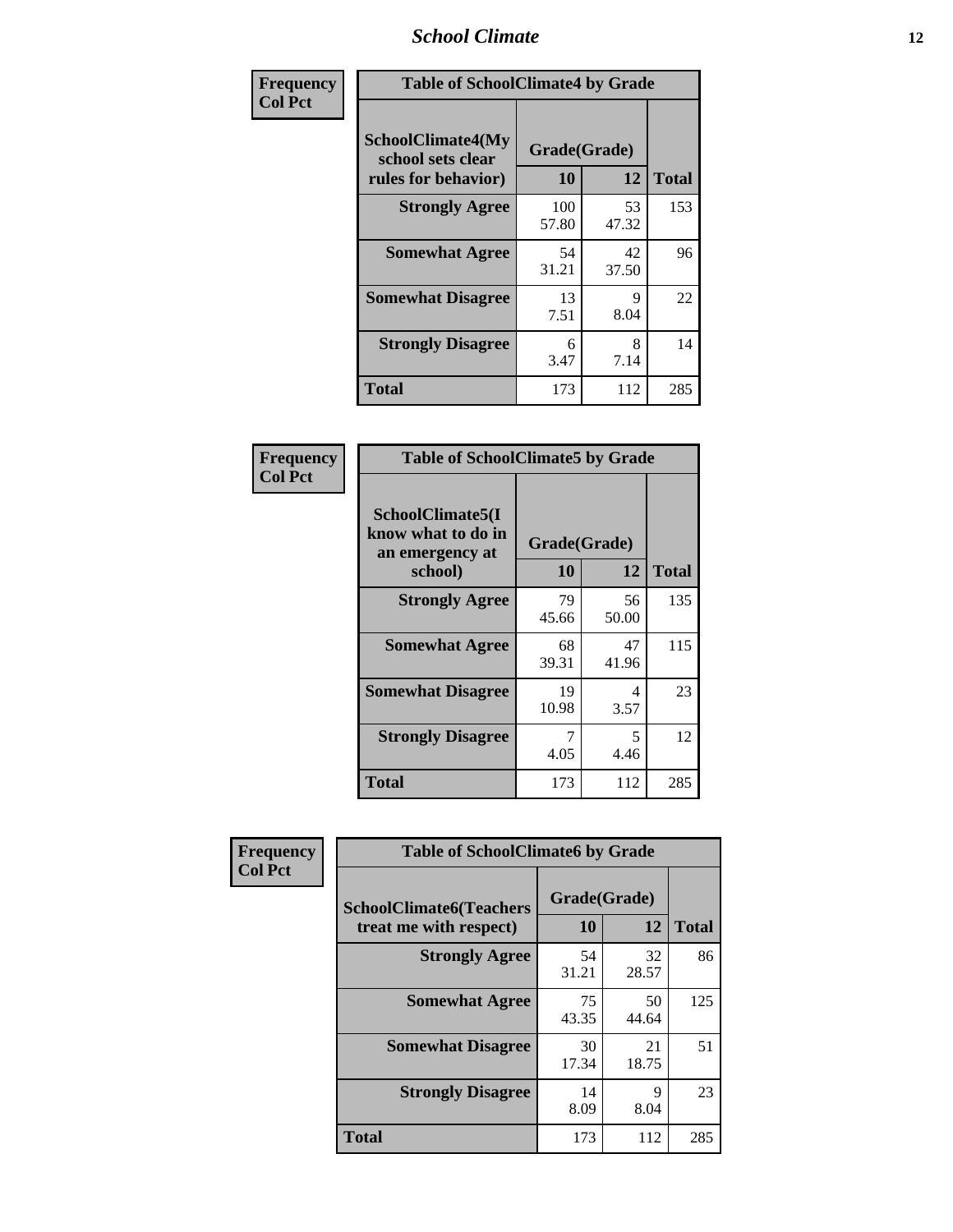### *School Climate* **13**

| Frequency      | <b>Table of SchoolClimate7 by Grade</b>                                       |                           |             |              |
|----------------|-------------------------------------------------------------------------------|---------------------------|-------------|--------------|
| <b>Col Pct</b> | <b>SchoolClimate7(Behaviors</b><br>in my class allow the<br>teacher to teach) | Grade(Grade)<br><b>10</b> | 12          | <b>Total</b> |
|                | <b>Strongly Agree</b>                                                         | 32<br>18.50               | 19<br>16.96 | 51           |
|                | <b>Somewhat Agree</b>                                                         | 75<br>43.35               | 62<br>55.36 | 137          |
|                | <b>Somewhat Disagree</b>                                                      | 45<br>26.01               | 24<br>21.43 | 69           |
|                | <b>Strongly Disagree</b>                                                      | 21<br>12.14               | 6.25        | 28           |
|                | <b>Total</b>                                                                  | 173                       | 112         | 285          |

| Frequency      | <b>Table of SchoolClimate8 by Grade</b>                                              |                    |             |              |
|----------------|--------------------------------------------------------------------------------------|--------------------|-------------|--------------|
| <b>Col Pct</b> | <b>SchoolClimate8(Students</b><br>are frequently<br>recognized for good<br>behavior) | Grade(Grade)<br>10 | 12          | <b>Total</b> |
|                | <b>Strongly Agree</b>                                                                | 25<br>14.45        | 17<br>15.18 | 42           |
|                | <b>Somewhat Agree</b>                                                                | 67<br>38.73        | 48<br>42.86 | 115          |
|                | <b>Somewhat Disagree</b>                                                             | 54<br>31.21        | 25<br>22.32 | 79           |
|                | <b>Strongly Disagree</b>                                                             | 27<br>15.61        | 22<br>19.64 | 49           |
|                | <b>Total</b>                                                                         | 173                | 112         | 285          |

| Frequency      | <b>Table of SchoolClimate9 by Grade</b>                                           |                    |             |              |
|----------------|-----------------------------------------------------------------------------------|--------------------|-------------|--------------|
| <b>Col Pct</b> | SchoolClimate9(School<br>counselor would be<br>helpful if I needed<br>assistance) | Grade(Grade)<br>10 | 12          | <b>Total</b> |
|                | <b>Strongly Agree</b>                                                             | 82<br>47.40        | 61<br>54.46 | 143          |
|                | <b>Somewhat Agree</b>                                                             | 53<br>30.64        | 29<br>25.89 | 82           |
|                | <b>Somewhat Disagree</b>                                                          | 26<br>15.03        | 13<br>11.61 | 39           |
|                | <b>Strongly Disagree</b>                                                          | 12<br>6.94         | 9<br>8.04   | 21           |
|                | <b>Total</b>                                                                      | 173                | 112         | 285          |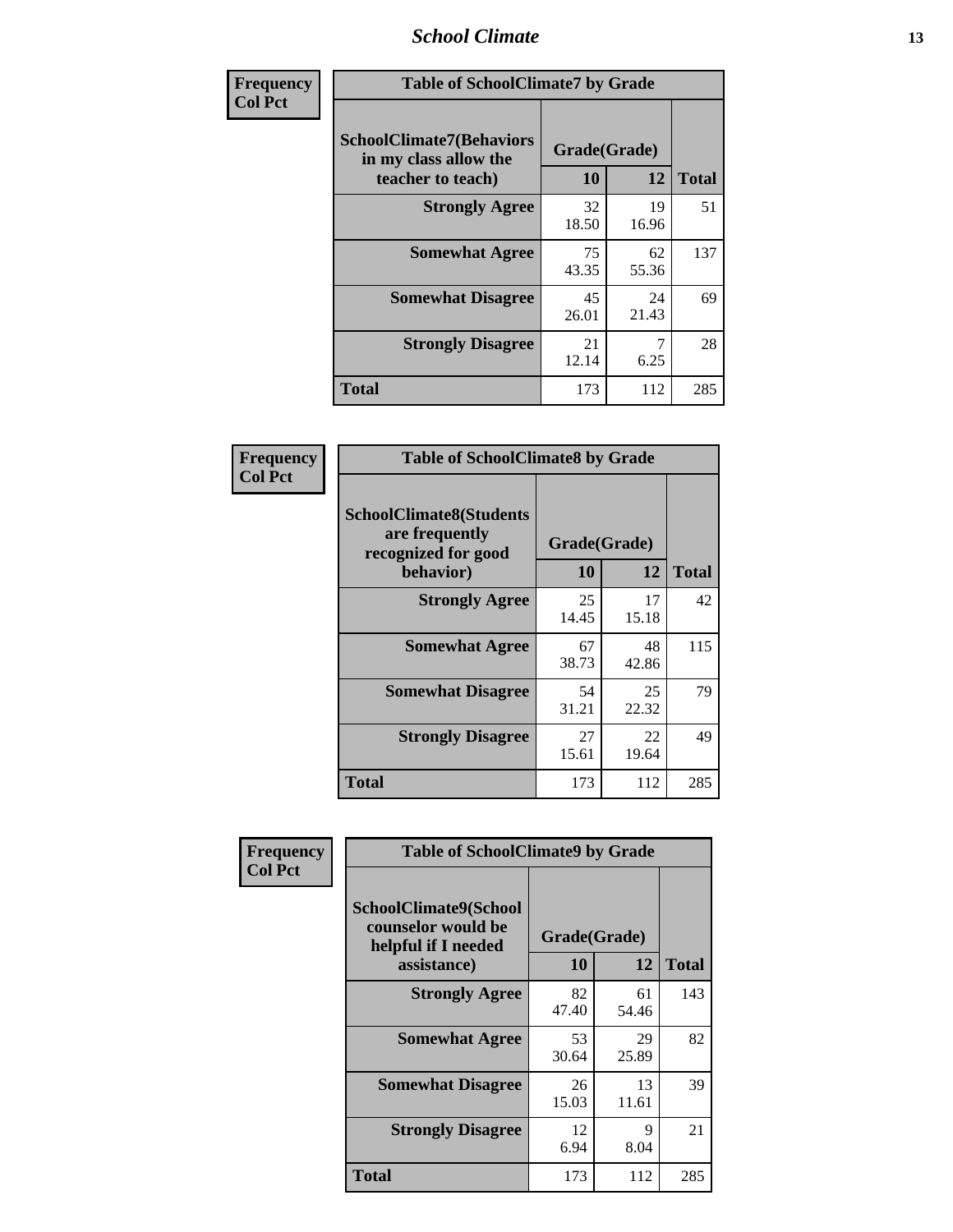### *Reasons for Dropping Out* **14**

| <b>Frequency</b> | <b>Table of Dropoutreason by Grade</b>                                   |                    |             |              |
|------------------|--------------------------------------------------------------------------|--------------------|-------------|--------------|
| <b>Col Pct</b>   | Dropoutreason(If<br>I dropped out the<br>reason would<br>most likely be) | Grade(Grade)<br>10 | 12          | <b>Total</b> |
|                  | Won't Drop out                                                           | 107<br>61.85       | 70<br>62.50 | 177          |
|                  | <b>Bored</b>                                                             | 20<br>11.56        | 24<br>21.43 | 44           |
|                  | <b>Family Reasons</b>                                                    | 11<br>6.36         | 4<br>3.57   | 15           |
|                  | <b>Being Bullied</b>                                                     | 3<br>1.73          | 0.89        | 4            |
|                  | <b>Other</b>                                                             | 32<br>18.50        | 13<br>11.61 | 45           |
|                  | <b>Total</b>                                                             | 173                | 112         | 285          |

| Frequency<br><b>Col Pct</b> |                                                                        | <b>Table of Dropout by Grade</b> |             |              |  |
|-----------------------------|------------------------------------------------------------------------|----------------------------------|-------------|--------------|--|
|                             | Dropout(I<br>have<br>thought<br>about<br>dropping<br>out of<br>school) | Grade(Grade)<br>10               | 12          | <b>Total</b> |  |
|                             | Yes                                                                    | 55<br>31.79                      | 30<br>26.79 | 85           |  |
|                             | N <sub>0</sub>                                                         | 118<br>68.21                     | 82<br>73.21 | 200          |  |
|                             | <b>Total</b>                                                           | 173                              | 112         | 285          |  |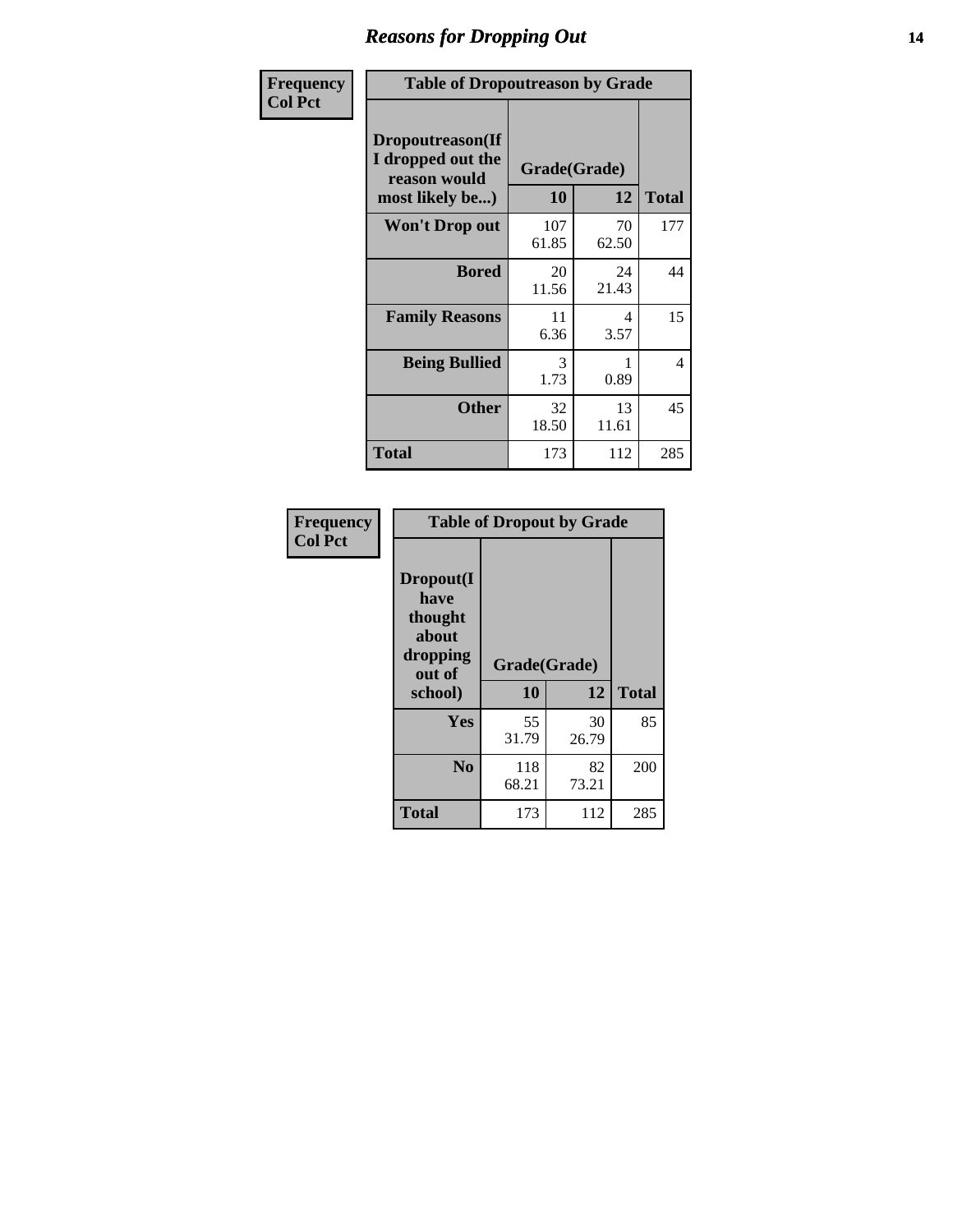*School Safety* **15**

| Frequency      |                                                                                                   | <b>Table of Gangself by Grade</b> |              |              |
|----------------|---------------------------------------------------------------------------------------------------|-----------------------------------|--------------|--------------|
| <b>Col Pct</b> | Gangself(I<br>have<br>participated<br>in illegal<br>gang<br>activities in<br>the past 30<br>days) | Grade(Grade)<br>10                | 12           | <b>Total</b> |
|                | Yes                                                                                               | 10<br>5.78                        | 12<br>10.71  | 22           |
|                | N <sub>0</sub>                                                                                    | 163<br>94.22                      | 100<br>89.29 | 263          |
|                | <b>Total</b>                                                                                      | 173                               | 112          | 285          |

| Frequency<br><b>Col Pct</b> | <b>Table of Gangpeers by Grade</b>                                                                                             |                    |             |              |
|-----------------------------|--------------------------------------------------------------------------------------------------------------------------------|--------------------|-------------|--------------|
|                             | <b>Gangpeers</b> (I<br>have friends<br>who have<br>participated<br>in illegal<br>gang<br>activities in<br>the past 30<br>days) | Grade(Grade)<br>10 | 12          | <b>Total</b> |
|                             | Yes                                                                                                                            | 70<br>40.46        | 36<br>32.14 | 106          |
|                             | N <sub>0</sub>                                                                                                                 | 103<br>59.54       | 76<br>67.86 | 179          |
|                             | <b>Total</b>                                                                                                                   | 173                | 112         | 285          |

| Frequency<br><b>Col Pct</b> | <b>Table of Pickedon by Grade</b>                                  |              |             |              |
|-----------------------------|--------------------------------------------------------------------|--------------|-------------|--------------|
|                             | <b>Pickedon(I have</b><br>been picked on or<br>teased at school in | Grade(Grade) |             |              |
|                             | the past 30 days)                                                  | 10           | 12          | <b>Total</b> |
|                             | <b>Strongly Agree</b>                                              | 20<br>11.56  | 14<br>12.50 | 34           |
|                             | <b>Somewhat Agree</b>                                              | 37<br>21.39  | 22<br>19.64 | 59           |
|                             | <b>Somewhat Disagree</b>                                           | 29<br>16.76  | 16<br>14.29 | 45           |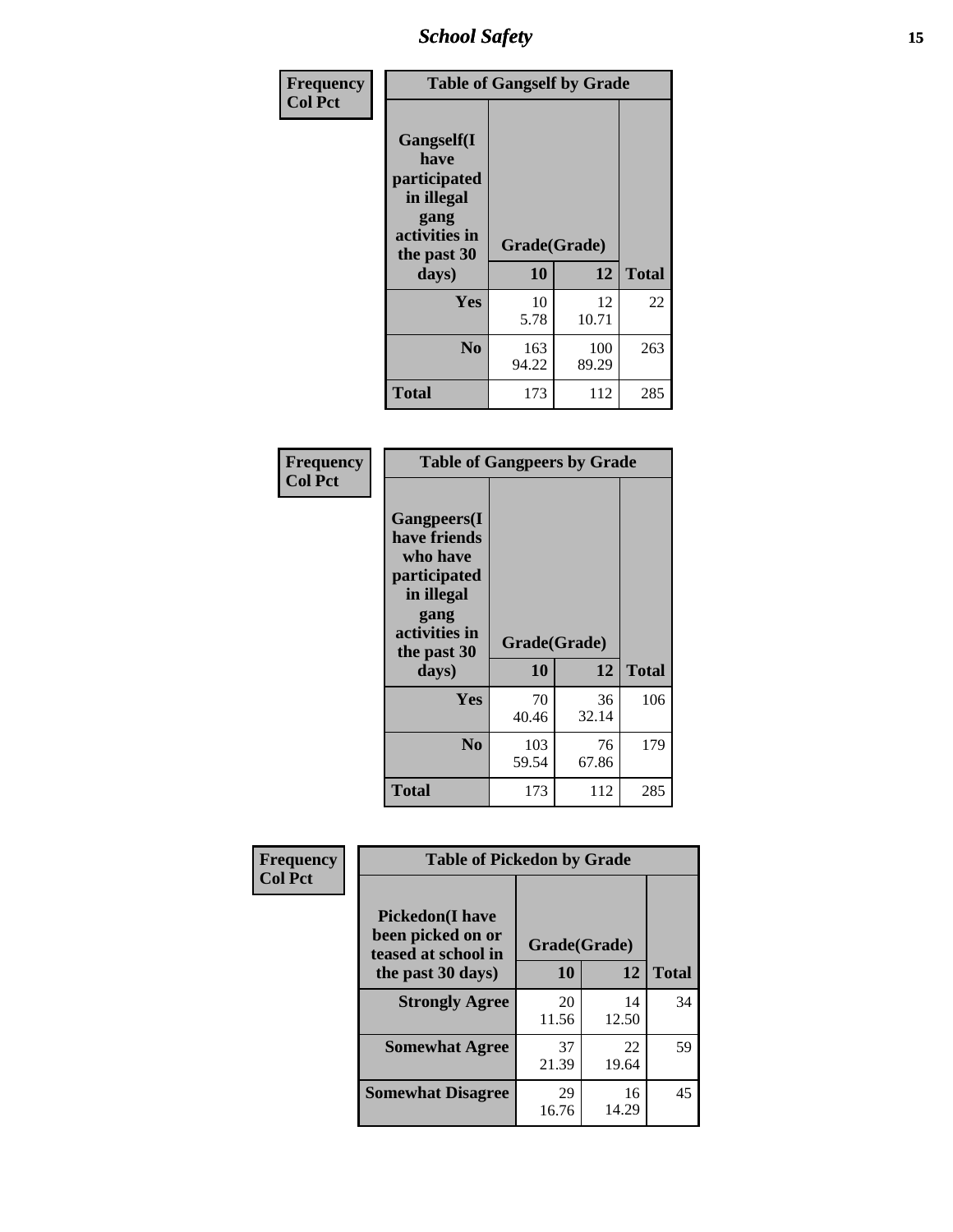# *School Safety* **16**

| Frequency      | <b>Table of Pickedon by Grade</b>                                                        |                    |              |     |
|----------------|------------------------------------------------------------------------------------------|--------------------|--------------|-----|
| <b>Col Pct</b> | <b>Pickedon</b> (I have<br>been picked on or<br>teased at school in<br>the past 30 days) | Grade(Grade)<br>10 | <b>Total</b> |     |
|                | <b>Strongly Disagree</b>                                                                 | 87<br>50.29        | 60<br>53.57  | 147 |
|                | Total                                                                                    | 173                | 112          | 285 |

| Frequency      | <b>Table of Safeschool by Grade</b>                      |                    |              |     |
|----------------|----------------------------------------------------------|--------------------|--------------|-----|
| <b>Col Pct</b> | Safeschool(School<br>is a place at which I<br>feel safe) | Grade(Grade)<br>10 | <b>Total</b> |     |
|                | <b>Strongly Agree</b>                                    | 44<br>25.43        | 24<br>21.43  | 68  |
|                | <b>Somewhat Agree</b>                                    | 79<br>45.66        | 55<br>49.11  | 134 |
|                | <b>Somewhat Disagree</b>                                 | 32<br>18.50        | 25<br>22.32  | 57  |
|                | <b>Strongly Disagree</b>                                 | 18<br>10.40        | 8<br>7.14    | 26  |
|                | Total                                                    | 173                | 112          | 285 |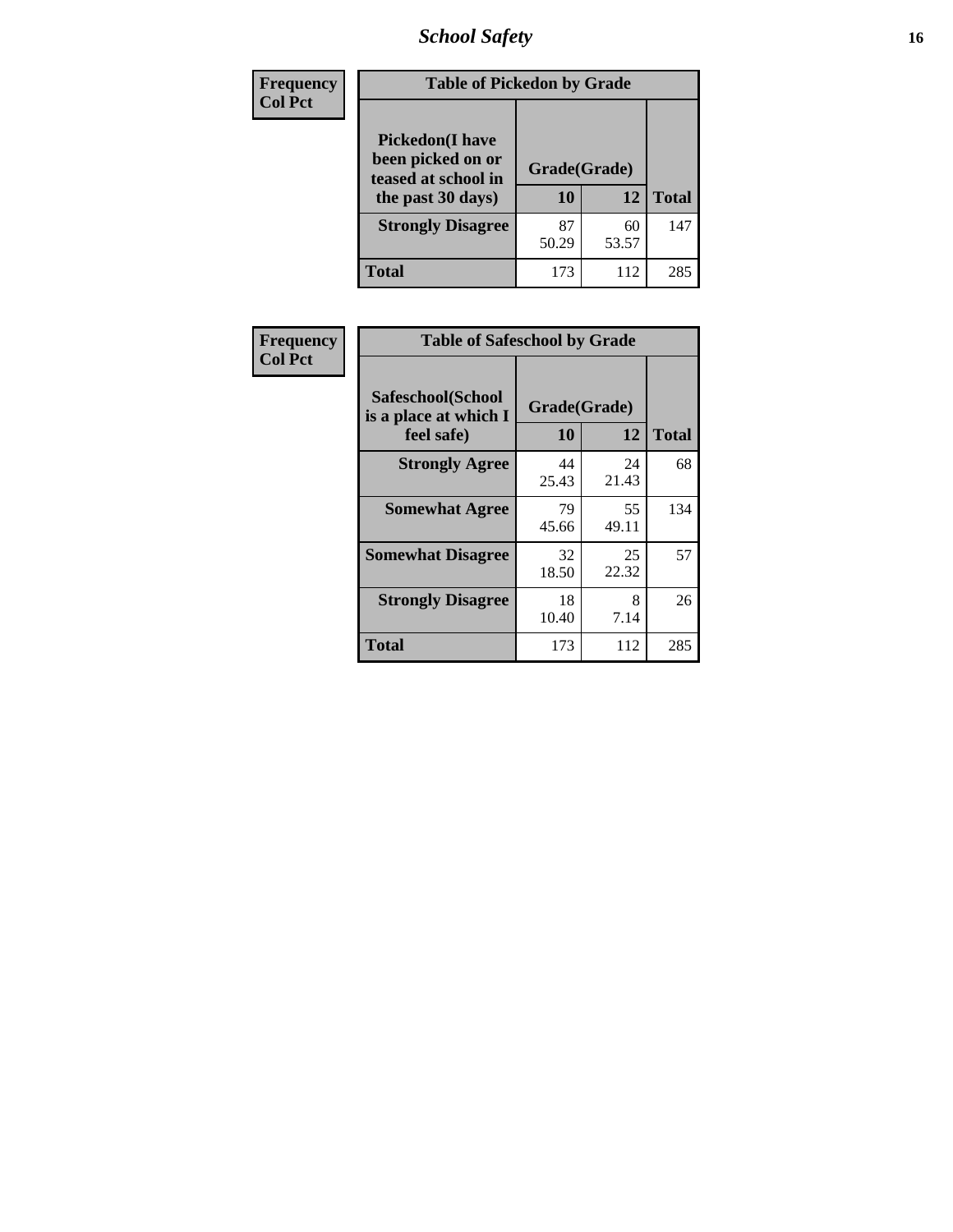*School Safety* **17**

| <b>Frequency</b> |  |
|------------------|--|
| Row Pct          |  |

| <b>Table of Grade by Bullied</b> |              |                                              |                      |                               |                |                        |           |              |  |  |  |
|----------------------------------|--------------|----------------------------------------------|----------------------|-------------------------------|----------------|------------------------|-----------|--------------|--|--|--|
|                                  |              | <b>Bullied</b> (I have been bullied by other |                      | students in the past 30 days) |                |                        |           |              |  |  |  |
|                                  | $\mathbf{0}$ | $1$ or                                       | 3 <sub>to</sub><br>5 | <b>6 to</b><br>9              | 10<br>to<br>19 | <b>20</b><br>to<br>29  | All<br>30 |              |  |  |  |
| Grade(Grade)   Days              |              | days                                         | days                 | days                          | days           | days                   | days      | <b>Total</b> |  |  |  |
| 10                               | 152<br>87.86 | 4.05                                         | 4<br>2.31            | 0.58                          | 1.16           | $\overline{2}$<br>1.16 | 5<br>2.89 | 173          |  |  |  |
| 12                               | 95<br>84.82  | 3<br>2.68                                    | 0.89                 | 3<br>2.68                     | 1.79           | 4<br>3.57              | 4<br>3.57 | 112          |  |  |  |
| <b>Total</b>                     | 247          | 10                                           | 5                    | $\overline{4}$                | $\overline{4}$ | 6                      | 9         | 285          |  |  |  |

| Frequency      |  |
|----------------|--|
| <b>Row Pct</b> |  |

| V | <b>Table of Grade by Bulliedothers</b> |                             |                                                                |                        |                          |                               |                               |                   |              |  |  |  |
|---|----------------------------------------|-----------------------------|----------------------------------------------------------------|------------------------|--------------------------|-------------------------------|-------------------------------|-------------------|--------------|--|--|--|
|   |                                        |                             | <b>Bulliedothers</b> (I bullied others in the past<br>30 days) |                        |                          |                               |                               |                   |              |  |  |  |
|   | Grade(Grade)                           | $\mathbf{0}$<br><b>Days</b> | 1 or<br>2<br>days                                              | 3 to<br>days           | <b>6 to</b><br>9<br>days | <b>10</b><br>to<br>19<br>days | <b>20</b><br>to<br>29<br>days | All<br>30<br>days | <b>Total</b> |  |  |  |
|   | 10                                     | 148<br>85.55                | 11<br>6.36                                                     | $\overline{c}$<br>1.16 | 3<br>1.73                | 3<br>1.73                     | $\overline{2}$<br>1.16        | 4<br>2.31         | 173          |  |  |  |
|   | 12                                     | 99<br>88.39                 | 3<br>2.68                                                      | 0<br>0.00              | 0<br>0.00                | 4<br>3.57                     | 5<br>4.46                     | 0.89              | 112          |  |  |  |
|   | <b>Total</b>                           | 247                         | 14                                                             | $\mathfrak{D}$         | 3                        | 7                             | 7                             | 5                 | 285          |  |  |  |

| <b>Frequency</b> |              | <b>Table of Grade by Weaponschool</b>                             |                       |                  |                   |                                           |                        |              |
|------------------|--------------|-------------------------------------------------------------------|-----------------------|------------------|-------------------|-------------------------------------------|------------------------|--------------|
| <b>Row Pct</b>   |              | Weaponschool(I brought a weapon<br>to school in the past 30 days) |                       |                  |                   |                                           |                        |              |
|                  | Grade(Grade) | $\bf{0}$<br><b>Days</b>                                           | 1 or<br>days          | 3 to<br>days     | 6 to<br>9<br>days | <b>20</b><br>t <sub>0</sub><br>29<br>days | All<br>30<br>days      | <b>Total</b> |
|                  | 10           | 165<br>95.38                                                      | $\mathcal{F}$<br>1.73 | $\Omega$<br>0.00 | 0.58              | 0.58                                      | 3<br>1.73              | 173          |
|                  | 12           | 104<br>92.86                                                      | 0.89                  | 0.89             | 0.89              | $\mathcal{R}$<br>2.68                     | $\mathfrak{D}$<br>1.79 | 112          |
|                  | <b>Total</b> | 269                                                               | $\overline{4}$        |                  | $\mathfrak{D}$    | 4                                         | 5                      | 285          |

h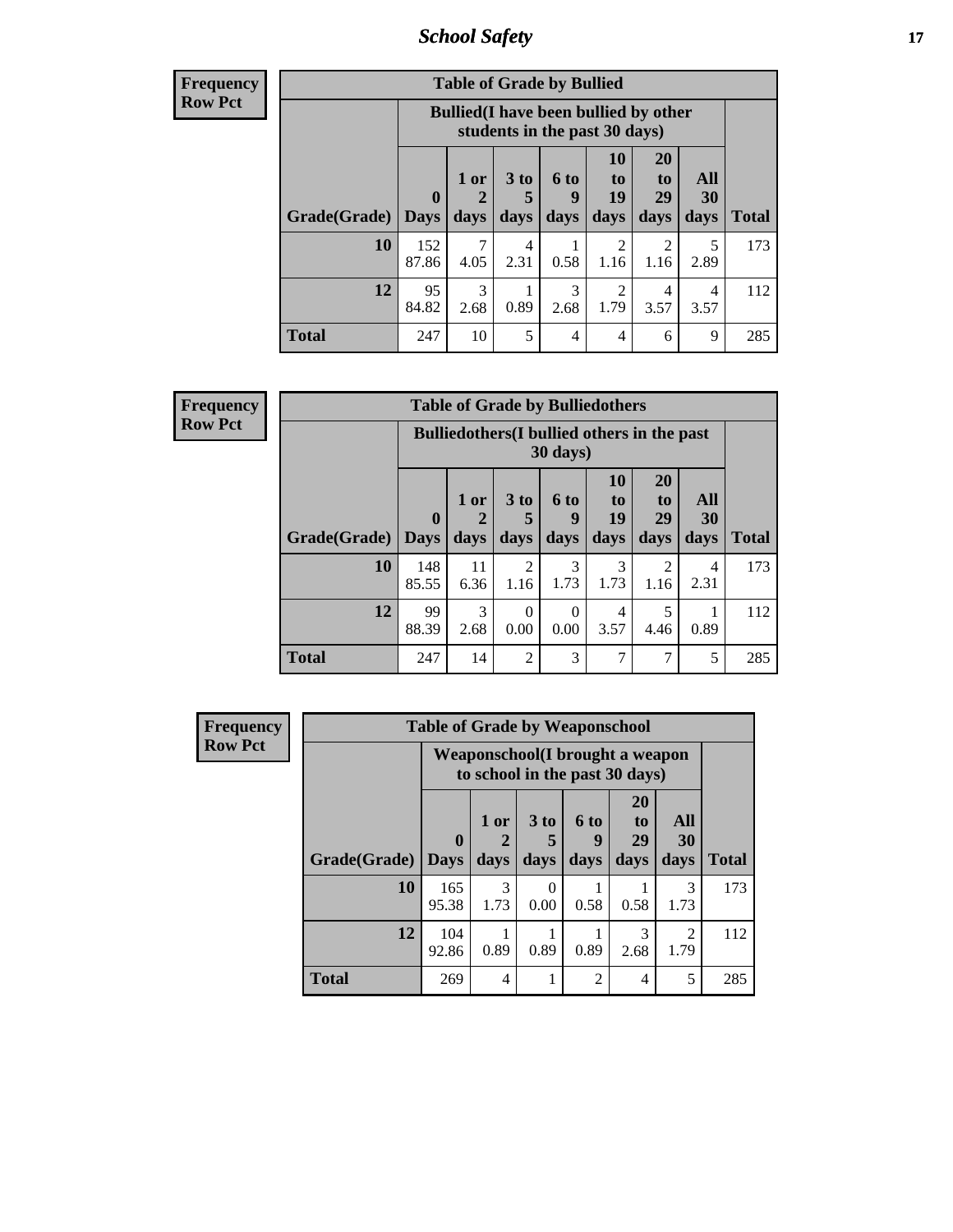*School Safety* **18**

| <b>Frequency</b> | <b>Table of Grade by Absentunsafe</b> |                                                                           |                             |                              |                               |                                           |                        |              |  |
|------------------|---------------------------------------|---------------------------------------------------------------------------|-----------------------------|------------------------------|-------------------------------|-------------------------------------------|------------------------|--------------|--|
| <b>Row Pct</b>   |                                       | Absentunsafe(I have missed school<br>because I felt unsafe in the past 30 |                             |                              |                               |                                           |                        |              |  |
|                  | Grade(Grade)                          | $\mathbf 0$<br><b>Days</b>                                                | 1 or<br>$\mathbf 2$<br>days | 3 <sub>to</sub><br>5<br>days | <b>10</b><br>to<br>19<br>days | <b>20</b><br>t <sub>0</sub><br>29<br>days | All<br>30<br>days      | <b>Total</b> |  |
|                  | 10                                    | 167<br>96.53                                                              | $\mathcal{D}$<br>1.16       | 0.58                         | $\Omega$<br>0.00              | 0.58                                      | $\mathfrak{D}$<br>1.16 | 173          |  |
|                  | 12                                    | 105<br>93.75                                                              | 0.89                        | 0.89                         | 0.89                          | 3<br>2.68                                 | 0.89                   | 112          |  |
|                  | <b>Total</b>                          | 272                                                                       | 3                           | $\overline{2}$               |                               | 4                                         | 3                      | 285          |  |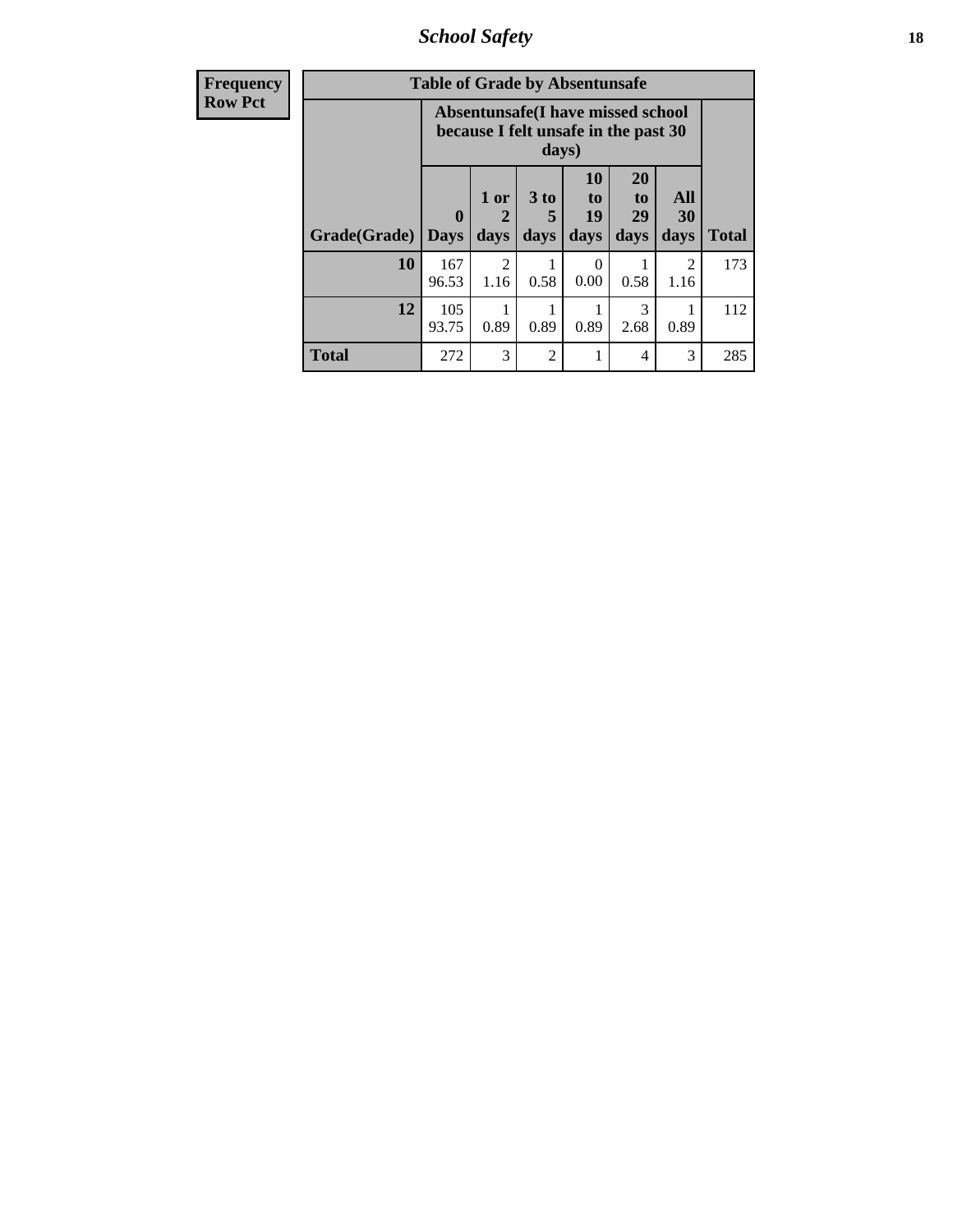# *Drug Use During Last 30 Days* **19**

#### **Frequency Row Pct**

| <b>Table of Grade by Alcohol</b> |                                 |                        |                 |               |                 |                                    |              |              |  |  |  |  |  |
|----------------------------------|---------------------------------|------------------------|-----------------|---------------|-----------------|------------------------------------|--------------|--------------|--|--|--|--|--|
|                                  |                                 |                        |                 |               |                 | Alcohol(Alcohol use, past 30 days) |              |              |  |  |  |  |  |
| Grade(Grade)                     | <b>Did</b><br>not<br><b>use</b> | $1-2$<br>days          | $3 - 5$<br>days | $6-9$<br>days | $10-19$<br>days | 20-29<br>days                      | Every<br>day | <b>Total</b> |  |  |  |  |  |
| 10                               | 130<br>75.14                    | 9<br>5.20              | 13<br>7.51      | 4<br>2.31     | 8<br>4.62       | 6<br>3.47                          | 3<br>1.73    | 173          |  |  |  |  |  |
| 12                               | 92<br>82.14                     | $\overline{4}$<br>3.57 | 4<br>3.57       | 5<br>4.46     | 0.89            | 0.89                               | 5<br>4.46    | 112          |  |  |  |  |  |
| <b>Total</b>                     | 222                             | 13                     | 17              | 9             | 9               | 7                                  | 8            | 285          |  |  |  |  |  |

#### **Frequency Row Pct**

| <b>Table of Grade by Cigarettes</b> |                                 |                                                   |                 |                 |                 |                        |                     |              |  |  |  |
|-------------------------------------|---------------------------------|---------------------------------------------------|-----------------|-----------------|-----------------|------------------------|---------------------|--------------|--|--|--|
|                                     |                                 | Cigarettes (Smoking tobacco use,<br>past 30 days) |                 |                 |                 |                        |                     |              |  |  |  |
| Grade(Grade)                        | <b>Did</b><br>not<br><b>use</b> | $1 - 2$<br>days                                   | $3 - 5$<br>days | $6 - 9$<br>days | $10-19$<br>days | 20-29<br>days          | <b>Every</b><br>day | <b>Total</b> |  |  |  |
| 10                                  | 152<br>87.86                    | 7<br>4.05                                         | 3<br>1.73       | 0.58            | 0.58            | 4<br>2.31              | 5<br>2.89           | 173          |  |  |  |
| 12                                  | 93<br>83.04                     | 7<br>6.25                                         | 3<br>2.68       | 0.89            | 0.89            | $\overline{2}$<br>1.79 | 5<br>4.46           | 112          |  |  |  |
| <b>Total</b>                        | 245                             | 14                                                | 6               | $\overline{2}$  | $\overline{2}$  | 6                      | 10                  | 285          |  |  |  |

| <b>Table of Grade by Smokeless</b> |                                 |                                                        |                        |                 |                   |                     |              |  |  |  |  |
|------------------------------------|---------------------------------|--------------------------------------------------------|------------------------|-----------------|-------------------|---------------------|--------------|--|--|--|--|
|                                    |                                 | <b>Smokeless</b> (Chewing tobaccouse,<br>past 30 days) |                        |                 |                   |                     |              |  |  |  |  |
| Grade(Grade)                       | <b>Did</b><br>not<br><b>use</b> | $1 - 2$<br>days                                        | $6-9$<br>days          | $10-19$<br>days | $20 - 29$<br>days | <b>Every</b><br>day | <b>Total</b> |  |  |  |  |
| 10                                 | 164<br>94.80                    | $\mathfrak{D}$<br>1.16                                 | $\mathfrak{D}$<br>1.16 | 3<br>1.73       | 0.58              | 0.58                | 173          |  |  |  |  |
| 12                                 | 102<br>91.07                    | 3<br>2.68                                              | 0.89                   | 0<br>0.00       | 0.89              | 5<br>4.46           | 112          |  |  |  |  |
| <b>Total</b>                       | 266                             | 5                                                      | 3                      | 3               | $\overline{2}$    | 6                   | 285          |  |  |  |  |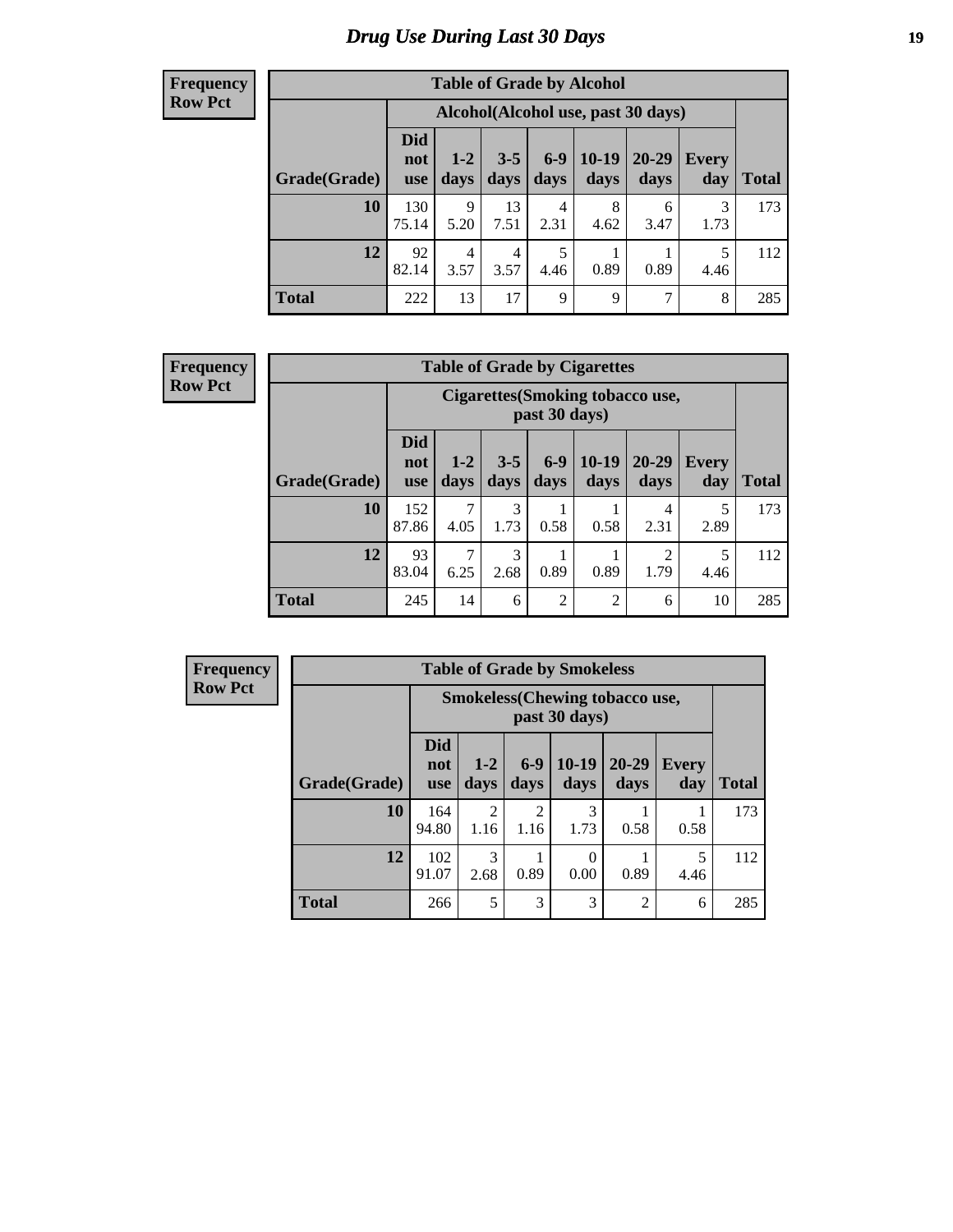| <b>Table of Grade by Marijuana</b> |                          |                 |                  |               |                        |                                         |              |       |  |  |  |  |
|------------------------------------|--------------------------|-----------------|------------------|---------------|------------------------|-----------------------------------------|--------------|-------|--|--|--|--|
|                                    |                          |                 |                  |               |                        | Marijuana (Marijuana use, past 30 days) |              |       |  |  |  |  |
| Grade(Grade)                       | Did<br>not<br><b>use</b> | $1 - 2$<br>days | $3 - 5$<br>days  | $6-9$<br>days | $10-19$<br>days        | 20-29<br>days                           | Every<br>day | Total |  |  |  |  |
| 10                                 | 148<br>85.55             | 2<br>1.16       | 4<br>2.31        | 5<br>2.89     | 3<br>1.73              | 6<br>3.47                               | 5<br>2.89    | 173   |  |  |  |  |
| 12                                 | 97<br>86.61              | 3<br>2.68       | $\theta$<br>0.00 | 0.89          | $\overline{2}$<br>1.79 | 3<br>2.68                               | 6<br>5.36    | 112   |  |  |  |  |
| <b>Total</b>                       | 245                      | 5               | 4                | 6             | 5                      | 9                                       | 11           | 285   |  |  |  |  |

| Frequency      | <b>Table of Grade by Cocaine</b> |                                 |                        |                   |                     |              |
|----------------|----------------------------------|---------------------------------|------------------------|-------------------|---------------------|--------------|
| <b>Row Pct</b> |                                  | Cocaine (Cocaine use,           |                        |                   |                     |              |
|                | Grade(Grade)                     | <b>Did</b><br>not<br><b>use</b> | $3 - 5$<br>days        | $20 - 29$<br>days | <b>Every</b><br>day | <b>Total</b> |
|                | 10                               | 168<br>97.11                    | $\mathcal{D}$<br>1.16  | 2<br>1.16         | 0.58                | 173          |
|                | 12                               | 106<br>94.64                    | $\mathfrak{D}$<br>1.79 | 0.89              | 3<br>2.68           | 112          |
|                | <b>Total</b>                     | 274                             | 4                      | 3                 | 4                   | 285          |

| Frequency      | <b>Table of Grade by Inhalants</b> |                                 |                 |                 |                                        |                   |                     |              |
|----------------|------------------------------------|---------------------------------|-----------------|-----------------|----------------------------------------|-------------------|---------------------|--------------|
| <b>Row Pct</b> |                                    |                                 |                 |                 | Inhalants (Inhalant use, past 30 days) |                   |                     |              |
|                | Grade(Grade)                       | <b>Did</b><br>not<br><b>use</b> | $1 - 2$<br>days | $3 - 5$<br>days | $10-19$<br>days                        | $20 - 29$<br>days | <b>Every</b><br>day | <b>Total</b> |
|                | 10                                 | 167<br>96.53                    | 3<br>1.73       | 0.58            | 0.58                                   | 0<br>0.00         | 0.58                | 173          |
|                | 12                                 | 106<br>94.64                    | 0.89            | 0.89            | 0.00                                   | 0.89              | 3<br>2.68           | 112          |
|                | <b>Total</b>                       | 273                             | $\overline{4}$  | 2               |                                        |                   | 4                   | 285          |

| <b>Frequency</b> |
|------------------|
| <b>Row Pct</b>   |

| <b>Table of Grade by Steroids</b> |                                 |                                      |                 |                        |                        |                     |       |  |  |  |
|-----------------------------------|---------------------------------|--------------------------------------|-----------------|------------------------|------------------------|---------------------|-------|--|--|--|
|                                   |                                 | Steroids (Steroid use, past 30 days) |                 |                        |                        |                     |       |  |  |  |
| Grade(Grade)                      | <b>Did</b><br>not<br><b>use</b> | $1 - 2$<br>days                      | $3 - 5$<br>days | $10-19$<br>days        | 20-29<br>days          | <b>Every</b><br>day | Total |  |  |  |
| 10                                | 167<br>96.53                    | 0<br>0.00                            | 0.58            | $\overline{2}$<br>1.16 | $\mathfrak{D}$<br>1.16 | 0.58                | 173   |  |  |  |
| 12                                | 104<br>92.86                    | 0.89                                 | 0<br>0.00       | 0.00                   | 3<br>2.68              | 4<br>3.57           | 112   |  |  |  |
| <b>Total</b>                      | 271                             |                                      | T               | $\overline{2}$         | 5                      | 5                   | 285   |  |  |  |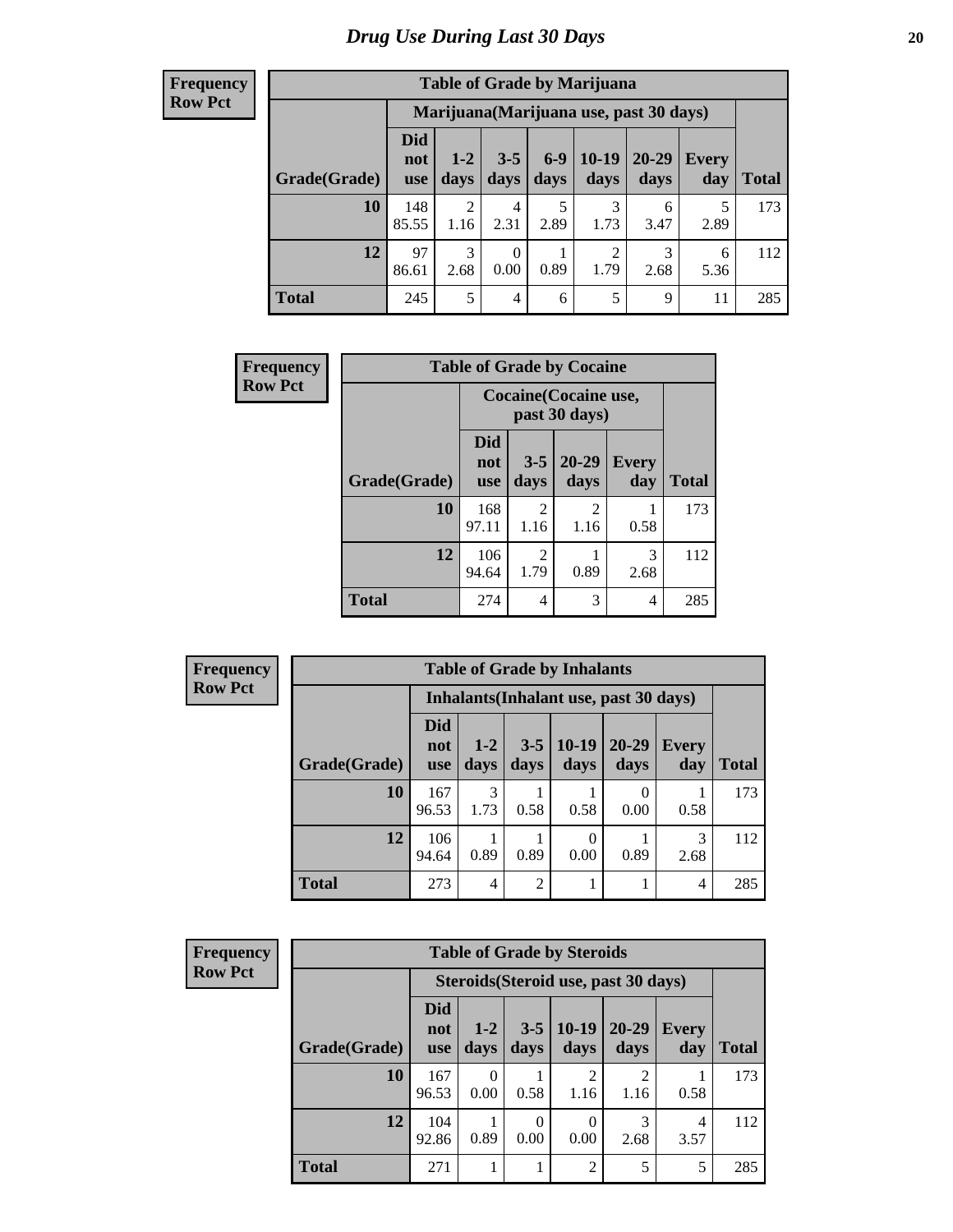| <b>Table of Grade by Ecstasy</b> |                          |                                     |                 |                 |                   |                     |              |  |  |  |
|----------------------------------|--------------------------|-------------------------------------|-----------------|-----------------|-------------------|---------------------|--------------|--|--|--|
|                                  |                          | Ecstasy (Ecstasy use, past 30 days) |                 |                 |                   |                     |              |  |  |  |
| Grade(Grade)                     | Did<br>not<br><b>use</b> | $1 - 2$<br>days                     | $3 - 5$<br>days | $10-19$<br>days | $20 - 29$<br>days | <b>Every</b><br>day | <b>Total</b> |  |  |  |
| 10                               | 169<br>97.69             | 0.58                                | 0.58            | 0.58            | 0.00              | 0.58                | 173          |  |  |  |
| 12                               | 106<br>94.64             | $\theta$<br>0.00                    | 0<br>0.00       | 0.89            | 0.89              | 4<br>3.57           | 112          |  |  |  |
| <b>Total</b>                     | 275                      |                                     |                 | $\overline{2}$  |                   | 5                   | 285          |  |  |  |

| <b>Frequency</b> | <b>Table of Grade by Meth</b> |                                 |                                             |                 |                   |                     |              |  |  |
|------------------|-------------------------------|---------------------------------|---------------------------------------------|-----------------|-------------------|---------------------|--------------|--|--|
| <b>Row Pct</b>   |                               |                                 | Meth (Methamphetamine use,<br>past 30 days) |                 |                   |                     |              |  |  |
|                  | Grade(Grade)                  | <b>Did</b><br>not<br><b>use</b> | $3 - 5$<br>days                             | $10-19$<br>days | $20 - 29$<br>days | <b>Every</b><br>day | <b>Total</b> |  |  |
|                  | 10                            | 170<br>98.27                    | 0.58                                        | 0<br>0.00       | 0.58              | 0.58                | 173          |  |  |
|                  | 12                            | 108<br>96.43                    | 0.00                                        | 0.89            | 0<br>0.00         | 3<br>2.68           | 112          |  |  |
|                  | <b>Total</b>                  | 278                             |                                             |                 | 1                 | 4                   | 285          |  |  |

| <b>Frequency</b> |              | <b>Table of Grade by Hallucinogens</b> |                                  |                  |                   |                     |              |
|------------------|--------------|----------------------------------------|----------------------------------|------------------|-------------------|---------------------|--------------|
| <b>Row Pct</b>   |              |                                        | Hallucinogens (Hallucinogen use, |                  |                   |                     |              |
|                  | Grade(Grade) | <b>Did</b><br>not<br><b>use</b>        | $1-2$<br>days                    | $6 - 9$<br>days  | $20 - 29$<br>days | <b>Every</b><br>day | <b>Total</b> |
|                  | 10           | 171<br>98.84                           | $\left( \right)$<br>0.00         | 0.58             | 0<br>0.00         | 0.58                | 173          |
|                  | 12           | 107<br>95.54                           | 0.89                             | $\Omega$<br>0.00 | 0.89              | 3<br>2.68           | 112          |
|                  | <b>Total</b> | 278                                    |                                  |                  | 1                 | $\overline{4}$      | 285          |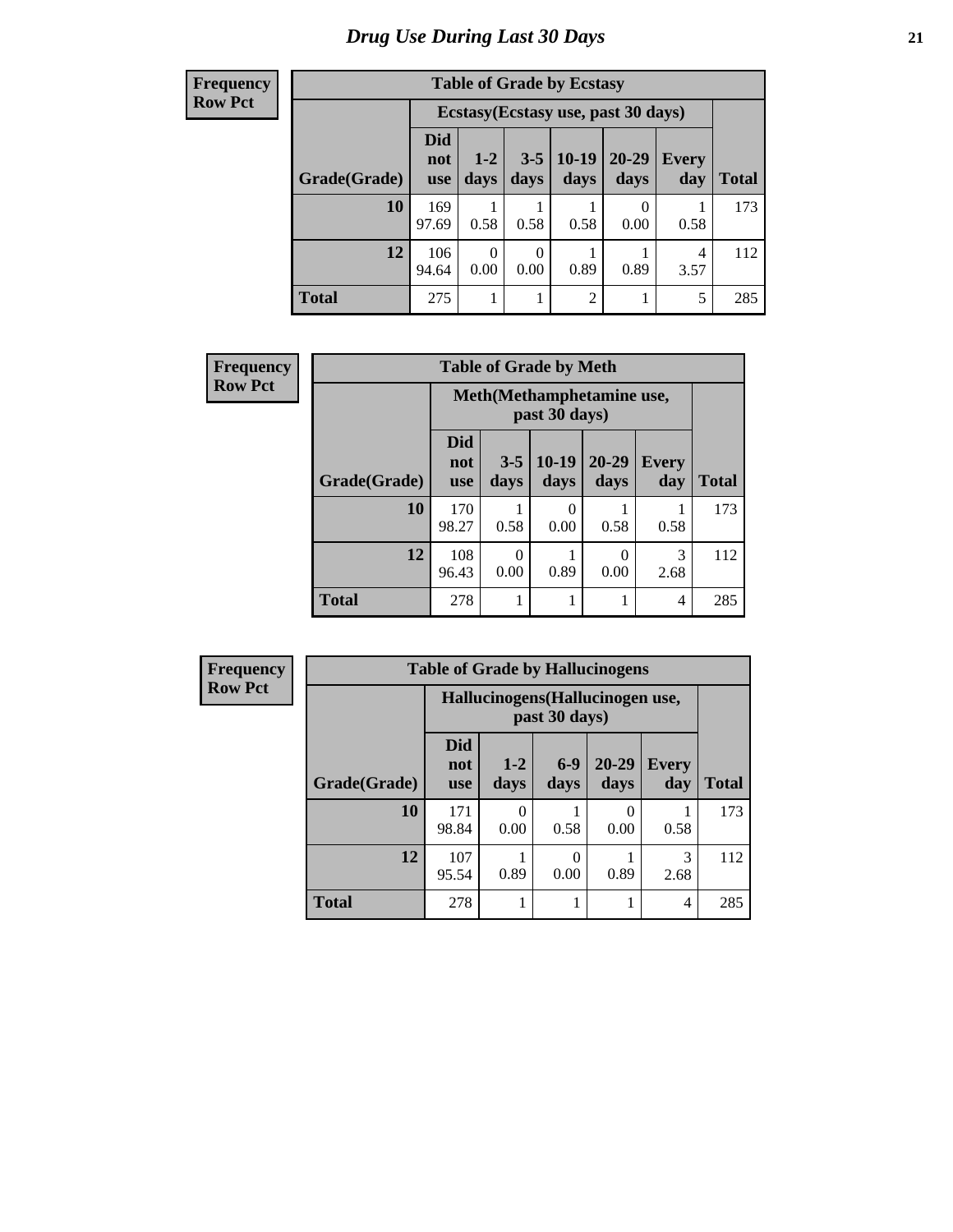| <b>Table of Grade by Prescription</b> |                                 |                                                                                                                      |           |                |           |                                     |      |     |  |
|---------------------------------------|---------------------------------|----------------------------------------------------------------------------------------------------------------------|-----------|----------------|-----------|-------------------------------------|------|-----|--|
|                                       |                                 | <b>Prescription</b> (Prescription drugs not<br>prescribed to me, past 30 days)                                       |           |                |           |                                     |      |     |  |
| Grade(Grade)                          | <b>Did</b><br>not<br><b>use</b> | $6-9$<br>$10-19$<br>$20 - 29$<br>$3 - 5$<br>$1 - 2$<br>Every<br>days<br>days<br>days<br>days<br>day<br>Total<br>days |           |                |           |                                     |      |     |  |
| 10                                    | 159<br>91.91                    | 6<br>3.47                                                                                                            | 4<br>2.31 | 0.58           | 0<br>0.00 | $\mathcal{D}_{\mathcal{A}}$<br>1.16 | 0.58 | 173 |  |
| 12                                    | 101<br>90.18                    | 3<br>2<br>$\left( \right)$<br>4<br>0.89<br>1.79<br>0.89<br>2.68<br>0.00<br>3.57                                      |           |                |           |                                     |      |     |  |
| <b>Total</b>                          | 260                             | 7                                                                                                                    | 6         | $\overline{2}$ | 3         | $\overline{2}$                      | 5    | 285 |  |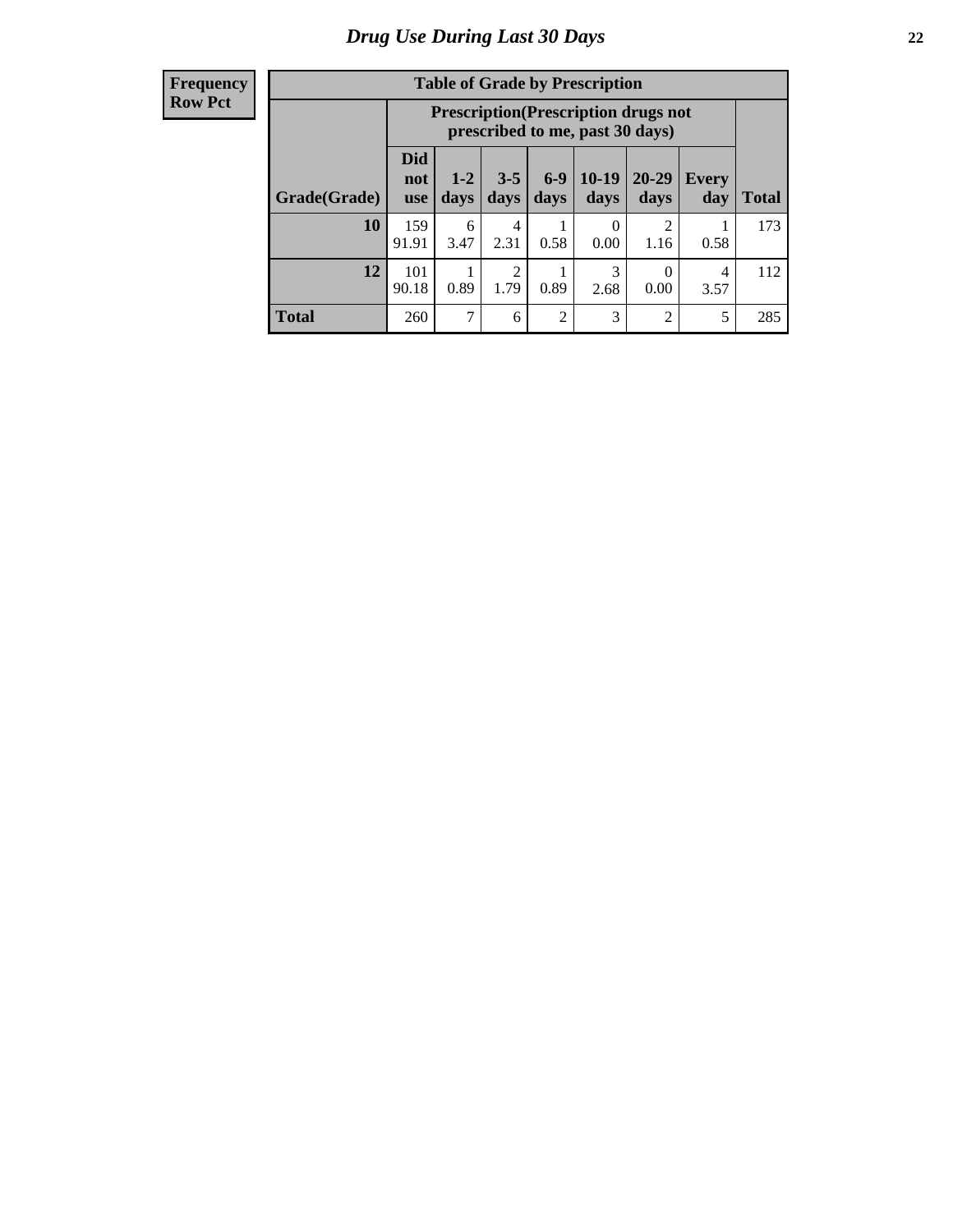| Frequency      | <b>Table of Alcoholease by Grade</b>              |                    |              |     |  |  |
|----------------|---------------------------------------------------|--------------------|--------------|-----|--|--|
| <b>Col Pct</b> | <b>Alcoholease</b> (It is<br>easy to get alcohol) | Grade(Grade)<br>10 | <b>Total</b> |     |  |  |
|                | <b>Strongly Agree</b>                             | 68<br>39.31        | 49<br>43.75  | 117 |  |  |
|                | <b>Somewhat Agree</b>                             | 54<br>31.21        | 39<br>34.82  | 93  |  |  |
|                | <b>Somewhat Disagree</b>                          | 21<br>12.14        | 15<br>13.39  | 36  |  |  |
|                | <b>Strongly Disagree</b>                          | 30<br>17.34        | 9<br>8.04    | 39  |  |  |
|                | <b>Total</b>                                      | 173                | 112          | 285 |  |  |

| <b>Frequency</b> | <b>Table of Cigarettesease by Grade</b>                 |                    |             |              |
|------------------|---------------------------------------------------------|--------------------|-------------|--------------|
| <b>Col Pct</b>   | Cigarettesease(It is<br>easy to get smoking<br>tobacco) | Grade(Grade)<br>10 | 12          | <b>Total</b> |
|                  | <b>Strongly Agree</b>                                   | 63<br>36.42        | 62<br>55.36 | 125          |
|                  | <b>Somewhat Agree</b>                                   | 48<br>27.75        | 32<br>28.57 | 80           |
|                  | <b>Somewhat Disagree</b>                                | 26<br>15.03        | 6<br>5.36   | 32           |
|                  | <b>Strongly Disagree</b>                                | 36<br>20.81        | 12<br>10.71 | 48           |
|                  | <b>Total</b>                                            | 173                | 112         | 285          |

| Frequency      | <b>Table of Smokelessease by Grade</b>             |              |             |              |  |  |
|----------------|----------------------------------------------------|--------------|-------------|--------------|--|--|
| <b>Col Pct</b> | <b>Smokelessease</b> (It is<br>easy to get chewing | Grade(Grade) |             |              |  |  |
|                | tobacco)                                           | 10           | 12          | <b>Total</b> |  |  |
|                | <b>Strongly Agree</b>                              | 47<br>27.17  | 50<br>44.64 | 97           |  |  |
|                | <b>Somewhat Agree</b>                              | 42<br>24.28  | 26<br>23.21 | 68           |  |  |
|                | <b>Somewhat Disagree</b>                           | 25<br>14.45  | 16<br>14.29 | 41           |  |  |
|                | <b>Strongly Disagree</b>                           | 59<br>34.10  | 20<br>17.86 | 79           |  |  |
|                | Total                                              | 173          | 112         | 285          |  |  |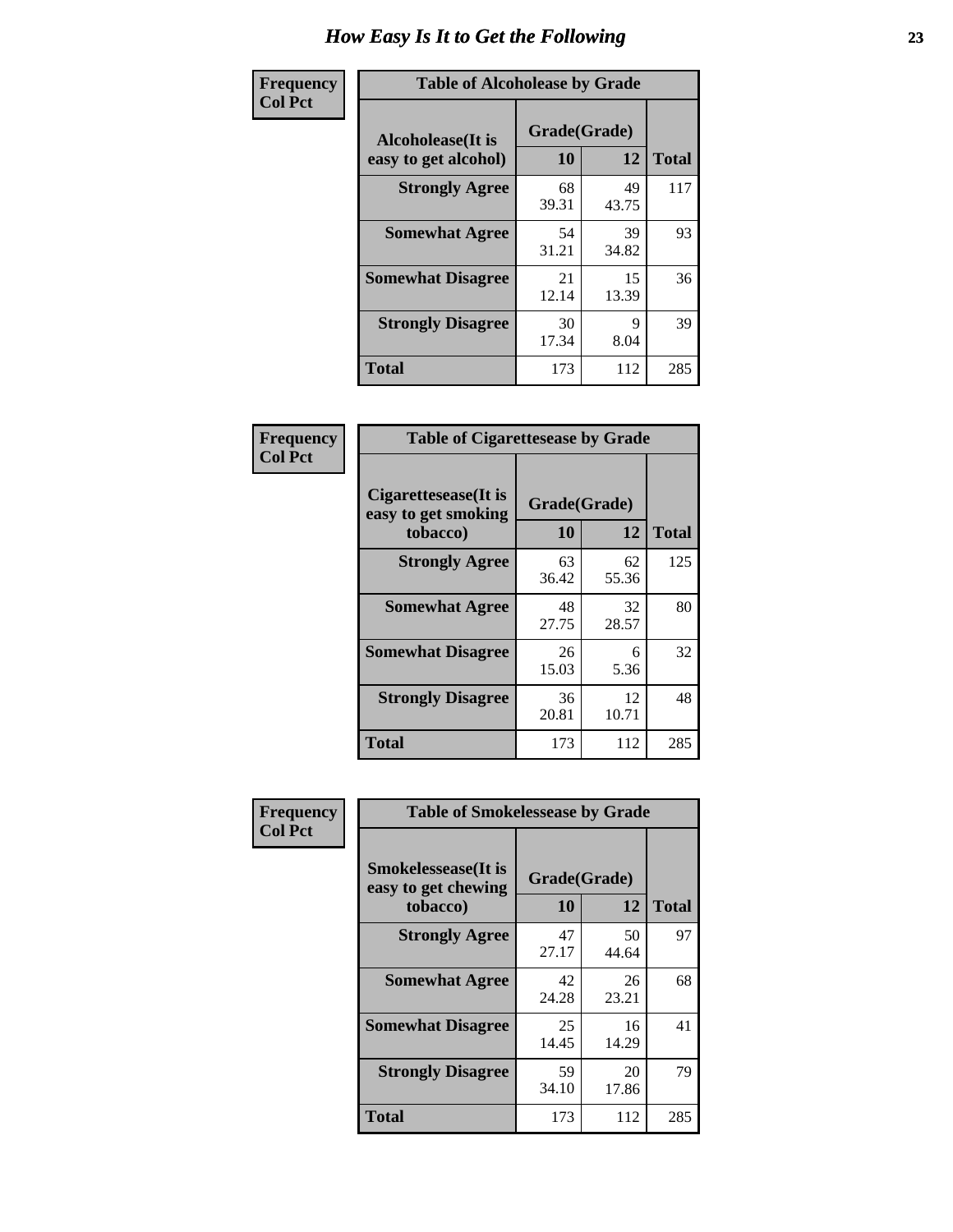| Frequency      | <b>Table of Marijuanaease by Grade</b>           |                    |             |              |  |  |
|----------------|--------------------------------------------------|--------------------|-------------|--------------|--|--|
| <b>Col Pct</b> | Marijuanaease(It is<br>easy to get<br>marijuana) | Grade(Grade)<br>10 | 12          | <b>Total</b> |  |  |
|                | <b>Strongly Agree</b>                            | 67<br>38.73        | 57<br>50.89 | 124          |  |  |
|                | <b>Somewhat Agree</b>                            | 34<br>19.65        | 29<br>25.89 | 63           |  |  |
|                | <b>Somewhat Disagree</b>                         | 26<br>15.03        | 13<br>11.61 | 39           |  |  |
|                | <b>Strongly Disagree</b>                         | 46<br>26.59        | 13<br>11.61 | 59           |  |  |
|                | <b>Total</b>                                     | 173                | 112         | 285          |  |  |

| <b>Table of Cocaineease by Grade</b>              |                    |              |     |  |  |  |  |  |  |  |
|---------------------------------------------------|--------------------|--------------|-----|--|--|--|--|--|--|--|
| <b>Cocaineease</b> (It is<br>easy to get cocaine) | Grade(Grade)<br>10 | <b>Total</b> |     |  |  |  |  |  |  |  |
| <b>Strongly Agree</b>                             | 24<br>13.87        | 22<br>19.64  | 46  |  |  |  |  |  |  |  |
| <b>Somewhat Agree</b>                             | 38<br>21.97        | 26<br>23.21  | 64  |  |  |  |  |  |  |  |
| <b>Somewhat Disagree</b>                          | 36<br>20.81        | 37<br>33.04  | 73  |  |  |  |  |  |  |  |
| <b>Strongly Disagree</b>                          | 75<br>43.35        | 27<br>24.11  | 102 |  |  |  |  |  |  |  |
| <b>Total</b>                                      | 173                | 112          | 285 |  |  |  |  |  |  |  |

| Frequency      | <b>Table of Inhalantsease by Grade</b>           |                    |             |              |
|----------------|--------------------------------------------------|--------------------|-------------|--------------|
| <b>Col Pct</b> | Inhalantsease(It is<br>easy to get<br>inhalants) | Grade(Grade)<br>10 | 12          | <b>Total</b> |
|                | <b>Strongly Agree</b>                            | 71<br>41.04        | 53<br>47.32 | 124          |
|                | <b>Somewhat Agree</b>                            | 28<br>16.18        | 24<br>21.43 | 52           |
|                | <b>Somewhat Disagree</b>                         | 15<br>8.67         | 18<br>16.07 | 33           |
|                | <b>Strongly Disagree</b>                         | 59<br>34.10        | 17<br>15.18 | 76           |
|                | <b>Total</b>                                     | 173                | 112         | 285          |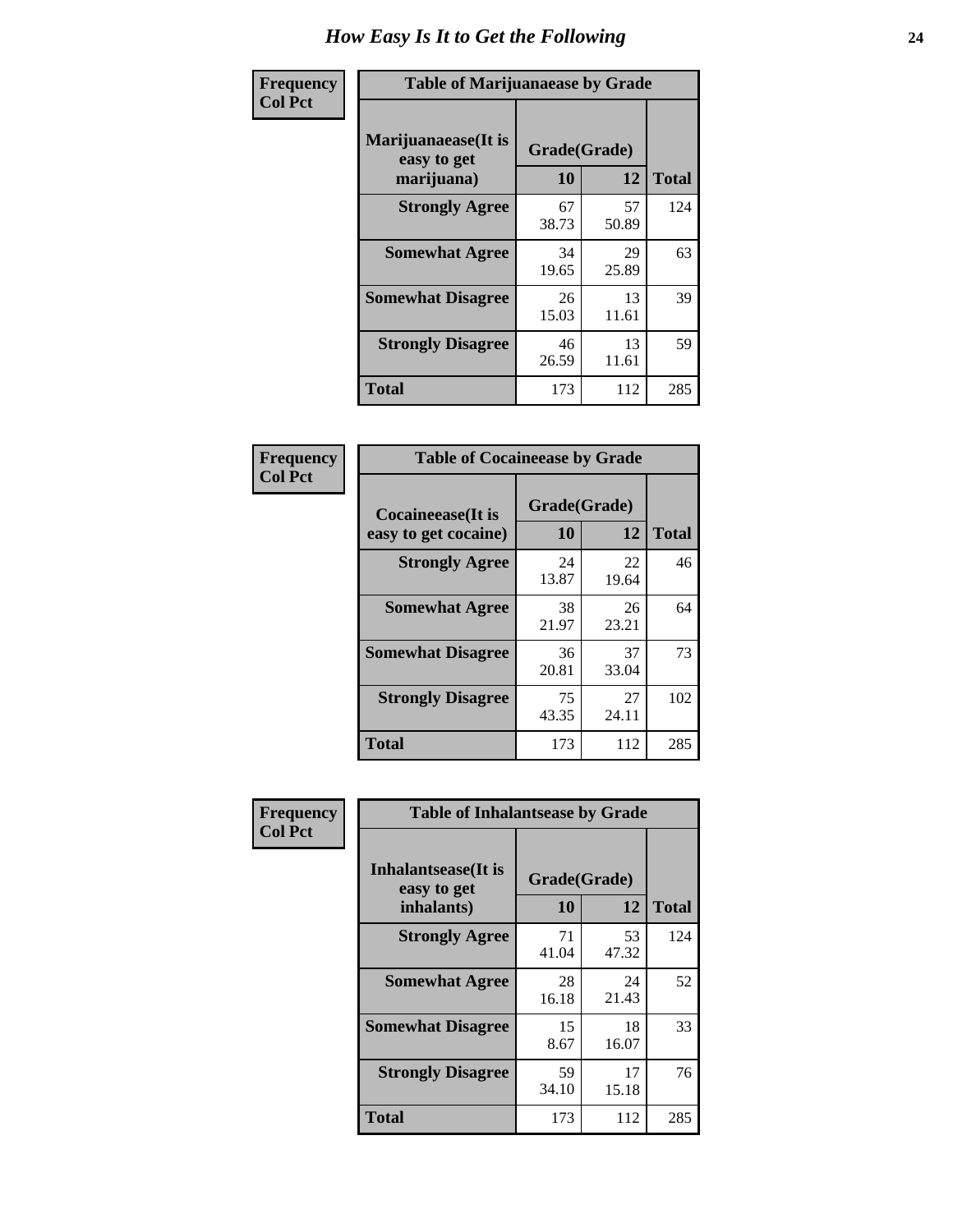| Frequency      | <b>Table of Steroidsease by Grade</b>               |                    |             |              |  |  |  |  |  |  |  |  |
|----------------|-----------------------------------------------------|--------------------|-------------|--------------|--|--|--|--|--|--|--|--|
| <b>Col Pct</b> | <b>Steroidsease</b> (It is<br>easy to get steroids) | Grade(Grade)<br>10 | 12          | <b>Total</b> |  |  |  |  |  |  |  |  |
|                | <b>Strongly Agree</b>                               | 31<br>17.92        | 25<br>22.32 | 56           |  |  |  |  |  |  |  |  |
|                | <b>Somewhat Agree</b>                               | 29<br>16.76        | 33<br>29.46 | 62           |  |  |  |  |  |  |  |  |
|                | <b>Somewhat Disagree</b>                            | 39<br>22.54        | 23<br>20.54 | 62           |  |  |  |  |  |  |  |  |
|                | <b>Strongly Disagree</b>                            | 74<br>42.77        | 31<br>27.68 | 105          |  |  |  |  |  |  |  |  |
|                | <b>Total</b>                                        | 173                | 112         | 285          |  |  |  |  |  |  |  |  |

| Frequency      | <b>Table of Ecstasyease by Grade</b>              |                           |             |              |
|----------------|---------------------------------------------------|---------------------------|-------------|--------------|
| <b>Col Pct</b> | <b>Ecstasyease</b> (It is<br>easy to get ecstasy) | Grade(Grade)<br><b>10</b> | 12          | <b>Total</b> |
|                | <b>Strongly Agree</b>                             | 22<br>12.72               | 26<br>23.21 | 48           |
|                | <b>Somewhat Agree</b>                             | 31<br>17.92               | 29<br>25.89 | 60           |
|                | <b>Somewhat Disagree</b>                          | 36<br>20.81               | 26<br>23.21 | 62           |
|                | <b>Strongly Disagree</b>                          | 84<br>48.55               | 31<br>27.68 | 115          |
|                | <b>Total</b>                                      | 173                       | 112         | 285          |

| Frequency      | <b>Table of Methease by Grade</b>     |              |             |              |
|----------------|---------------------------------------|--------------|-------------|--------------|
| <b>Col Pct</b> | <b>Methease</b> (It is easy<br>to get | Grade(Grade) |             |              |
|                | methamphetamines)                     | 10           | 12          | <b>Total</b> |
|                | <b>Strongly Agree</b>                 | 25<br>14.45  | 19<br>16.96 | 44           |
|                | <b>Somewhat Agree</b>                 | 19<br>10.98  | 26<br>23.21 | 45           |
|                | <b>Somewhat Disagree</b>              | 38<br>21.97  | 32<br>28.57 | 70           |
|                | <b>Strongly Disagree</b>              | 91<br>52.60  | 35<br>31.25 | 126          |
|                | Total                                 | 173          | 112         | 285          |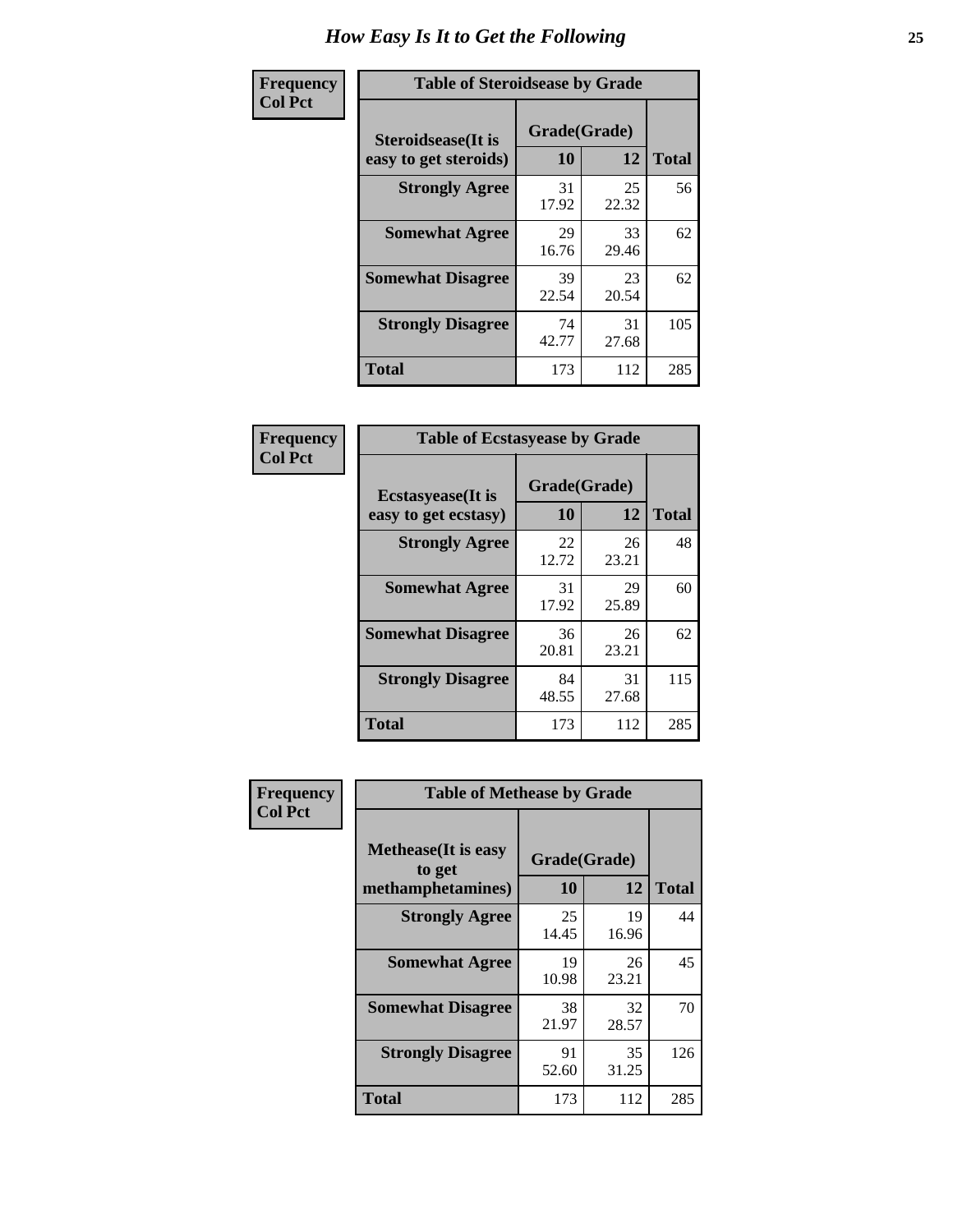| <b>Frequency</b> | <b>Table of Hallucinogensease by Grade</b>                |                    |             |              |
|------------------|-----------------------------------------------------------|--------------------|-------------|--------------|
| <b>Col Pct</b>   | Hallucinogensease(It)<br>is easy to get<br>hallucinogens) | Grade(Grade)<br>10 | 12          | <b>Total</b> |
|                  | <b>Strongly Agree</b>                                     | 30<br>17.34        | 25<br>22.32 | 55           |
|                  | <b>Somewhat Agree</b>                                     | 28<br>16.18        | 22<br>19.64 | 50           |
|                  | <b>Somewhat Disagree</b>                                  | 27<br>15.61        | 33<br>29.46 | 60           |
|                  | <b>Strongly Disagree</b>                                  | 88<br>50.87        | 32<br>28.57 | 120          |
|                  | <b>Total</b>                                              | 173                | 112         | 285          |

| Frequency<br>  Col Pct |
|------------------------|
|                        |

| <b>Table of Prescriptionease by Grade</b>                                               |             |              |              |  |  |  |  |  |  |  |
|-----------------------------------------------------------------------------------------|-------------|--------------|--------------|--|--|--|--|--|--|--|
| <b>Prescriptionease(It</b><br>is easy to get<br>prescription drugs<br>not prescribed to |             | Grade(Grade) |              |  |  |  |  |  |  |  |
| me)                                                                                     | 10          | 12           | <b>Total</b> |  |  |  |  |  |  |  |
| <b>Strongly Agree</b>                                                                   | 71<br>41.04 | 57<br>50.89  | 128          |  |  |  |  |  |  |  |
| <b>Somewhat Agree</b>                                                                   | 33<br>19.08 | 28<br>25.00  | 61           |  |  |  |  |  |  |  |
| <b>Somewhat Disagree</b>                                                                | 21<br>12.14 | 12<br>10.71  | 33           |  |  |  |  |  |  |  |
| <b>Strongly Disagree</b>                                                                | 48<br>27.75 | 15<br>13.39  | 63           |  |  |  |  |  |  |  |
| <b>Total</b>                                                                            | 173         | 112          | 285          |  |  |  |  |  |  |  |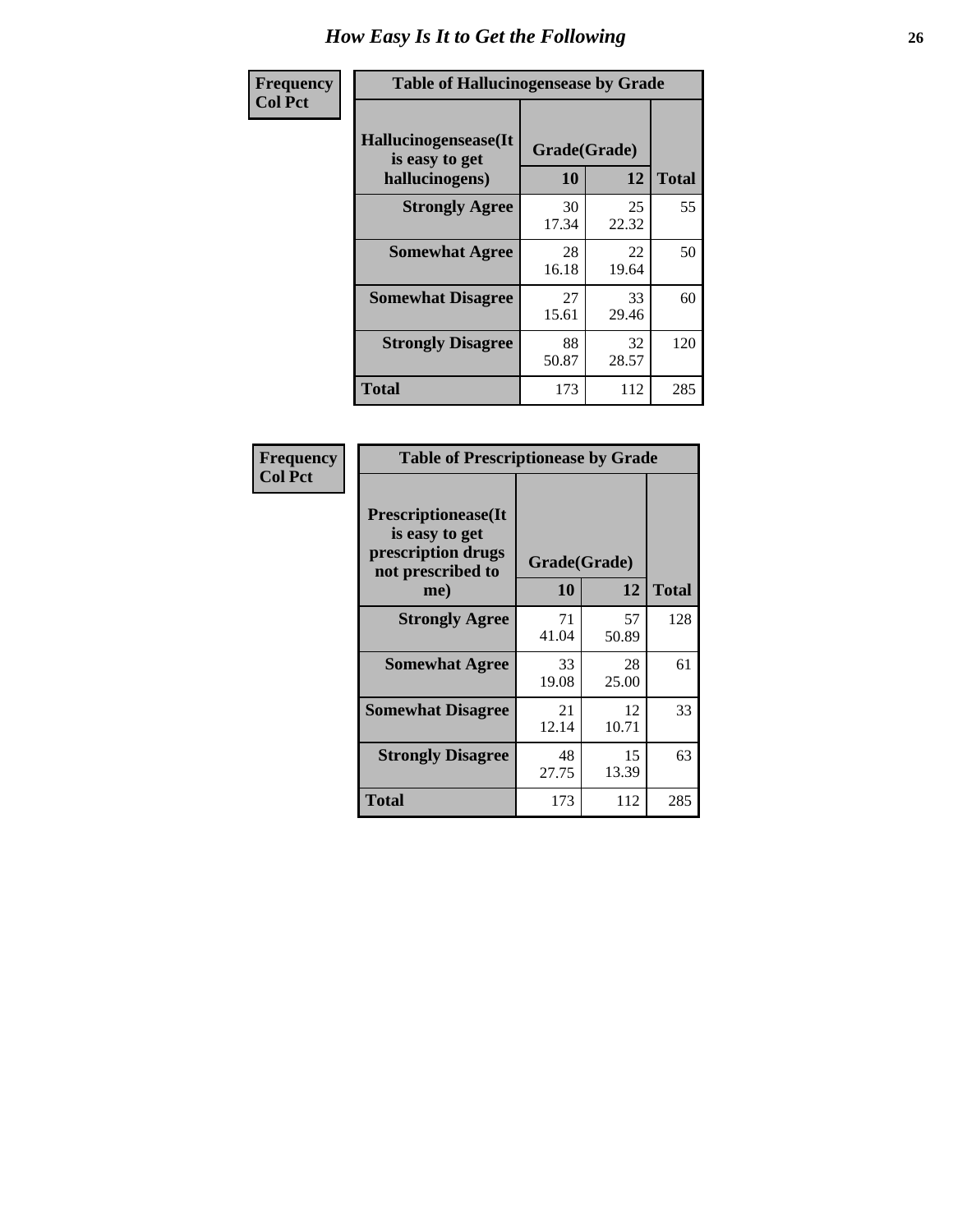### *Age at Onset of Use* **27** *Results for "Age at Onset of Use" questions exclude students who said they did not use that substance*

| <b>Frequency</b> | <b>Table of Grade by Alcoholinit</b> |             |                                                  |      |                        |           |                           |             |             |             |                        |              |  |  |
|------------------|--------------------------------------|-------------|--------------------------------------------------|------|------------------------|-----------|---------------------------|-------------|-------------|-------------|------------------------|--------------|--|--|
| <b>Row Pct</b>   |                                      |             | Alcoholinit (I started using alcohol when I was) |      |                        |           |                           |             |             |             |                        |              |  |  |
|                  | Grade(Grade)   younger               | <b>8 or</b> | 9                                                | 10   | <b>11</b>              | 12        | 13                        | 14          | 15          | <b>16</b>   | 17                     | <b>Total</b> |  |  |
|                  | 10                                   | 6<br>9.52   | 1.59                                             | 1.59 | 7<br>11.11             | 6<br>9.52 | 14<br>22.22               | 13<br>20.63 | 11<br>17.46 | 4<br>6.35   | $\overline{0}$<br>0.00 | 63           |  |  |
|                  | 12                                   | 3<br>6.00   | $\Omega$<br>0.00                                 | 4.00 | $\overline{2}$<br>4.00 | 3<br>6.00 | 3<br>6.00                 | 8<br>16.00  | 14.00       | 13<br>26.00 | 9<br>18.00             | 50           |  |  |
|                  | <b>Total</b>                         | 9           |                                                  | 3    | 9                      | 9         | 17                        | 21          | 18          | 17          | 9                      | 113          |  |  |
|                  |                                      |             |                                                  |      |                        |           | Frequency Missing $= 172$ |             |             |             |                        |              |  |  |

#### **Frequency Row Pct**

|                        | <b>Table of Grade by Cigarettesinit</b> |           |      |                                                       |                        |             |            |            |                        |                  |              |  |  |  |
|------------------------|-----------------------------------------|-----------|------|-------------------------------------------------------|------------------------|-------------|------------|------------|------------------------|------------------|--------------|--|--|--|
|                        |                                         |           |      | Cigarettesinit (I started smoking tobacco when I was) |                        |             |            |            |                        |                  |              |  |  |  |
| Grade(Grade)   younger | <b>8 or</b>                             | 9         | 10   | <b>11</b>                                             | 12                     | 13          | 14         | <b>15</b>  | <b>16</b>              | 17               | <b>Total</b> |  |  |  |
| 10                     | 10.20                                   | 3<br>6.12 | 2.04 | 6<br>12.24                                            | $\overline{4}$<br>8.16 | 12<br>24.49 | 9<br>18.37 | ┑<br>14.29 | $\overline{2}$<br>4.08 | $\Omega$<br>0.00 | 49           |  |  |  |
| 12                     | 0<br>0.00                               | 2.94      | 0.00 | 2.94                                                  | 4<br>11.76             | 4<br>11.76  | 20.59      | ⇁<br>20.59 | 6<br>17.65             | 4<br>11.76       | 34           |  |  |  |
| <b>Total</b>           | 5                                       | 4         |      | $\mathcal{I}$                                         | 8                      | 16          | 16         | 14         | 8                      | 4                | 83           |  |  |  |
|                        |                                         |           |      | Frequency Missing $= 202$                             |                        |             |            |            |                        |                  |              |  |  |  |

|                        | <b>Table of Grade by Smokelessinit</b> |                                                      |                |                  |                           |            |             |       |                       |              |  |  |  |
|------------------------|----------------------------------------|------------------------------------------------------|----------------|------------------|---------------------------|------------|-------------|-------|-----------------------|--------------|--|--|--|
|                        |                                        | Smokelessinit (I started chewing tobacco when I was) |                |                  |                           |            |             |       |                       |              |  |  |  |
| Grade(Grade)   younger | 8 or                                   | <b>10</b>                                            | 11             | <b>12</b>        | 13                        | 14         | 15          | 16    | <b>18 or</b><br>older | <b>Total</b> |  |  |  |
| 10                     | 5.26                                   | $\mathfrak{D}$<br>10.53                              | 2<br>10.53     | $\Omega$<br>0.00 | 10.53                     | 3<br>15.79 | 8<br>42.11  | 5.26  | 0.00                  | 19           |  |  |  |
| 12                     | 0<br>0.00                              | 8.33                                                 | 0.00           | 8.33             | 8.33                      | 8.33       | 8.33        | 41.67 | 16.67                 | 12           |  |  |  |
| <b>Total</b>           |                                        | 3                                                    | $\mathfrak{D}$ |                  | 3                         | 4          | $\mathbf Q$ | 6     | $\mathcal{D}$         | 31           |  |  |  |
|                        |                                        |                                                      |                |                  | Frequency Missing $= 254$ |            |             |       |                       |              |  |  |  |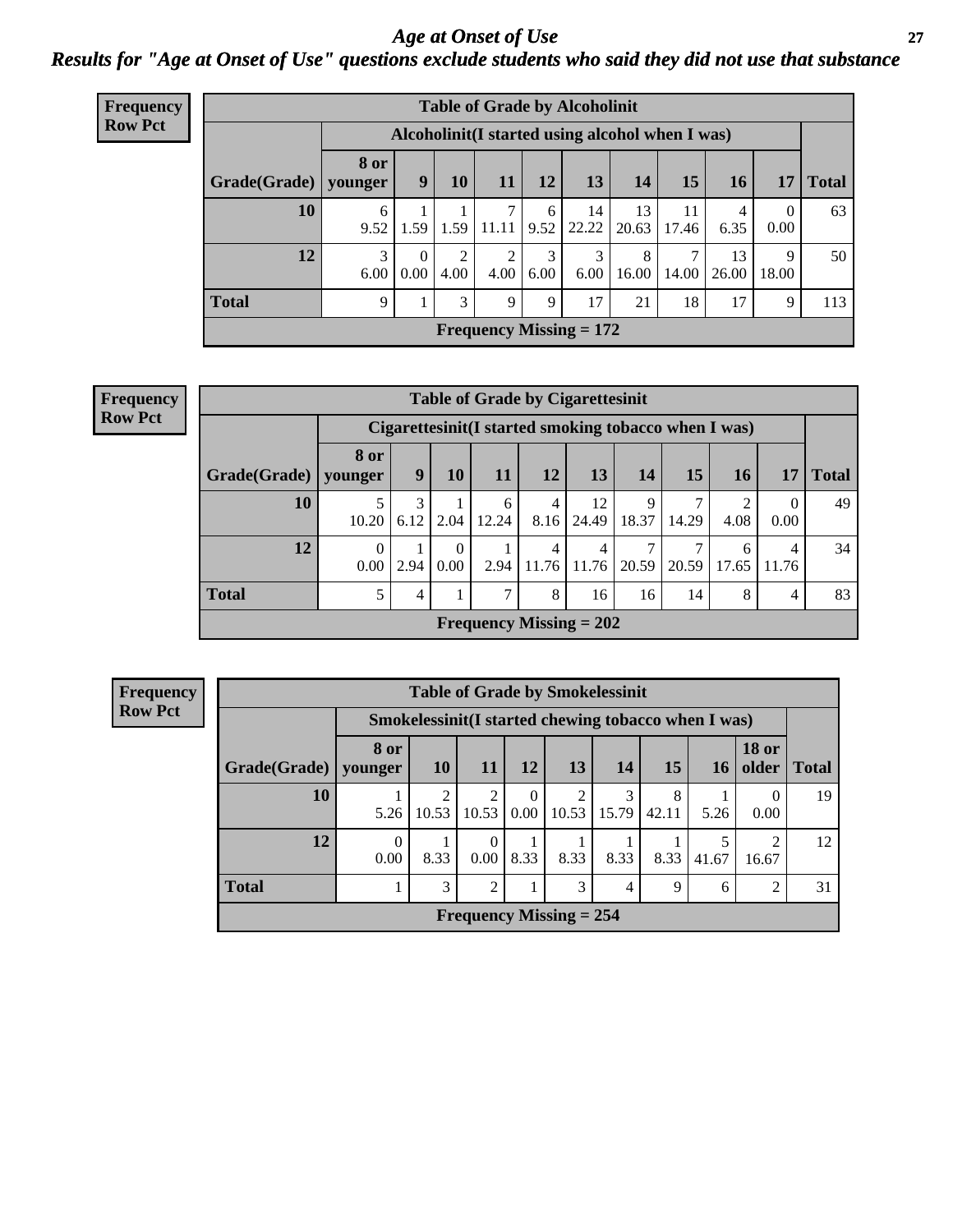#### *Age at Onset of Use* **28**

*Results for "Age at Onset of Use" questions exclude students who said they did not use that substance*

| Frequency      | <b>Table of Grade by Marijuanainit</b> |                |      |           |                           |                     |           |                                                      |            |       |                       |              |
|----------------|----------------------------------------|----------------|------|-----------|---------------------------|---------------------|-----------|------------------------------------------------------|------------|-------|-----------------------|--------------|
| <b>Row Pct</b> |                                        |                |      |           |                           |                     |           | Marijuanainit (I started using marijuana when I was) |            |       |                       |              |
|                | Grade(Grade)   younger                 | <b>8 or</b>    | 10   | 11        | 12                        | 13                  | 14        | 15 <sup>15</sup>                                     | 16         | 17    | <b>18 or</b><br>older | <b>Total</b> |
|                | 10                                     | 6.25           | 3.13 | 0<br>0.00 | 4<br>12.50                | 6<br>18.75          | 3<br>9.38 | 13<br>40.63                                          | 3<br>9.38  | 0.00  | $\Omega$<br>0.00      | 32           |
|                | 12                                     | 0<br>0.00      | 4.55 | ∍<br>9.09 |                           | 3<br>$4.55$   13.64 | 4.55      | 6<br>27.27                                           | 4<br>18.18 | 13.64 | 4.55                  | 22           |
|                | <b>Total</b>                           | $\overline{c}$ | 2    | ↑         | 5                         | 9                   | 4         | 19                                                   | ⇁          | 3     |                       | 54           |
|                |                                        |                |      |           | Frequency Missing $= 231$ |                     |           |                                                      |            |       |                       |              |

| <b>Frequency</b> |                        |                  | <b>Table of Grade by Cocaineinit</b> |           |                           |           |               |                                                  |                |              |
|------------------|------------------------|------------------|--------------------------------------|-----------|---------------------------|-----------|---------------|--------------------------------------------------|----------------|--------------|
| <b>Row Pct</b>   |                        |                  |                                      |           |                           |           |               | Cocaineinit (I started using cocaine when I was) |                |              |
|                  | Grade(Grade)   younger | 8 or             | <b>10</b>                            | <b>11</b> | 12                        | <b>13</b> | <b>14</b>     | 15                                               | 16             | <b>Total</b> |
|                  | 10                     | 10.00            | 10.00                                | 10.00     | $\theta$<br>0.00          | 30.00     | 20.00         | 2<br>20.00                                       | 0.00           | 10           |
|                  | 12                     | $\theta$<br>0.00 | 12.50                                | 0.00      | 12.50                     | 0<br>0.00 | 12.50         | 3<br>$37.50 \mid 25.00$                          | ∍              | 8            |
|                  | <b>Total</b>           |                  | 2                                    |           |                           | 3         | $\mathcal{F}$ | 5                                                | $\overline{2}$ | 18           |
|                  |                        |                  |                                      |           | Frequency Missing $= 267$ |           |               |                                                  |                |              |

| <b>Frequency</b> | <b>Table of Grade by Inhalantsinit</b> |                                                      |                  |                            |                                |                |            |            |                |              |
|------------------|----------------------------------------|------------------------------------------------------|------------------|----------------------------|--------------------------------|----------------|------------|------------|----------------|--------------|
| <b>Row Pct</b>   |                                        | Inhalantsinit (I started using inhalants when I was) |                  |                            |                                |                |            |            |                |              |
|                  | Grade(Grade)                           | 8 or<br>younger                                      | 9                | 10                         | 11                             | 12             | 14         | 15         | 17             | <b>Total</b> |
|                  | 10                                     | 2<br>20.00                                           | $\theta$<br>0.00 | $\overline{c}$<br>20.00    | $\theta$<br>0.00               | 20.00          | 3<br>30.00 | 10.00      | 0.00           | 10           |
|                  | 12                                     | $\Omega$<br>0.00                                     | 14.29            | $\Omega$<br>$0.00^{\circ}$ | 14.29                          | 0.00           | 14.29      | ↑<br>28.57 | ◠<br>28.57     | 7            |
|                  | <b>Total</b>                           | $\overline{2}$                                       |                  | $\mathfrak{D}$             |                                | $\overline{2}$ | 4          | 3          | $\overline{2}$ | 17           |
|                  |                                        |                                                      |                  |                            | <b>Frequency Missing = 268</b> |                |            |            |                |              |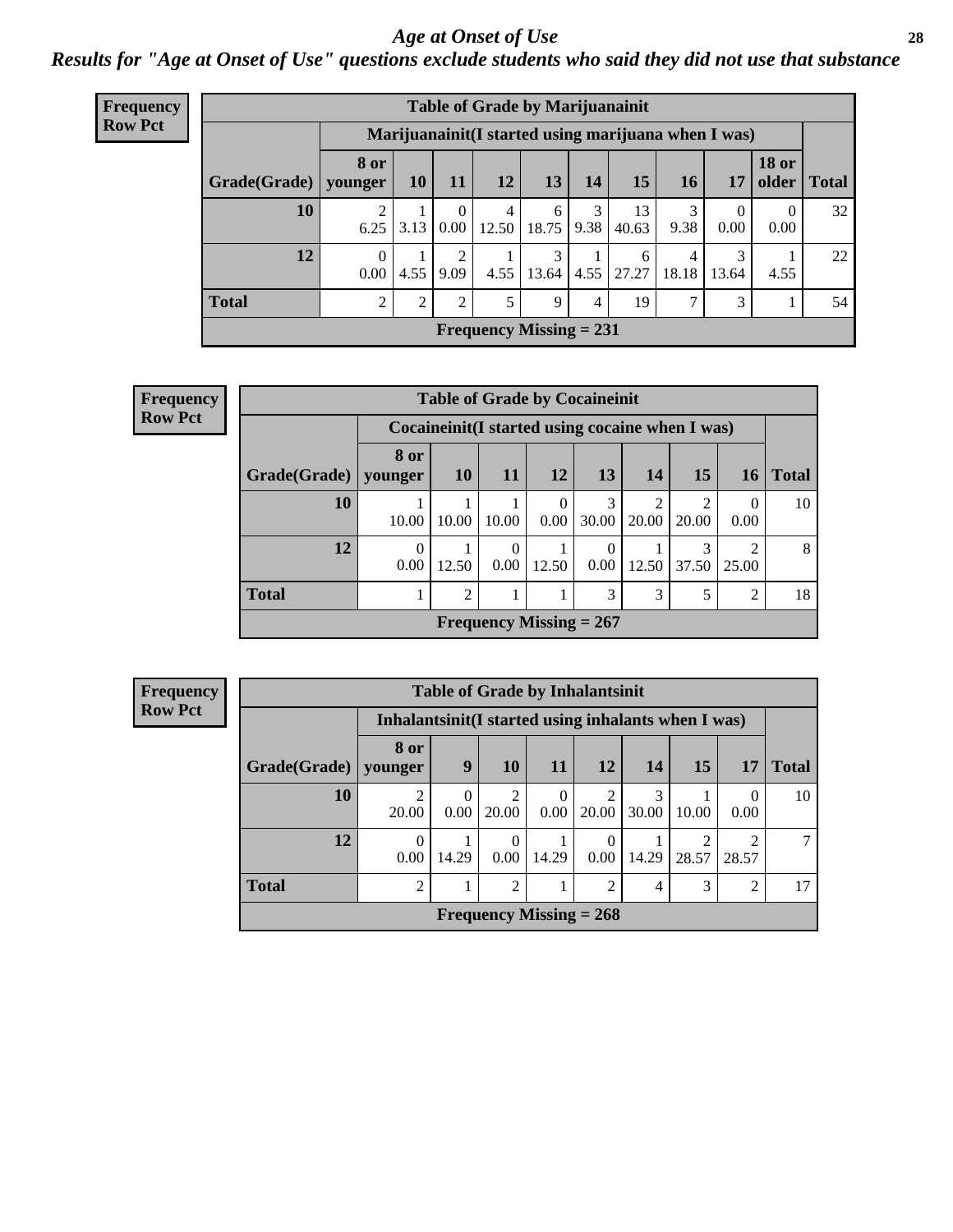#### *Age at Onset of Use* **29**

### *Results for "Age at Onset of Use" questions exclude students who said they did not use that substance*

| <b>Frequency</b> |              | <b>Table of Grade by Steroidsinit</b> |                  |            |                                                              |           |                       |              |
|------------------|--------------|---------------------------------------|------------------|------------|--------------------------------------------------------------|-----------|-----------------------|--------------|
| <b>Row Pct</b>   |              |                                       |                  |            | <b>Steroidsinit (I started using steroids</b><br>when I was) |           |                       |              |
|                  | Grade(Grade) | <b>10</b>                             | 13               | 14         | 15                                                           | 17        | <b>18 or</b><br>older | <b>Total</b> |
|                  | 10           | 16.67                                 | 16.67            | 2<br>33.33 | 16.67                                                        | 0<br>0.00 | 16.67                 | 6            |
|                  | 12           | 20.00                                 | $\theta$<br>0.00 | 20.00      | $\mathfrak{D}$<br>40.00                                      | 20.00     | $\Omega$<br>0.00      | .5           |
|                  | <b>Total</b> | $\overline{2}$                        | л                | 3          | 3                                                            |           |                       | 11           |
|                  |              |                                       |                  |            | Frequency Missing $= 274$                                    |           |                       |              |

| Frequency      |              |                             |                  | <b>Table of Grade by Ecstasyinit</b>        |                  |                |                       |              |
|----------------|--------------|-----------------------------|------------------|---------------------------------------------|------------------|----------------|-----------------------|--------------|
| <b>Row Pct</b> |              |                             |                  | <b>Ecstasyinit</b> (I started using ecstasy | when I was)      |                |                       |              |
|                | Grade(Grade) | 13                          | 14               | 15                                          | <b>16</b>        | 17             | <b>18 or</b><br>older | <b>Total</b> |
|                | 10           | 20.00                       | 2<br>40.00       | $\Omega$<br>0.00                            | $\Omega$<br>0.00 | 20.00          | 20.00                 | 5            |
|                | 12           | 11.11                       | $\Omega$<br>0.00 | 11.11                                       | 5<br>55.56       | 11.11          |                       | 9            |
|                | <b>Total</b> | $\mathcal{D}_{\mathcal{A}}$ | $\overline{2}$   | 1                                           | 5                | $\overline{2}$ | $\overline{2}$        | 14           |
|                |              |                             |                  | Frequency Missing $= 271$                   |                  |                |                       |              |

| Frequency      | <b>Table of Grade by Methinit</b> |           |                                                                       |                       |              |  |  |  |  |
|----------------|-----------------------------------|-----------|-----------------------------------------------------------------------|-----------------------|--------------|--|--|--|--|
| <b>Row Pct</b> |                                   |           | <b>Methinit(I started</b><br>using<br>methamphetamines<br>when I was) |                       |              |  |  |  |  |
|                | Grade(Grade)                      | 12        | 17                                                                    | <b>18 or</b><br>older | <b>Total</b> |  |  |  |  |
|                | 10                                | 50.00     | 0<br>0.00                                                             | 50.00                 | 2            |  |  |  |  |
|                | 12                                | 0<br>0.00 | 3<br>100.00                                                           | 0<br>0.00             | 3            |  |  |  |  |
|                | <b>Total</b>                      | 1         | 3                                                                     | 1                     | 5            |  |  |  |  |
|                | <b>Frequency Missing = 280</b>    |           |                                                                       |                       |              |  |  |  |  |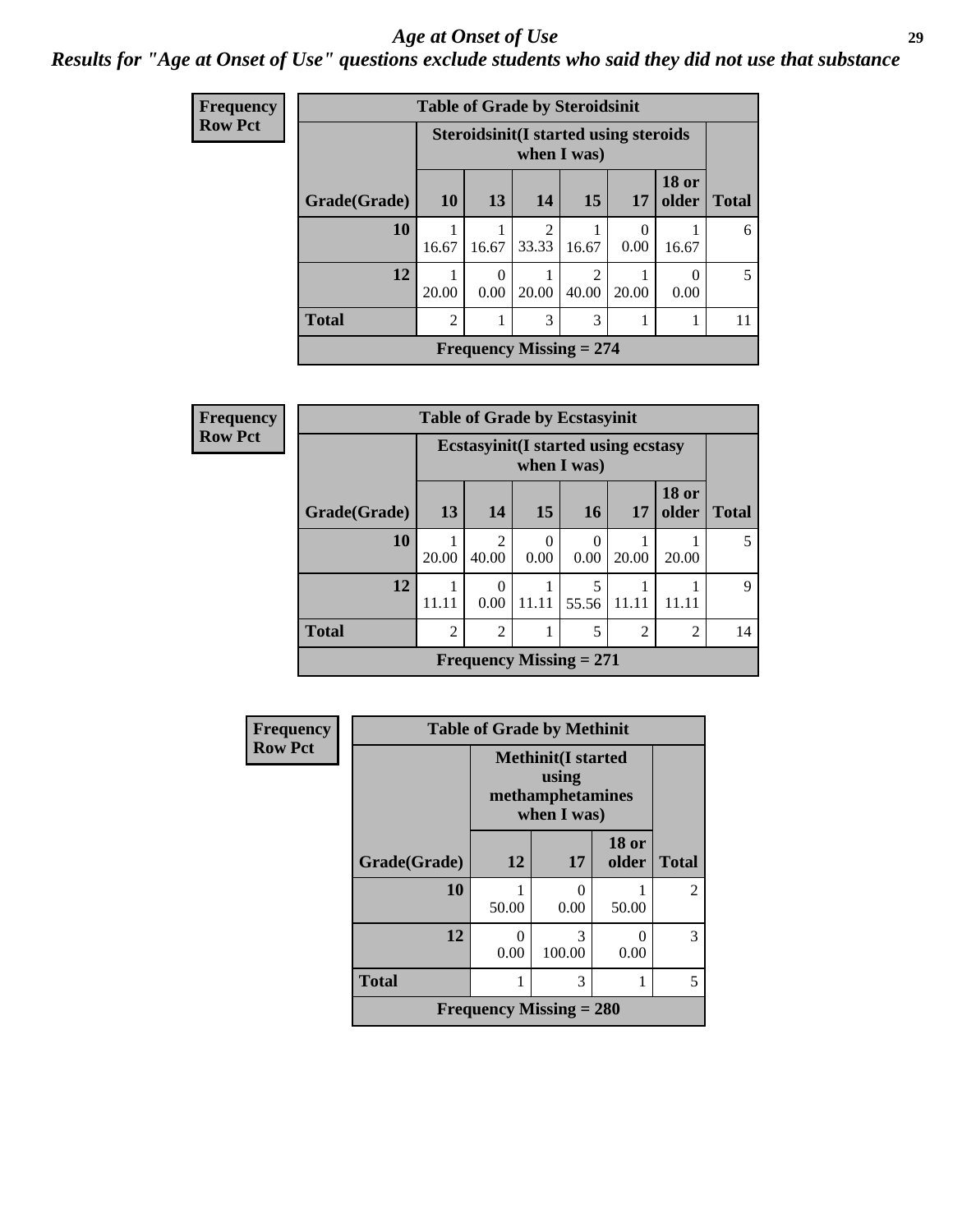#### Age at Onset of Use **30**

### *Results for "Age at Onset of Use" questions exclude students who said they did not use that substance*

| <b>Frequency</b> |                           |           |                  |                  |       | <b>Table of Grade by Hallucinogensinit</b>                      |                       |              |
|------------------|---------------------------|-----------|------------------|------------------|-------|-----------------------------------------------------------------|-----------------------|--------------|
| <b>Row Pct</b>   |                           |           |                  |                  |       | Hallucinogensinit (I started using<br>hallucinogens when I was) |                       |              |
|                  | Grade(Grade)              | 11        | 14               | 15               | 16    | 17                                                              | <b>18 or</b><br>older | <b>Total</b> |
|                  | 10                        | 0<br>0.00 | 25.00            | $\Omega$<br>0.00 | 25.00 | 25.00                                                           | 25.00                 | 4            |
|                  | 12                        | 20.00     | $\theta$<br>0.00 | 20.00            | 0.00  | っ<br>40.00                                                      | 20.00                 | 5.           |
|                  | <b>Total</b>              |           |                  |                  |       | 3                                                               | $\overline{c}$        | 9            |
|                  | Frequency Missing $= 276$ |           |                  |                  |       |                                                                 |                       |              |

| <b>Frequency</b> |              |                                                     |                  |                        |                         | <b>Table of Grade by Prescriptioninit</b> |       |                  |            |              |
|------------------|--------------|-----------------------------------------------------|------------------|------------------------|-------------------------|-------------------------------------------|-------|------------------|------------|--------------|
| <b>Row Pct</b>   |              | Prescriptioninit(I started using prescription drugs |                  |                        |                         | not prescribed to me when I was)          |       |                  |            |              |
|                  | Grade(Grade) | 8 or<br>younger                                     | <b>10</b>        | 12                     | 13                      | 14                                        | 15    | <b>16</b>        | 17         | <b>Total</b> |
|                  | 10           | 2<br>11.11                                          | 5.56             | $\mathcal{R}$<br>16.67 | $\overline{2}$<br>11.11 | 4<br>22.22                                | 27.78 | $\Omega$<br>0.00 | 5.56       | 18           |
|                  | 12           | $\Omega$<br>0.00                                    | $\Omega$<br>0.00 | $\Omega$<br>$0.00\,$   | 2<br>14.29              | $\Omega$<br>0.00                          | 35.71 | 4<br>28.57       | 3<br>21.43 | 14           |
|                  | <b>Total</b> | $\overline{2}$                                      |                  | 3                      | 4                       | 4                                         | 10    | $\overline{4}$   | 4          | 32           |
|                  |              |                                                     |                  |                        |                         | Frequency Missing $= 253$                 |       |                  |            |              |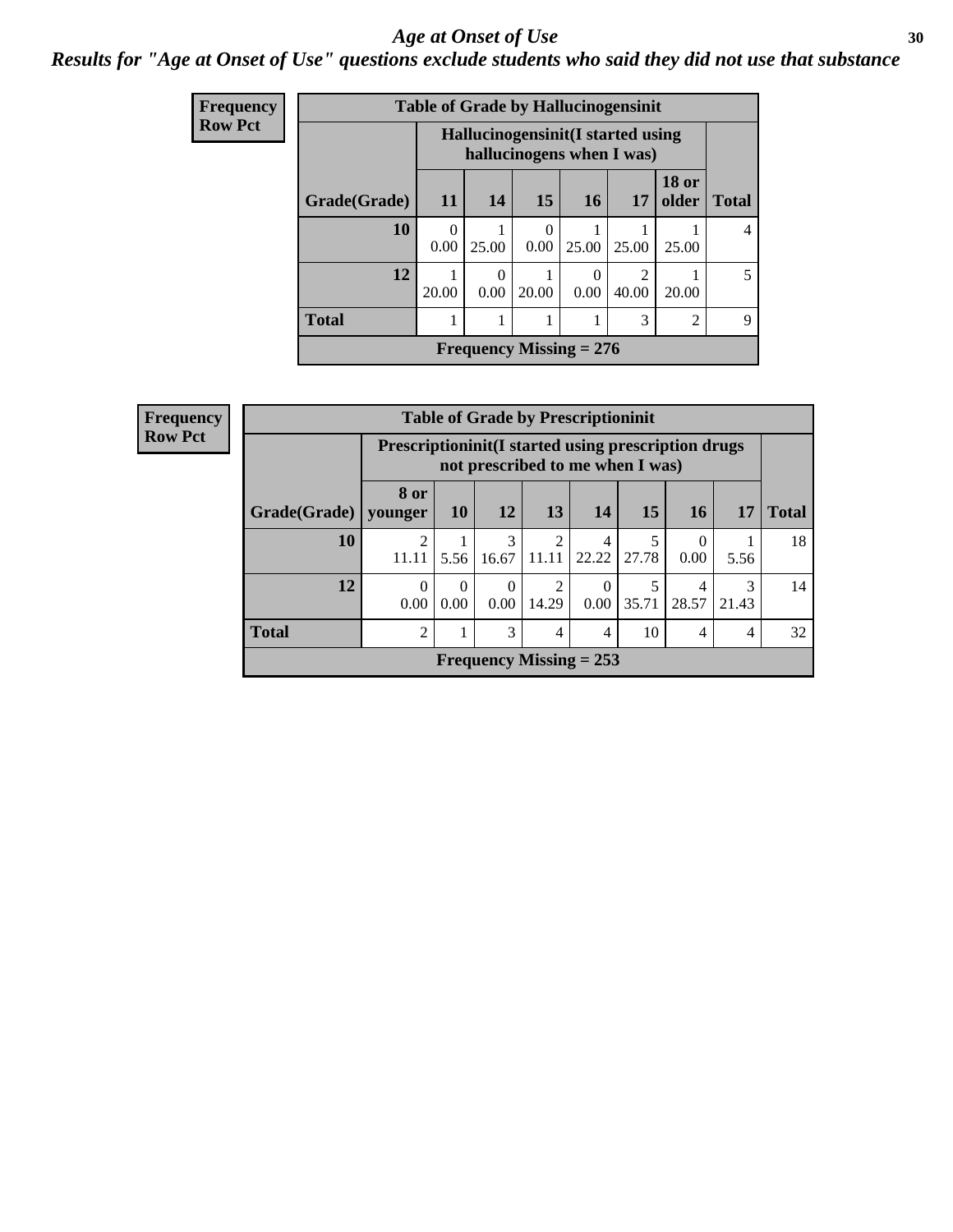| Frequency      | <b>Table of Alcoholharm by Grade</b>          |                    |             |              |  |  |  |
|----------------|-----------------------------------------------|--------------------|-------------|--------------|--|--|--|
| <b>Col Pct</b> | Alcoholharm(I<br>think alcohol is<br>harmful) | Grade(Grade)<br>10 | 12          | <b>Total</b> |  |  |  |
|                | <b>Strongly Agree</b>                         | 86<br>49.71        | 55<br>49.11 | 141          |  |  |  |
|                | <b>Somewhat Agree</b>                         | 52<br>30.06        | 31<br>27.68 | 83           |  |  |  |
|                | <b>Somewhat Disagree</b>                      | 24<br>13.87        | 19<br>16.96 | 43           |  |  |  |
|                | <b>Strongly Disagree</b>                      | 11<br>6.36         | 7<br>6.25   | 18           |  |  |  |
|                | <b>Total</b>                                  | 173                | 112         | 285          |  |  |  |

| <b>Table of Cigarettesharm by Grade</b>                  |                    |             |              |  |  |  |  |  |
|----------------------------------------------------------|--------------------|-------------|--------------|--|--|--|--|--|
| Cigarettesharm(I<br>think smoking<br>tobacco is harmful) | Grade(Grade)<br>10 | 12          | <b>Total</b> |  |  |  |  |  |
| <b>Strongly Agree</b>                                    | 143<br>82.66       | 91<br>81.25 | 234          |  |  |  |  |  |
| <b>Somewhat Agree</b>                                    | 17<br>9.83         | 15<br>13.39 | 32           |  |  |  |  |  |
| <b>Somewhat Disagree</b>                                 | 8<br>4.62          | 5<br>4.46   | 13           |  |  |  |  |  |
| <b>Strongly Disagree</b>                                 | 5<br>2.89          | 0.89        | 6            |  |  |  |  |  |
| <b>Total</b>                                             | 173                | 112         | 285          |  |  |  |  |  |

| Frequency      | <b>Table of Smokelessharm by Grade</b> |              |                        |              |
|----------------|----------------------------------------|--------------|------------------------|--------------|
| <b>Col Pct</b> | Smokelessharm(I<br>think chewing       | Grade(Grade) |                        |              |
|                | tobacco is harmful)                    | 10           | 12                     | <b>Total</b> |
|                | <b>Strongly Agree</b>                  | 135<br>78.03 | 93<br>83.04            | 228          |
|                | <b>Somewhat Agree</b>                  | 19<br>10.98  | 12<br>10.71            | 31           |
|                | <b>Somewhat Disagree</b>               | 4.05         | 5<br>4.46              | 12           |
|                | <b>Strongly Disagree</b>               | 12<br>6.94   | $\mathfrak{D}$<br>1.79 | 14           |
|                | <b>Total</b>                           | 173          | 112                    | 285          |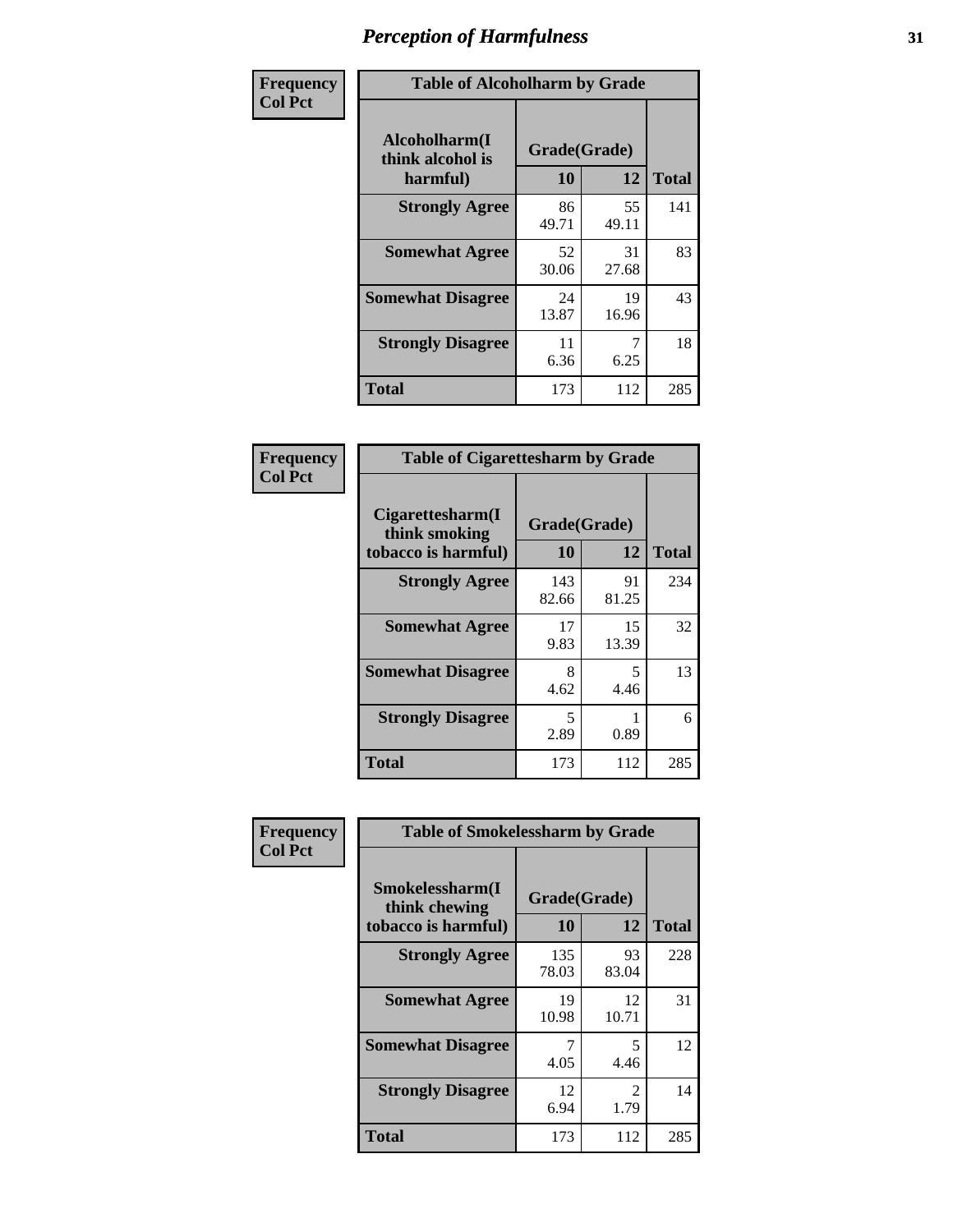| Frequency      |                                                   | <b>Table of Marijuanaharm by Grade</b> |             |              |  |  |  |  |
|----------------|---------------------------------------------------|----------------------------------------|-------------|--------------|--|--|--|--|
| <b>Col Pct</b> | Marijuanaharm(I<br>think marijuana is<br>harmful) | Grade(Grade)<br>10                     | 12          | <b>Total</b> |  |  |  |  |
|                | <b>Strongly Agree</b>                             | 109<br>63.01                           | 71<br>63.39 | 180          |  |  |  |  |
|                | <b>Somewhat Agree</b>                             | 25<br>14.45                            | 13<br>11.61 | 38           |  |  |  |  |
|                | <b>Somewhat Disagree</b>                          | 13<br>7.51                             | 19<br>16.96 | 32           |  |  |  |  |
|                | <b>Strongly Disagree</b>                          | 26<br>15.03                            | 9<br>8.04   | 35           |  |  |  |  |
|                | <b>Total</b>                                      | 173                                    | 112         | 285          |  |  |  |  |

| <b>Table of Cocaineharm by Grade</b>          |                           |                        |              |  |  |  |  |  |  |
|-----------------------------------------------|---------------------------|------------------------|--------------|--|--|--|--|--|--|
| Cocaineharm(I<br>think cocaine is<br>harmful) | Grade(Grade)<br><b>10</b> | 12                     | <b>Total</b> |  |  |  |  |  |  |
| <b>Strongly Agree</b>                         | 152<br>87.86              | 98<br>87.50            | 250          |  |  |  |  |  |  |
| <b>Somewhat Agree</b>                         | 7<br>4.05                 | 9<br>8.04              | 16           |  |  |  |  |  |  |
| <b>Somewhat Disagree</b>                      | 5<br>2.89                 | 3<br>2.68              | 8            |  |  |  |  |  |  |
| <b>Strongly Disagree</b>                      | 9<br>5.20                 | $\mathfrak{D}$<br>1.79 | 11           |  |  |  |  |  |  |
| <b>Total</b>                                  | 173                       | 112                    | 285          |  |  |  |  |  |  |

| Frequency      | <b>Table of Inhalantsharm by Grade</b>             |                           |             |              |
|----------------|----------------------------------------------------|---------------------------|-------------|--------------|
| <b>Col Pct</b> | Inhalantsharm(I<br>think inhalants are<br>harmful) | Grade(Grade)<br><b>10</b> | 12          | <b>Total</b> |
|                | <b>Strongly Agree</b>                              | 140<br>80.92              | 96<br>85.71 | 236          |
|                | <b>Somewhat Agree</b>                              | 15<br>8.67                | 9<br>8.04   | 24           |
|                | <b>Somewhat Disagree</b>                           | 8<br>4.62                 | 6<br>5.36   | 14           |
|                | <b>Strongly Disagree</b>                           | 10<br>5.78                | 0.89        | 11           |
|                | <b>Total</b>                                       | 173                       | 112         | 285          |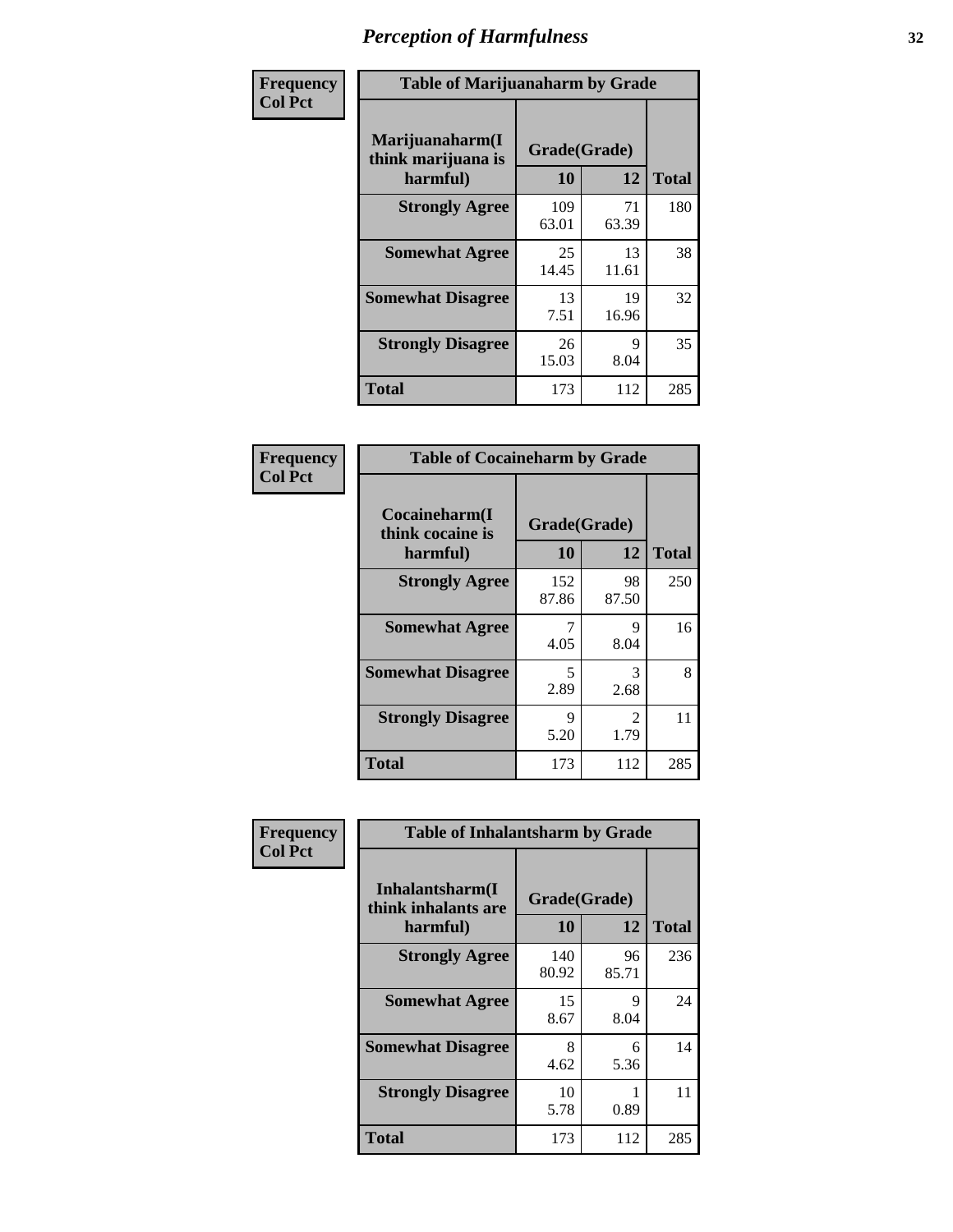| Frequency      | <b>Table of Steroidsharm by Grade</b>            |                    |             |              |
|----------------|--------------------------------------------------|--------------------|-------------|--------------|
| <b>Col Pct</b> | Steroidsharm(I<br>think steroids are<br>harmful) | Grade(Grade)<br>10 | 12          | <b>Total</b> |
|                | <b>Strongly Agree</b>                            | 132<br>76.30       | 87<br>77.68 | 219          |
|                | <b>Somewhat Agree</b>                            | 15<br>8.67         | 17<br>15.18 | 32           |
|                | <b>Somewhat Disagree</b>                         | 17<br>9.83         | 5<br>4.46   | 22           |
|                | <b>Strongly Disagree</b>                         | 9<br>5.20          | 3<br>2.68   | 12           |
|                | <b>Total</b>                                     | 173                | 112         | 285          |

| <b>Table of Ecstasyharm by Grade</b>          |                    |              |     |  |  |
|-----------------------------------------------|--------------------|--------------|-----|--|--|
| Ecstasyharm(I<br>think ecstasy is<br>harmful) | Grade(Grade)<br>10 | <b>Total</b> |     |  |  |
| <b>Strongly Agree</b>                         | 140<br>80.92       | 94<br>83.93  | 234 |  |  |
| <b>Somewhat Agree</b>                         | 15<br>8.67         | 10<br>8.93   | 25  |  |  |
| <b>Somewhat Disagree</b>                      | 10<br>5.78         | 5<br>4.46    | 15  |  |  |
| <b>Strongly Disagree</b>                      | 8<br>4.62          | 3<br>2.68    | 11  |  |  |
| <b>Total</b>                                  | 173                | 112          | 285 |  |  |

| Frequency      | <b>Table of Methharm by Grade</b>                           |                           |                        |              |
|----------------|-------------------------------------------------------------|---------------------------|------------------------|--------------|
| <b>Col Pct</b> | <b>Methharm(I think</b><br>methamphetamines<br>are harmful) | Grade(Grade)<br><b>10</b> | 12                     | <b>Total</b> |
|                | <b>Strongly Agree</b>                                       | 153<br>88.44              | 102<br>91.07           | 255          |
|                | <b>Somewhat Agree</b>                                       | 6<br>3.47                 | 3<br>2.68              | 9            |
|                | <b>Somewhat Disagree</b>                                    | 6<br>3.47                 | 5<br>4.46              | 11           |
|                | <b>Strongly Disagree</b>                                    | 8<br>4.62                 | $\mathfrak{D}$<br>1.79 | 10           |
|                | <b>Total</b>                                                | 173                       | 112                    | 285          |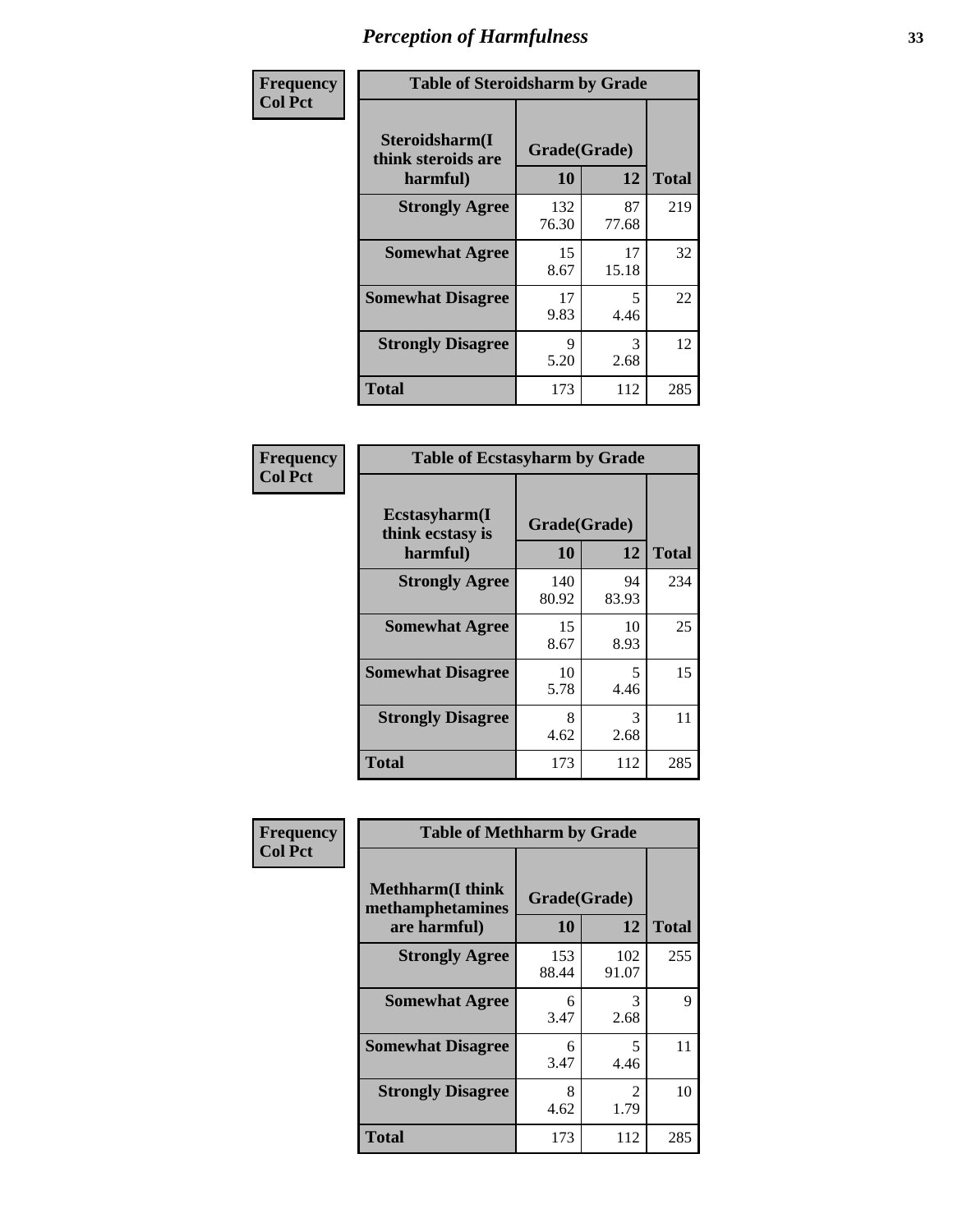| Frequency      | <b>Table of Hallucinogensharm by Grade</b>                 |                    |             |              |
|----------------|------------------------------------------------------------|--------------------|-------------|--------------|
| <b>Col Pct</b> | Hallucinogensharm(I<br>think hallucinogens<br>are harmful) | Grade(Grade)<br>10 | 12          | <b>Total</b> |
|                | <b>Strongly Agree</b>                                      | 150<br>86.71       | 97<br>86.61 | 247          |
|                | <b>Somewhat Agree</b>                                      | 9<br>5.20          | 7<br>6.25   | 16           |
|                | <b>Somewhat Disagree</b>                                   | 6<br>3.47          | 6<br>5.36   | 12           |
|                | <b>Strongly Disagree</b>                                   | 8<br>4.62          | 2<br>1.79   | 10           |
|                | <b>Total</b>                                               | 173                | 112         | 285          |

| <b>Table of Prescriptionharm by Grade</b>                                         |              |              |              |  |
|-----------------------------------------------------------------------------------|--------------|--------------|--------------|--|
| <b>Prescriptionharm</b> (I<br>think prescription<br>drugs not<br>prescribed to me |              | Grade(Grade) |              |  |
| are harmful)                                                                      | 10           | 12           | <b>Total</b> |  |
| <b>Strongly Agree</b>                                                             | 135<br>78.03 | 86<br>76.79  | 221          |  |
| <b>Somewhat Agree</b>                                                             | 19<br>10.98  | 18<br>16.07  | 37           |  |
| <b>Somewhat Disagree</b>                                                          | 8<br>4.62    | 6.25         | 15           |  |
| <b>Strongly Disagree</b>                                                          | 11<br>6.36   | 0.89         | 12           |  |
| Total                                                                             | 173          | 112          | 285          |  |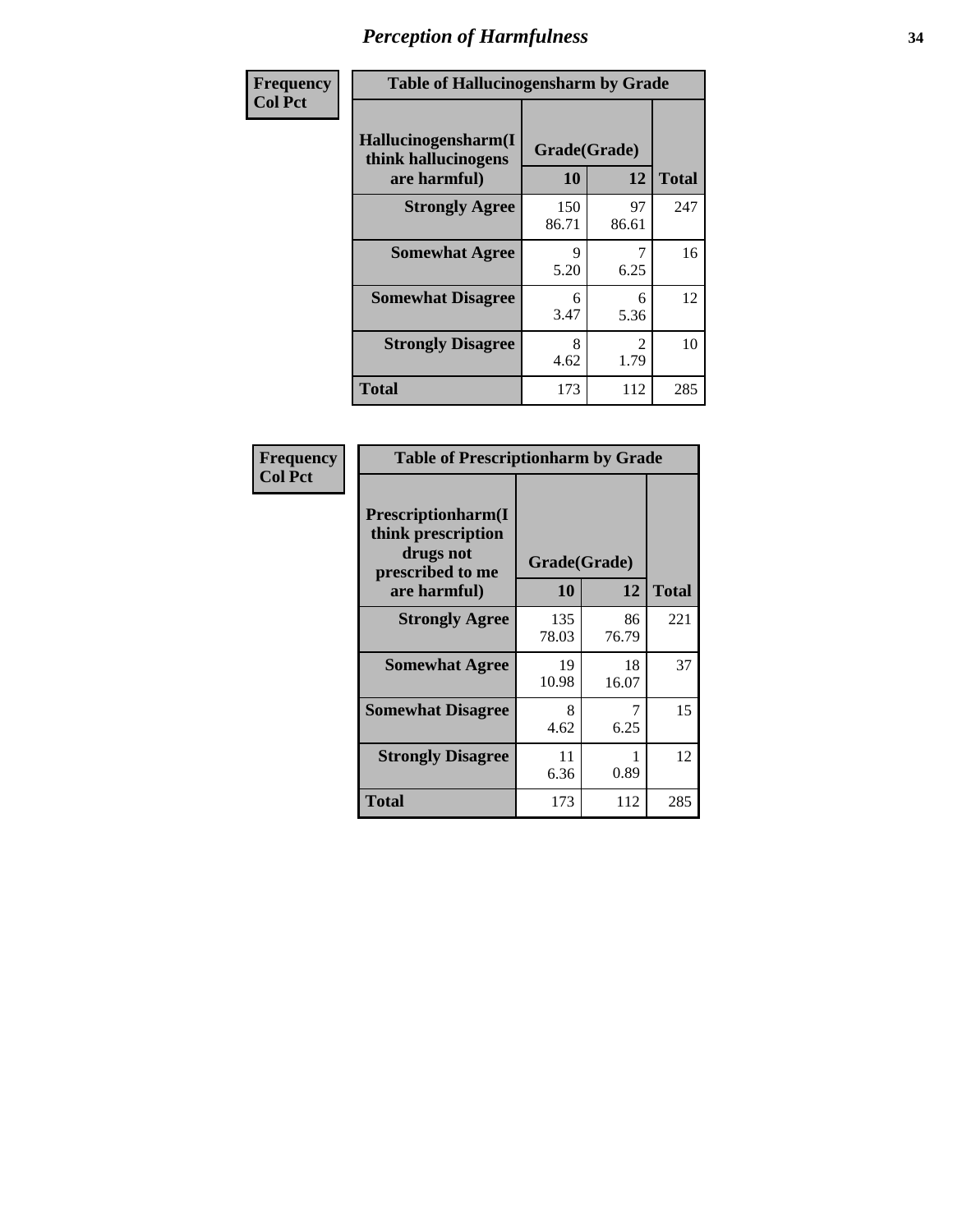# *Disapproval by Adults* **35**

| Frequency      | <b>Table of Alcoholadult by Grade</b>                                 |                    |             |              |
|----------------|-----------------------------------------------------------------------|--------------------|-------------|--------------|
| <b>Col Pct</b> | <b>Alcoholadult</b> (Adults<br>would disapprove if<br>I used alcohol) | Grade(Grade)<br>10 | 12          | <b>Total</b> |
|                | <b>Strongly Agree</b>                                                 | 103<br>59.54       | 62<br>55.36 | 165          |
|                | <b>Somewhat Agree</b>                                                 | 28<br>16.18        | 26<br>23.21 | 54           |
|                | <b>Somewhat Disagree</b>                                              | 32<br>18.50        | 16<br>14.29 | 48           |
|                | <b>Strongly Disagree</b>                                              | 10<br>5.78         | 8<br>7.14   | 18           |
|                | <b>Total</b>                                                          | 173                | 112         | 285          |

| <b>Table of Tobaccoadult by Grade</b>                         |                    |             |              |  |  |
|---------------------------------------------------------------|--------------------|-------------|--------------|--|--|
| Tobaccoadult(Adults<br>would disapprove if<br>I used tobacco) | Grade(Grade)<br>10 | 12          | <b>Total</b> |  |  |
| <b>Strongly Agree</b>                                         | 128<br>73.99       | 83<br>74.11 | 211          |  |  |
| <b>Somewhat Agree</b>                                         | 17<br>9.83         | 13<br>11.61 | 30           |  |  |
| <b>Somewhat Disagree</b>                                      | 19<br>10.98        | 10<br>8.93  | 29           |  |  |
| <b>Strongly Disagree</b>                                      | 9<br>5.20          | 6<br>5.36   | 15           |  |  |
| <b>Total</b>                                                  | 173                | 112         | 285          |  |  |

| Frequency      | <b>Table of Marijuanaadult by Grade</b>                           |                    |             |              |  |
|----------------|-------------------------------------------------------------------|--------------------|-------------|--------------|--|
| <b>Col Pct</b> | Marijuanaadult(Adults<br>would disapprove if I<br>used marijuana) | Grade(Grade)<br>10 | 12          | <b>Total</b> |  |
|                | <b>Strongly Agree</b>                                             | 130<br>75.14       | 90<br>80.36 | 220          |  |
|                | <b>Somewhat Agree</b>                                             | 17<br>9.83         | 10<br>8.93  | 27           |  |
|                | <b>Somewhat Disagree</b>                                          | 17<br>9.83         | 8<br>7.14   | 25           |  |
|                | <b>Strongly Disagree</b>                                          | 9<br>5.20          | 4<br>3.57   | 13           |  |
|                | <b>Total</b>                                                      | 173                | 112         | 285          |  |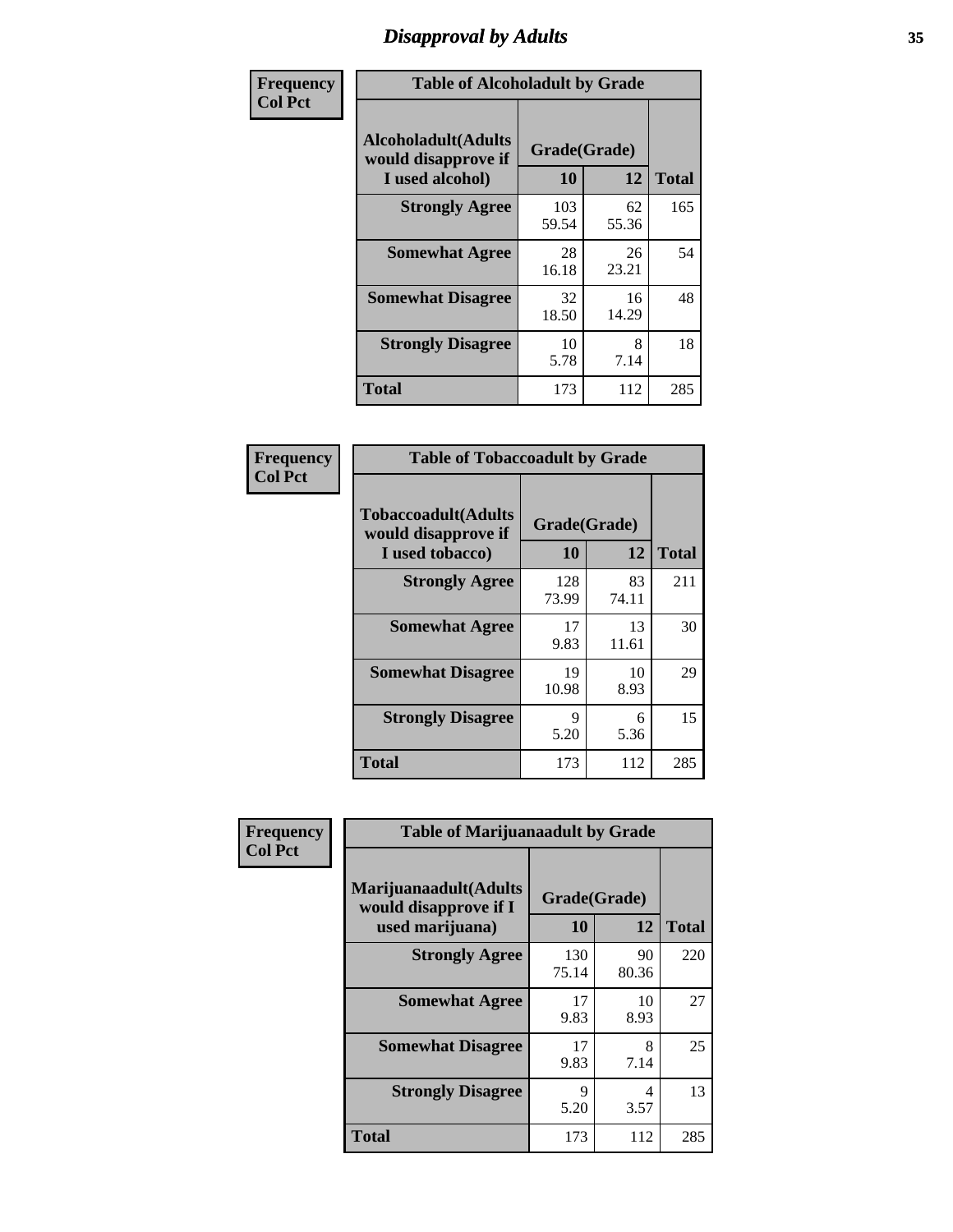# *Disapproval by Adults* **36**

| <b>Frequency</b> | <b>Table of Otherdrugadult by Grade</b>                                     |                    |              |              |
|------------------|-----------------------------------------------------------------------------|--------------------|--------------|--------------|
| <b>Col Pct</b>   | <b>Otherdrugadult</b> (Adults<br>would disapprove if I<br>used other drugs) | Grade(Grade)<br>10 | 12           | <b>Total</b> |
|                  | <b>Strongly Agree</b>                                                       | 141<br>81.50       | 101<br>90.18 | 242          |
|                  | <b>Somewhat Agree</b>                                                       | 13<br>7.51         | 4<br>3.57    | 17           |
|                  | <b>Somewhat Disagree</b>                                                    | 10<br>5.78         | 4<br>3.57    | 14           |
|                  | <b>Strongly Disagree</b>                                                    | 9<br>5.20          | 3<br>2.68    | 12           |
|                  | <b>Total</b>                                                                | 173                | 112          | 285          |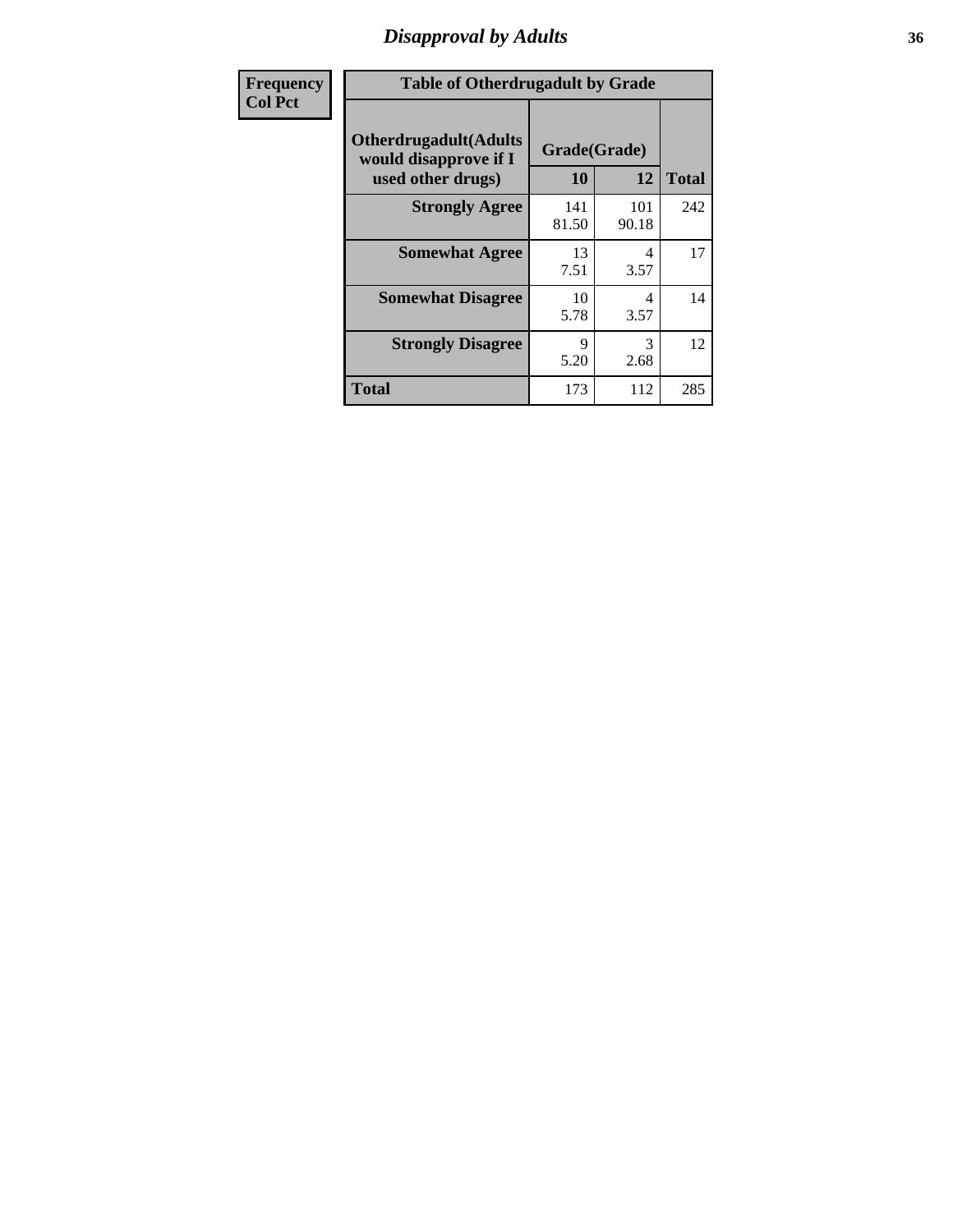## *Disapproval by Peers* **37**

| Frequency      | <b>Table of Alcoholpeer by Grade</b>                    |              |             |              |  |
|----------------|---------------------------------------------------------|--------------|-------------|--------------|--|
| <b>Col Pct</b> | Alcoholpeer(My<br>friends would<br>disapprove if I used | Grade(Grade) |             |              |  |
|                | alcohol)                                                | 10           | 12          | <b>Total</b> |  |
|                | <b>Strongly Agree</b>                                   | 58<br>33.53  | 28<br>25.00 | 86           |  |
|                | <b>Somewhat Agree</b>                                   | 38<br>21.97  | 20<br>17.86 | 58           |  |
|                | <b>Somewhat Disagree</b>                                | 38<br>21.97  | 31<br>27.68 | 69           |  |
|                | <b>Strongly Disagree</b>                                | 39<br>22.54  | 33<br>29.46 | 72           |  |
|                | Total                                                   | 173          | 112         | 285          |  |

| Frequency      | <b>Table of Tobaccopeer by Grade</b>                                |                    |             |              |  |
|----------------|---------------------------------------------------------------------|--------------------|-------------|--------------|--|
| <b>Col Pct</b> | Tobaccopeer(My<br>friends would<br>disapprove if I used<br>tobacco) | Grade(Grade)<br>10 | 12          | <b>Total</b> |  |
|                | <b>Strongly Agree</b>                                               | 85<br>49.13        | 52<br>46.43 | 137          |  |
|                | <b>Somewhat Agree</b>                                               | 34<br>19.65        | 22<br>19.64 | 56           |  |
|                | <b>Somewhat Disagree</b>                                            | 29<br>16.76        | 16<br>14.29 | 45           |  |
|                | <b>Strongly Disagree</b>                                            | 25<br>14.45        | 22<br>19.64 | 47           |  |
|                | Total                                                               | 173                | 112         | 285          |  |

| Frequency<br><b>Col Pct</b> | <b>Table of Marijuanapeer by Grade</b> |              |             |              |
|-----------------------------|----------------------------------------|--------------|-------------|--------------|
|                             | Marijuanapeer(My<br>friends would      | Grade(Grade) |             |              |
|                             | disapprove if I used<br>marijuana)     | 10           | 12          | <b>Total</b> |
|                             | <b>Strongly Agree</b>                  | 79<br>45.66  | 46<br>41.07 | 125          |
|                             | <b>Somewhat Agree</b>                  | 34<br>19.65  | 20<br>17.86 | 54           |
|                             | <b>Somewhat Disagree</b>               | 25<br>14.45  | 18<br>16.07 | 43           |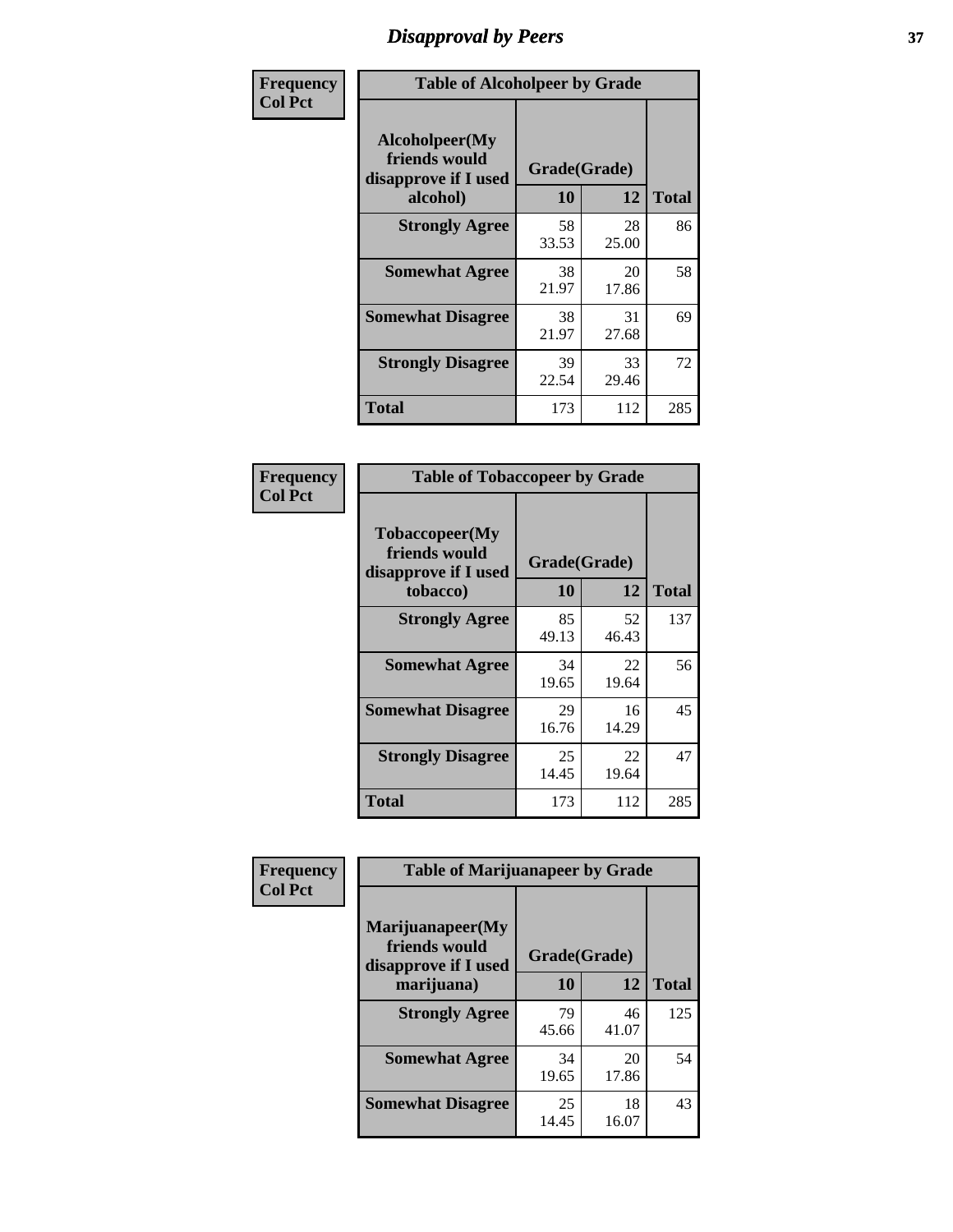# *Disapproval by Peers* **38**

| <b>Frequency</b> | <b>Table of Marijuanapeer by Grade</b>                                  |                    |             |              |  |
|------------------|-------------------------------------------------------------------------|--------------------|-------------|--------------|--|
| <b>Col Pct</b>   | Marijuanapeer(My<br>friends would<br>disapprove if I used<br>marijuana) | Grade(Grade)<br>10 | 12          | <b>Total</b> |  |
|                  | <b>Strongly Disagree</b>                                                | 35<br>20.23        | 28<br>25.00 | 63           |  |
|                  | <b>Total</b>                                                            | 173                | 112         | 285          |  |

| Frequency      | <b>Table of Otherdrugpeer by Grade</b>                                    |                    |             |              |
|----------------|---------------------------------------------------------------------------|--------------------|-------------|--------------|
| <b>Col Pct</b> | Otherdrugpeer(My<br>friends would<br>disapprove if I used<br>other drugs) | Grade(Grade)<br>10 | 12          | <b>Total</b> |
|                | <b>Strongly Agree</b>                                                     | 106<br>61.27       | 69<br>61.61 | 175          |
|                | <b>Somewhat Agree</b>                                                     | 33<br>19.08        | 17<br>15.18 | 50           |
|                | <b>Somewhat Disagree</b>                                                  | 16<br>9.25         | 10<br>8.93  | 26           |
|                | <b>Strongly Disagree</b>                                                  | 18<br>10.40        | 16<br>14.29 | 34           |
|                | <b>Total</b>                                                              | 173                | 112         | 285          |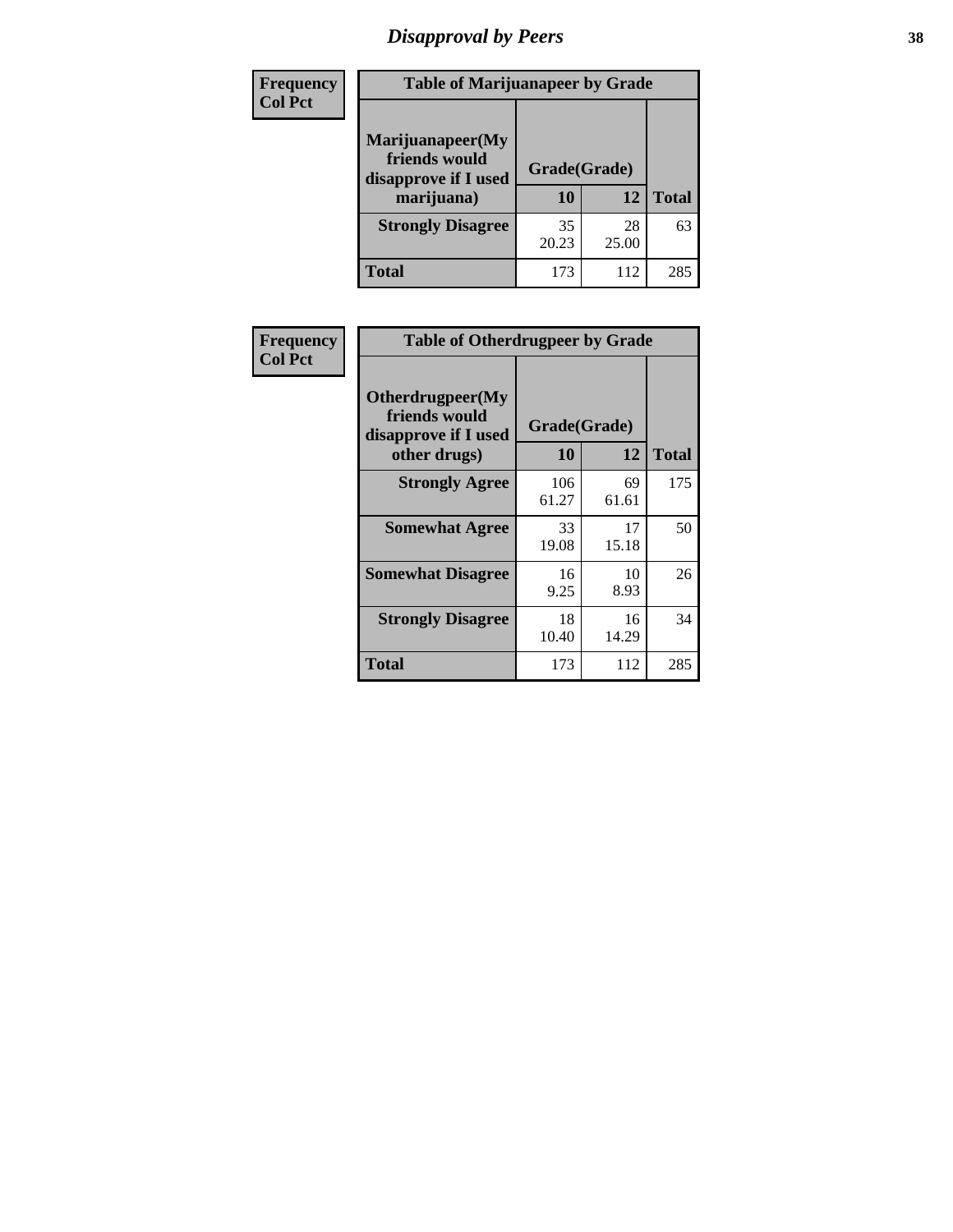| Frequency      | <b>Table of Alcohollocation1 by Grade</b> |              |             |              |
|----------------|-------------------------------------------|--------------|-------------|--------------|
| <b>Col Pct</b> | <b>Alcohollocation1(Places</b>            | Grade(Grade) |             |              |
|                | <b>Friends Use Alcohol)</b>               | 10           | 12          | <b>Total</b> |
|                |                                           | 91<br>52.60  | 68<br>60.71 | 159          |
|                | Do Not Use                                | 82<br>47.40  | 44<br>39.29 | 126          |
|                | <b>Total</b>                              | 173          | 112         | 285          |

| <b>Frequency</b> | <b>Table of Alcohollocation2 by Grade</b>                     |                    |             |              |
|------------------|---------------------------------------------------------------|--------------------|-------------|--------------|
| <b>Col Pct</b>   | <b>Alcohollocation2(Places</b><br><b>Friends Use Alcohol)</b> | Grade(Grade)<br>10 | <b>12</b>   | <b>Total</b> |
|                  |                                                               | 109<br>63.01       | 65<br>58.04 | 174          |
|                  | Home                                                          | 64<br>36.99        | 47<br>41.96 | 111          |
|                  | <b>Total</b>                                                  | 173                | 112         | 285          |

| Frequency      | <b>Table of Alcohollocation 3 by Grade</b> |              |              |              |
|----------------|--------------------------------------------|--------------|--------------|--------------|
| <b>Col Pct</b> | <b>Alcohollocation3(Places</b>             | Grade(Grade) |              |              |
|                | <b>Friends Use Alcohol)</b>                | 10           | 12           | <b>Total</b> |
|                |                                            | 162<br>93.64 | 101<br>90.18 | 263          |
|                | <b>School</b>                              | 11<br>6.36   | 11<br>9.82   | 22           |
|                | <b>Total</b>                               | 173          | 112          | 285          |

| <b>Frequency</b> | <b>Table of Alcohollocation4 by Grade</b> |              |             |              |
|------------------|-------------------------------------------|--------------|-------------|--------------|
| <b>Col Pct</b>   | <b>Alcohollocation4(Places</b>            | Grade(Grade) |             |              |
|                  | <b>Friends Use Alcohol)</b>               | <b>10</b>    | 12          | <b>Total</b> |
|                  |                                           | 156<br>90.17 | 94<br>83.93 | 250          |
|                  | Car                                       | 17<br>9.83   | 18<br>16.07 | 35           |
|                  | <b>Total</b>                              | 173          | 112         | 285          |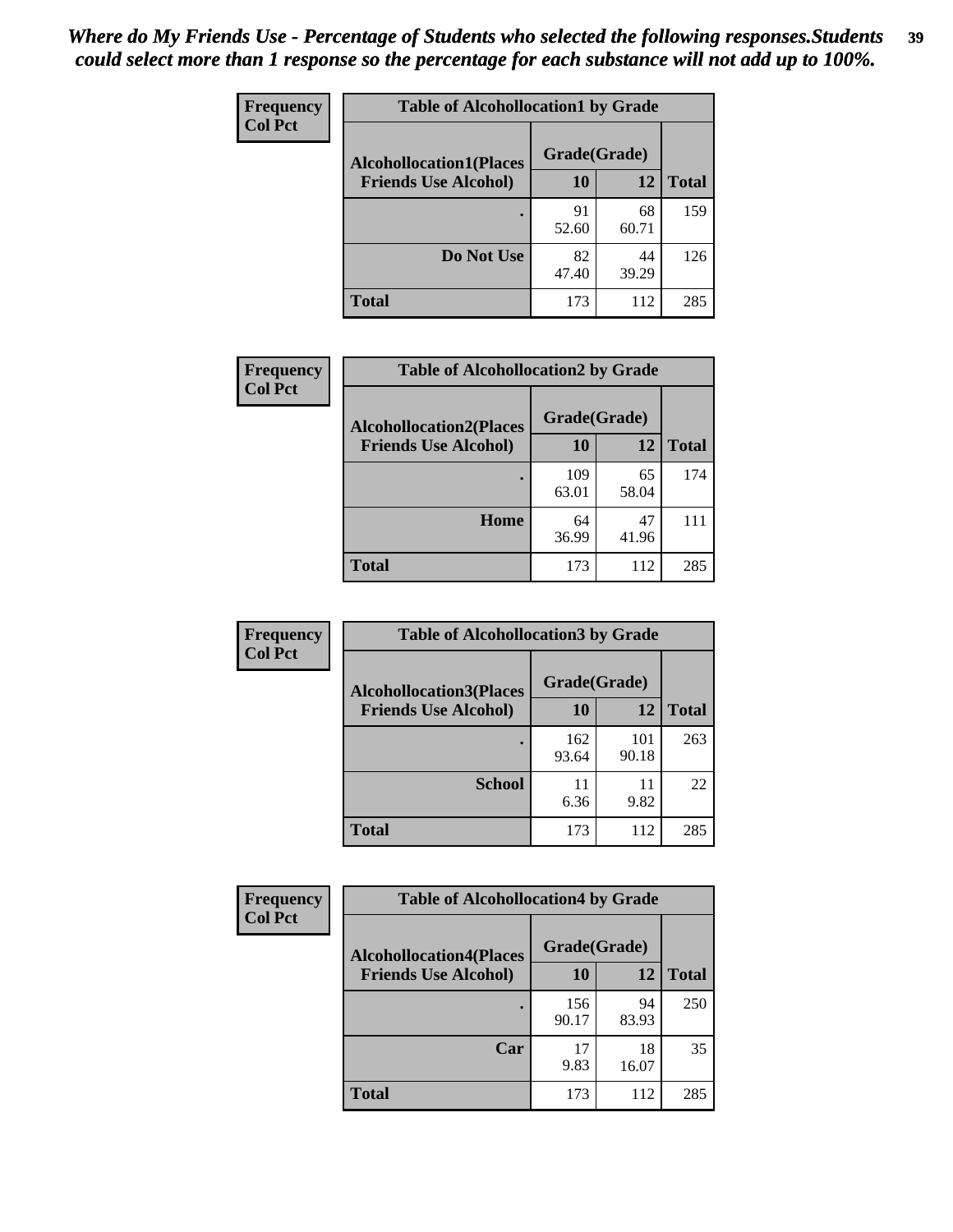| Frequency<br><b>Col Pct</b> | <b>Table of Alcohollocation5 by Grade</b> |              |             |              |
|-----------------------------|-------------------------------------------|--------------|-------------|--------------|
|                             | <b>Alcohollocation5(Places</b>            | Grade(Grade) |             |              |
|                             | <b>Friends Use Alcohol)</b>               | 10           | 12          | <b>Total</b> |
|                             |                                           | 107<br>61.85 | 59<br>52.68 | 166          |
|                             | <b>Friend's House</b>                     | 66<br>38.15  | 53<br>47.32 | 119          |
|                             | <b>Total</b>                              | 173          | 112         | 285          |

| <b>Frequency</b> | <b>Table of Alcohollocation6 by Grade</b>                     |                           |             |              |
|------------------|---------------------------------------------------------------|---------------------------|-------------|--------------|
| <b>Col Pct</b>   | <b>Alcohollocation6(Places</b><br><b>Friends Use Alcohol)</b> | Grade(Grade)<br><b>10</b> | 12          | <b>Total</b> |
|                  |                                                               | 124<br>71.68              | 78<br>69.64 | 202          |
|                  | <b>Other</b>                                                  | 49<br>28.32               | 34<br>30.36 | 83           |
|                  | <b>Total</b>                                                  | 173                       | 112         | 285          |

| Frequency      | <b>Table of Tobaccolocation1 by Grade</b> |              |             |              |
|----------------|-------------------------------------------|--------------|-------------|--------------|
| <b>Col Pct</b> | <b>Tobaccolocation1(Places</b>            | Grade(Grade) |             |              |
|                | <b>Friends Use Tobacco)</b>               | 10           | 12          | <b>Total</b> |
|                |                                           | 76<br>43.93  | 47<br>41.96 | 123          |
|                | Do Not Use                                | 97<br>56.07  | 65<br>58.04 | 162          |
|                | <b>Total</b>                              | 173          | 112         | 285          |

| <b>Frequency</b> | <b>Table of Tobaccolocation2 by Grade</b> |              |             |              |
|------------------|-------------------------------------------|--------------|-------------|--------------|
| <b>Col Pct</b>   | <b>Tobaccolocation2(Places</b>            | Grade(Grade) |             |              |
|                  | <b>Friends Use Tobacco)</b>               | 10           | 12          | <b>Total</b> |
|                  |                                           | 122<br>70.52 | 76<br>67.86 | 198          |
|                  | Home                                      | 51<br>29.48  | 36<br>32.14 | 87           |
|                  | <b>Total</b>                              | 173          | 112         | 285          |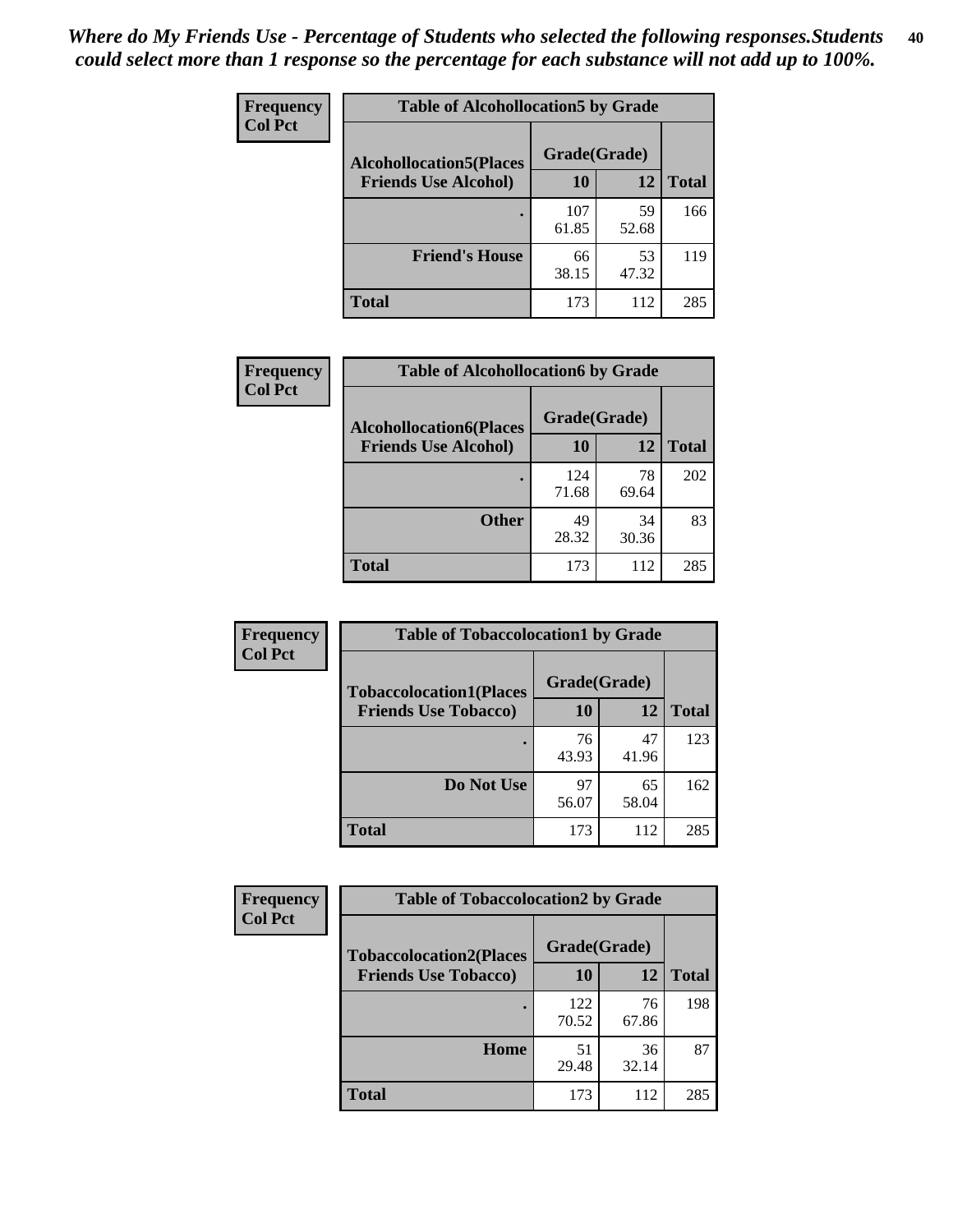| Frequency      | <b>Table of Tobaccolocation 3 by Grade</b> |              |             |              |
|----------------|--------------------------------------------|--------------|-------------|--------------|
| <b>Col Pct</b> | <b>Tobaccolocation3(Places</b>             | Grade(Grade) |             |              |
|                | <b>Friends Use Tobacco)</b>                | 10           | 12          | <b>Total</b> |
|                |                                            | 148<br>85.55 | 97<br>86.61 | 245          |
|                | <b>School</b>                              | 25<br>14.45  | 15<br>13.39 | 40           |
|                | <b>Total</b>                               | 173          | 112         | 285          |

| Frequency      | <b>Table of Tobaccolocation4 by Grade</b>                     |                           |             |              |
|----------------|---------------------------------------------------------------|---------------------------|-------------|--------------|
| <b>Col Pct</b> | <b>Tobaccolocation4(Places</b><br><b>Friends Use Tobacco)</b> | Grade(Grade)<br><b>10</b> | 12          | <b>Total</b> |
|                |                                                               | 138<br>79.77              | 79<br>70.54 | 217          |
|                | Car                                                           | 35<br>20.23               | 33<br>29.46 | 68           |
|                | <b>Total</b>                                                  | 173                       | 112         | 285          |

| Frequency      | <b>Table of Tobaccolocation5 by Grade</b> |              |             |              |
|----------------|-------------------------------------------|--------------|-------------|--------------|
| <b>Col Pct</b> | <b>Tobaccolocation5(Places</b>            | Grade(Grade) |             |              |
|                | <b>Friends Use Tobacco)</b>               | 10           | 12          | <b>Total</b> |
|                |                                           | 127<br>73.41 | 81<br>72.32 | 208          |
|                | <b>Friend's House</b>                     | 46<br>26.59  | 31<br>27.68 | 77           |
|                | <b>Total</b>                              | 173          | 112         | 285          |

| <b>Frequency</b> | <b>Table of Tobaccolocation6 by Grade</b> |              |             |              |  |
|------------------|-------------------------------------------|--------------|-------------|--------------|--|
| <b>Col Pct</b>   | <b>Tobaccolocation6(Places</b>            | Grade(Grade) |             |              |  |
|                  | <b>Friends Use Tobacco)</b>               | 10           | 12          | <b>Total</b> |  |
|                  |                                           | 124<br>71.68 | 87<br>77.68 | 211          |  |
|                  | <b>Other</b>                              | 49<br>28.32  | 25<br>22.32 | 74           |  |
|                  | <b>Total</b>                              | 173          | 112         | 285          |  |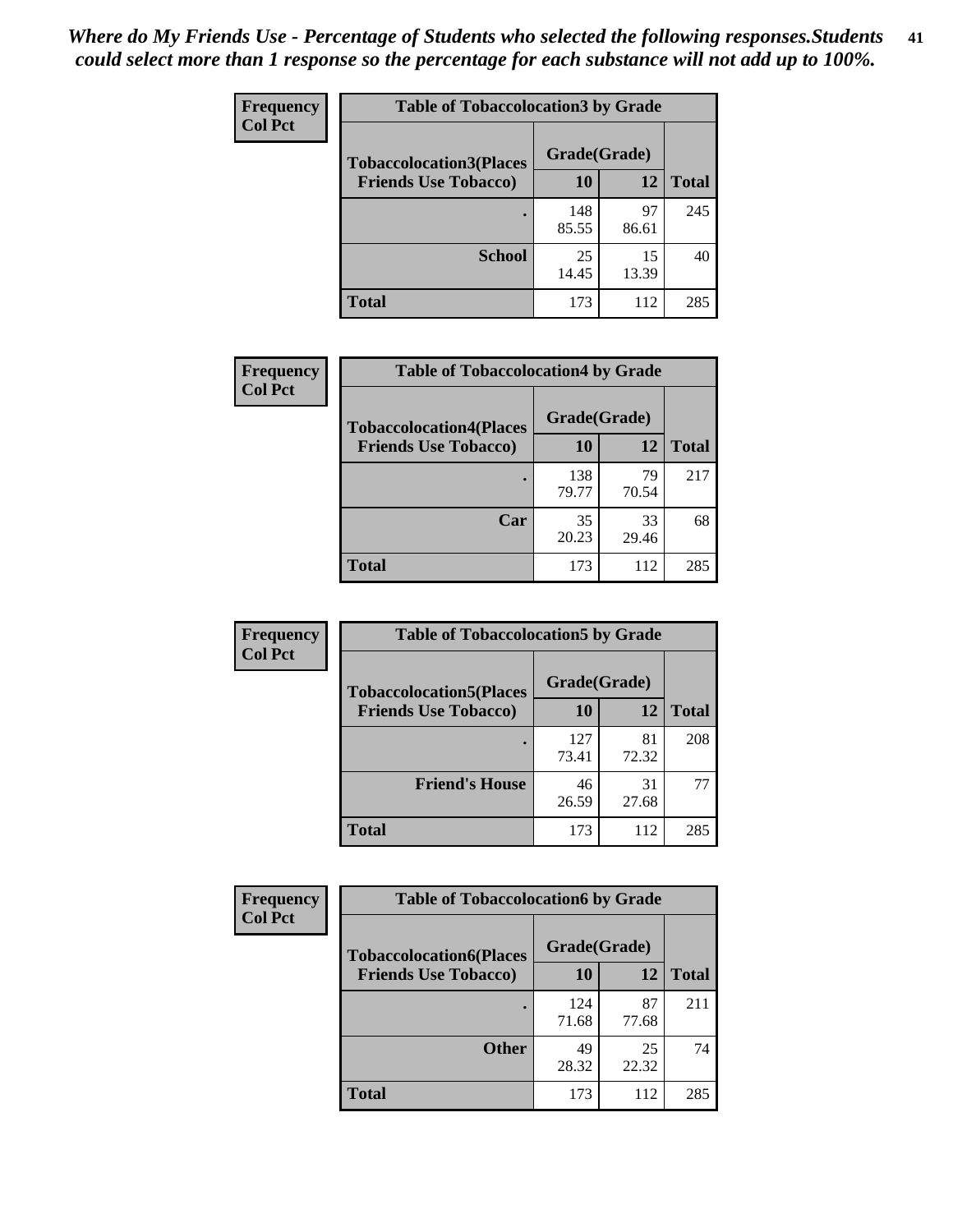| <b>Frequency</b> | <b>Table of Marijuanalocation1 by Grade</b> |              |             |              |  |  |
|------------------|---------------------------------------------|--------------|-------------|--------------|--|--|
| <b>Col Pct</b>   | <b>Marijuanalocation1(Places</b>            | Grade(Grade) |             |              |  |  |
|                  | <b>Friends Use Marijuana</b> )              | 10           | 12          | <b>Total</b> |  |  |
|                  |                                             | 73<br>42.20  | 53<br>47.32 | 126          |  |  |
|                  | Do Not Use                                  | 100<br>57.80 | 59<br>52.68 | 159          |  |  |
|                  | <b>Total</b>                                | 173          | 112         | 285          |  |  |

| <b>Frequency</b> | <b>Table of Marijuanalocation2 by Grade</b> |              |             |              |
|------------------|---------------------------------------------|--------------|-------------|--------------|
| <b>Col Pct</b>   | <b>Marijuanalocation2(Places</b>            | Grade(Grade) |             |              |
|                  | <b>Friends Use Marijuana</b> )              | 10           | 12          | <b>Total</b> |
|                  |                                             | 118<br>68.21 | 76<br>67.86 | 194          |
|                  | Home                                        | 55<br>31.79  | 36<br>32.14 | 91           |
|                  | <b>Total</b>                                | 173          | 112         | 285          |

| <b>Frequency</b> | <b>Table of Marijuanalocation3 by Grade</b> |              |             |              |  |
|------------------|---------------------------------------------|--------------|-------------|--------------|--|
| <b>Col Pct</b>   | <b>Marijuanalocation3</b> (Places           | Grade(Grade) |             |              |  |
|                  | <b>Friends Use Marijuana</b> )              | 10           | 12          | <b>Total</b> |  |
|                  |                                             | 153<br>88.44 | 97<br>86.61 | 250          |  |
|                  | <b>School</b>                               | 20<br>11.56  | 15<br>13.39 | 35           |  |
|                  | <b>Total</b>                                | 173          | 112         | 285          |  |

| <b>Frequency</b> | <b>Table of Marijuanalocation4 by Grade</b> |              |             |              |
|------------------|---------------------------------------------|--------------|-------------|--------------|
| <b>Col Pct</b>   | <b>Marijuanalocation4(Places</b>            | Grade(Grade) |             |              |
|                  | <b>Friends Use Marijuana</b> )              | <b>10</b>    | 12          | <b>Total</b> |
|                  |                                             | 141<br>81.50 | 80<br>71.43 | 221          |
|                  | Car                                         | 32<br>18.50  | 32<br>28.57 | 64           |
|                  | <b>Total</b>                                | 173          | 112         | 285          |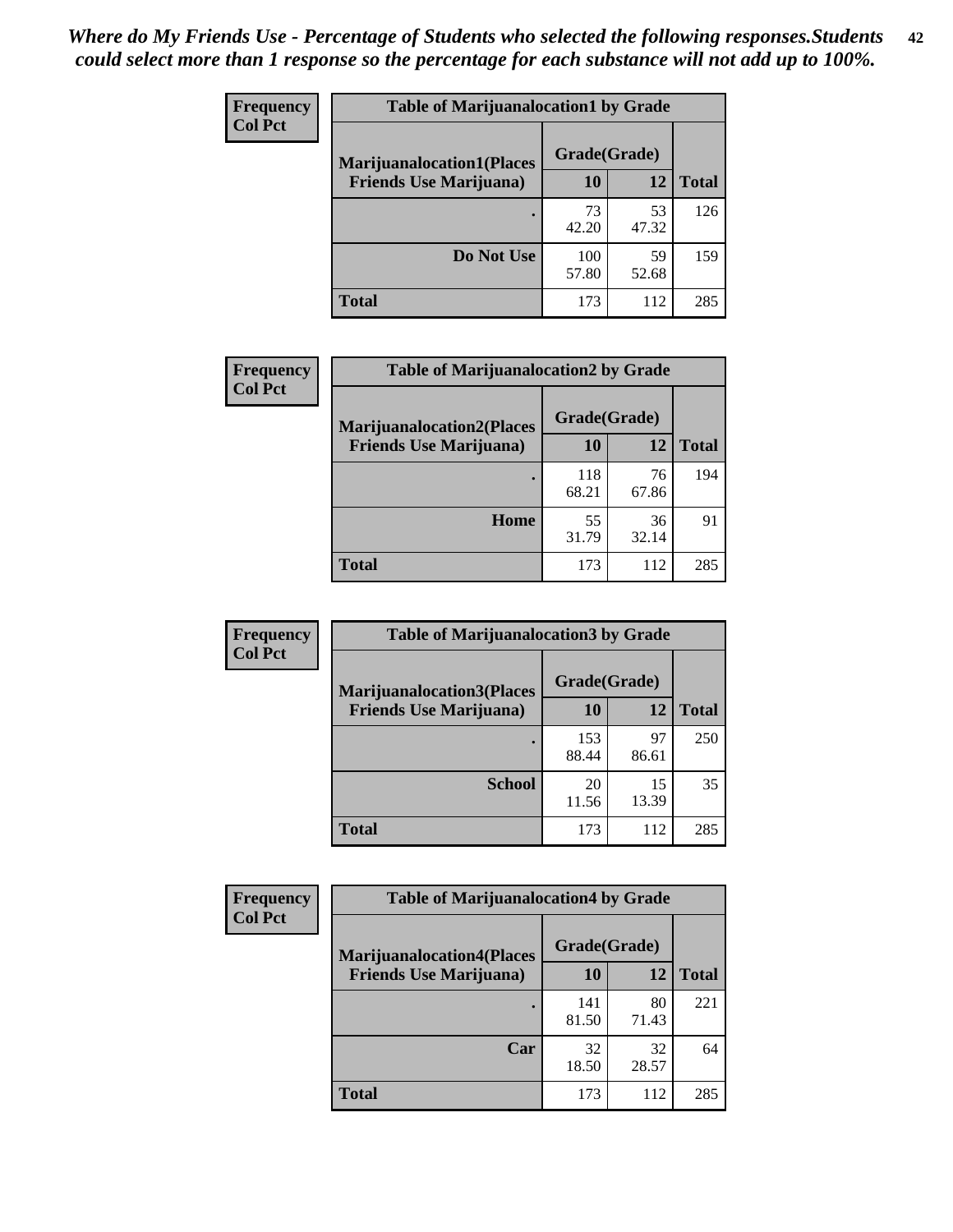| <b>Frequency</b> | <b>Table of Marijuanalocation5 by Grade</b> |              |             |              |
|------------------|---------------------------------------------|--------------|-------------|--------------|
| <b>Col Pct</b>   | <b>Marijuanalocation5</b> (Places           | Grade(Grade) |             |              |
|                  | <b>Friends Use Marijuana</b> )              | 10           | 12          | <b>Total</b> |
|                  |                                             | 120<br>69.36 | 72<br>64.29 | 192          |
|                  | <b>Friend's House</b>                       | 53<br>30.64  | 40<br>35.71 | 93           |
|                  | <b>Total</b>                                | 173          | 112         | 285          |

| <b>Frequency</b> | <b>Table of Marijuanalocation6 by Grade</b>                        |                    |             |              |
|------------------|--------------------------------------------------------------------|--------------------|-------------|--------------|
| <b>Col Pct</b>   | <b>Marijuanalocation6(Places</b><br><b>Friends Use Marijuana</b> ) | Grade(Grade)<br>10 | 12          | <b>Total</b> |
|                  |                                                                    | 125<br>72.25       | 81<br>72.32 | 206          |
|                  | <b>Other</b>                                                       | 48<br>27.75        | 31<br>27.68 | 79           |
|                  | <b>Total</b>                                                       | 173                | 112         | 285          |

| <b>Frequency</b> | <b>Table of Otherdruglocation1 by Grade</b>                          |              |             |              |
|------------------|----------------------------------------------------------------------|--------------|-------------|--------------|
| <b>Col Pct</b>   | <b>Otherdruglocation1(Places</b><br><b>Friends Use Other Illegal</b> | Grade(Grade) |             |              |
|                  | Drugs)                                                               | 10           | 12          | <b>Total</b> |
|                  |                                                                      | 40<br>23.12  | 21<br>18.75 | 61           |
|                  | Do Not Use                                                           | 133<br>76.88 | 91<br>81.25 | 224          |
|                  | <b>Total</b>                                                         | 173          | 112         | 285          |

| <b>Frequency</b> | <b>Table of Otherdruglocation2 by Grade</b>                           |              |             |              |
|------------------|-----------------------------------------------------------------------|--------------|-------------|--------------|
| <b>Col Pct</b>   | <b>Otherdruglocation2(Places)</b><br><b>Friends Use Other Illegal</b> | Grade(Grade) |             |              |
|                  | Drugs)                                                                | 10           | 12          | <b>Total</b> |
|                  |                                                                       | 150<br>86.71 | 99<br>88.39 | 249          |
|                  | <b>Home</b>                                                           | 23<br>13.29  | 13<br>11.61 | 36           |
|                  | <b>Total</b>                                                          | 173          | 112         | 285          |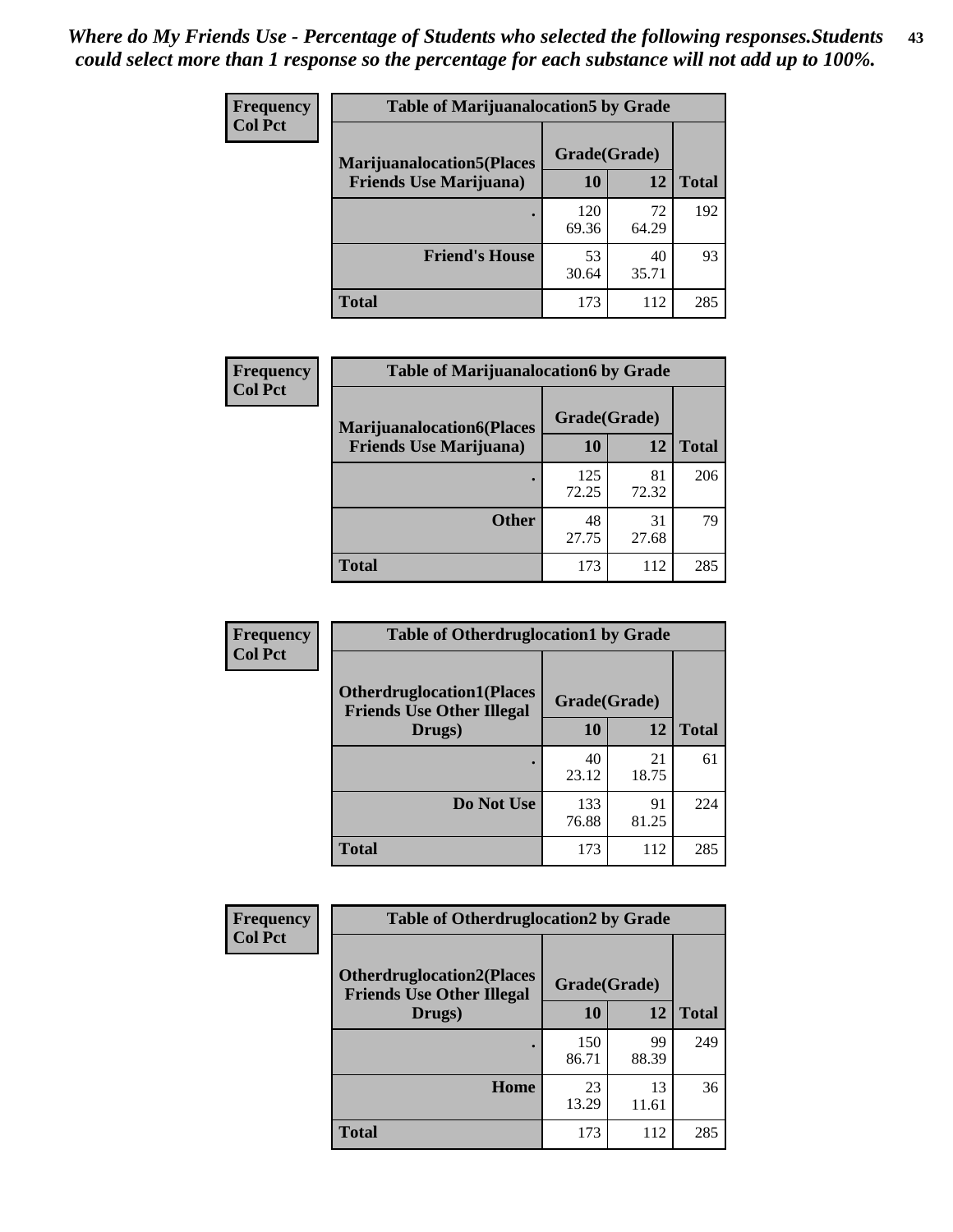| <b>Frequency</b> | <b>Table of Otherdruglocation3 by Grade</b> |              |              |              |
|------------------|---------------------------------------------|--------------|--------------|--------------|
| <b>Col Pct</b>   | <b>Otherdruglocation3(Places</b>            | Grade(Grade) |              |              |
|                  | <b>Friends Use Other Illegal</b><br>Drugs)  | 10           | 12           | <b>Total</b> |
|                  |                                             | 163<br>94.22 | 102<br>91.07 | 265          |
|                  | <b>School</b>                               | 10<br>5.78   | 10<br>8.93   | 20           |
|                  | <b>Total</b>                                | 173          | 112          | 285          |

| <b>Frequency</b> | <b>Table of Otherdruglocation4 by Grade</b>                          |              |              |              |  |
|------------------|----------------------------------------------------------------------|--------------|--------------|--------------|--|
| <b>Col Pct</b>   | <b>Otherdruglocation4(Places</b><br><b>Friends Use Other Illegal</b> | Grade(Grade) |              |              |  |
|                  | Drugs)                                                               | 10           | 12           | <b>Total</b> |  |
|                  |                                                                      | 153<br>88.44 | 103<br>91.96 | 256          |  |
|                  | Car                                                                  | 20<br>11.56  | 9<br>8.04    | 29           |  |
|                  | <b>Total</b>                                                         | 173          | 112          | 285          |  |

| Frequency      | <b>Table of Otherdruglocation5 by Grade</b>                          |              |             |              |
|----------------|----------------------------------------------------------------------|--------------|-------------|--------------|
| <b>Col Pct</b> | <b>Otherdruglocation5(Places</b><br><b>Friends Use Other Illegal</b> | Grade(Grade) |             |              |
|                | Drugs)                                                               | 10           | 12          | <b>Total</b> |
|                |                                                                      | 147<br>84.97 | 98<br>87.50 | 245          |
|                | <b>Friend's House</b>                                                | 26<br>15.03  | 14<br>12.50 | 40           |
|                | <b>Total</b>                                                         | 173          | 112         | 285          |

| <b>Frequency</b> | <b>Table of Otherdruglocation6 by Grade</b>                          |              |             |              |
|------------------|----------------------------------------------------------------------|--------------|-------------|--------------|
| <b>Col Pct</b>   | <b>Otherdruglocation6(Places</b><br><b>Friends Use Other Illegal</b> | Grade(Grade) |             |              |
|                  | Drugs)                                                               | <b>10</b>    | 12          | <b>Total</b> |
|                  |                                                                      | 148<br>85.55 | 97<br>86.61 | 245          |
|                  | <b>Other</b>                                                         | 25<br>14.45  | 15<br>13.39 | 40           |
|                  | <b>Total</b>                                                         | 173          | 112         | 285          |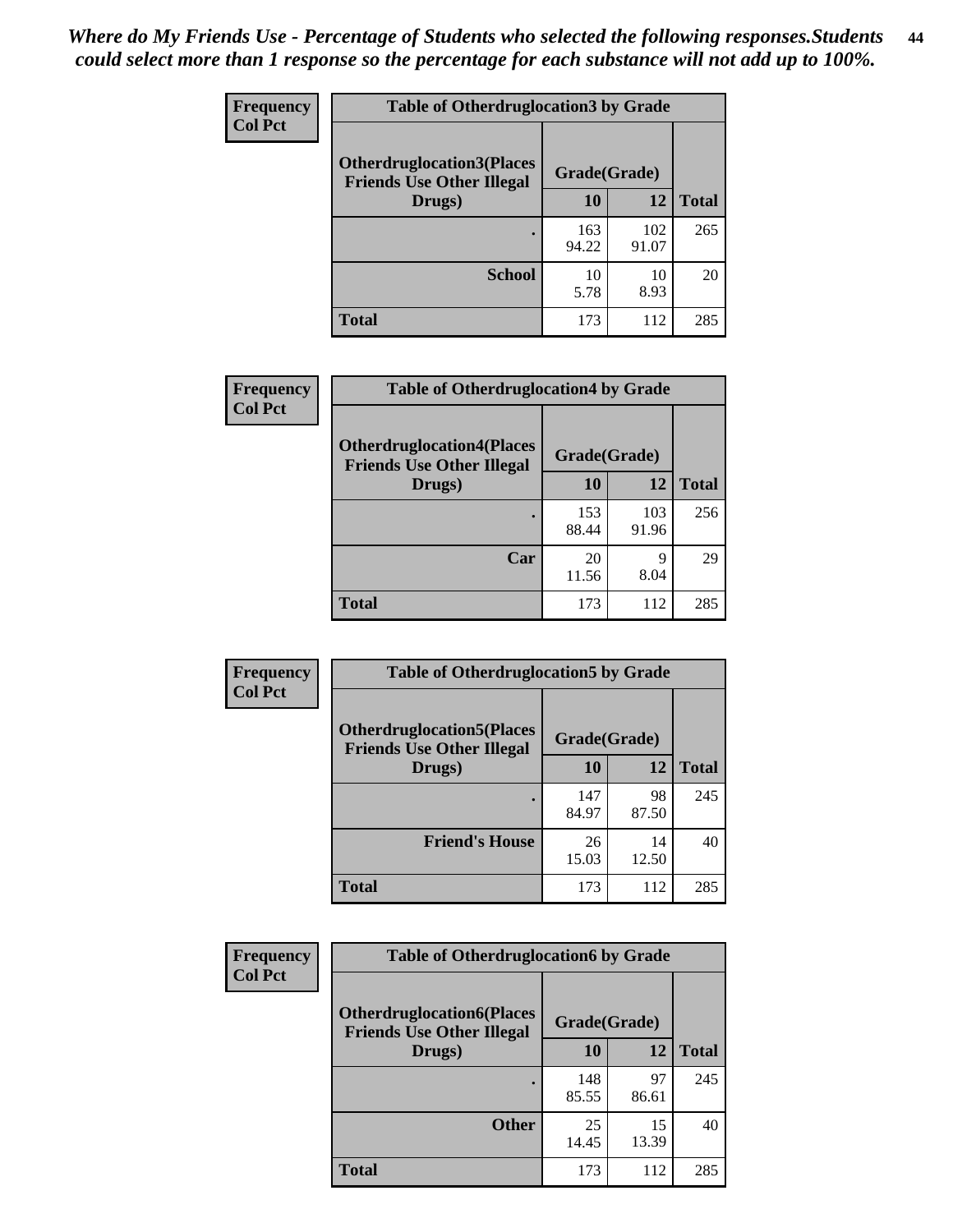| Frequency      | <b>Table of Alcoholtime1 by Grade</b> |              |             |              |
|----------------|---------------------------------------|--------------|-------------|--------------|
| <b>Col Pct</b> | <b>Alcoholtime1(Times</b>             | Grade(Grade) |             |              |
|                | <b>Friends Use</b><br>Alcohol)        | 10           | 12          | <b>Total</b> |
|                |                                       | 91<br>52.60  | 71<br>63.39 | 162          |
|                | Do Not Use                            | 82<br>47.40  | 41<br>36.61 | 123          |
|                | <b>Total</b>                          | 173          | 112         | 285          |

| Frequency      | <b>Table of Alcoholtime2 by Grade</b>           |              |              |              |
|----------------|-------------------------------------------------|--------------|--------------|--------------|
| <b>Col Pct</b> | <b>Alcoholtime2(Times</b><br><b>Friends Use</b> | Grade(Grade) |              |              |
|                | Alcohol)                                        | 10           | 12           | <b>Total</b> |
|                |                                                 | 158<br>91.33 | 101<br>90.18 | 259          |
|                | <b>On Way to School</b>                         | 15<br>8.67   | 11<br>9.82   | 26           |
|                | <b>Total</b>                                    | 173          | 112          | 285          |

| Frequency<br><b>Col Pct</b> | <b>Table of Alcoholtime3 by Grade</b>                           |              |              |              |
|-----------------------------|-----------------------------------------------------------------|--------------|--------------|--------------|
|                             | <b>Alcoholtime3(Times</b><br>Grade(Grade)<br><b>Friends Use</b> |              |              |              |
|                             | Alcohol)                                                        | 10           | 12           | <b>Total</b> |
|                             |                                                                 | 166<br>95.95 | 105<br>93.75 | 271          |
|                             | <b>During School</b>                                            | 7<br>4.05    | 6.25         | 14           |
|                             | <b>Total</b>                                                    | 173          | 112          | 285          |

| <b>Frequency</b> | <b>Table of Alcoholtime4 by Grade</b> |              |              |              |  |
|------------------|---------------------------------------|--------------|--------------|--------------|--|
| <b>Col Pct</b>   | <b>Alcoholtime4(Times</b>             | Grade(Grade) |              |              |  |
|                  | <b>Friends Use Alcohol)</b>           | 10           | 12           | <b>Total</b> |  |
|                  | ٠                                     | 153<br>88.44 | 102<br>91.07 | 255          |  |
|                  | <b>On Way Home From School</b>        | 20<br>11.56  | 10<br>8.93   | 30           |  |
|                  | <b>Total</b>                          | 173          | 112          | 285          |  |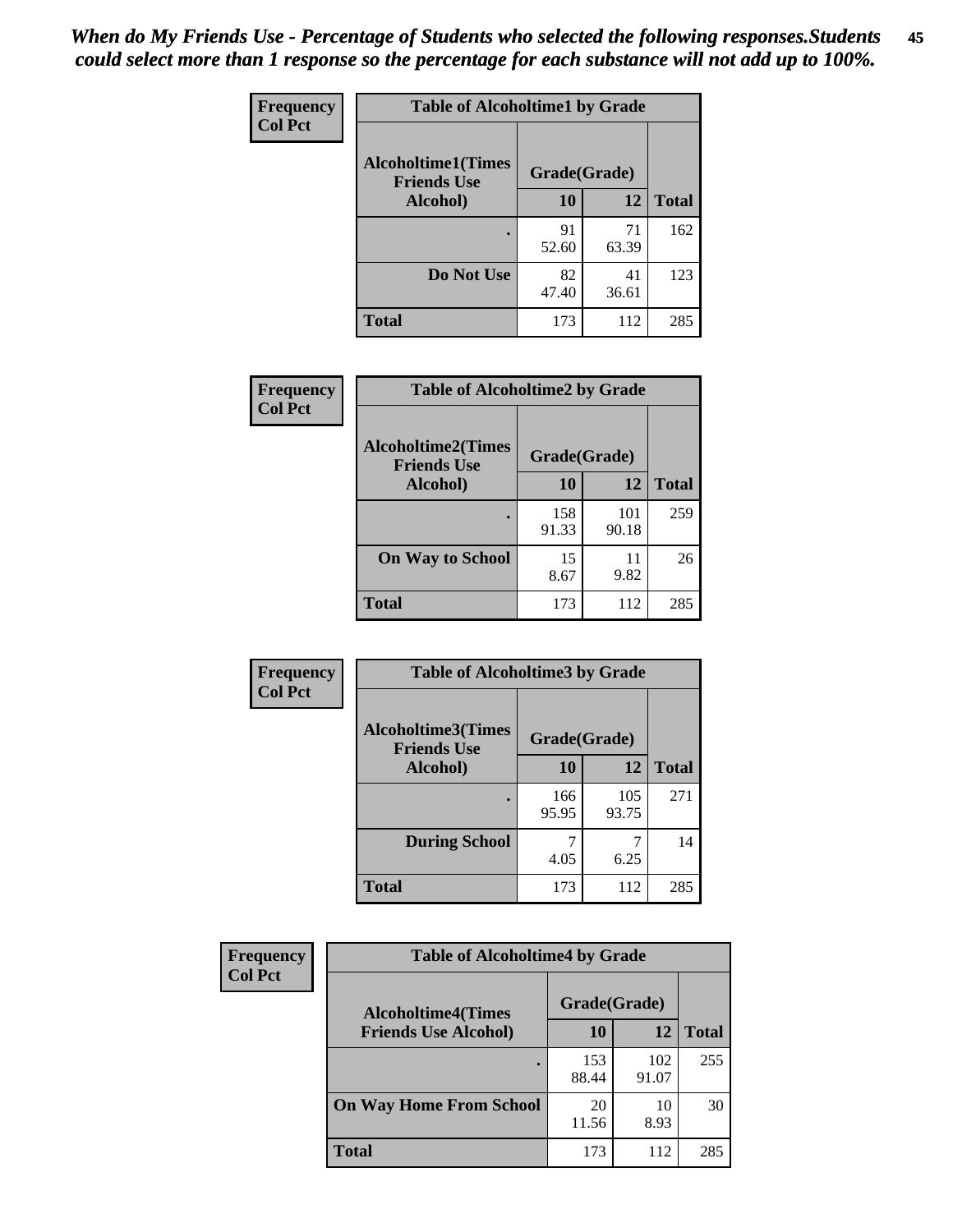*When do My Friends Use - Percentage of Students who selected the following responses.Students could select more than 1 response so the percentage for each substance will not add up to 100%.* **46**

| <b>Frequency</b> | <b>Table of Alcoholtime5 by Grade</b>           |              |             |              |
|------------------|-------------------------------------------------|--------------|-------------|--------------|
| <b>Col Pct</b>   | <b>Alcoholtime5(Times</b><br><b>Friends Use</b> | Grade(Grade) |             |              |
|                  | Alcohol)                                        | 10           | 12          | <b>Total</b> |
|                  |                                                 | 140<br>80.92 | 88<br>78.57 | 228          |
|                  | Weeknights                                      | 33<br>19.08  | 24<br>21.43 | 57           |
|                  | <b>Total</b>                                    | 173          | 112         | 285          |

| Frequency      | <b>Table of Alcoholtime6 by Grade</b>           |              |             |              |
|----------------|-------------------------------------------------|--------------|-------------|--------------|
| <b>Col Pct</b> | <b>Alcoholtime6(Times</b><br><b>Friends Use</b> | Grade(Grade) |             |              |
|                | Alcohol)                                        | 10           | 12          | <b>Total</b> |
|                |                                                 | 84<br>48.55  | 46<br>41.07 | 130          |
|                | Weekends                                        | 89<br>51.45  | 66<br>58.93 | 155          |
|                | <b>Total</b>                                    | 173          | 112         | 285          |

| Frequency<br><b>Col Pct</b>                     | <b>Table of Tobaccotime1 by Grade</b> |              |             |              |
|-------------------------------------------------|---------------------------------------|--------------|-------------|--------------|
| <b>Tobaccotime1(Times</b><br><b>Friends Use</b> |                                       | Grade(Grade) |             |              |
|                                                 | <b>Tobacco</b> )                      | 10           | 12          | <b>Total</b> |
|                                                 |                                       | 68<br>39.31  | 41<br>36.61 | 109          |
|                                                 | Do Not Use                            | 105<br>60.69 | 71<br>63.39 | 176          |
|                                                 | <b>Total</b>                          | 173          | 112         | 285          |

| <b>Frequency</b> | <b>Table of Tobaccotime2 by Grade</b>           |              |             |              |
|------------------|-------------------------------------------------|--------------|-------------|--------------|
| <b>Col Pct</b>   | <b>Tobaccotime2(Times</b><br><b>Friends Use</b> | Grade(Grade) |             |              |
|                  | <b>Tobacco</b> )                                | 10           | 12          | <b>Total</b> |
|                  |                                                 | 143<br>82.66 | 89<br>79.46 | 232          |
|                  | <b>On Way to School</b>                         | 30<br>17.34  | 23<br>20.54 | 53           |
|                  | <b>Total</b>                                    | 173          | 112         | 285          |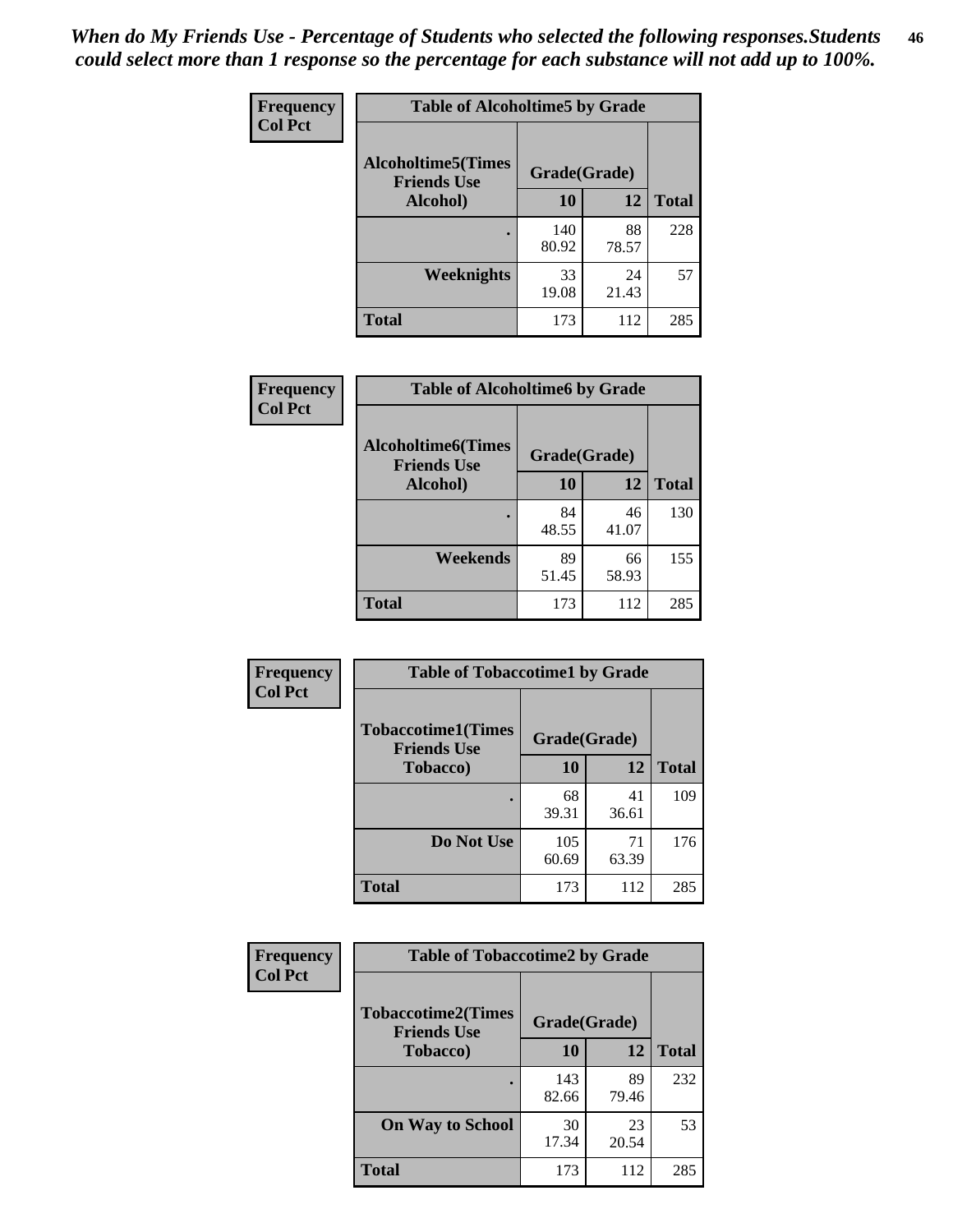*When do My Friends Use - Percentage of Students who selected the following responses.Students could select more than 1 response so the percentage for each substance will not add up to 100%.* **47**

| <b>Frequency</b> | <b>Table of Tobaccotime3 by Grade</b>           |              |             |              |  |
|------------------|-------------------------------------------------|--------------|-------------|--------------|--|
| <b>Col Pct</b>   | <b>Tobaccotime3(Times</b><br><b>Friends Use</b> | Grade(Grade) |             |              |  |
|                  | <b>Tobacco</b> )                                | 10           | 12          | <b>Total</b> |  |
|                  |                                                 | 151<br>87.28 | 99<br>88.39 | 250          |  |
|                  | <b>During School</b>                            | 22<br>12.72  | 13<br>11.61 | 35           |  |
|                  | <b>Total</b>                                    | 173          | 112         | 285          |  |

| Frequency<br><b>Col Pct</b> | <b>Table of Tobaccotime4 by Grade</b> |              |              |              |
|-----------------------------|---------------------------------------|--------------|--------------|--------------|
|                             | <b>Tobaccotime4(Times</b>             | Grade(Grade) |              |              |
|                             | <b>Friends Use Tobacco)</b>           | 10           | 12           | <b>Total</b> |
|                             |                                       | 153<br>88.44 | 102<br>91.07 | 255          |
|                             | <b>On Way Home From School</b>        | 20<br>11.56  | 10<br>8.93   | 30           |
|                             | <b>Total</b>                          | 173          | 112          | 285          |

| <b>Frequency</b> | <b>Table of Tobaccotime5 by Grade</b>           |              |             |              |
|------------------|-------------------------------------------------|--------------|-------------|--------------|
| <b>Col Pct</b>   | <b>Tobaccotime5(Times</b><br><b>Friends Use</b> | Grade(Grade) |             |              |
|                  | <b>Tobacco</b> )                                | 10           | 12          | <b>Total</b> |
|                  |                                                 | 121<br>69.94 | 83<br>74.11 | 204          |
|                  | Weeknights                                      | 52<br>30.06  | 29<br>25.89 | 81           |
|                  | <b>Total</b>                                    | 173          | 112         | 285          |

| Frequency      | <b>Table of Tobaccotime6 by Grade</b>                           |              |             |              |
|----------------|-----------------------------------------------------------------|--------------|-------------|--------------|
| <b>Col Pct</b> | <b>Tobaccotime6(Times</b><br>Grade(Grade)<br><b>Friends Use</b> |              |             |              |
|                | <b>Tobacco</b> )                                                | 10           | 12          | <b>Total</b> |
|                |                                                                 | 114<br>65.90 | 77<br>68.75 | 191          |
|                | Weekends                                                        | 59<br>34.10  | 35<br>31.25 | 94           |
|                | <b>Total</b>                                                    | 173          | 112         | 285          |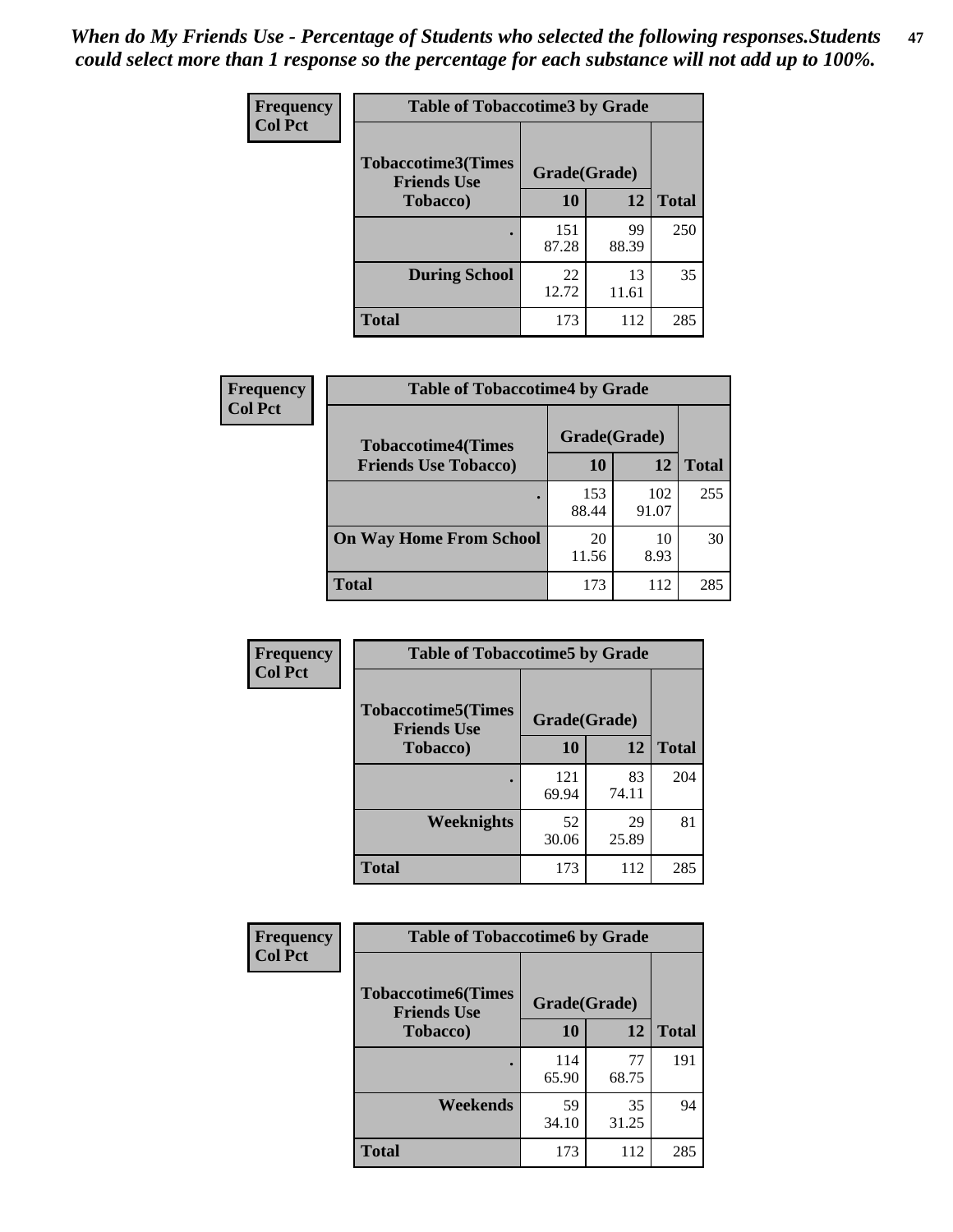| Frequency      | <b>Table of Marijuanatime1 by Grade</b>           |              |             |              |
|----------------|---------------------------------------------------|--------------|-------------|--------------|
| <b>Col Pct</b> | <b>Marijuanatime1(Times</b><br><b>Friends Use</b> | Grade(Grade) |             |              |
|                | Marijuana)                                        | 10           | 12          | <b>Total</b> |
|                |                                                   | 74<br>42.77  | 51<br>45.54 | 125          |
|                | Do Not Use                                        | 99<br>57.23  | 61<br>54.46 | 160          |
|                | <b>Total</b>                                      | 173          | 112         | 285          |

| <b>Frequency</b> | <b>Table of Marijuanatime2 by Grade</b>           |              |             |              |
|------------------|---------------------------------------------------|--------------|-------------|--------------|
| <b>Col Pct</b>   | <b>Marijuanatime2(Times</b><br><b>Friends Use</b> | Grade(Grade) |             |              |
|                  | Marijuana)                                        | 10           | 12          | <b>Total</b> |
|                  |                                                   | 149<br>86.13 | 94<br>83.93 | 243          |
|                  | <b>On Way to School</b>                           | 24<br>13.87  | 18<br>16.07 | 42           |
|                  | <b>Total</b>                                      | 173          | 112         | 285          |

| Frequency      | <b>Table of Marijuanatime3 by Grade</b>    |              |              |              |  |
|----------------|--------------------------------------------|--------------|--------------|--------------|--|
| <b>Col Pct</b> | Marijuanatime3(Times<br><b>Friends Use</b> | Grade(Grade) |              |              |  |
|                | Marijuana)                                 | 10           | 12           | <b>Total</b> |  |
|                |                                            | 166<br>95.95 | 101<br>90.18 | 267          |  |
|                | <b>During School</b>                       | 4.05         | 11<br>9.82   | 18           |  |
|                | Total                                      | 173          | 112          | 285          |  |

| <b>Frequency</b><br><b>Col Pct</b> | <b>Table of Marijuanatime4 by Grade</b> |              |             |              |
|------------------------------------|-----------------------------------------|--------------|-------------|--------------|
|                                    | <b>Marijuanatime4</b> (Times            | Grade(Grade) |             |              |
|                                    | <b>Friends Use Marijuana</b> )          | 10           | 12          | <b>Total</b> |
|                                    |                                         | 147<br>84.97 | 91<br>81.25 | 238          |
|                                    | <b>On Way Home From School</b>          | 26<br>15.03  | 21<br>18.75 | 47           |
|                                    | Total                                   | 173          | 112         | 285          |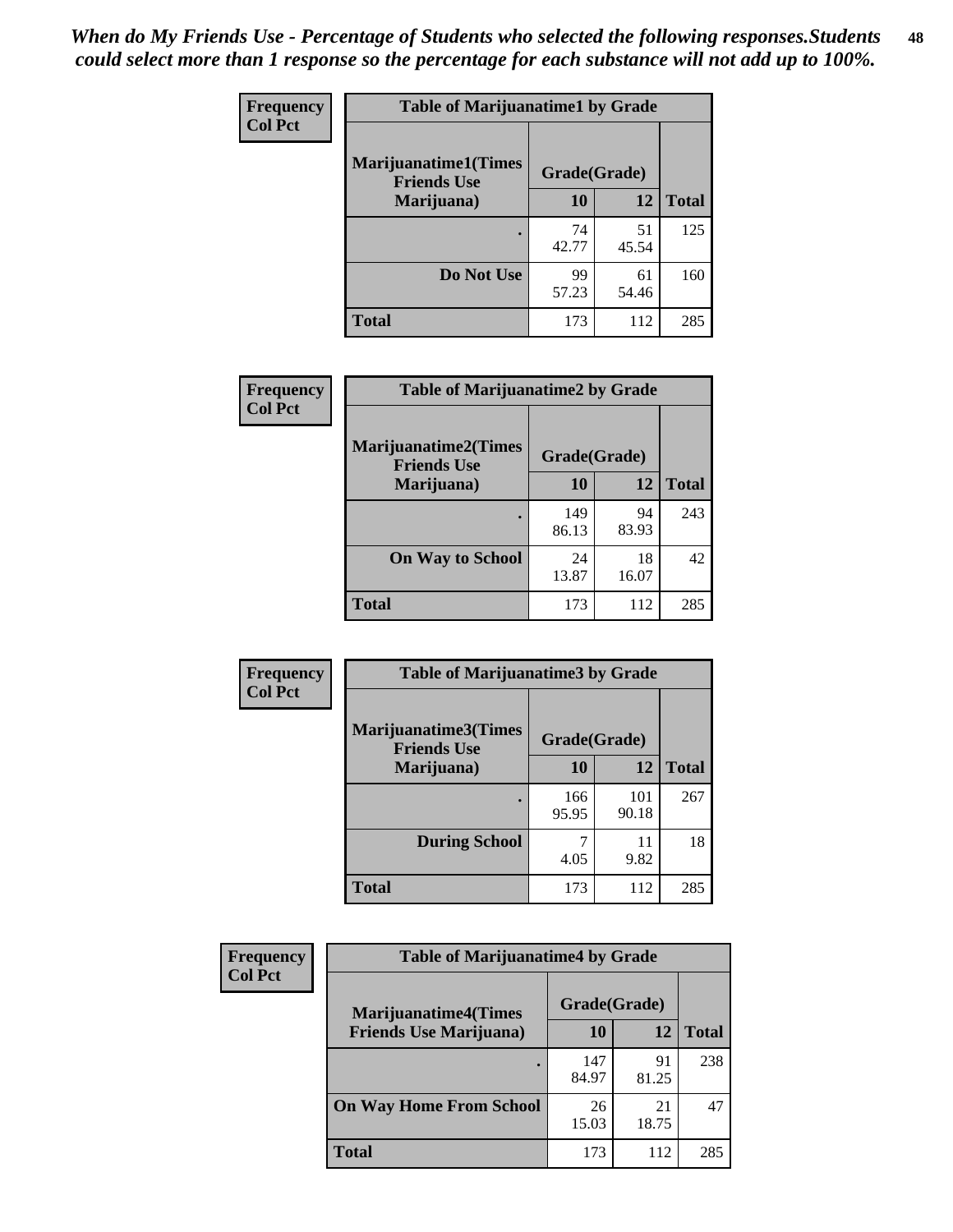| Frequency      | <b>Table of Marijuanatime5 by Grade</b>            |              |             |              |
|----------------|----------------------------------------------------|--------------|-------------|--------------|
| <b>Col Pct</b> | <b>Marijuanatime5</b> (Times<br><b>Friends Use</b> | Grade(Grade) |             |              |
|                | Marijuana)                                         | 10           | 12          | <b>Total</b> |
|                |                                                    | 128<br>73.99 | 80<br>71.43 | 208          |
|                | Weeknights                                         | 45<br>26.01  | 32<br>28.57 | 77           |
|                | <b>Total</b>                                       | 173          | 112         | 285          |

| Frequency      | <b>Table of Marijuanatime6 by Grade</b>    |              |             |              |
|----------------|--------------------------------------------|--------------|-------------|--------------|
| <b>Col Pct</b> | Marijuanatime6(Times<br><b>Friends Use</b> | Grade(Grade) |             |              |
|                | Marijuana)                                 | 10           | 12          | <b>Total</b> |
|                |                                            | 102<br>58.96 | 65<br>58.04 | 167          |
|                | Weekends                                   | 71<br>41.04  | 47<br>41.96 | 118          |
|                | <b>Total</b>                               | 173          | 112         | 285          |

| Frequency      | <b>Table of Otherdrugtime1 by Grade</b>                 |              |             |              |  |
|----------------|---------------------------------------------------------|--------------|-------------|--------------|--|
| <b>Col Pct</b> | <b>Otherdrugtime1(Times</b><br><b>Friends Use Other</b> | Grade(Grade) |             |              |  |
|                | <b>Illegal Drugs)</b>                                   | 10           | 12          | <b>Total</b> |  |
|                |                                                         | 36<br>20.81  | 19<br>16.96 | 55           |  |
|                | Do Not Use                                              | 137<br>79.19 | 93<br>83.04 | 230          |  |
|                | Total                                                   | 173          | 112         | 285          |  |

| <b>Frequency</b> | <b>Table of Otherdrugtime2 by Grade</b>                 |              |              |              |  |  |  |
|------------------|---------------------------------------------------------|--------------|--------------|--------------|--|--|--|
| <b>Col Pct</b>   | <b>Otherdrugtime2(Times</b><br><b>Friends Use Other</b> | Grade(Grade) |              |              |  |  |  |
|                  | <b>Illegal Drugs</b> )                                  | 10           | 12           | <b>Total</b> |  |  |  |
|                  |                                                         | 158<br>91.33 | 105<br>93.75 | 263          |  |  |  |
|                  | <b>On Way to School</b>                                 | 15<br>8.67   | 6.25         | 22           |  |  |  |
|                  | Total                                                   | 173          | 112          | 285          |  |  |  |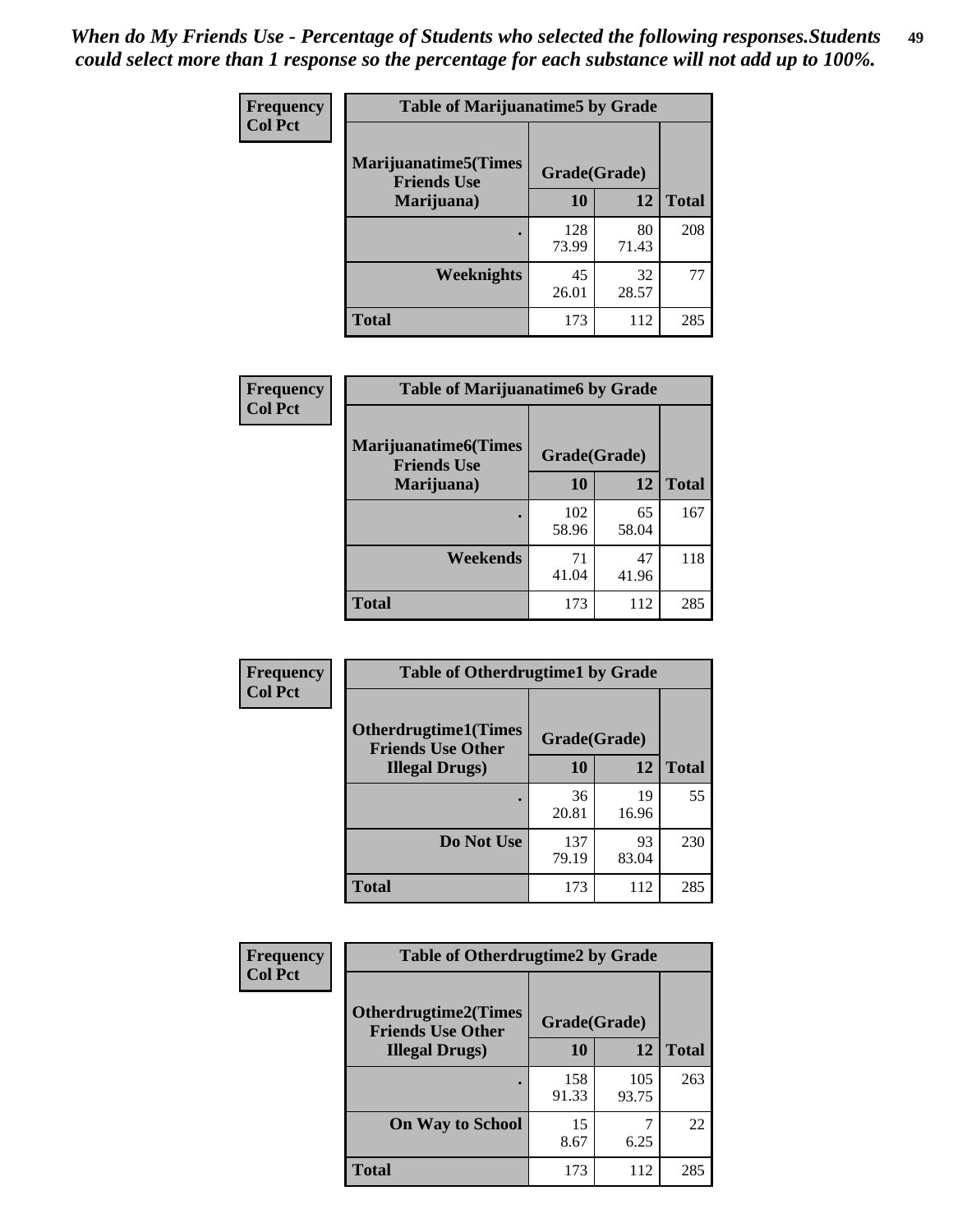| <b>Frequency</b> | <b>Table of Otherdrugtime3 by Grade</b>          |              |              |              |  |  |
|------------------|--------------------------------------------------|--------------|--------------|--------------|--|--|
| <b>Col Pct</b>   | Otherdrugtime3(Times<br><b>Friends Use Other</b> | Grade(Grade) |              |              |  |  |
|                  | <b>Illegal Drugs)</b>                            | 10           | 12           | <b>Total</b> |  |  |
|                  |                                                  | 163<br>94.22 | 105<br>93.75 | 268          |  |  |
|                  | <b>During School</b>                             | 10<br>5.78   | 6.25         | 17           |  |  |
|                  | <b>Total</b>                                     | 173          | 112          | 285          |  |  |

| <b>Frequency</b> | <b>Table of Otherdrugtime4 by Grade</b>                         |              |              |              |  |  |
|------------------|-----------------------------------------------------------------|--------------|--------------|--------------|--|--|
| <b>Col Pct</b>   | <b>Otherdrugtime4(Times</b><br><b>Friends Use Other Illegal</b> | Grade(Grade) |              |              |  |  |
|                  | Drugs)                                                          | 10           | 12           | <b>Total</b> |  |  |
|                  | $\bullet$                                                       | 162<br>93.64 | 102<br>91.07 | 264          |  |  |
|                  | <b>On Way Home From School</b>                                  | 11<br>6.36   | 10<br>8.93   | 21           |  |  |
|                  | <b>Total</b>                                                    | 173          | 112          | 285          |  |  |

| <b>Frequency</b> | <b>Table of Otherdrugtime5 by Grade</b>                  |              |             |              |  |  |
|------------------|----------------------------------------------------------|--------------|-------------|--------------|--|--|
| <b>Col Pct</b>   | <b>Otherdrugtime5</b> (Times<br><b>Friends Use Other</b> | Grade(Grade) |             |              |  |  |
|                  | <b>Illegal Drugs</b> )                                   | 10           | 12          | <b>Total</b> |  |  |
|                  |                                                          | 153<br>88.44 | 98<br>87.50 | 251          |  |  |
|                  | Weeknights                                               | 20<br>11.56  | 14<br>12.50 | 34           |  |  |
|                  | Total                                                    | 173          | 112         | 285          |  |  |

| Frequency      | <b>Table of Otherdrugtime6 by Grade</b>                 |              |             |              |  |  |  |
|----------------|---------------------------------------------------------|--------------|-------------|--------------|--|--|--|
| <b>Col Pct</b> | <b>Otherdrugtime6(Times</b><br><b>Friends Use Other</b> | Grade(Grade) |             |              |  |  |  |
|                | <b>Illegal Drugs</b> )                                  | 10           | 12          | <b>Total</b> |  |  |  |
|                |                                                         | 145<br>83.82 | 96<br>85.71 | 241          |  |  |  |
|                | Weekends                                                | 28<br>16.18  | 16<br>14.29 | 44           |  |  |  |
|                | <b>Total</b>                                            | 173          | 112         | 285          |  |  |  |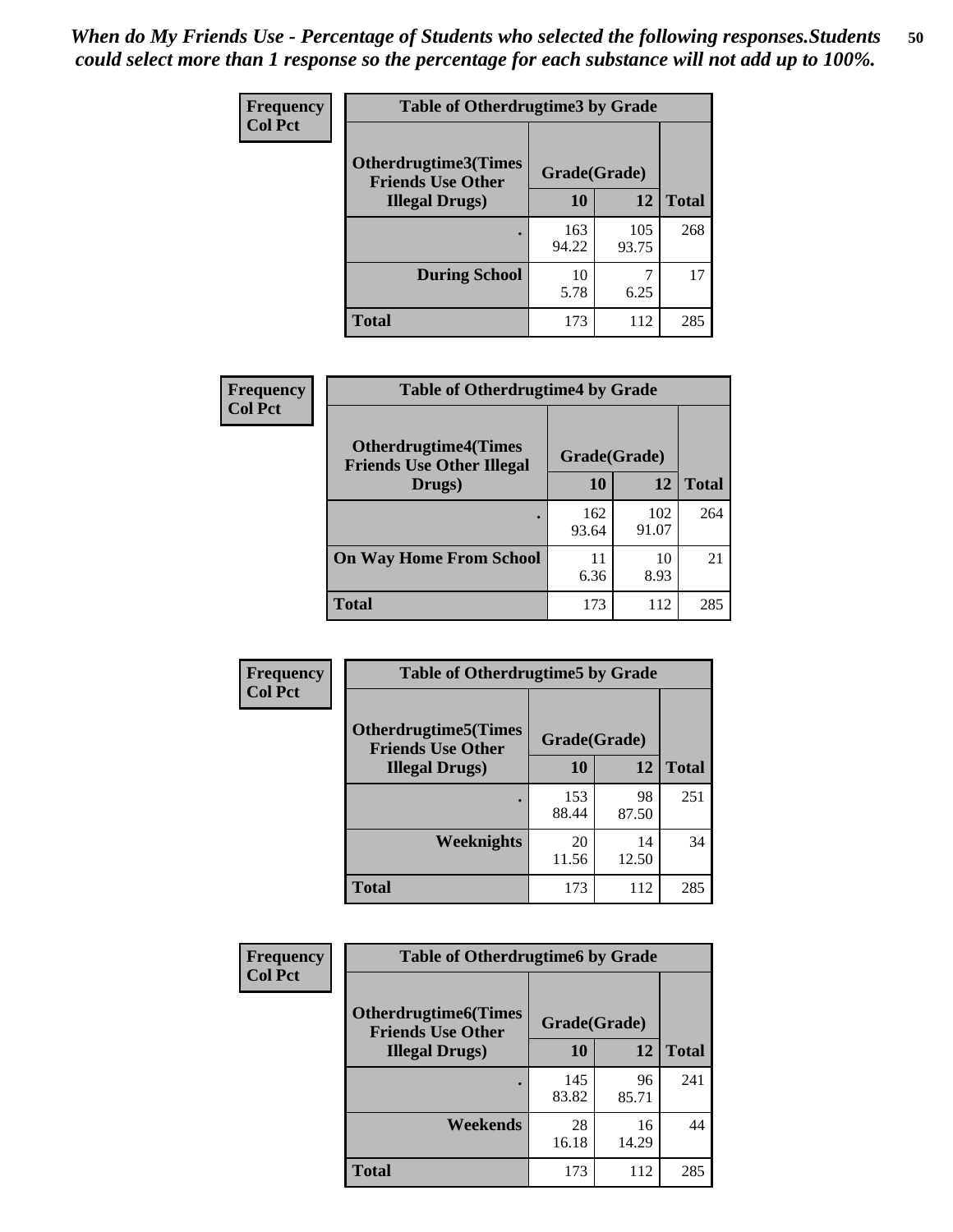| Frequency      | <b>Table of Educationalcohol by Grade</b>                                                                  |              |             |              |  |  |
|----------------|------------------------------------------------------------------------------------------------------------|--------------|-------------|--------------|--|--|
| <b>Col Pct</b> | Educationalcohol(I<br>have been taught<br>about alcohol,<br>tobacco,<br>and other drugs<br>within the last | Grade(Grade) |             |              |  |  |
|                | year at school)                                                                                            | 10           | 12          | <b>Total</b> |  |  |
|                | <b>Yes</b>                                                                                                 | 149<br>86.13 | 67<br>59.82 | 216          |  |  |
|                | N <sub>0</sub>                                                                                             | 24<br>13.87  | 45<br>40.18 | 69           |  |  |
|                | <b>Total</b>                                                                                               | 173          | 112         | 285          |  |  |

| Frequency      | <b>Table of Eversmoked by Grade</b> |              |             |              |  |  |  |
|----------------|-------------------------------------|--------------|-------------|--------------|--|--|--|
| <b>Col Pct</b> | Eversmoked(I<br>have smoked         |              |             |              |  |  |  |
|                | a cigarette)                        | 10           | 12          | <b>Total</b> |  |  |  |
|                | <b>Yes</b>                          | 58<br>33.53  | 29<br>25.89 | 87           |  |  |  |
|                | N <sub>0</sub>                      | 115<br>66.47 | 83<br>74.11 | 198          |  |  |  |
|                | <b>Total</b>                        | 173          | 112         | 285          |  |  |  |

| Frequency      | <b>Table of Drovedrinking by Grade</b>                                                                              |                    |              |              |  |  |
|----------------|---------------------------------------------------------------------------------------------------------------------|--------------------|--------------|--------------|--|--|
| <b>Col Pct</b> | Drovedrinking(In<br>the past 30 days I<br>have driven a car<br>or other vehicle<br>while I was<br>drinking alcohol) | Grade(Grade)<br>10 | 12           | <b>Total</b> |  |  |
|                | <b>Yes</b>                                                                                                          | 15<br>8.67         | 6<br>5.36    | 21           |  |  |
|                | N <sub>0</sub>                                                                                                      | 158<br>91.33       | 106<br>94.64 | 264          |  |  |
|                | <b>Total</b>                                                                                                        | 173                | 112          | 285          |  |  |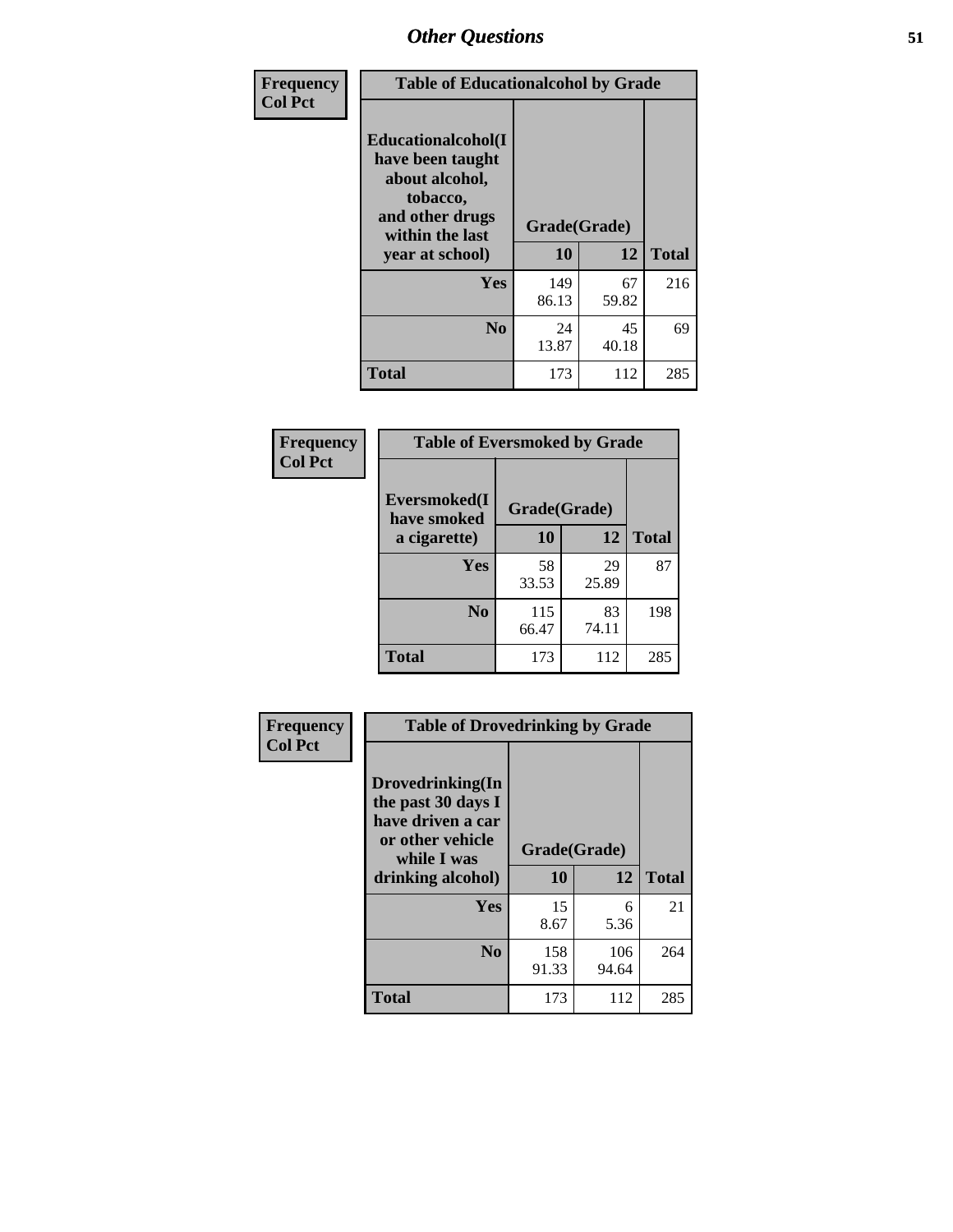| Frequency<br><b>Col Pct</b> | <b>Table of Rodedrinking by Grade</b>                                                                      |              |             |              |  |  |  |
|-----------------------------|------------------------------------------------------------------------------------------------------------|--------------|-------------|--------------|--|--|--|
|                             | Rodedrinking(In<br>the past 30 days<br>I have ridden in<br>a car with a<br>driver who had<br>been drinking | Grade(Grade) |             |              |  |  |  |
|                             | alcohol)                                                                                                   | 10           | 12          | <b>Total</b> |  |  |  |
|                             | <b>Yes</b>                                                                                                 | 33<br>19.08  | 15<br>13.39 | 48           |  |  |  |
|                             | N <sub>0</sub>                                                                                             | 140<br>80.92 | 97<br>86.61 | 237          |  |  |  |
|                             | <b>Total</b>                                                                                               | 173          | 112         | 285          |  |  |  |

#### **Frequency Col Pct**

| <b>Table of Drugsschool by Grade</b>                                                                                      |              |             |              |  |  |  |  |
|---------------------------------------------------------------------------------------------------------------------------|--------------|-------------|--------------|--|--|--|--|
| <b>Drugsschool</b> (During<br>the past 12 months,<br>I have been offered,<br>sold,<br>or given illegal<br>drugs on school | Grade(Grade) |             |              |  |  |  |  |
| property)                                                                                                                 | 10           | 12          | <b>Total</b> |  |  |  |  |
| Yes                                                                                                                       | 52<br>30.06  | 32<br>28.57 | 84           |  |  |  |  |
| $\bf No$                                                                                                                  | 121<br>69.94 | 80<br>71.43 | 201          |  |  |  |  |
| Total                                                                                                                     | 173          | 112         | 285          |  |  |  |  |

| Frequency      | <b>Table of Helpbullied by Grade</b>                                                               |             |             |              |  |  |  |
|----------------|----------------------------------------------------------------------------------------------------|-------------|-------------|--------------|--|--|--|
| <b>Col Pct</b> | $Helpb$ ullied $(I$<br>would help<br>Grade(Grade)<br>someone who was<br>10<br>12<br>being bullied) |             |             | <b>Total</b> |  |  |  |
|                | <b>Strongly Agree</b>                                                                              | 80          | 56          | 136          |  |  |  |
|                |                                                                                                    | 46.24       | 50.00       |              |  |  |  |
|                | <b>Somewhat Agree</b>                                                                              | 63<br>36.42 | 37<br>33.04 | 100          |  |  |  |
|                | <b>Somewhat Disagree</b>                                                                           | 20<br>11.56 | 13<br>11.61 | 33           |  |  |  |
|                | <b>Strongly Disagree</b>                                                                           | 10<br>5.78  | 6<br>5.36   | 16           |  |  |  |
|                | <b>Total</b>                                                                                       | 173         | 112         | 285          |  |  |  |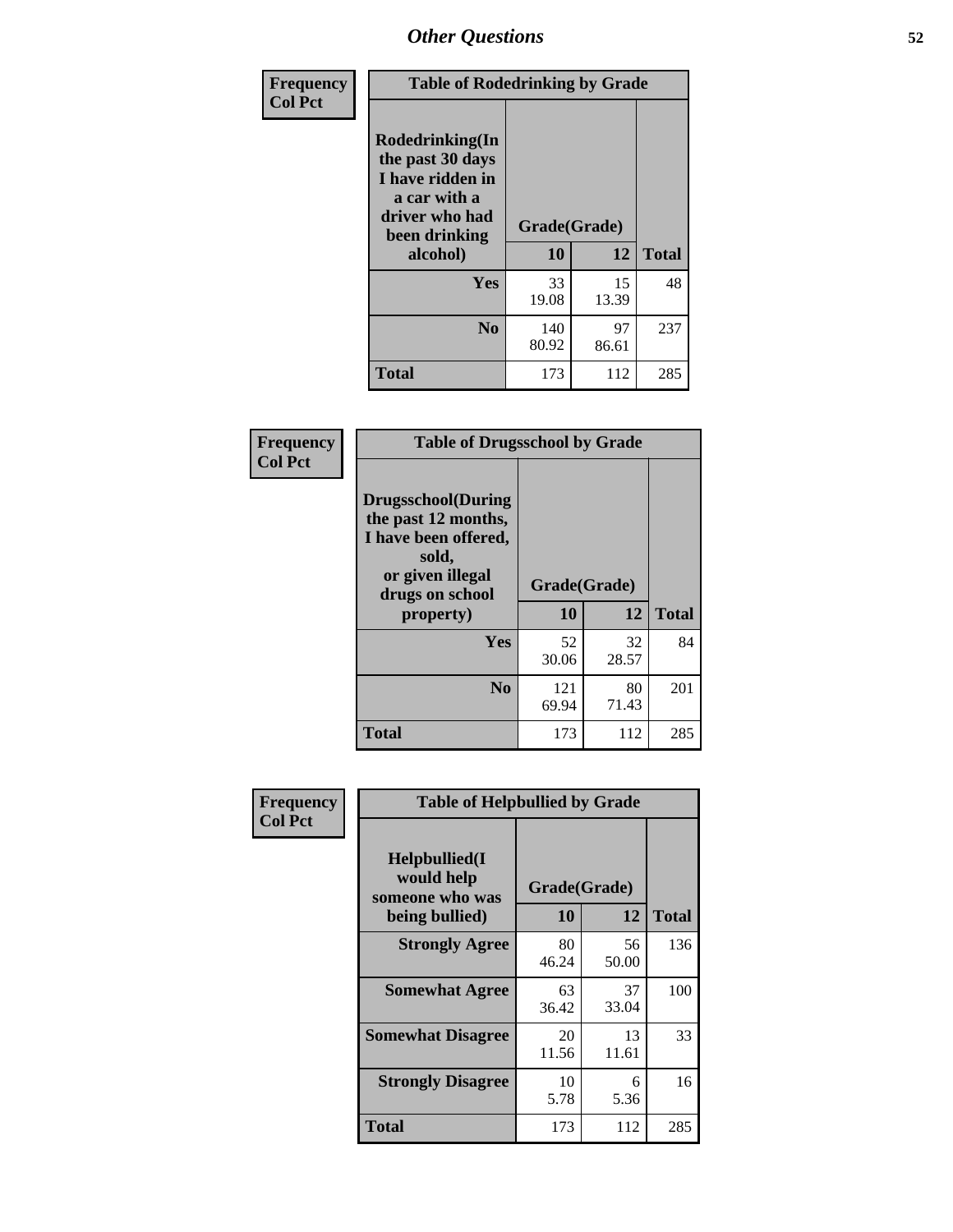| <b>Frequency</b> | <b>Table of Grade by Bingedrinking</b> |                             |                |                              |                              |                                                                                        |                               |                   |              |
|------------------|----------------------------------------|-----------------------------|----------------|------------------------------|------------------------------|----------------------------------------------------------------------------------------|-------------------------------|-------------------|--------------|
| <b>Row Pct</b>   |                                        |                             |                |                              | last 30 days)                | Bingedrinking(I have drunk five or more<br>drinks of alcohol at one sitting during the |                               |                   |              |
|                  | Grade(Grade)                           | $\mathbf{0}$<br><b>Days</b> | $1$ or<br>days | 3 <sub>to</sub><br>5<br>days | $6 \text{ to }$<br>9<br>days | 10<br>$\mathbf{to}$<br>19<br>days                                                      | <b>20</b><br>to<br>29<br>days | All<br>30<br>days | <b>Total</b> |
|                  | 10                                     | 153<br>88.44                | 7<br>4.05      | 0.58                         | 3<br>1.73                    | $\overline{2}$<br>1.16                                                                 | 5<br>2.89                     | 2<br>1.16         | 173          |
|                  | 12                                     | 99<br>88.39                 | 0.89           | 2<br>1.79                    | $\overline{2}$<br>1.79       | $\overline{4}$<br>3.57                                                                 | 3<br>2.68                     | 0.89              | 112          |
|                  | <b>Total</b>                           | 252                         | 8              | 3                            | 5                            | 6                                                                                      | 8                             | 3                 | 285          |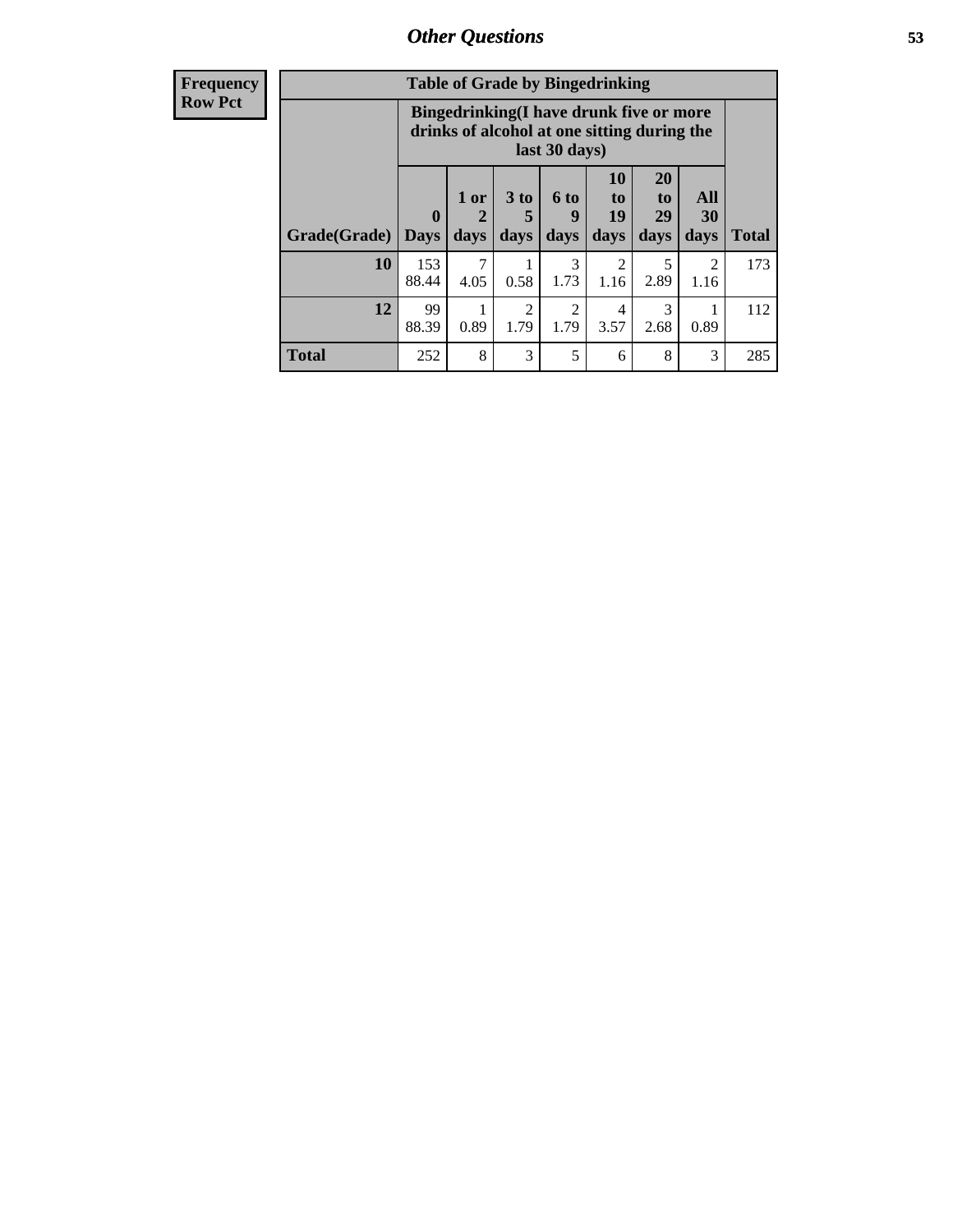## *Nutrition* **54**

| <b>Frequency</b> |
|------------------|
| <b>Row Pct</b>   |

| <b>Table of Grade by Dairy</b> |                          |                                                                 |                             |                                    |              |  |  |  |
|--------------------------------|--------------------------|-----------------------------------------------------------------|-----------------------------|------------------------------------|--------------|--|--|--|
|                                |                          | Dairy (I eat at least 3 servings of dairy<br>products each day) |                             |                                    |              |  |  |  |
| Grade(Grade)                   | <b>Strongly</b><br>Agree | Somewhat  <br>Agree                                             | <b>Somewhat</b><br>Disagree | <b>Strongly</b><br><b>Disagree</b> | <b>Total</b> |  |  |  |
| 10                             | 38<br>21.97              | 65<br>37.57                                                     | 41<br>23.70                 | 29<br>16.76                        | 173          |  |  |  |
| 12                             | 37<br>33.04              | 40<br>35.71                                                     | 18<br>16.07                 | 17<br>15.18                        | 112          |  |  |  |
| <b>Total</b>                   | 75                       | 105                                                             | 59                          | 46                                 | 285          |  |  |  |

| <b>Frequency</b> |  |
|------------------|--|
| <b>Row Pct</b>   |  |

| <b>Table of Grade by Fruitveg</b>                                        |                          |             |                            |                                             |              |  |  |  |
|--------------------------------------------------------------------------|--------------------------|-------------|----------------------------|---------------------------------------------|--------------|--|--|--|
| Fruitveg(I eat at least 5 servings of fruits<br>and vegetables each day) |                          |             |                            |                                             |              |  |  |  |
| Grade(Grade)                                                             | <b>Strongly</b><br>Agree | Agree       | <b>Somewhat   Somewhat</b> | <b>Strongly</b><br><b>Disagree</b> Disagree | <b>Total</b> |  |  |  |
| 10                                                                       | 28<br>16.18              | 64<br>36.99 | 44<br>25.43                | 37<br>21.39                                 | 173          |  |  |  |
| 12                                                                       | 26<br>23.21              | 42<br>37.50 | 23<br>20.54                | 21<br>18.75                                 | 112          |  |  |  |
| <b>Total</b>                                                             | 54                       | 106         | 67                         | 58                                          | 285          |  |  |  |

| <b>Frequency</b> | <b>Table of Grade by Cafeteriahealthy</b> |                                                                       |                          |                                    |                                    |              |  |  |
|------------------|-------------------------------------------|-----------------------------------------------------------------------|--------------------------|------------------------------------|------------------------------------|--------------|--|--|
| <b>Row Pct</b>   |                                           | Cafeteriahealthy (School meals in my<br>school cafeteria are healthy) |                          |                                    |                                    |              |  |  |
|                  | Grade(Grade)                              | <b>Strongly</b><br>Agree                                              | <b>Somewhat</b><br>Agree | <b>Somewhat</b><br><b>Disagree</b> | <b>Strongly</b><br><b>Disagree</b> | <b>Total</b> |  |  |
|                  | 10                                        | 15<br>8.67                                                            | 63<br>36.42              | 46<br>26.59                        | 49<br>28.32                        | 173          |  |  |
|                  | 12                                        | 19<br>16.96                                                           | 41<br>36.61              | 26<br>23.21                        | 26<br>23.21                        | 112          |  |  |
|                  | <b>Total</b>                              | 34                                                                    | 104                      | 72                                 | 75                                 | 285          |  |  |

| <b>Frequency</b> |
|------------------|
| <b>Row Pct</b>   |

| <b>Table of Grade by Cafeterianutrition</b> |                                                                                           |             |                                               |                                    |              |  |  |
|---------------------------------------------|-------------------------------------------------------------------------------------------|-------------|-----------------------------------------------|------------------------------------|--------------|--|--|
|                                             | <b>Cafeterianutrition</b> (Facts about nutrition<br>are available in my school cafeteria) |             |                                               |                                    |              |  |  |
| Grade(Grade)                                | <b>Strongly</b><br>Agree                                                                  | Agree       | <b>Somewhat   Somewhat</b><br><b>Disagree</b> | <b>Strongly</b><br><b>Disagree</b> | <b>Total</b> |  |  |
| 10                                          | 30<br>17.34                                                                               | 47<br>27.17 | 39<br>22.54                                   | 57<br>32.95                        | 173          |  |  |
| 12                                          | 21<br>18.75                                                                               | 26<br>23.21 | 41<br>36.61                                   | 24<br>21.43                        | 112          |  |  |
| <b>Total</b>                                | 51                                                                                        | 73          | 80                                            | 81                                 | 285          |  |  |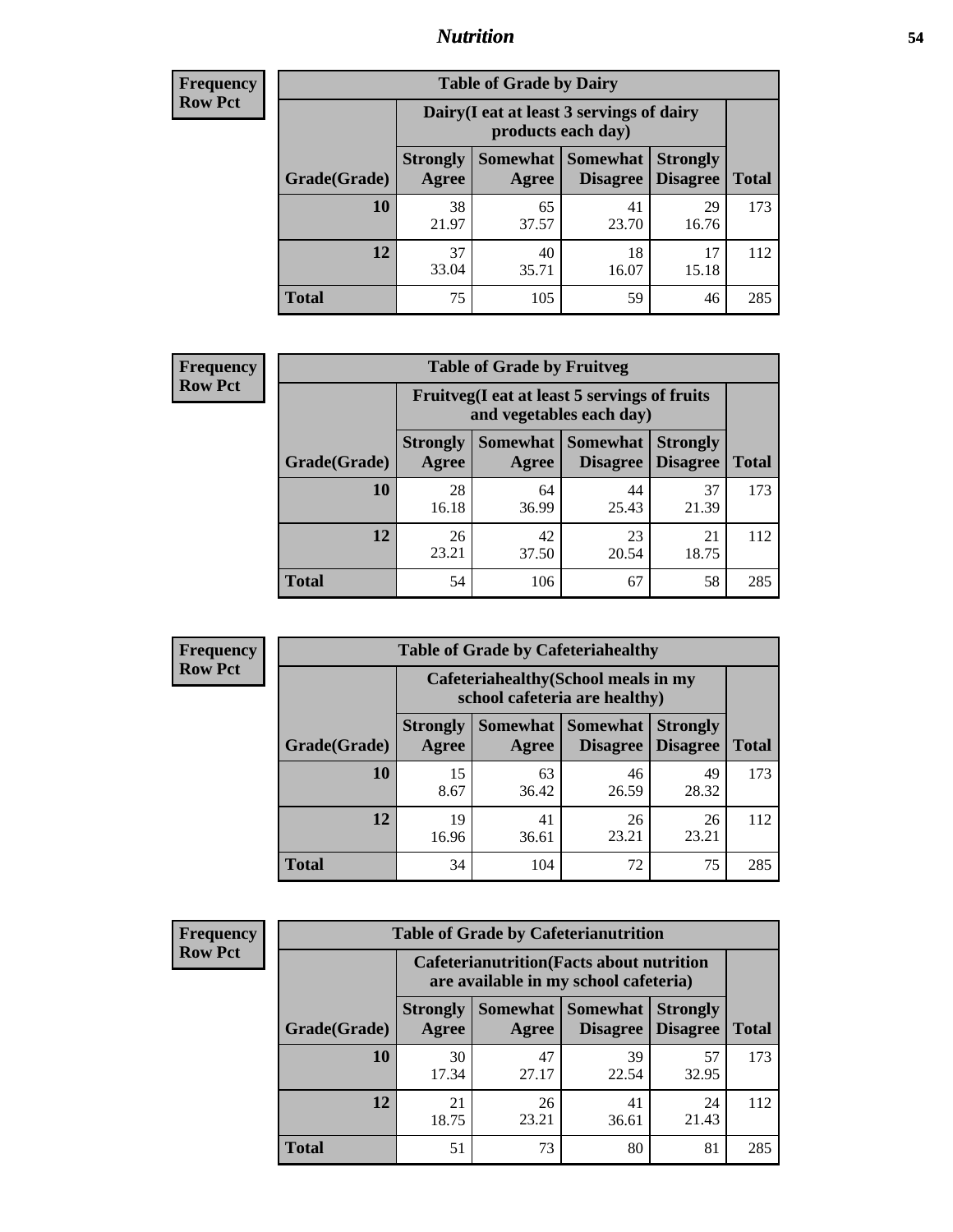## *Nutrition* **55**

| Frequency |
|-----------|
| Row Pct   |

| <b>Table of Grade by Schoollunch</b> |                                                                                                            |                                                                 |             |             |     |  |  |  |
|--------------------------------------|------------------------------------------------------------------------------------------------------------|-----------------------------------------------------------------|-------------|-------------|-----|--|--|--|
|                                      |                                                                                                            | Schoollunch(I eat school lunch three or<br>more times per week) |             |             |     |  |  |  |
| Grade(Grade)                         | Somewhat   Somewhat<br><b>Strongly</b><br><b>Strongly</b><br><b>Disagree</b><br>Disagree<br>Agree<br>Agree |                                                                 |             |             |     |  |  |  |
| 10                                   | 76<br>43.93                                                                                                | 30<br>17.34                                                     | 12<br>6.94  | 55<br>31.79 | 173 |  |  |  |
| 12                                   | 53<br>47.32                                                                                                | 16<br>14.29                                                     | 12<br>10.71 | 31<br>27.68 | 112 |  |  |  |
| <b>Total</b>                         | 129                                                                                                        | 46                                                              | 24          | 86          | 285 |  |  |  |

| <b>Frequency</b> |  |
|------------------|--|
| <b>Row Pct</b>   |  |

| <b>Table of Grade by Foodchoices</b>                                |                          |             |                                        |                                    |              |  |  |
|---------------------------------------------------------------------|--------------------------|-------------|----------------------------------------|------------------------------------|--------------|--|--|
| Foodchoices (I make healthy food choices in<br>my school cafeteria) |                          |             |                                        |                                    |              |  |  |
| Grade(Grade)                                                        | <b>Strongly</b><br>Agree | Agree       | <b>Somewhat   Somewhat</b><br>Disagree | <b>Strongly</b><br><b>Disagree</b> | <b>Total</b> |  |  |
| 10                                                                  | 31<br>17.92              | 44<br>25.43 | 48<br>27.75                            | 50<br>28.90                        | 173          |  |  |
| 12                                                                  | 25<br>22.32              | 36<br>32.14 | 30<br>26.79                            | 21<br>18.75                        | 112          |  |  |
| <b>Total</b>                                                        | 56                       | 80          | 78                                     | 71                                 | 285          |  |  |

| Frequency      | <b>Table of Grade by Wholewheat</b> |                          |                      |                                                                                     |                                    |              |  |  |
|----------------|-------------------------------------|--------------------------|----------------------|-------------------------------------------------------------------------------------|------------------------------------|--------------|--|--|
| <b>Row Pct</b> |                                     |                          | my school cafeteria) | Wholewheat (There are whole wheat and<br>multigrain breads and cereals available in |                                    |              |  |  |
|                | Grade(Grade)                        | <b>Strongly</b><br>Agree | Agree                | Somewhat   Somewhat  <br><b>Disagree</b>                                            | <b>Strongly</b><br><b>Disagree</b> | <b>Total</b> |  |  |
|                | 10                                  | 25<br>14.45              | 29<br>16.76          | 44<br>25.43                                                                         | 75<br>43.35                        | 173          |  |  |
|                | 12                                  | 24<br>21.43              | 21<br>18.75          | 27<br>24.11                                                                         | 40<br>35.71                        | 112          |  |  |
|                | <b>Total</b>                        | 49                       | 50                   | 71                                                                                  | 115                                | 285          |  |  |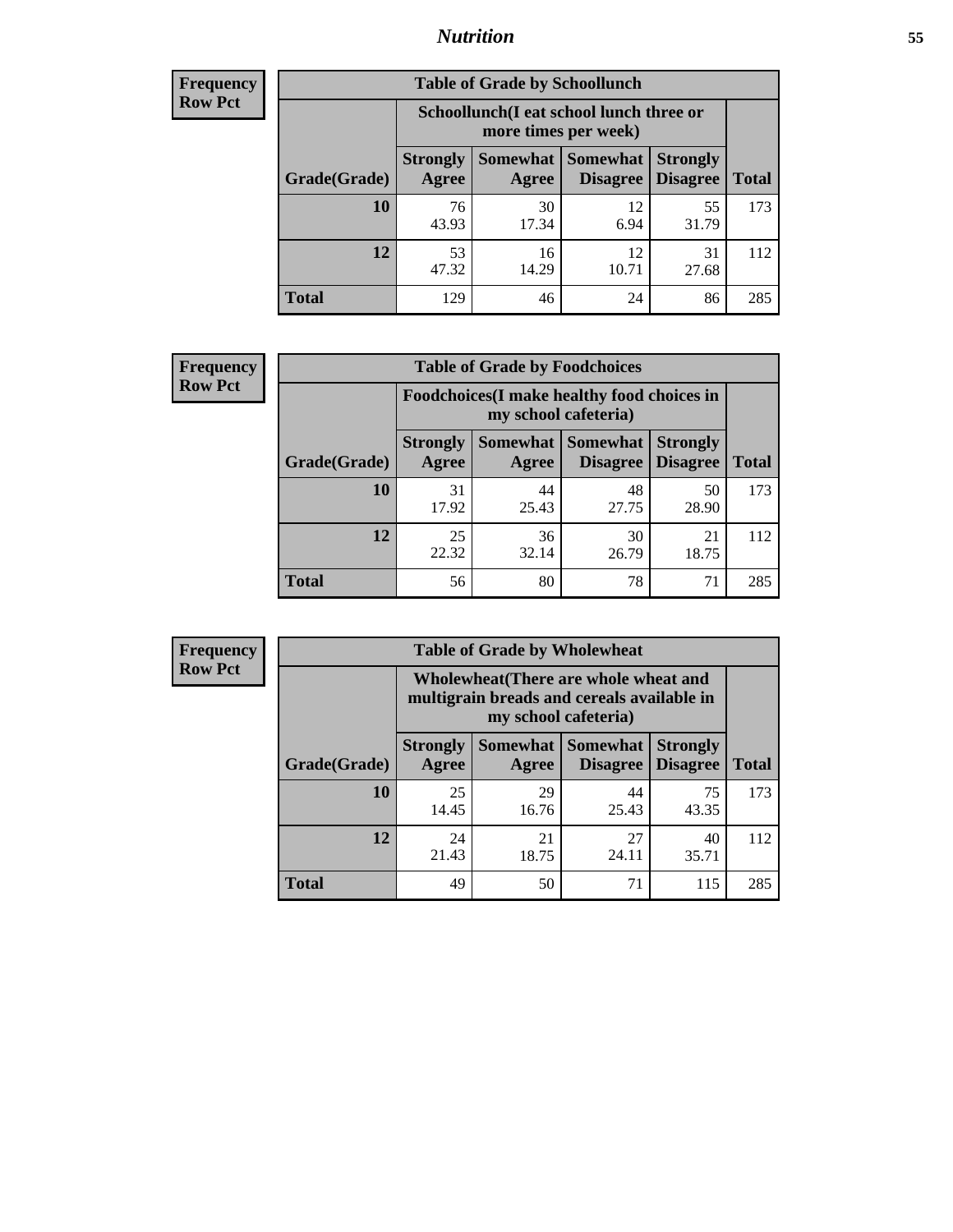## *Nutrition* **56**

**Frequency Row Pct**

| <b>Table of Grade by Healthyvending</b> |                                                                                                                                               |                          |                                    |                                    |              |  |
|-----------------------------------------|-----------------------------------------------------------------------------------------------------------------------------------------------|--------------------------|------------------------------------|------------------------------------|--------------|--|
|                                         | Healthyvending (If only healthy snacks and<br>beverages were available in the vending<br>machines during the school day,<br>I would buy them) |                          |                                    |                                    |              |  |
| Grade(Grade)                            | <b>Strongly</b><br>Agree                                                                                                                      | <b>Somewhat</b><br>Agree | <b>Somewhat</b><br><b>Disagree</b> | <b>Strongly</b><br><b>Disagree</b> | <b>Total</b> |  |
| 10                                      | 39<br>22.54                                                                                                                                   | 59<br>34.10              | 28<br>16.18                        | 47<br>27.17                        | 173          |  |
| 12                                      | 30<br>26.79                                                                                                                                   | 25<br>22.32              | 24<br>21.43                        | 33<br>29.46                        | 112          |  |
| <b>Total</b>                            | 69                                                                                                                                            | 84                       | 52                                 | 80                                 | 285          |  |

**Frequency Row Pct**

| <b>Table of Grade by Schoolbreakfast</b> |                                                                                                                                        |             |             |             |     |  |
|------------------------------------------|----------------------------------------------------------------------------------------------------------------------------------------|-------------|-------------|-------------|-----|--|
|                                          | Schoolbreakfast(If breakfast were<br>available at school,<br>but outside the cafeteria,<br>I would eat breakfast at school more often) |             |             |             |     |  |
| Grade(Grade)                             | Somewhat   Somewhat<br><b>Strongly</b><br><b>Strongly</b><br><b>Disagree</b><br><b>Agree</b><br><b>Total</b><br>Disagree<br>Agree      |             |             |             |     |  |
| 10                                       | 67<br>38.73                                                                                                                            | 43<br>24.86 | 26<br>15.03 | 37<br>21.39 | 173 |  |
| 12                                       | 48<br>31<br>12<br>21<br>10.71<br>18.75<br>27.68<br>42.86                                                                               |             |             |             |     |  |
| <b>Total</b>                             | 115                                                                                                                                    | 74          | 38          | 58          | 285 |  |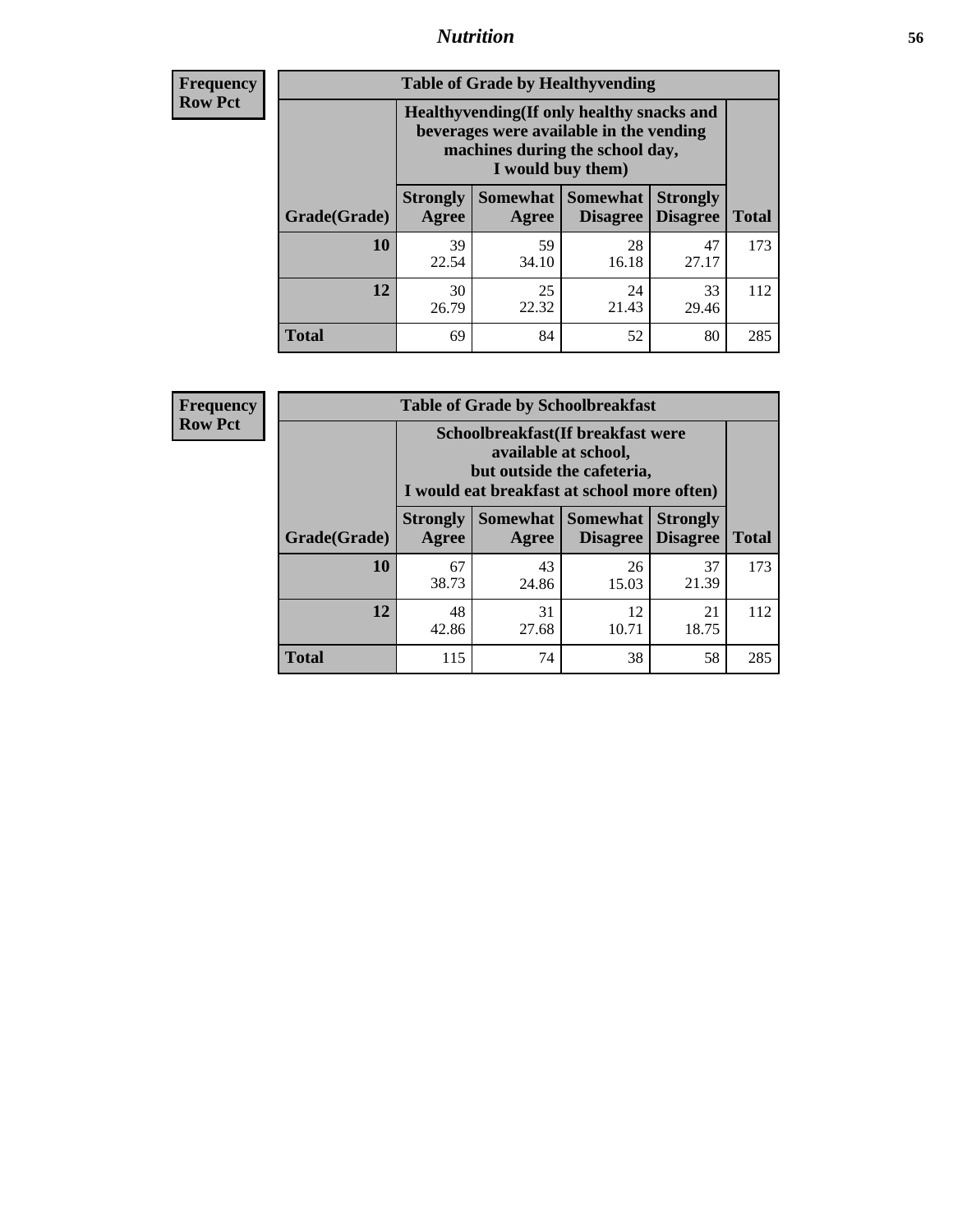| Frequency<br><b>Col Pct</b> | <b>Table of Educationaids by Grade</b>                                                                    |                    |             |              |
|-----------------------------|-----------------------------------------------------------------------------------------------------------|--------------------|-------------|--------------|
|                             | <b>Educationaids</b> (I<br>have been<br>taught about<br><b>HIV/AIDS</b> at<br>school in the<br>past year) | Grade(Grade)<br>10 | 12          | <b>Total</b> |
|                             | Yes                                                                                                       | 147<br>84.97       | 64<br>57.14 | 211          |
|                             | N <sub>0</sub>                                                                                            | 26<br>15.03        | 48<br>42.86 | 74           |
|                             | <b>Total</b>                                                                                              | 173                | 112         | 285          |

| Frequency<br><b>Col Pct</b> | <b>Table of Educationcharacter by Grade</b>                                                  |              |             |              |  |
|-----------------------------|----------------------------------------------------------------------------------------------|--------------|-------------|--------------|--|
|                             | <b>Educationcharacter(I)</b><br>have been taught<br>about character<br>education in the past | Grade(Grade) |             |              |  |
|                             | year at school)                                                                              | 10           | 12          | <b>Total</b> |  |
|                             | Yes                                                                                          | 125<br>72.25 | 61<br>54.46 | 186          |  |
|                             | N <sub>0</sub>                                                                               | 48<br>27.75  | 51<br>45.54 | 99           |  |
|                             | <b>Total</b>                                                                                 | 173          | 112         | 285          |  |

| <b>Frequency</b><br><b>Col Pct</b> | <b>Table of Gradcoach1 by Grade</b>              |              |              |              |
|------------------------------------|--------------------------------------------------|--------------|--------------|--------------|
|                                    | Gradcoach1(I<br>know who my<br><b>Graduation</b> | Grade(Grade) |              |              |
|                                    | Coach is)                                        | 10           | 12           | <b>Total</b> |
|                                    | Yes                                              | 100<br>57.80 | 102<br>91.07 | 202          |
|                                    | N <sub>0</sub>                                   | 73<br>42.20  | 10<br>8.93   | 83           |
|                                    | <b>Total</b>                                     | 173          | 112          | 285          |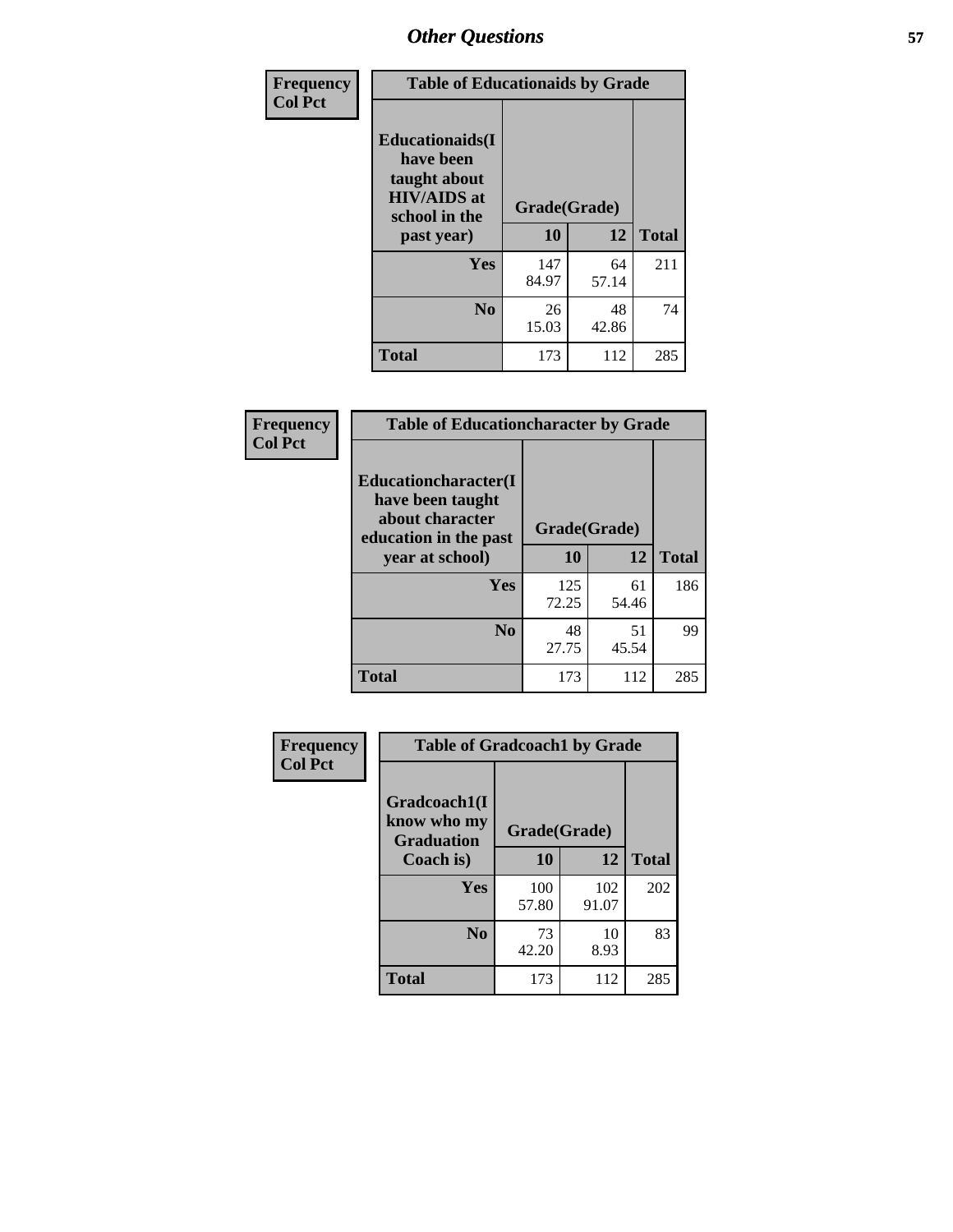| Frequency      | <b>Table of Gradcoach2 by Grade</b> |              |             |              |  |  |
|----------------|-------------------------------------|--------------|-------------|--------------|--|--|
| <b>Col Pct</b> |                                     |              |             |              |  |  |
|                | Gradcoach2(I<br>have                |              |             |              |  |  |
|                | contacted my<br><b>Graduation</b>   | Grade(Grade) |             |              |  |  |
|                | Coach)                              | 10           | 12          | <b>Total</b> |  |  |
|                | Yes                                 | 63<br>36.42  | 79<br>70.54 | 142          |  |  |
|                | N <sub>0</sub>                      | 110<br>63.58 | 33<br>29.46 | 143          |  |  |
|                | <b>Total</b>                        | 173          | 112         | 285          |  |  |

| Frequency<br><b>Col Pct</b> | <b>Table of Gradcoach3 by Grade</b>                                         |              |             |              |
|-----------------------------|-----------------------------------------------------------------------------|--------------|-------------|--------------|
|                             | Gradcoach3(I<br>have received<br>assistance<br>from my<br><b>Graduation</b> | Grade(Grade) |             |              |
|                             | Coach)                                                                      | 10           | 12          | <b>Total</b> |
|                             | Yes                                                                         | 49<br>28.32  | 69<br>61.61 | 118          |
|                             | N <sub>0</sub>                                                              | 29<br>16.76  | 17<br>15.18 | 46           |
|                             | Don't know                                                                  | 95<br>54.91  | 26<br>23.21 | 121          |
|                             | <b>Total</b>                                                                | 173          | 112         | 285          |

|                             | <b>Table of Selfharm by Grade</b>                                                                                                             |              |             |              |
|-----------------------------|-----------------------------------------------------------------------------------------------------------------------------------------------|--------------|-------------|--------------|
| Frequency<br><b>Col Pct</b> | <b>Selfharm</b> (During<br>the past 12<br>months,<br>I harmed myself<br>on purpose<br><b>Suicideconsider</b><br>During the past<br>12 months, |              |             |              |
|                             | I seriously<br>considered                                                                                                                     | Grade(Grade) |             |              |
|                             | suicide)                                                                                                                                      | 10           | 12          | <b>Total</b> |
|                             | Yes                                                                                                                                           | 27<br>15.61  | 13<br>11.61 | 40           |
|                             | N <sub>0</sub>                                                                                                                                | 146<br>84.39 | 99<br>88.39 | 245          |
|                             | Total                                                                                                                                         | 173          | 112         | 285          |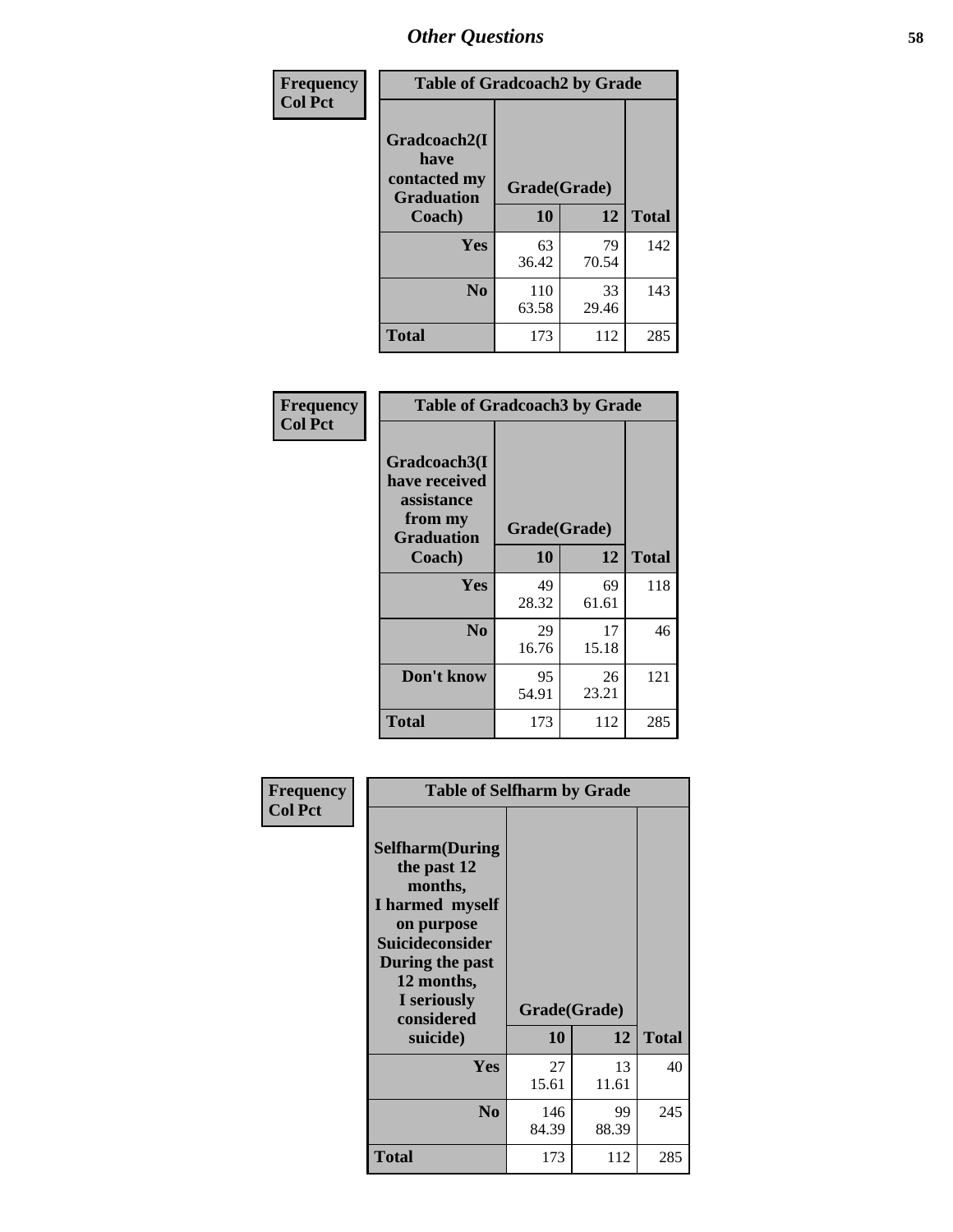| <b>Frequency</b> | <b>Table of Suicideconsider by Grade</b> |              |              |              |
|------------------|------------------------------------------|--------------|--------------|--------------|
| <b>Col Pct</b>   |                                          | Grade(Grade) |              |              |
|                  | <b>Suicideconsider</b>                   | <b>10</b>    | 12           | <b>Total</b> |
|                  | Yes                                      | 20<br>11.56  | 11<br>9.82   | 31           |
|                  | N <sub>0</sub>                           | 153<br>88.44 | 101<br>90.18 | 254          |
|                  | Total                                    | 173          | 112          | 285          |

| Frequency      | <b>Table of Suicideattempt by Grade</b>              |              |              |              |
|----------------|------------------------------------------------------|--------------|--------------|--------------|
| <b>Col Pct</b> | Suicideattempt(I<br>have attempted<br>suicide in the | Grade(Grade) |              |              |
|                | last year)                                           | 10           | 12           | <b>Total</b> |
|                | Yes                                                  | 14<br>8.09   | 12<br>10.71  | 26           |
|                | $\bf No$                                             | 159<br>91.91 | 100<br>89.29 | 259          |
|                | <b>Total</b>                                         | 173          | 112          | 285          |

| Frequency      | <b>Table of Instantmessaged by Grade</b>               |              |             |              |
|----------------|--------------------------------------------------------|--------------|-------------|--------------|
| <b>Col Pct</b> | Instantmessaged(I<br>have instant<br>messaged people I | Grade(Grade) |             |              |
|                | do not even know)                                      | 10           | 12          | <b>Total</b> |
|                | Yes                                                    | 68<br>39.31  | 49<br>43.75 | 117          |
|                | N <sub>0</sub>                                         | 105<br>60.69 | 63<br>56.25 | 168          |
|                | <b>Total</b>                                           | 173          | 112         | 285          |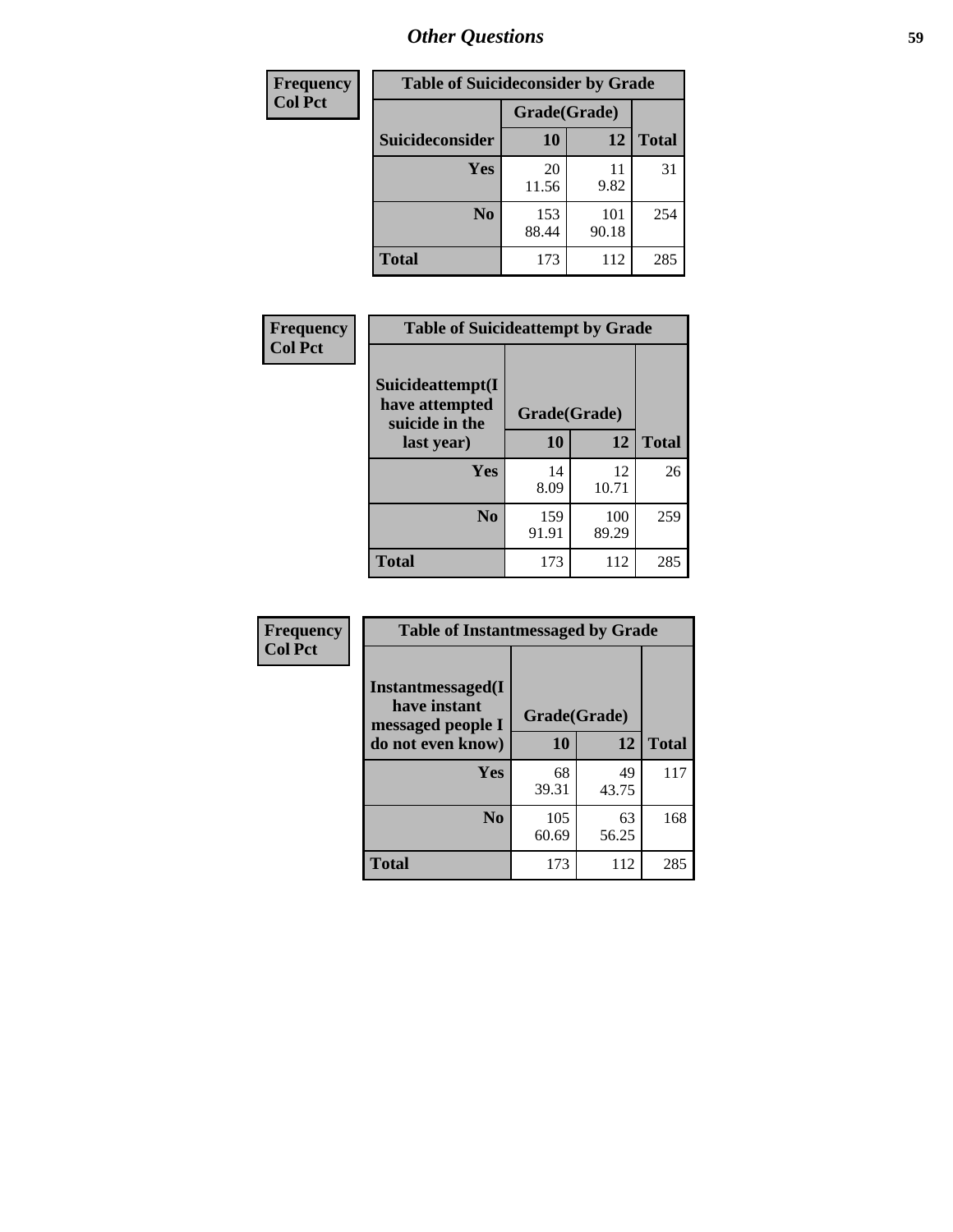| Frequency      | <b>Table of Getsalong by Grade</b>                                     |                    |             |              |
|----------------|------------------------------------------------------------------------|--------------------|-------------|--------------|
| <b>Col Pct</b> | <b>Getsalong</b> (I get<br>along with other<br>students and<br>adults) | Grade(Grade)<br>10 | 12          | <b>Total</b> |
|                | <b>Strongly Agree</b>                                                  | 84<br>48.55        | 59<br>52.68 | 143          |
|                | <b>Somewhat Agree</b>                                                  | 71<br>41.04        | 36<br>32.14 | 107          |
|                | <b>Somewhat Disagree</b>                                               | 10<br>5.78         | 12<br>10.71 | 22           |
|                | <b>Strongly Disagree</b>                                               | 8<br>4.62          | 5<br>4.46   | 13           |
|                | Total                                                                  | 173                | 112         | 285          |

| Frequency      | <b>Table of Safehome by Grade</b> |              |             |              |  |  |
|----------------|-----------------------------------|--------------|-------------|--------------|--|--|
| <b>Col Pct</b> | Safehome(I feel                   | Grade(Grade) |             |              |  |  |
|                | safe at home)                     | <b>10</b>    | 12          | <b>Total</b> |  |  |
|                | <b>Strongly Agree</b>             | 105<br>60.69 | 78<br>69.64 | 183          |  |  |
|                | <b>Somewhat Agree</b>             | 53<br>30.64  | 21<br>18.75 | 74           |  |  |
|                | <b>Somewhat Disagree</b>          | 10<br>5.78   | 9<br>8.04   | 19           |  |  |
|                | <b>Strongly Disagree</b>          | 5<br>2.89    | 4<br>3.57   | 9            |  |  |
|                | <b>Total</b>                      | 173          | 112         | 285          |  |  |

| Frequency      |                                                                                     | <b>Table of Adulttalk by Grade</b> |             |              |
|----------------|-------------------------------------------------------------------------------------|------------------------------------|-------------|--------------|
| <b>Col Pct</b> | <b>Adulttalk(I</b><br>know an<br>adult at<br>school that<br>I can talk<br>with if I | Grade(Grade)                       |             |              |
|                | need help)                                                                          | 10                                 | 12          | <b>Total</b> |
|                | <b>Yes</b>                                                                          | 116<br>67.05                       | 91<br>81.25 | 207          |
|                | N <sub>0</sub>                                                                      | 57<br>32.95                        | 21<br>18.75 | 78           |
|                | <b>Total</b>                                                                        | 173                                | 112         | 285          |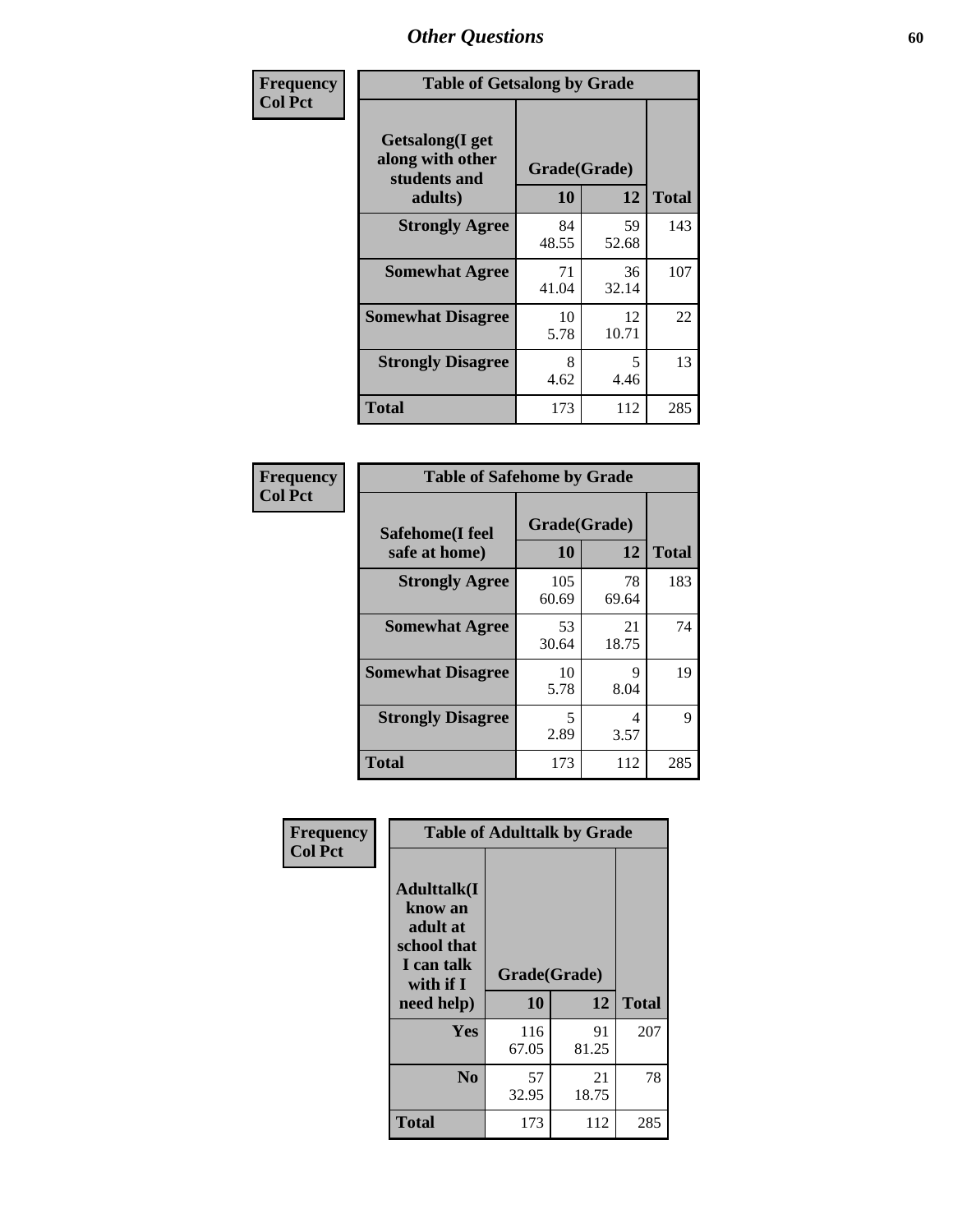**Frequency Row Pct**

| <b>Table of Grade by Tytime</b> |             |                                                                                                                                                                                                                         |             |             |             |           |     |  |  |
|---------------------------------|-------------|-------------------------------------------------------------------------------------------------------------------------------------------------------------------------------------------------------------------------|-------------|-------------|-------------|-----------|-----|--|--|
|                                 |             | Tytime (On an average school day,<br>how much unsupervised time do I spend watching TV)<br><b>Less that</b><br>$2 - 3$<br>$4 - 5$<br>$6+$<br>hour/day   hour/day   hours/day<br>  hours/day   hours/day<br><b>Total</b> |             |             |             |           |     |  |  |
| Grade(Grade)   None             |             |                                                                                                                                                                                                                         |             |             |             |           |     |  |  |
| 10                              | 23<br>13.29 | 27<br>15.61                                                                                                                                                                                                             | 31<br>17.92 | 57<br>32.95 | 18<br>10.40 | 9.83      | 173 |  |  |
| 12                              | 19<br>16.96 | 18<br>16.07                                                                                                                                                                                                             | 21<br>18.75 | 27<br>24.11 | 18<br>16.07 | Q<br>8.04 | 112 |  |  |
| <b>Total</b>                    | 42          | 45                                                                                                                                                                                                                      | 52          | 84          | 36          | 26        | 285 |  |  |

**Frequency Row Pct**

| <b>Table of Grade by Computertime</b> |             |                                                                                                   |                     |                      |                      |                   |              |  |  |
|---------------------------------------|-------------|---------------------------------------------------------------------------------------------------|---------------------|----------------------|----------------------|-------------------|--------------|--|--|
|                                       |             | Computertime (On an average school day,<br>how much unsupervised time do I spend on the computer) |                     |                      |                      |                   |              |  |  |
| Grade(Grade)                          | None        | <b>Less that</b>                                                                                  | hour/day   hour/day | $2 - 3$<br>hours/day | $4 - 5$<br>hours/day | $6+$<br>hours/day | <b>Total</b> |  |  |
| 10                                    | 19<br>10.98 | 38<br>21.97                                                                                       | 31<br>17.92         | 51<br>29.48          | 20<br>11.56          | 14<br>8.09        | 173          |  |  |
| 12                                    | 8<br>7.14   | 31<br>31<br>24<br>Q<br>Q<br>8.04<br>21.43<br>8.04<br>27.68<br>27.68                               |                     |                      |                      |                   |              |  |  |
| <b>Total</b>                          | 27          | 69                                                                                                | 55                  | 82                   | 29                   | 23                | 285          |  |  |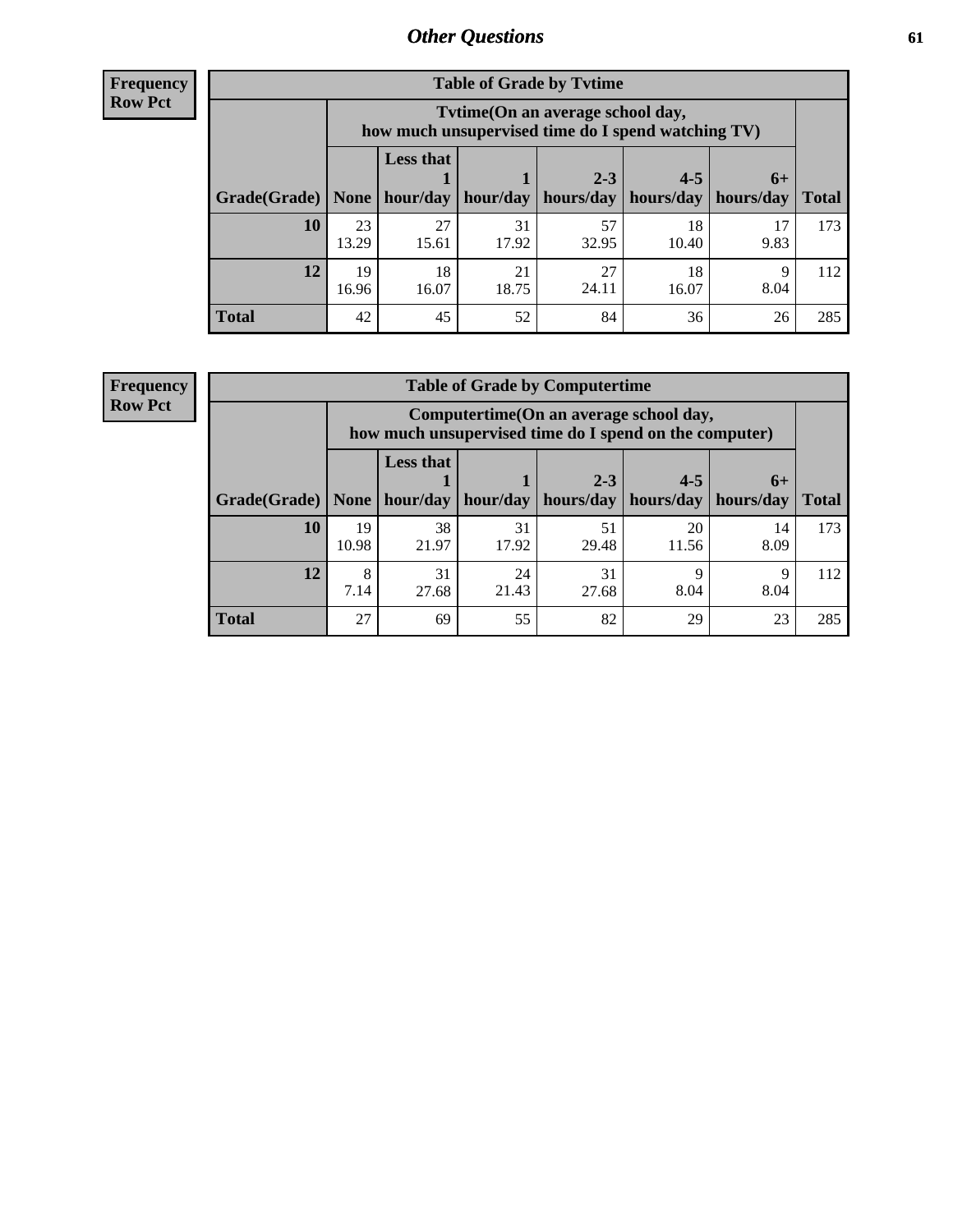#### *Questions about Driving Laws* **62** *Driving Questions were asked only of high school students.*

| <b>Frequency</b> |
|------------------|
| <b>Row Pct</b>   |

| <b>Table of Grade by License1</b> |                                                                   |                                                                                                                                           |                |               |               |              |  |  |  |
|-----------------------------------|-------------------------------------------------------------------|-------------------------------------------------------------------------------------------------------------------------------------------|----------------|---------------|---------------|--------------|--|--|--|
|                                   |                                                                   | License1(During the first 6 months of driving<br>with a provisional license,<br>the only passengers who can ride with the<br>driver are:) |                |               |               |              |  |  |  |
| Grade(Grade)                      | <b>Parent or</b><br><b>Guardian</b>                               | Family<br><b>Members</b>                                                                                                                  | <b>Friends</b> | <b>Anyone</b> | Don't<br>Know | <b>Total</b> |  |  |  |
| 10                                | 37<br>21.39                                                       | 82<br>47.40                                                                                                                               | 11<br>6.36     | 20<br>11.56   | 23<br>13.29   | 173          |  |  |  |
| 12                                | 69<br>3<br>3<br>31<br>6<br>2.68<br>27.68<br>5.36<br>61.61<br>2.68 |                                                                                                                                           |                |               |               |              |  |  |  |
| <b>Total</b>                      | 68                                                                | 151                                                                                                                                       | 17             | 23            | 26            | 285          |  |  |  |

| <b>Frequency</b> |              | <b>Table of Grade by License2</b>                                                                        |                  |                              |                                                      |                      |              |  |  |
|------------------|--------------|----------------------------------------------------------------------------------------------------------|------------------|------------------------------|------------------------------------------------------|----------------------|--------------|--|--|
| <b>Row Pct</b>   |              | License2(17 yr old drivers with a<br>provisional driver's license cannot<br>drive between the hours of:) |                  |                              |                                                      |                      |              |  |  |
|                  | Grade(Grade) | <b>Midnight</b><br>to 6am                                                                                | 1am<br>to<br>5am | 1am<br>t <sub>0</sub><br>6am | N <sub>0</sub><br>curfew<br>for $17$<br>year<br>olds | Don't<br><b>Know</b> | <b>Total</b> |  |  |
|                  | 10           | 84<br>48.55                                                                                              | 21<br>12.14      | 18<br>10.40                  | 9<br>5.20                                            | 41<br>23.70          | 173          |  |  |
|                  | 12           | 74<br>66.07                                                                                              | 15<br>13.39      | 10<br>8.93                   | 3<br>2.68                                            | 10<br>8.93           | 112          |  |  |
|                  | <b>Total</b> | 158                                                                                                      | 36               | 28                           | 12                                                   | 51                   | 285          |  |  |

| <b>Frequency</b> |              | <b>Table of Grade by License3</b> |                                                                                        |             |           |             |               |              |
|------------------|--------------|-----------------------------------|----------------------------------------------------------------------------------------|-------------|-----------|-------------|---------------|--------------|
| <b>Row Pct</b>   |              |                                   | License3(For drivers under the age of 21,<br>what level of alcohol is considered DUI?) |             |           |             |               |              |
|                  | Grade(Grade) | Any<br><b>Amount</b>              | 0.02                                                                                   | 0.04        | 0.06      | 0.08        | Don't<br>know | <b>Total</b> |
|                  | 10           | 46<br>26.59                       | 30<br>17.34                                                                            | 18<br>10.40 | 9<br>5.20 | 23<br>13.29 | 47<br>27.17   | 173          |
|                  | 12           | 33<br>29.46                       | 21<br>18.75                                                                            | 12<br>10.71 | 6.25      | 15<br>13.39 | 24<br>21.43   | 112          |
|                  | <b>Total</b> | 79                                | 51                                                                                     | 30          | 16        | 38          | 71            | 285          |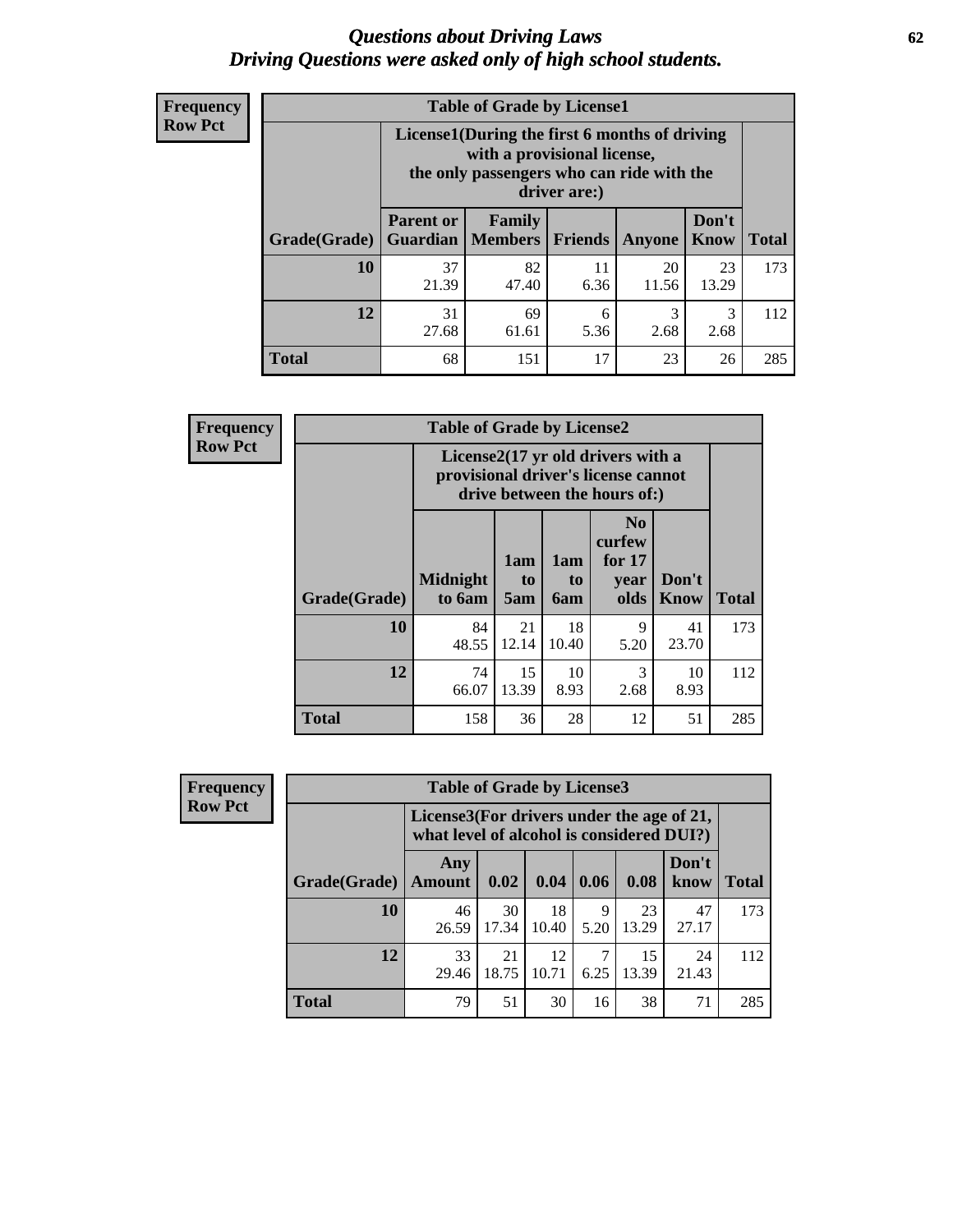#### *Questions about Driving Laws* **63** *Driving Questions were asked only of high school students.*

**Frequency Row Pct**

| <b>Table of Grade by License4</b> |             |                                                                                                                                                                                                                                                                                       |             |             |            |             |     |  |  |
|-----------------------------------|-------------|---------------------------------------------------------------------------------------------------------------------------------------------------------------------------------------------------------------------------------------------------------------------------------------|-------------|-------------|------------|-------------|-----|--|--|
|                                   |             | License4(A driver under 21 automatically<br>loses his/her license if caught exceeding the<br>posted speet limit by:)<br>Can't<br>lose<br><b>Depends</b><br>license<br>$15+$<br>$25+$<br>$35+$<br>Don't<br>for<br><b>on</b><br>speeding<br><b>Total</b><br>mph<br>know<br>mph<br>judge |             |             |            |             |     |  |  |
| Grade(Grade)                      | mph         |                                                                                                                                                                                                                                                                                       |             |             |            |             |     |  |  |
| 10                                | 39<br>22.54 | 20<br>11.56                                                                                                                                                                                                                                                                           | 21<br>12.14 | 21<br>12.14 | 13<br>7.51 | 59<br>34.10 | 173 |  |  |
| 12                                | 22<br>19.64 | 25<br>22.32                                                                                                                                                                                                                                                                           | 21<br>18.75 | 14<br>12.50 | 4<br>3.57  | 26<br>23.21 | 112 |  |  |
| <b>Total</b>                      | 61          | 45                                                                                                                                                                                                                                                                                    | 42          | 35          | 17         | 85          | 285 |  |  |

| Frequency      | <b>Table of Grade by License5</b> |                                                                                                                                                             |                |               |       |
|----------------|-----------------------------------|-------------------------------------------------------------------------------------------------------------------------------------------------------------|----------------|---------------|-------|
| <b>Row Pct</b> |                                   | License5(A)<br>Georgia teenager<br>with family<br>connections or a<br>good lawyer can<br>break a teen<br>driving law and<br>keep their driver's<br>license) |                |               |       |
|                | Grade(Grade)                      | <b>Yes</b>                                                                                                                                                  | N <sub>0</sub> | Don't<br>know | Total |
|                | 10                                | 28<br>16.18                                                                                                                                                 | 89<br>51.45    | 56<br>32.37   | 173   |
|                | 12                                | 29<br>25.89                                                                                                                                                 | 49<br>43.75    | 34<br>30.36   | 112   |
|                | <b>Total</b>                      | 57                                                                                                                                                          | 138            | 90            | 285   |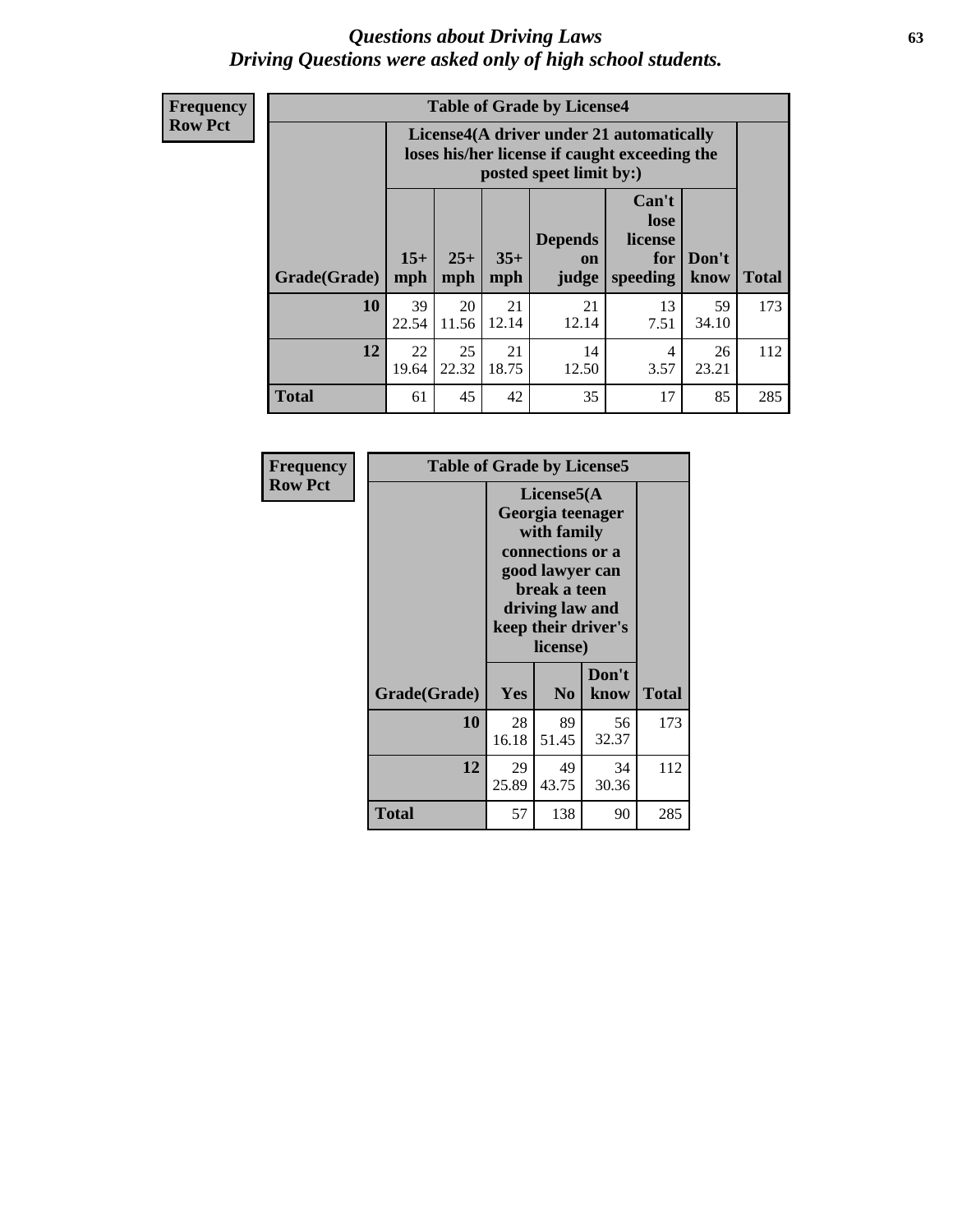#### *Questions about Driving Laws* **64** *Driving Questions were asked only of high school students.*

| <b>Frequency</b><br><b>Row Pct</b> | <b>Table of Grade by License6</b> |             |                                                                                                                           |                    |              |  |  |
|------------------------------------|-----------------------------------|-------------|---------------------------------------------------------------------------------------------------------------------------|--------------------|--------------|--|--|
|                                    |                                   |             | License <sub>6</sub> (I know a<br>friend or<br>classmate that<br>broke a teen<br>driving law,<br>keep his/her<br>license) | but was allowed to |              |  |  |
|                                    | Grade(Grade)                      | Yes         | N <sub>0</sub>                                                                                                            | Don't<br>know      | <b>Total</b> |  |  |
|                                    | 10                                | 38<br>21.97 | 80<br>46.24                                                                                                               | 55<br>31.79        | 173          |  |  |
|                                    | 12                                | 34<br>30.36 | 51<br>45.54                                                                                                               | 27<br>24.11        | 112          |  |  |
|                                    | <b>Total</b>                      | 72          | 131                                                                                                                       | 82                 | 285          |  |  |

| <b>Frequency</b> | <b>Table of Grade by License7</b> |                                                                             |                                     |                                                                                               |                        |              |  |  |
|------------------|-----------------------------------|-----------------------------------------------------------------------------|-------------------------------------|-----------------------------------------------------------------------------------------------|------------------------|--------------|--|--|
| <b>Row Pct</b>   |                                   |                                                                             |                                     | License7(A student under the age of 18 cam loser<br>his/her driving privileges if he or she:) |                        |              |  |  |
|                  | Grade(Grade)                      | <b>Have</b><br>more than<br>10<br>unexcused<br>absences<br>per school<br>yr | Drop out<br>without  <br>graduating | <b>Bring</b><br>alcohol/drugs/weapon<br>to school                                             | All of<br>the<br>above | <b>Total</b> |  |  |
|                  | 10                                | 21<br>12.14                                                                 | 14<br>8.09                          | 8<br>4.62                                                                                     | 130<br>75.14           | 173          |  |  |
|                  | 12                                | 28<br>25.00                                                                 | 12<br>10.71                         | 4<br>3.57                                                                                     | 68<br>60.71            | 112          |  |  |
|                  | <b>Total</b>                      | 49                                                                          | 26                                  | 12                                                                                            | 198                    | 285          |  |  |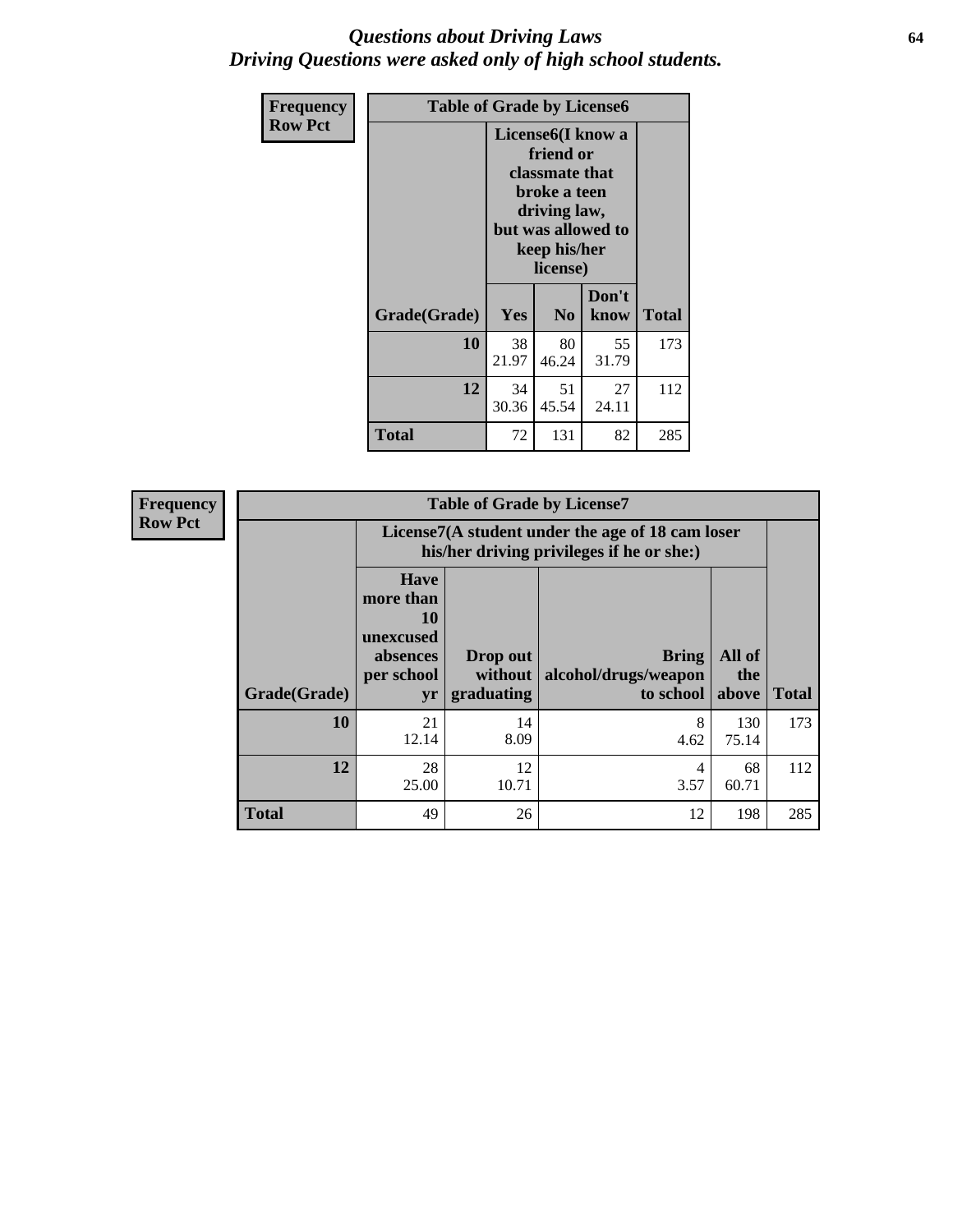## *Select Results by Gender* **65**

| Frequency      | <b>Table of SchoolClimate2 by Gender</b>          |                                 |             |              |  |
|----------------|---------------------------------------------------|---------------------------------|-------------|--------------|--|
| <b>Col Pct</b> | SchoolClimate2(I<br>feel successful at<br>school) | Gender(Gender)<br><b>Female</b> | <b>Male</b> | <b>Total</b> |  |
|                | <b>Strongly Agree</b>                             | 37<br>30.33                     | 49<br>30.06 | 86           |  |
|                | <b>Somewhat Agree</b>                             | 64<br>52.46                     | 82<br>50.31 | 146          |  |
|                | <b>Somewhat Disagree</b>                          | 19<br>15.57                     | 19<br>11.66 | 38           |  |
|                | <b>Strongly Disagree</b>                          | $\mathfrak{D}$<br>1.64          | 13<br>7.98  | 15           |  |
|                | <b>Total</b>                                      | 122                             | 163         | 285          |  |

| <b>Frequency</b> | <b>Table of SchoolClimate6 by Gender</b>                 |               |                               |              |
|------------------|----------------------------------------------------------|---------------|-------------------------------|--------------|
| <b>Col Pct</b>   | <b>SchoolClimate6(Teachers</b><br>treat me with respect) | <b>Female</b> | Gender(Gender)<br><b>Male</b> | <b>Total</b> |
|                  | <b>Strongly Agree</b>                                    | 35<br>28.69   | 51<br>31.29                   | 86           |
|                  | <b>Somewhat Agree</b>                                    | 61<br>50.00   | 64<br>39.26                   | 125          |
|                  | <b>Somewhat Disagree</b>                                 | 18<br>14.75   | 33<br>20.25                   | 51           |
|                  | <b>Strongly Disagree</b>                                 | 8<br>6.56     | 15<br>9.20                    | 23           |
|                  | <b>Total</b>                                             | 122           | 163                           | 285          |

| <b>Frequency</b> | <b>Table of SchoolClimate8 by Gender</b>                                             |                                 |             |              |
|------------------|--------------------------------------------------------------------------------------|---------------------------------|-------------|--------------|
| <b>Col Pct</b>   | <b>SchoolClimate8(Students</b><br>are frequently<br>recognized for good<br>behavior) | Gender(Gender)<br><b>Female</b> | <b>Male</b> | <b>Total</b> |
|                  | <b>Strongly Agree</b>                                                                | 18<br>14.75                     | 24<br>14.72 | 42           |
|                  | <b>Somewhat Agree</b>                                                                | 55<br>45.08                     | 60<br>36.81 | 115          |
|                  | <b>Somewhat Disagree</b>                                                             | 30<br>24.59                     | 49<br>30.06 | 79           |
|                  | <b>Strongly Disagree</b>                                                             | 19<br>15.57                     | 30<br>18.40 | 49           |
|                  | <b>Total</b>                                                                         | 122                             | 163         | 285          |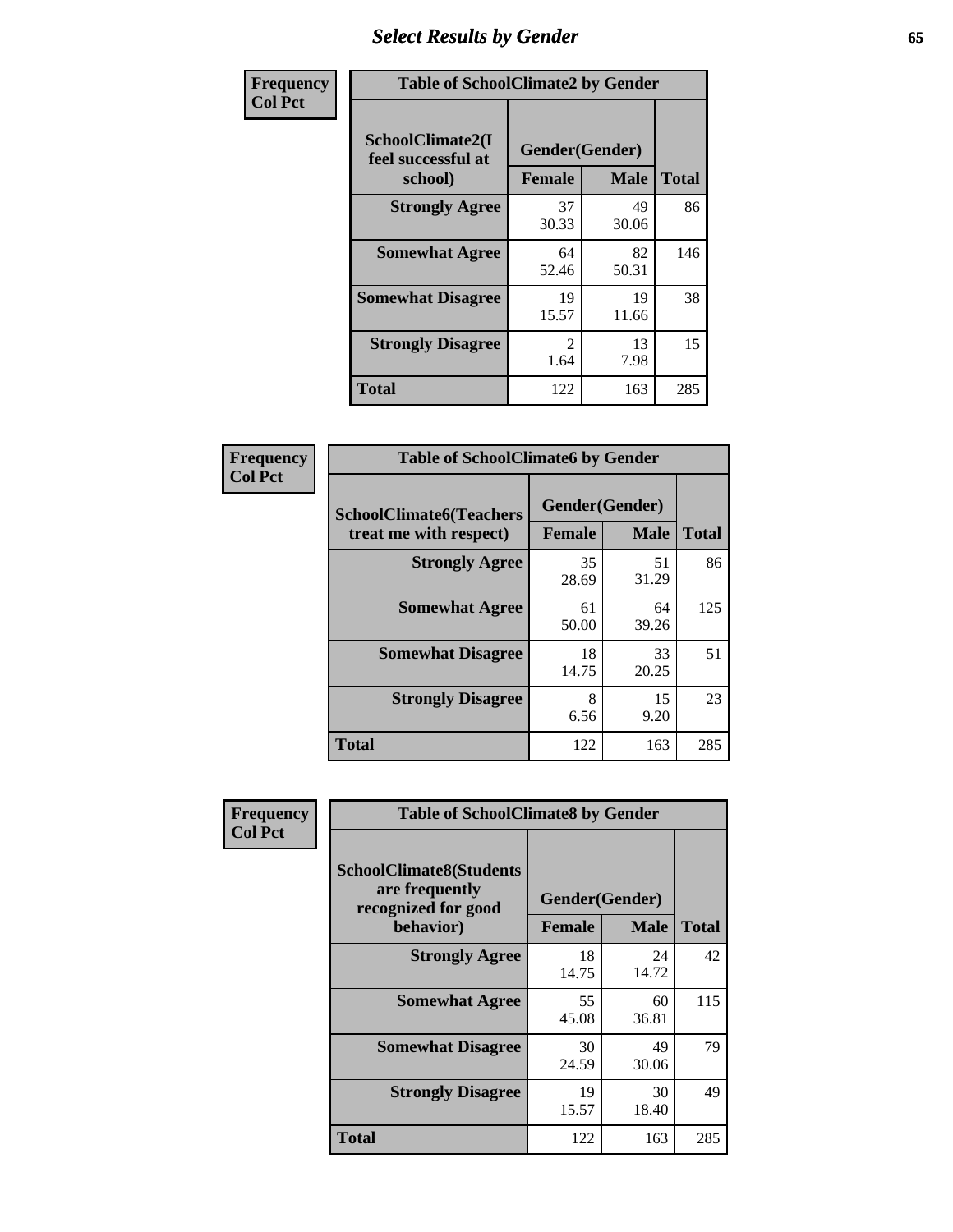## *Select Results by Gender* **66**

| Frequency      | <b>Table of Gender by Dropout</b> |                                                                        |                |              |
|----------------|-----------------------------------|------------------------------------------------------------------------|----------------|--------------|
| <b>Row Pct</b> |                                   | Dropout(I<br>have<br>thought<br>about<br>dropping<br>out of<br>school) |                |              |
|                | Gender(Gender)                    | Yes                                                                    | N <sub>0</sub> | <b>Total</b> |
|                | <b>Female</b>                     | 30<br>24.59                                                            | 92<br>75.41    | 122          |
|                | <b>Male</b>                       | 55<br>33.74                                                            | 108<br>66.26   | 163          |
|                | <b>Total</b>                      | 85                                                                     | 200            | 285          |

| <b>Frequency</b> | <b>Table of Gender by Dropoutreason</b> |                                                                    |              |                          |                                |              |              |
|------------------|-----------------------------------------|--------------------------------------------------------------------|--------------|--------------------------|--------------------------------|--------------|--------------|
| <b>Row Pct</b>   |                                         | Dropoutreason(If I dropped out the<br>reason would most likely be) |              |                          |                                |              |              |
|                  | Gender(Gender)                          | Won't<br>Drop<br>out                                               | <b>Bored</b> | Family<br><b>Reasons</b> | <b>Being</b><br><b>Bullied</b> | <b>Other</b> | <b>Total</b> |
|                  | <b>Female</b>                           | 79<br>64.75                                                        | 13<br>10.66  | 8<br>6.56                | 0.00                           | 22<br>18.03  | 122          |
|                  | <b>Male</b>                             | 98<br>60.12                                                        | 31<br>19.02  | 4.29                     | 4<br>2.45                      | 23<br>14.11  | 163          |
|                  | <b>Total</b>                            | 177                                                                | 44           | 15                       | 4                              | 45           | 285          |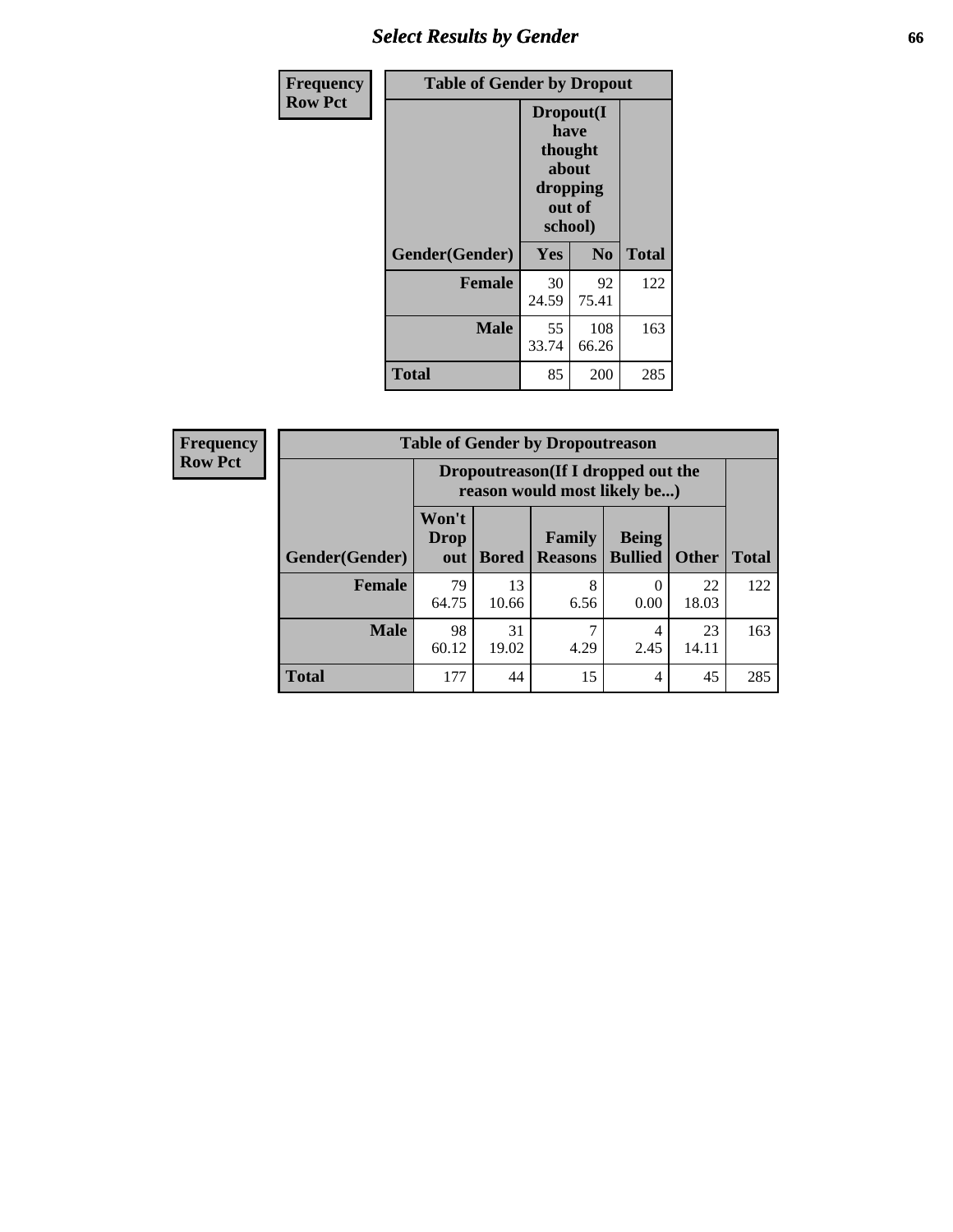*School Safety* **67**

| Frequency      | <b>Table of Gender by Bullied2</b> |                 |                |              |
|----------------|------------------------------------|-----------------|----------------|--------------|
| <b>Row Pct</b> |                                    | <b>Bullied2</b> |                |              |
|                | Gender(Gender)                     | <b>Yes</b>      | N <sub>0</sub> | <b>Total</b> |
|                | <b>Female</b>                      | 16<br>13.11     | 106<br>86.89   | 122          |
|                | <b>Male</b>                        | 22<br>13.50     | 141<br>86.50   | 163          |
|                | <b>Total</b>                       | 38              | 247            | 285          |

| <b>Frequency</b> | <b>Table of Gender by Bulliedothers2</b> |                       |                |              |
|------------------|------------------------------------------|-----------------------|----------------|--------------|
| <b>Row Pct</b>   |                                          | <b>Bulliedothers2</b> |                |              |
|                  | Gender(Gender)                           | <b>Yes</b>            | N <sub>0</sub> | <b>Total</b> |
|                  | <b>Female</b>                            | 16<br>13.11           | 106<br>86.89   | 122          |
|                  | <b>Male</b>                              | 22<br>13.50           | 141<br>86.50   | 163          |
|                  | <b>Total</b>                             | 38                    | 247            | 285          |

| Frequency      | <b>Table of Gender by Weaponschool2</b> |                      |                |              |
|----------------|-----------------------------------------|----------------------|----------------|--------------|
| <b>Row Pct</b> |                                         | <b>Weaponschool2</b> |                |              |
|                | Gender(Gender)                          | <b>Yes</b>           | N <sub>0</sub> | <b>Total</b> |
|                | <b>Female</b>                           | 6<br>4.92            | 116<br>95.08   | 122          |
|                | <b>Male</b>                             | 10<br>6.13           | 153<br>93.87   | 163          |
|                | <b>Total</b>                            | 16                   | 269            | 285          |

| Frequency      | <b>Table of Gender by Absentunsafe2</b> |               |                |              |  |
|----------------|-----------------------------------------|---------------|----------------|--------------|--|
| <b>Row Pct</b> |                                         | Absentunsafe2 |                |              |  |
|                | Gender(Gender)                          | Yes           | N <sub>0</sub> | <b>Total</b> |  |
|                | <b>Female</b>                           | 3.28          | 118<br>96.72   | 122          |  |
|                | <b>Male</b>                             | 5.52          | 154<br>94.48   | 163          |  |
|                | <b>Total</b>                            | 13            | 272            | 285          |  |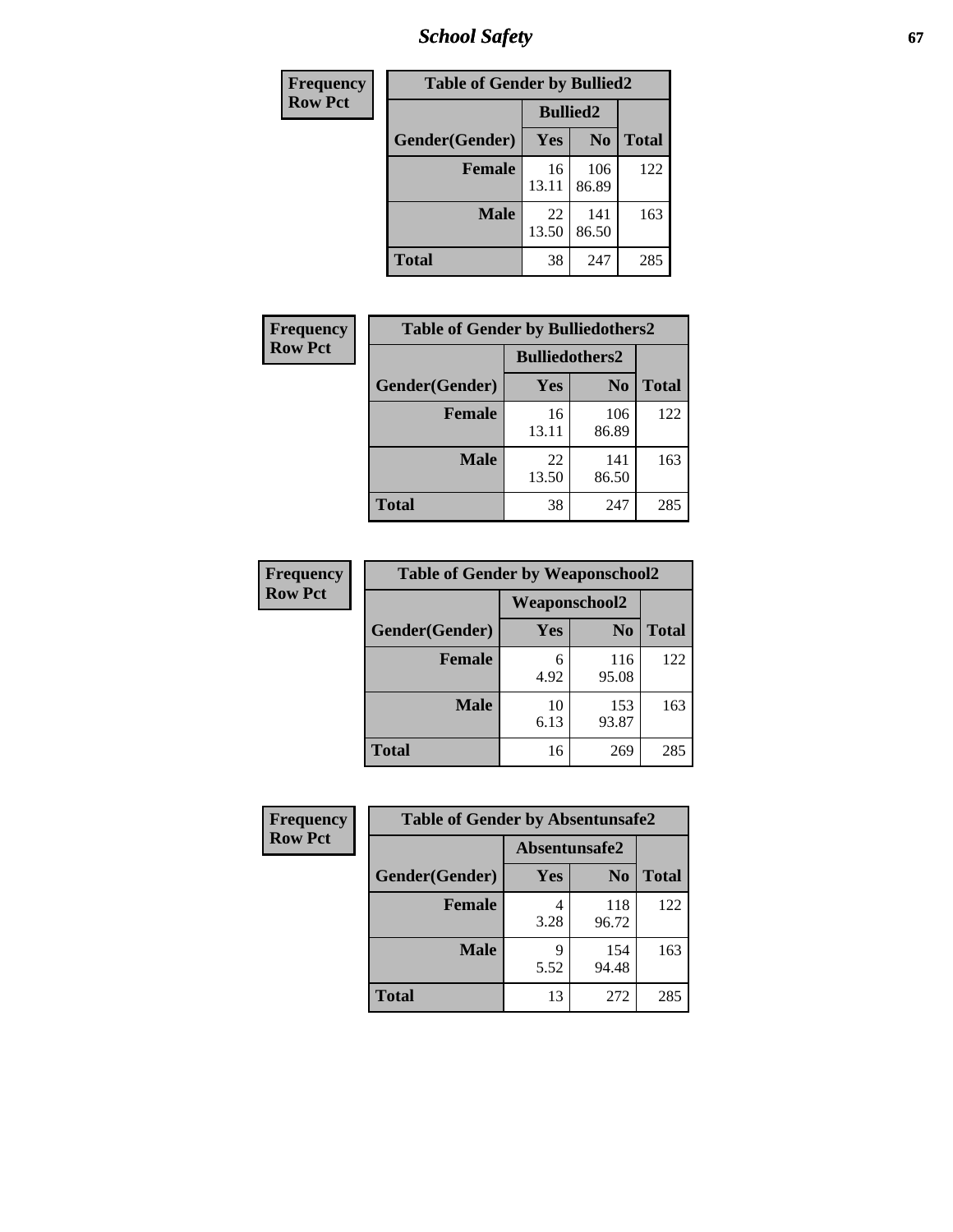*School Safety* **68**

| Frequency      | <b>Table of Gender by Gangself</b> |                                                                                                        |              |              |
|----------------|------------------------------------|--------------------------------------------------------------------------------------------------------|--------------|--------------|
| <b>Row Pct</b> |                                    | <b>Gangself</b> (I<br>have<br>participated<br>in illegal gang<br>activities in<br>the past 30<br>days) |              |              |
|                | Gender(Gender)                     | Yes                                                                                                    | No           | <b>Total</b> |
|                | <b>Female</b>                      | 6<br>4.92                                                                                              | 116<br>95.08 | 122          |
|                | <b>Male</b>                        | 16<br>9.82                                                                                             | 147<br>90.18 | 163          |
|                | <b>Total</b>                       | 22                                                                                                     | 263          | 285          |

| Frequency      | <b>Table of Gender by Gangpeers</b> |                                                                                                                             |                |              |
|----------------|-------------------------------------|-----------------------------------------------------------------------------------------------------------------------------|----------------|--------------|
| <b>Row Pct</b> |                                     | <b>Gangpeers</b> (I<br>have friends<br>who have<br>participated<br>in illegal gang<br>activities in<br>the past 30<br>days) |                |              |
|                | Gender(Gender)                      | Yes                                                                                                                         | N <sub>0</sub> | <b>Total</b> |
|                | <b>Female</b>                       | 51<br>41.80                                                                                                                 | 71<br>58.20    | 122          |
|                | <b>Male</b>                         | 55<br>33.74                                                                                                                 | 108<br>66.26   | 163          |
|                | <b>Total</b>                        | 106                                                                                                                         | 179            | 285          |

| Frequency      | <b>Table of Gender by Pickedon2</b> |                  |                |              |
|----------------|-------------------------------------|------------------|----------------|--------------|
| <b>Row Pct</b> |                                     | <b>Pickedon2</b> |                |              |
|                | Gender(Gender)                      | Yes              | N <sub>0</sub> | <b>Total</b> |
|                | <b>Female</b>                       | 43<br>35.25      | 79<br>64.75    | 122          |
|                | <b>Male</b>                         | 50<br>30.67      | 113<br>69.33   | 163          |
|                | <b>Total</b>                        | 93               | 192            | 285          |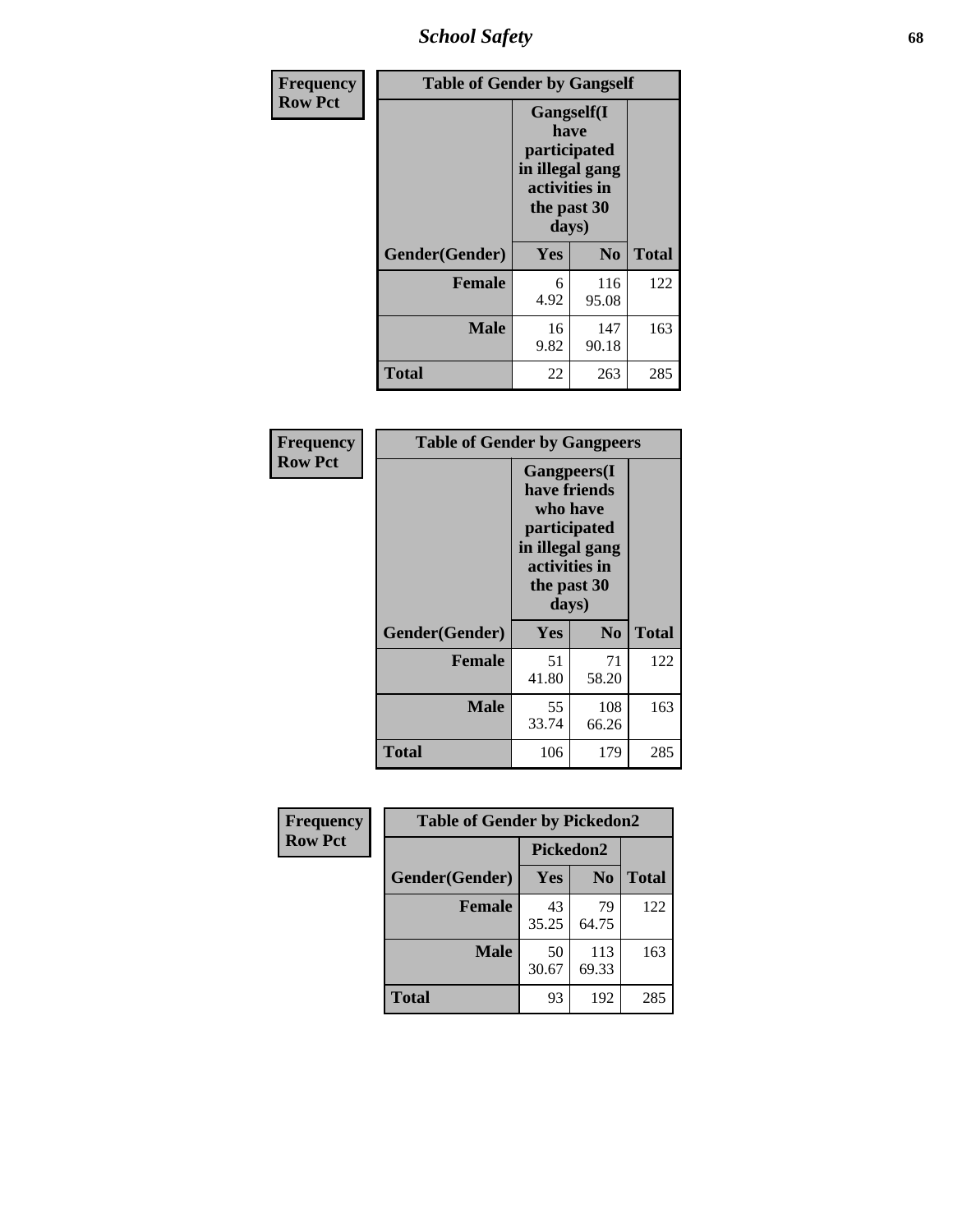*School Safety* **69**

| Frequency      | <b>Table of Gender by Safeschool2</b> |              |                |              |  |  |
|----------------|---------------------------------------|--------------|----------------|--------------|--|--|
| <b>Row Pct</b> |                                       | Safeschool2  |                |              |  |  |
|                | Gender(Gender)                        | Yes          | N <sub>0</sub> | <b>Total</b> |  |  |
|                | <b>Female</b>                         | 86<br>70.49  | 36<br>29.51    | 122          |  |  |
|                | <b>Male</b>                           | 116<br>71.17 | 47<br>28.83    | 163          |  |  |
|                | <b>Total</b>                          | 202          | 83             | 285          |  |  |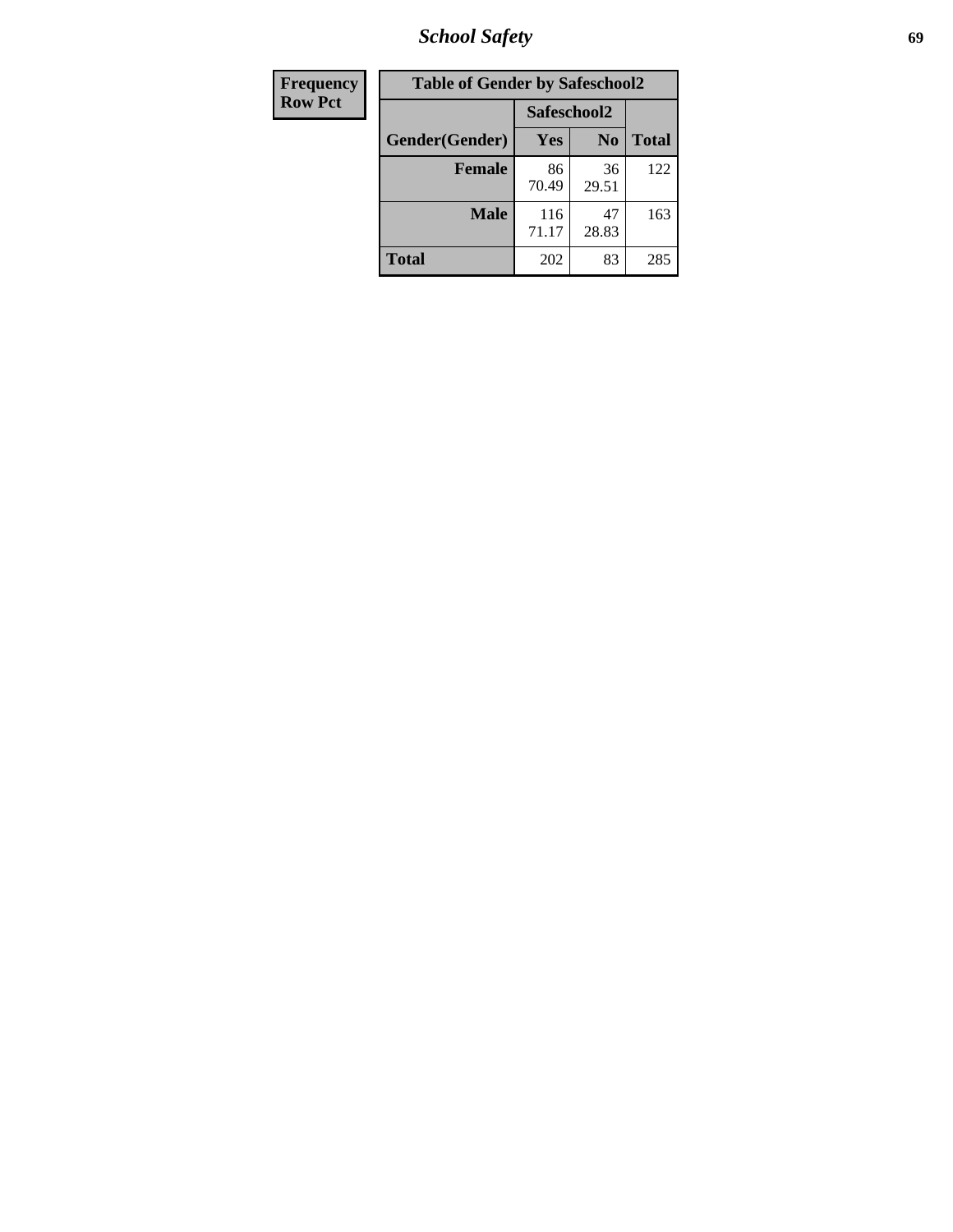# *Incidence of Drug Use* **70**

| <b>Frequency</b> | <b>Table of Gender by AlcoholAlt</b> |                                          |                |              |  |
|------------------|--------------------------------------|------------------------------------------|----------------|--------------|--|
| <b>Row Pct</b>   |                                      | AlcoholAlt(Alcohol<br>use, past 30 days) |                |              |  |
|                  | Gender(Gender)                       | Yes                                      | N <sub>0</sub> | <b>Total</b> |  |
|                  | <b>Female</b>                        | 29<br>23.77                              | 93<br>76.23    | 122          |  |
|                  | <b>Male</b>                          | 34<br>20.86                              | 129<br>79.14   | 163          |  |
|                  | <b>Total</b>                         | 63                                       | 222            | 285          |  |

| Frequency      | <b>Table of Gender by TobaccoAny</b> |                    |                    |              |  |
|----------------|--------------------------------------|--------------------|--------------------|--------------|--|
| <b>Row Pct</b> |                                      | use, past 30 days) | TobaccoAny(Tobacco |              |  |
|                | Gender(Gender)                       | Yes                | N <sub>0</sub>     | <b>Total</b> |  |
|                | <b>Female</b>                        | 15<br>12.30        | 107<br>87.70       | 122          |  |
|                | <b>Male</b>                          | 27<br>16.56        | 136<br>83.44       | 163          |  |
|                | <b>Total</b>                         | 42                 | 243                | 285          |  |

| <b>Frequency</b> | <b>Table of Gender by MarijuanaAlt</b> |                    |                        |              |
|------------------|----------------------------------------|--------------------|------------------------|--------------|
| <b>Row Pct</b>   |                                        | use, past 30 days) | MarijuanaAlt(Marijuana |              |
|                  | Gender(Gender)                         | <b>Yes</b>         | N <sub>0</sub>         | <b>Total</b> |
|                  | <b>Female</b>                          | 13<br>10.66        | 109<br>89.34           | 122          |
|                  | <b>Male</b>                            | 27<br>16.56        | 136<br>83.44           | 163          |
|                  | <b>Total</b>                           | 40                 | 245                    | 285          |

| <b>Frequency</b> | <b>Table of Gender by OtherDrugAny</b> |                                                       |                |              |  |
|------------------|----------------------------------------|-------------------------------------------------------|----------------|--------------|--|
| <b>Row Pct</b>   |                                        | <b>OtherDrugAny</b> (Other<br>drug use, past 30 days) |                |              |  |
|                  | Gender(Gender)                         | <b>Yes</b>                                            | N <sub>0</sub> | <b>Total</b> |  |
|                  | <b>Female</b>                          | 13<br>10.66                                           | 109<br>89.34   | 122          |  |
|                  | <b>Male</b>                            | 20<br>12.27                                           | 143<br>87.73   | 163          |  |
|                  | <b>Total</b>                           | 33                                                    | 252            | 285          |  |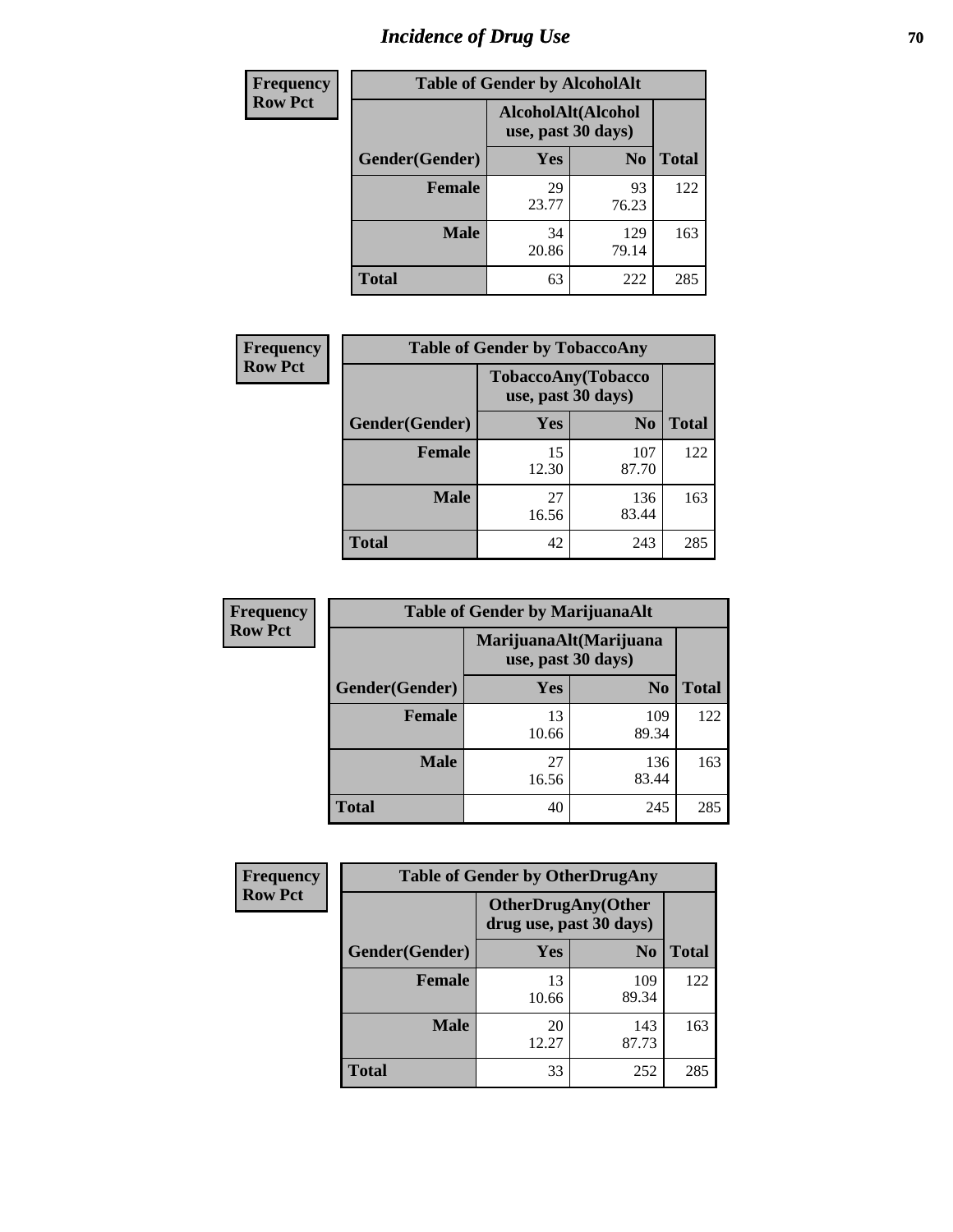### *Average Age at Onset of Use* **71** *Results for "Average Age at Onset of Use" questions exclude students who said they did not use that substance*

#### **Gender=Female**

| Variable           | <b>Label</b>                                                       | <b>Mean</b> |
|--------------------|--------------------------------------------------------------------|-------------|
| Alcoholinit2       | I started using alcohol when I was                                 | 13.90       |
| Cigarettesinit2    | I started smoking tobacco when I was                               | 13.44       |
| Smokelessinit2     | I started chewing tobacco when I was                               | 15.11       |
| Marijuanainit2     | I started using marijuana when I was                               | 14.00       |
| Cocaineinit2       | I started using cocaine when I was                                 | 14.43       |
| Inhalantsinit2     | I started using inhalants when I was                               | 13.75       |
| Steroidsinit2      | I started using steroids when I was                                | 16.33       |
| Ecstasyinit2       | I started using ecstasy when I was                                 | 15.71       |
| Methinit2          | I started using methamphetamines when I was                        | 17.50       |
| Hallucinogensinit2 | I started using hallucinogens when I was                           | 15.33       |
| Prescription in t2 | I started using prescription drugs not prescribed to me when I was | 13.94       |

#### **Gender=Male**

| <b>Variable</b>    | Label                                                              | <b>Mean</b> |
|--------------------|--------------------------------------------------------------------|-------------|
| Alcoholinit2       | I started using alcohol when I was                                 | 13.13       |
| Cigarettesinit2    | I started smoking tobacco when I was                               | 13.02       |
| Smokelessinit2     | I started chewing tobacco when I was                               | 13.55       |
| Marijuanainit2     | I started using marijuana when I was                               | 14.03       |
| Cocaineinit2       | I started using cocaine when I was                                 | 12.55       |
| Inhalantsinit2     | I started using inhalants when I was                               | 11.67       |
| Steroidsinit2      | I started using steroids when I was                                | 13.25       |
| Ecstasyinit2       | I started using ecstasy when I was                                 | 15.57       |
| Methinit2          | I started using methamphetamines when I was                        | 15.33       |
| Hallucinogensinit2 | I started using hallucinogens when I was                           | 16.17       |
| Prescriptioninit2  | I started using prescription drugs not prescribed to me when I was | 14.36       |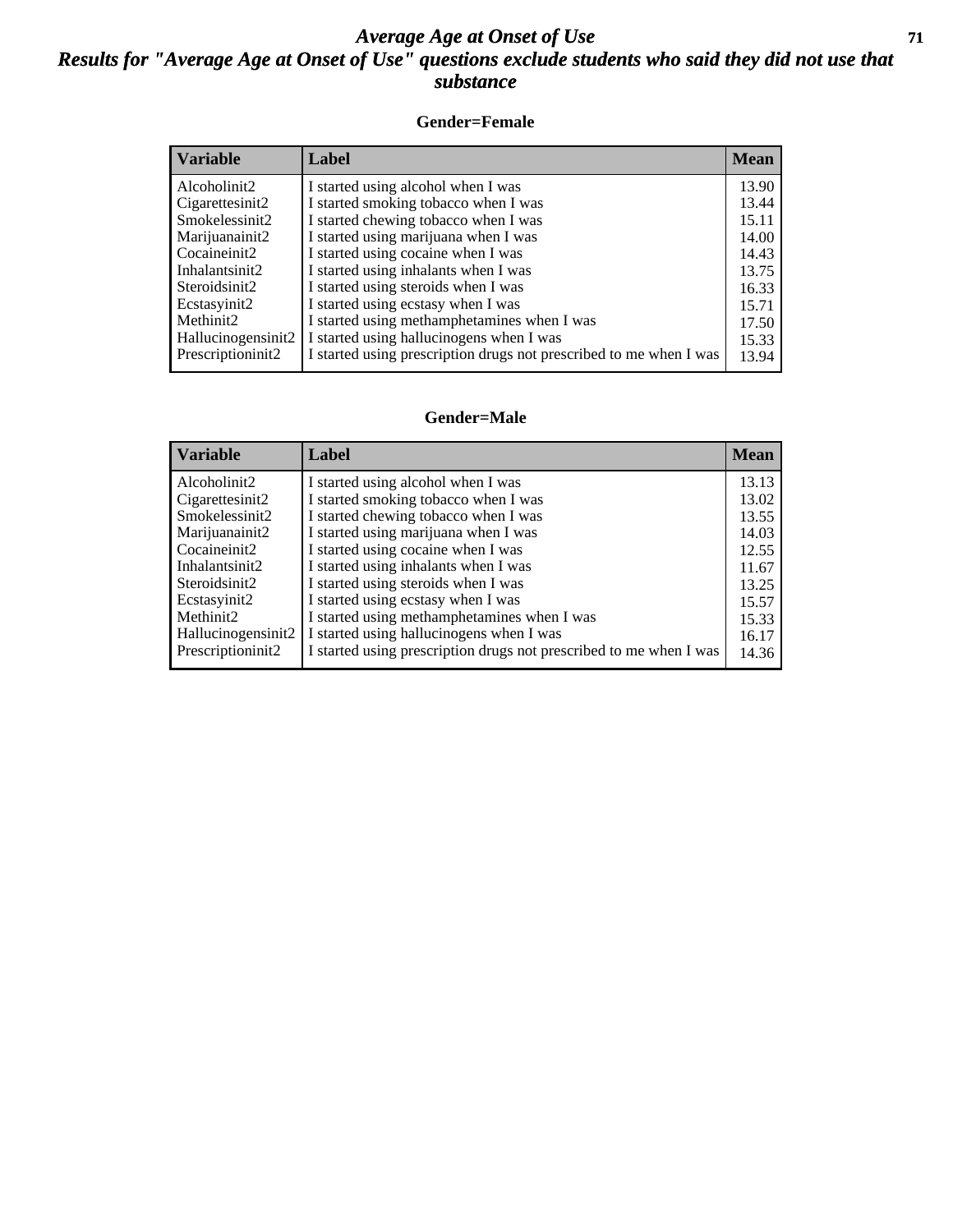# *I Think These Drugs are Harmful* **72**

| <b>Frequency</b> | <b>Table of Gender by Alcoholharmdich</b> |                  |                               |              |
|------------------|-------------------------------------------|------------------|-------------------------------|--------------|
| <b>Row Pct</b>   |                                           | think alcohol is | Alcoholharmdich(I<br>harmful) |              |
|                  | Gender(Gender)                            | Yes              | N <sub>0</sub>                | <b>Total</b> |
|                  | <b>Female</b>                             | 93<br>76.23      | 29<br>23.77                   | 122          |
|                  | <b>Male</b>                               | 131<br>80.37     | 32<br>19.63                   | 163          |
|                  | <b>Total</b>                              | 224              | 61                            | 285          |

| Frequency      | <b>Table of Gender by Tobaccoharmdich</b> |                  |                                       |              |  |
|----------------|-------------------------------------------|------------------|---------------------------------------|--------------|--|
| <b>Row Pct</b> |                                           | think tobacco is | <b>Tobaccoharmdich</b> (I<br>harmful) |              |  |
|                | Gender(Gender)                            | Yes              | N <sub>0</sub>                        | <b>Total</b> |  |
|                | <b>Female</b>                             | 117<br>95.90     | 5<br>4.10                             | 122          |  |
|                | <b>Male</b>                               | 155<br>95.09     | 8<br>4.91                             | 163          |  |
|                | <b>Total</b>                              | 272              | 13                                    | 285          |  |

| Frequency      | <b>Table of Gender by Marijuanaharmdich</b> |                                                       |                |              |  |
|----------------|---------------------------------------------|-------------------------------------------------------|----------------|--------------|--|
| <b>Row Pct</b> |                                             | Marijuanaharmdich(I<br>think marijuana is<br>harmful) |                |              |  |
|                | Gender(Gender)                              | <b>Yes</b>                                            | N <sub>0</sub> | <b>Total</b> |  |
|                | <b>Female</b>                               | 98<br>80.33                                           | 24<br>19.67    | 122          |  |
|                | <b>Male</b>                                 | 120<br>73.62                                          | 43<br>26.38    | 163          |  |
|                | <b>Total</b>                                | 218                                                   | 67             | 285          |  |

| Frequency      | <b>Table of Gender by Otherdrugharmdich</b> |                                                          |                        |              |  |
|----------------|---------------------------------------------|----------------------------------------------------------|------------------------|--------------|--|
| <b>Row Pct</b> |                                             | Otherdrugharmdich(I<br>think other drugs are<br>harmful) |                        |              |  |
|                | Gender(Gender)                              | <b>Yes</b>                                               | N <sub>0</sub>         | <b>Total</b> |  |
|                | <b>Female</b>                               | 120<br>98.36                                             | $\overline{c}$<br>1.64 | 122          |  |
|                | <b>Male</b>                                 | 158<br>96.93                                             | 5<br>3.07              | 163          |  |
|                | <b>Total</b>                                | 278                                                      | 7                      | 285          |  |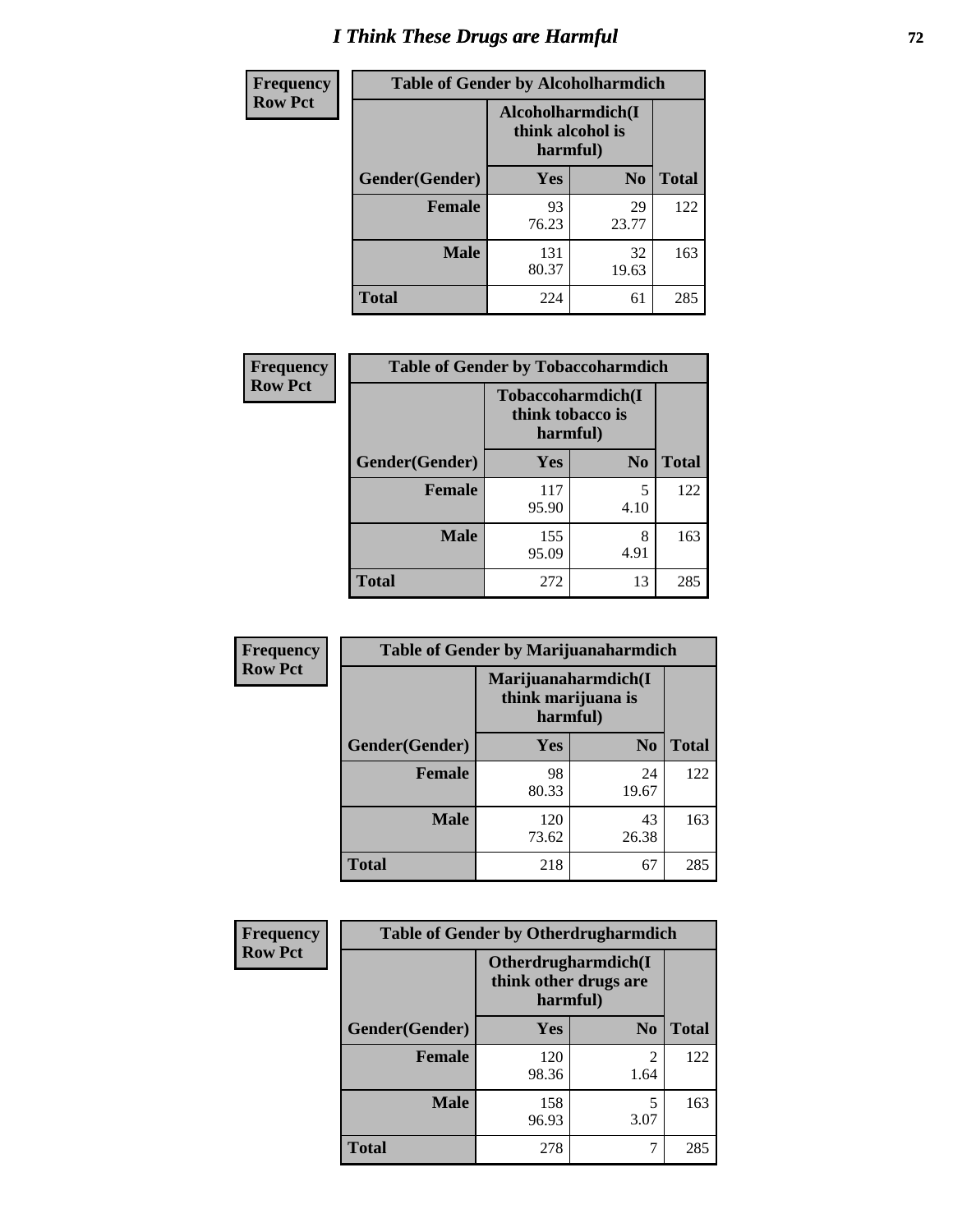| <b>Frequency</b> | <b>Table of Gender by Alcohollocation1</b> |                                                               |             |              |
|------------------|--------------------------------------------|---------------------------------------------------------------|-------------|--------------|
| <b>Row Pct</b>   |                                            | <b>Alcohollocation1(Places</b><br><b>Friends Use Alcohol)</b> |             |              |
|                  | Gender(Gender)                             |                                                               | Do Not Use  | <b>Total</b> |
|                  | <b>Female</b>                              | 71<br>58.20                                                   | 51<br>41.80 | 122          |
|                  | <b>Male</b>                                | 88<br>53.99                                                   | 75<br>46.01 | 163          |
|                  | <b>Total</b>                               | 159                                                           | 126         | 285          |

| <b>Frequency</b> | <b>Table of Gender by Alcohollocation2</b> |                                                               |             |              |
|------------------|--------------------------------------------|---------------------------------------------------------------|-------------|--------------|
| <b>Row Pct</b>   |                                            | <b>Alcohollocation2(Places</b><br><b>Friends Use Alcohol)</b> |             |              |
|                  | Gender(Gender)                             |                                                               | Home        | <b>Total</b> |
|                  | <b>Female</b>                              | 70<br>57.38                                                   | 52<br>42.62 | 122          |
|                  | <b>Male</b>                                | 104<br>63.80                                                  | 59<br>36.20 | 163          |
|                  | <b>Total</b>                               | 174                                                           | 111         | 285          |

| Frequency      | <b>Table of Gender by Alcohollocation3</b> |                                                               |               |              |
|----------------|--------------------------------------------|---------------------------------------------------------------|---------------|--------------|
| <b>Row Pct</b> |                                            | <b>Alcohollocation3(Places</b><br><b>Friends Use Alcohol)</b> |               |              |
|                | Gender(Gender)                             |                                                               | <b>School</b> | <b>Total</b> |
|                | <b>Female</b>                              | 116<br>95.08                                                  | 6<br>4.92     | 122          |
|                | <b>Male</b>                                | 147<br>90.18                                                  | 16<br>9.82    | 163          |
|                | <b>Total</b>                               | 263                                                           | 22            | 285          |

| Frequency      | <b>Table of Gender by Alcohollocation4</b> |              |                                                               |              |  |
|----------------|--------------------------------------------|--------------|---------------------------------------------------------------|--------------|--|
| <b>Row Pct</b> |                                            |              | <b>Alcohollocation4(Places</b><br><b>Friends Use Alcohol)</b> |              |  |
|                | Gender(Gender)                             |              | Car                                                           | <b>Total</b> |  |
|                | <b>Female</b>                              | 105<br>86.07 | 17<br>13.93                                                   | 122          |  |
|                | <b>Male</b>                                | 145<br>88.96 | 18<br>11.04                                                   | 163          |  |
|                | <b>Total</b>                               | 250          | 35                                                            | 285          |  |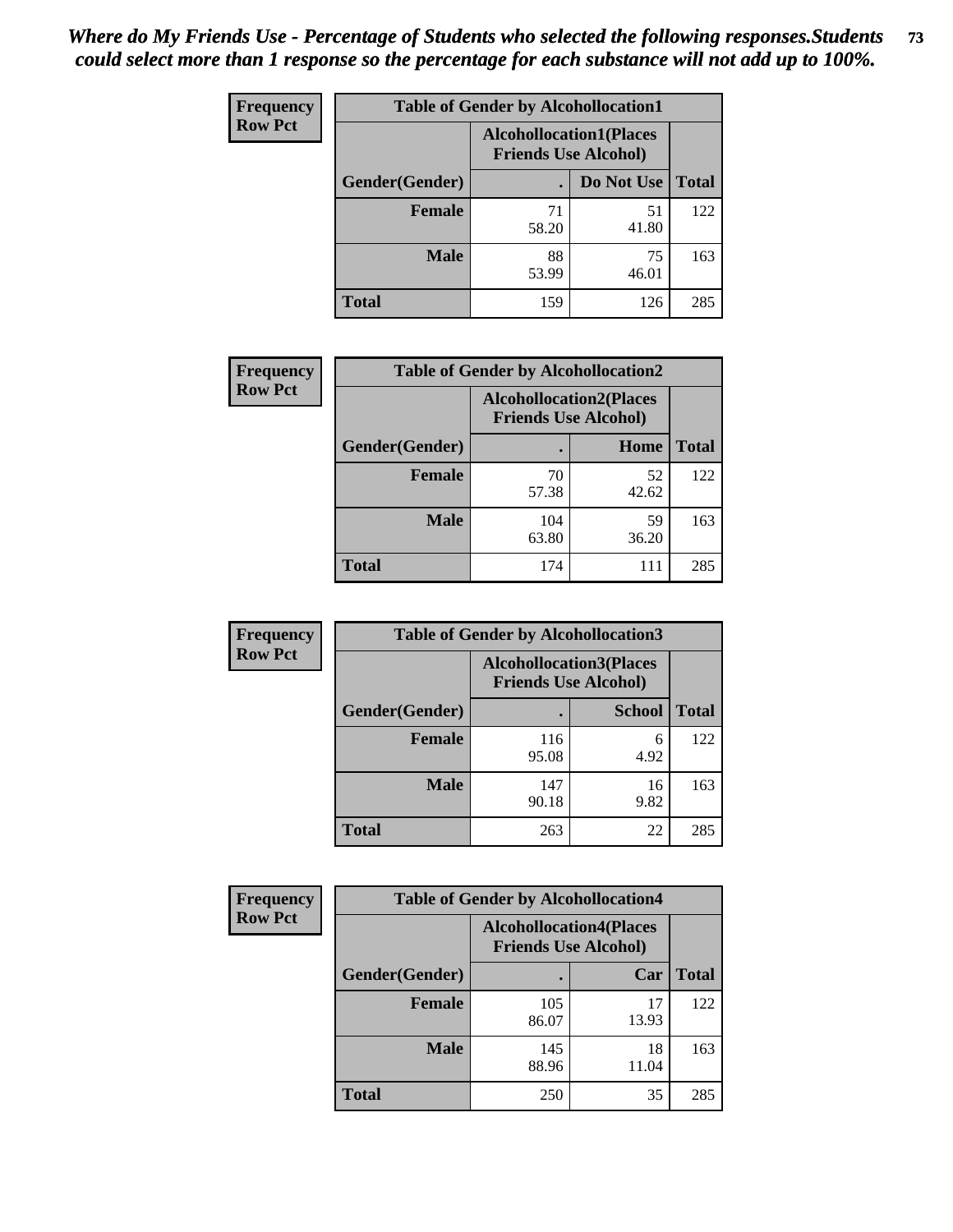| <b>Frequency</b> | <b>Table of Gender by Alcohollocation5</b> |                                                                |                          |              |
|------------------|--------------------------------------------|----------------------------------------------------------------|--------------------------|--------------|
| <b>Row Pct</b>   |                                            | <b>Alcohollocation5</b> (Places<br><b>Friends Use Alcohol)</b> |                          |              |
|                  | Gender(Gender)                             |                                                                | <b>Friend's</b><br>House | <b>Total</b> |
|                  | <b>Female</b>                              | 64<br>52.46                                                    | 58<br>47.54              | 122          |
|                  | <b>Male</b>                                | 102<br>62.58                                                   | 61<br>37.42              | 163          |
|                  | <b>Total</b>                               | 166                                                            | 119                      | 285          |

| Frequency      | <b>Table of Gender by Alcohollocation6</b> |                                                               |              |              |  |
|----------------|--------------------------------------------|---------------------------------------------------------------|--------------|--------------|--|
| <b>Row Pct</b> |                                            | <b>Alcohollocation6(Places</b><br><b>Friends Use Alcohol)</b> |              |              |  |
|                | <b>Gender</b> (Gender)                     |                                                               | <b>Other</b> | <b>Total</b> |  |
|                | Female                                     | 81<br>66.39                                                   | 41<br>33.61  | 122          |  |
|                | <b>Male</b>                                | 121<br>74.23                                                  | 42<br>25.77  | 163          |  |
|                | <b>Total</b>                               | 202                                                           | 83           | 285          |  |

| Frequency      | <b>Table of Gender by Tobaccolocation1</b> |                                                               |             |              |  |
|----------------|--------------------------------------------|---------------------------------------------------------------|-------------|--------------|--|
| <b>Row Pct</b> |                                            | <b>Tobaccolocation1(Places</b><br><b>Friends Use Tobacco)</b> |             |              |  |
|                | Gender(Gender)                             |                                                               | Do Not Use  | <b>Total</b> |  |
|                | Female                                     | 46<br>37.70                                                   | 76<br>62.30 | 122          |  |
|                | <b>Male</b>                                | 77<br>47.24                                                   | 86<br>52.76 | 163          |  |
|                | <b>Total</b>                               | 123                                                           | 162         | 285          |  |

| <b>Frequency</b> | <b>Table of Gender by Tobaccolocation2</b> |                                                               |             |              |  |
|------------------|--------------------------------------------|---------------------------------------------------------------|-------------|--------------|--|
| <b>Row Pct</b>   |                                            | <b>Tobaccolocation2(Places</b><br><b>Friends Use Tobacco)</b> |             |              |  |
|                  | Gender(Gender)                             |                                                               | Home        | <b>Total</b> |  |
|                  | Female                                     | 91<br>74.59                                                   | 31<br>25.41 | 122          |  |
|                  | <b>Male</b>                                | 107<br>65.64                                                  | 56<br>34.36 | 163          |  |
|                  | <b>Total</b>                               | 198                                                           | 87          | 285          |  |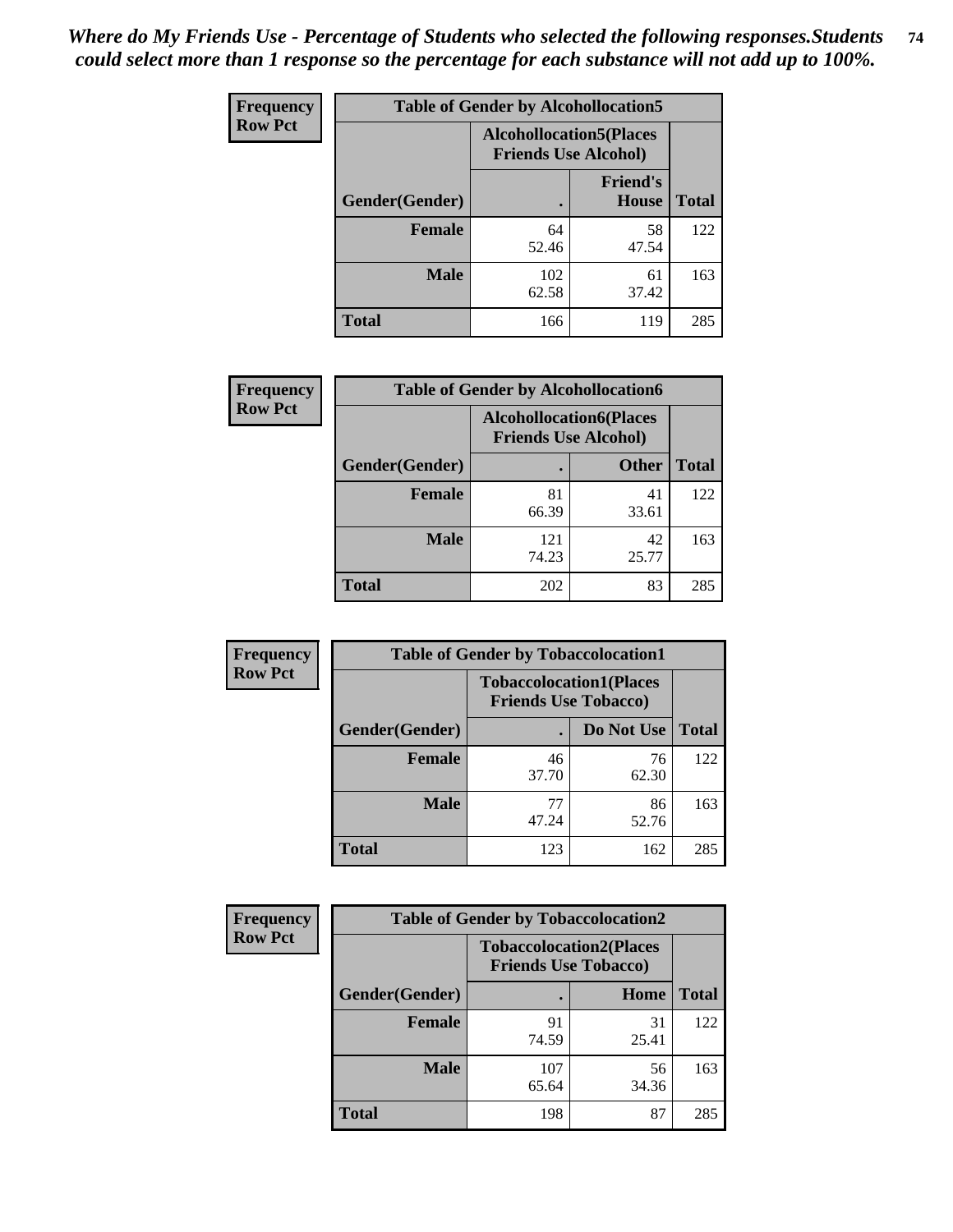| <b>Frequency</b> | <b>Table of Gender by Tobaccolocation3</b> |              |                                                               |              |  |
|------------------|--------------------------------------------|--------------|---------------------------------------------------------------|--------------|--|
| <b>Row Pct</b>   |                                            |              | <b>Tobaccolocation3(Places</b><br><b>Friends Use Tobacco)</b> |              |  |
|                  | Gender(Gender)                             |              | <b>School</b>                                                 | <b>Total</b> |  |
|                  | <b>Female</b>                              | 108<br>88.52 | 14<br>11.48                                                   | 122          |  |
|                  | <b>Male</b>                                | 137<br>84.05 | 26<br>15.95                                                   | 163          |  |
|                  | <b>Total</b>                               | 245          | 40                                                            | 285          |  |

| <b>Frequency</b> | <b>Table of Gender by Tobaccolocation4</b> |                                                               |             |              |
|------------------|--------------------------------------------|---------------------------------------------------------------|-------------|--------------|
| <b>Row Pct</b>   |                                            | <b>Tobaccolocation4(Places</b><br><b>Friends Use Tobacco)</b> |             |              |
|                  | Gender(Gender)                             |                                                               | Car         | <b>Total</b> |
|                  | <b>Female</b>                              | 91<br>74.59                                                   | 31<br>25.41 | 122          |
|                  | <b>Male</b>                                | 126<br>77.30                                                  | 37<br>22.70 | 163          |
|                  | <b>Total</b>                               | 217                                                           | 68          | 285          |

| <b>Frequency</b> | <b>Table of Gender by Tobaccolocation5</b> |                                                               |                          |              |
|------------------|--------------------------------------------|---------------------------------------------------------------|--------------------------|--------------|
| <b>Row Pct</b>   |                                            | <b>Tobaccolocation5(Places</b><br><b>Friends Use Tobacco)</b> |                          |              |
|                  | Gender(Gender)                             |                                                               | <b>Friend's</b><br>House | <b>Total</b> |
|                  | Female                                     | 92<br>75.41                                                   | 30<br>24.59              | 122          |
|                  | <b>Male</b>                                | 116<br>71.17                                                  | 47<br>28.83              | 163          |
|                  | <b>Total</b>                               | 208                                                           | 77                       | 285          |

| <b>Frequency</b> | <b>Table of Gender by Tobaccolocation6</b> |                             |                                |              |  |
|------------------|--------------------------------------------|-----------------------------|--------------------------------|--------------|--|
| <b>Row Pct</b>   |                                            | <b>Friends Use Tobacco)</b> | <b>Tobaccolocation6(Places</b> |              |  |
|                  | Gender(Gender)                             |                             | <b>Other</b>                   | <b>Total</b> |  |
|                  | Female                                     | 94<br>77.05                 | 28<br>22.95                    | 122          |  |
|                  | <b>Male</b>                                | 117<br>71.78                | 46<br>28.22                    | 163          |  |
|                  | <b>Total</b>                               | 211                         | 74                             | 285          |  |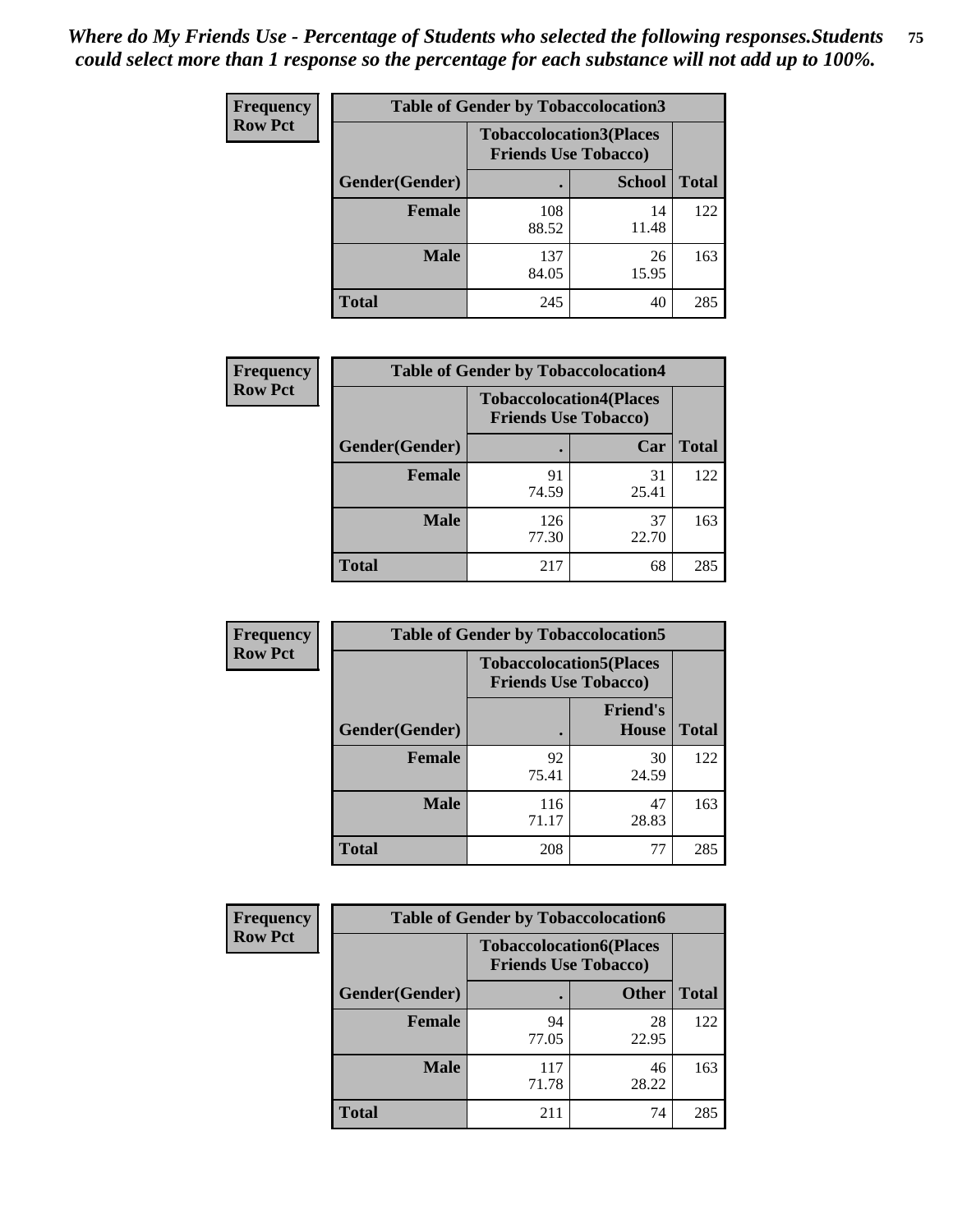| <b>Frequency</b> | <b>Table of Gender by Marijuanalocation1</b> |                                                                    |             |              |  |
|------------------|----------------------------------------------|--------------------------------------------------------------------|-------------|--------------|--|
| <b>Row Pct</b>   |                                              | <b>Marijuanalocation1(Places</b><br><b>Friends Use Marijuana</b> ) |             |              |  |
|                  | Gender(Gender)                               |                                                                    | Do Not Use  | <b>Total</b> |  |
|                  | <b>Female</b>                                | 59<br>48.36                                                        | 63<br>51.64 | 122          |  |
|                  | <b>Male</b>                                  | 67<br>41.10                                                        | 96<br>58.90 | 163          |  |
|                  | <b>Total</b>                                 | 126                                                                | 159         | 285          |  |

| <b>Frequency</b> | <b>Table of Gender by Marijuanalocation2</b> |                                                                    |             |              |
|------------------|----------------------------------------------|--------------------------------------------------------------------|-------------|--------------|
| <b>Row Pct</b>   |                                              | <b>Marijuanalocation2(Places</b><br><b>Friends Use Marijuana</b> ) |             |              |
|                  | Gender(Gender)                               |                                                                    | Home        | <b>Total</b> |
|                  | <b>Female</b>                                | 79<br>64.75                                                        | 43<br>35.25 | 122          |
|                  | <b>Male</b>                                  | 115<br>70.55                                                       | 48<br>29.45 | 163          |
|                  | <b>Total</b>                                 | 194                                                                | 91          | 285          |

| Frequency      | <b>Table of Gender by Marijuanalocation3</b> |                                                                    |               |              |
|----------------|----------------------------------------------|--------------------------------------------------------------------|---------------|--------------|
| <b>Row Pct</b> |                                              | <b>Marijuanalocation3(Places</b><br><b>Friends Use Marijuana</b> ) |               |              |
|                | Gender(Gender)                               |                                                                    | <b>School</b> | <b>Total</b> |
|                | Female                                       | 109<br>89.34                                                       | 13<br>10.66   | 122          |
|                | <b>Male</b>                                  | 141<br>86.50                                                       | 22<br>13.50   | 163          |
|                | <b>Total</b>                                 | 250                                                                | 35            | 285          |

| <b>Frequency</b> | <b>Table of Gender by Marijuanalocation4</b> |                                                                    |             |              |  |
|------------------|----------------------------------------------|--------------------------------------------------------------------|-------------|--------------|--|
| <b>Row Pct</b>   |                                              | <b>Marijuanalocation4(Places</b><br><b>Friends Use Marijuana</b> ) |             |              |  |
|                  | Gender(Gender)                               |                                                                    | Car         | <b>Total</b> |  |
|                  | <b>Female</b>                                | 91<br>74.59                                                        | 31<br>25.41 | 122          |  |
|                  | <b>Male</b>                                  | 130<br>79.75                                                       | 33<br>20.25 | 163          |  |
|                  | <b>Total</b>                                 | 221                                                                | 64          | 285          |  |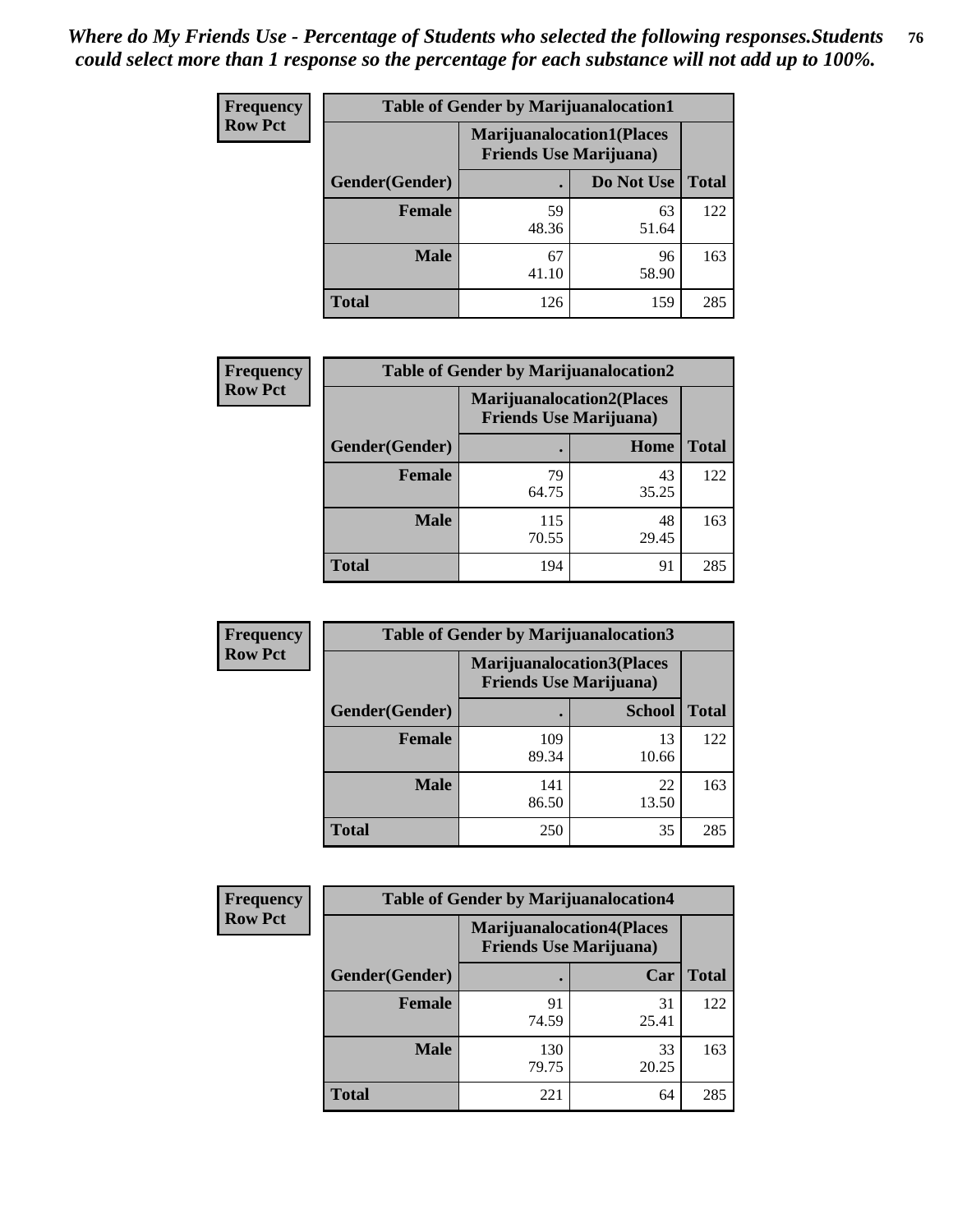| <b>Frequency</b> | <b>Table of Gender by Marijuanalocation5</b> |                                                                    |                          |              |
|------------------|----------------------------------------------|--------------------------------------------------------------------|--------------------------|--------------|
| <b>Row Pct</b>   |                                              | <b>Marijuanalocation5(Places</b><br><b>Friends Use Marijuana</b> ) |                          |              |
|                  | Gender(Gender)                               |                                                                    | <b>Friend's</b><br>House | <b>Total</b> |
|                  | <b>Female</b>                                | 76<br>62.30                                                        | 46<br>37.70              | 122          |
|                  | <b>Male</b>                                  | 116<br>71.17                                                       | 47<br>28.83              | 163          |
|                  | <b>Total</b>                                 | 192                                                                | 93                       | 285          |

| <b>Frequency</b> | <b>Table of Gender by Marijuanalocation6</b> |                                                                    |              |              |
|------------------|----------------------------------------------|--------------------------------------------------------------------|--------------|--------------|
| <b>Row Pct</b>   |                                              | <b>Marijuanalocation6(Places</b><br><b>Friends Use Marijuana</b> ) |              |              |
|                  | <b>Gender</b> (Gender)                       |                                                                    | <b>Other</b> | <b>Total</b> |
|                  | <b>Female</b>                                | 79<br>64.75                                                        | 43<br>35.25  | 122          |
|                  | <b>Male</b>                                  | 127<br>77.91                                                       | 36<br>22.09  | 163          |
|                  | <b>Total</b>                                 | 206                                                                | 79           | 285          |

| <b>Frequency</b> | <b>Table of Gender by Otherdruglocation1</b> |                                                                                |              |              |
|------------------|----------------------------------------------|--------------------------------------------------------------------------------|--------------|--------------|
| <b>Row Pct</b>   |                                              | <b>Otherdruglocation1(Places</b><br><b>Friends Use Other Illegal</b><br>Drugs) |              |              |
|                  | Gender(Gender)                               |                                                                                | Do Not Use   | <b>Total</b> |
|                  | <b>Female</b>                                | 30<br>24.59                                                                    | 92<br>75.41  | 122          |
|                  | <b>Male</b>                                  | 31<br>19.02                                                                    | 132<br>80.98 | 163          |
|                  | <b>Total</b>                                 | 61                                                                             | 224          | 285          |

| Frequency      | <b>Table of Gender by Otherdruglocation2</b> |                                                                                |             |              |
|----------------|----------------------------------------------|--------------------------------------------------------------------------------|-------------|--------------|
| <b>Row Pct</b> |                                              | <b>Otherdruglocation2(Places</b><br><b>Friends Use Other Illegal</b><br>Drugs) |             |              |
|                | Gender(Gender)                               |                                                                                | Home        | <b>Total</b> |
|                | <b>Female</b>                                | 104<br>85.25                                                                   | 18<br>14.75 | 122          |
|                | <b>Male</b>                                  | 145<br>88.96                                                                   | 18<br>11.04 | 163          |
|                | <b>Total</b>                                 | 249                                                                            | 36          | 285          |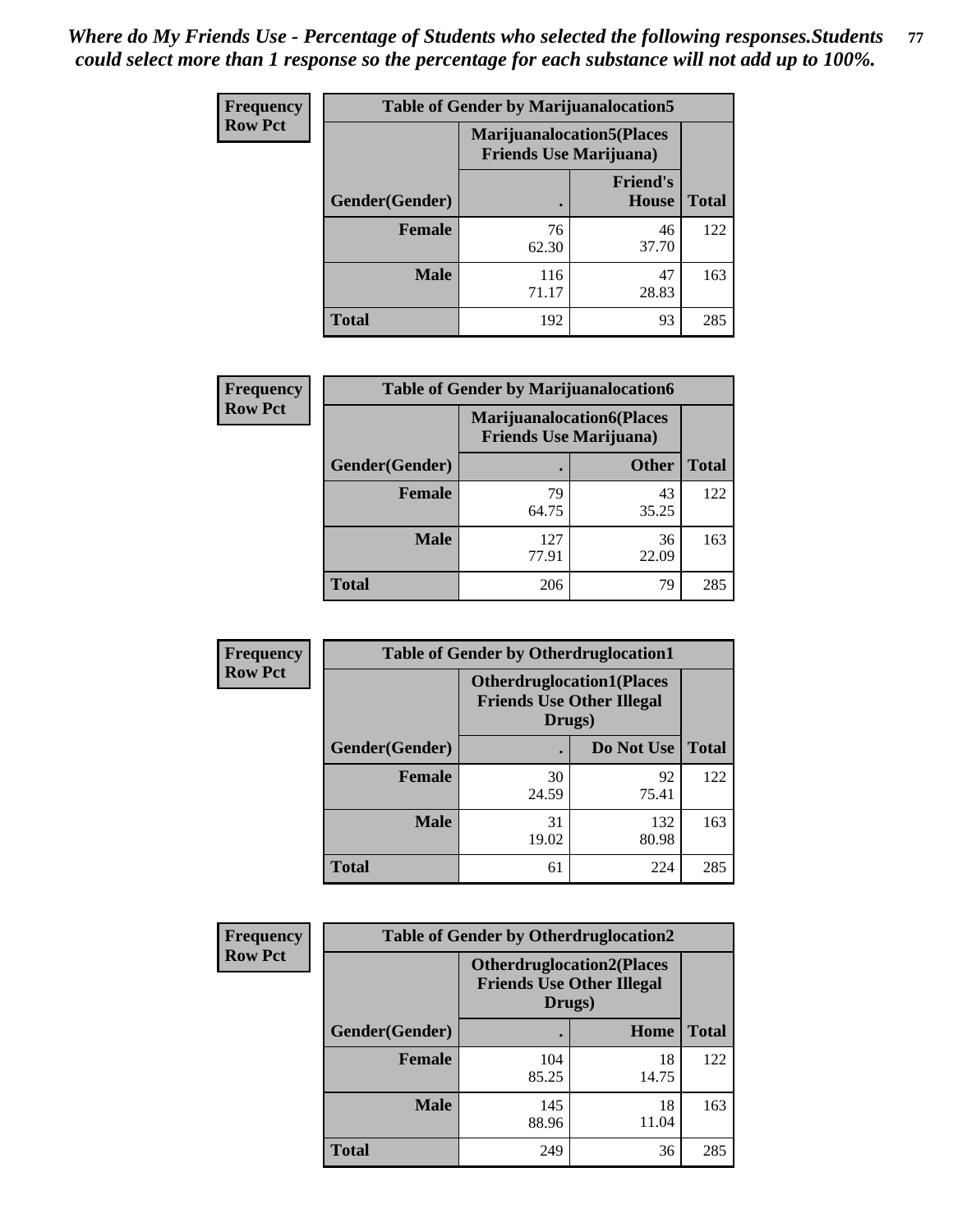| <b>Frequency</b> | <b>Table of Gender by Otherdruglocation3</b> |                                                                                |               |              |
|------------------|----------------------------------------------|--------------------------------------------------------------------------------|---------------|--------------|
| <b>Row Pct</b>   |                                              | <b>Otherdruglocation3(Places</b><br><b>Friends Use Other Illegal</b><br>Drugs) |               |              |
|                  | Gender(Gender)                               |                                                                                | <b>School</b> | <b>Total</b> |
|                  | <b>Female</b>                                | 113<br>92.62                                                                   | q<br>7.38     | 122          |
|                  | <b>Male</b>                                  | 152<br>93.25                                                                   | 11<br>6.75    | 163          |
|                  | <b>Total</b>                                 | 265                                                                            | 20            | 285          |

| <b>Frequency</b> | <b>Table of Gender by Otherdruglocation4</b>                                   |              |             |              |
|------------------|--------------------------------------------------------------------------------|--------------|-------------|--------------|
| <b>Row Pct</b>   | <b>Otherdruglocation4(Places</b><br><b>Friends Use Other Illegal</b><br>Drugs) |              |             |              |
|                  | Gender(Gender)                                                                 |              | Car         | <b>Total</b> |
|                  | <b>Female</b>                                                                  | 105<br>86.07 | 17<br>13.93 | 122          |
|                  | <b>Male</b>                                                                    | 151<br>92.64 | 12<br>7.36  | 163          |
|                  | <b>Total</b>                                                                   | 256          | 29          | 285          |

| Frequency      | <b>Table of Gender by Otherdruglocation5</b> |                                            |                                  |              |
|----------------|----------------------------------------------|--------------------------------------------|----------------------------------|--------------|
| <b>Row Pct</b> |                                              | <b>Friends Use Other Illegal</b><br>Drugs) | <b>Otherdruglocation5(Places</b> |              |
|                | Gender(Gender)                               |                                            | <b>Friend's</b><br><b>House</b>  | <b>Total</b> |
|                | <b>Female</b>                                | 98<br>80.33                                | 24<br>19.67                      | 122          |
|                | <b>Male</b>                                  | 147<br>90.18                               | 16<br>9.82                       | 163          |
|                | <b>Total</b>                                 | 245                                        | 40                               | 285          |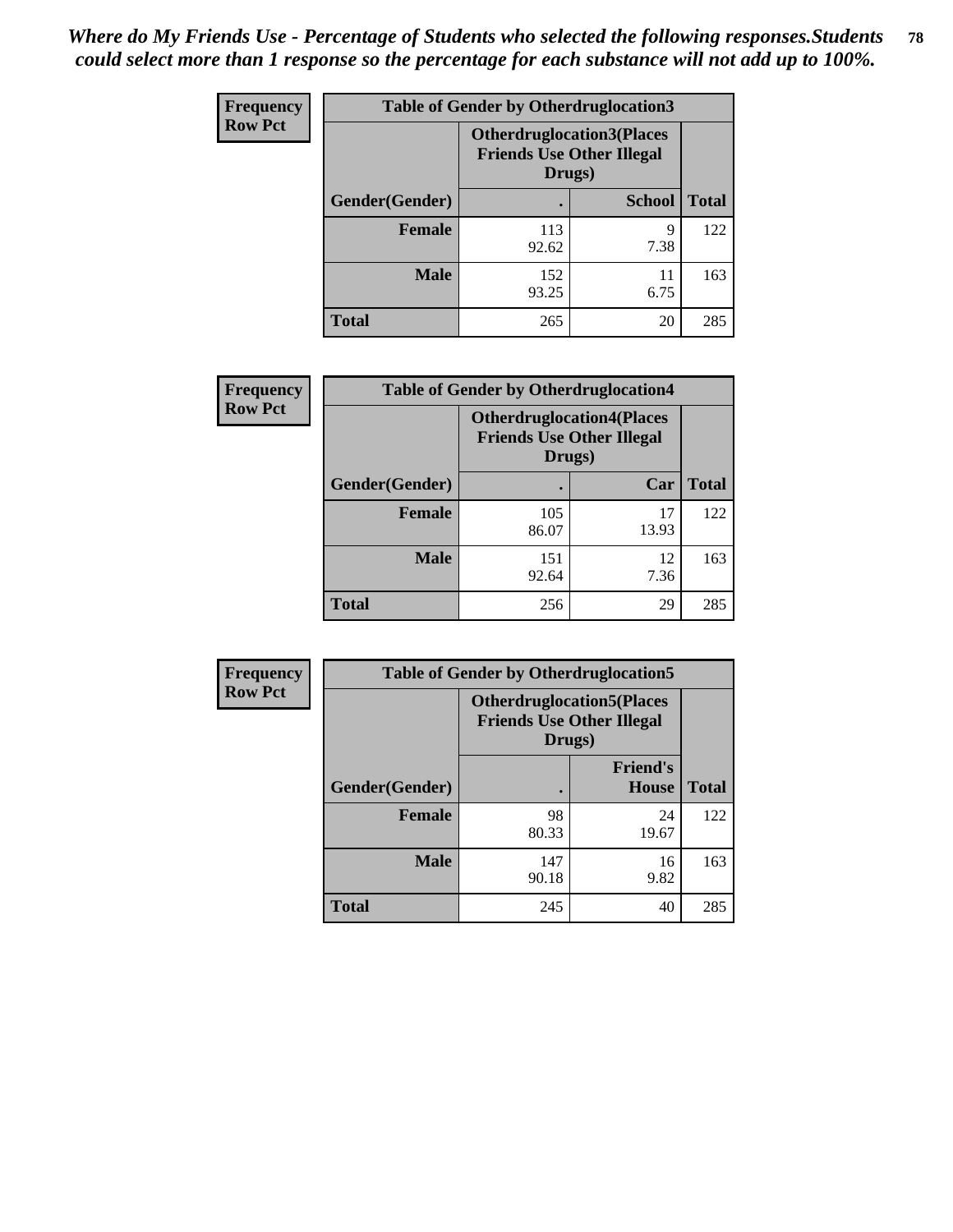| Frequency      | <b>Table of Gender by Otherdruglocation6</b> |                                                                                |              |              |
|----------------|----------------------------------------------|--------------------------------------------------------------------------------|--------------|--------------|
| <b>Row Pct</b> |                                              | <b>Otherdruglocation6(Places</b><br><b>Friends Use Other Illegal</b><br>Drugs) |              |              |
|                | Gender(Gender)                               |                                                                                | <b>Other</b> | <b>Total</b> |
|                | <b>Female</b>                                | 101<br>82.79                                                                   | 21<br>17.21  | 122          |
|                | <b>Male</b>                                  | 144<br>88.34                                                                   | 19<br>11.66  | 163          |
|                | <b>Total</b>                                 | 245                                                                            | 40           | 285          |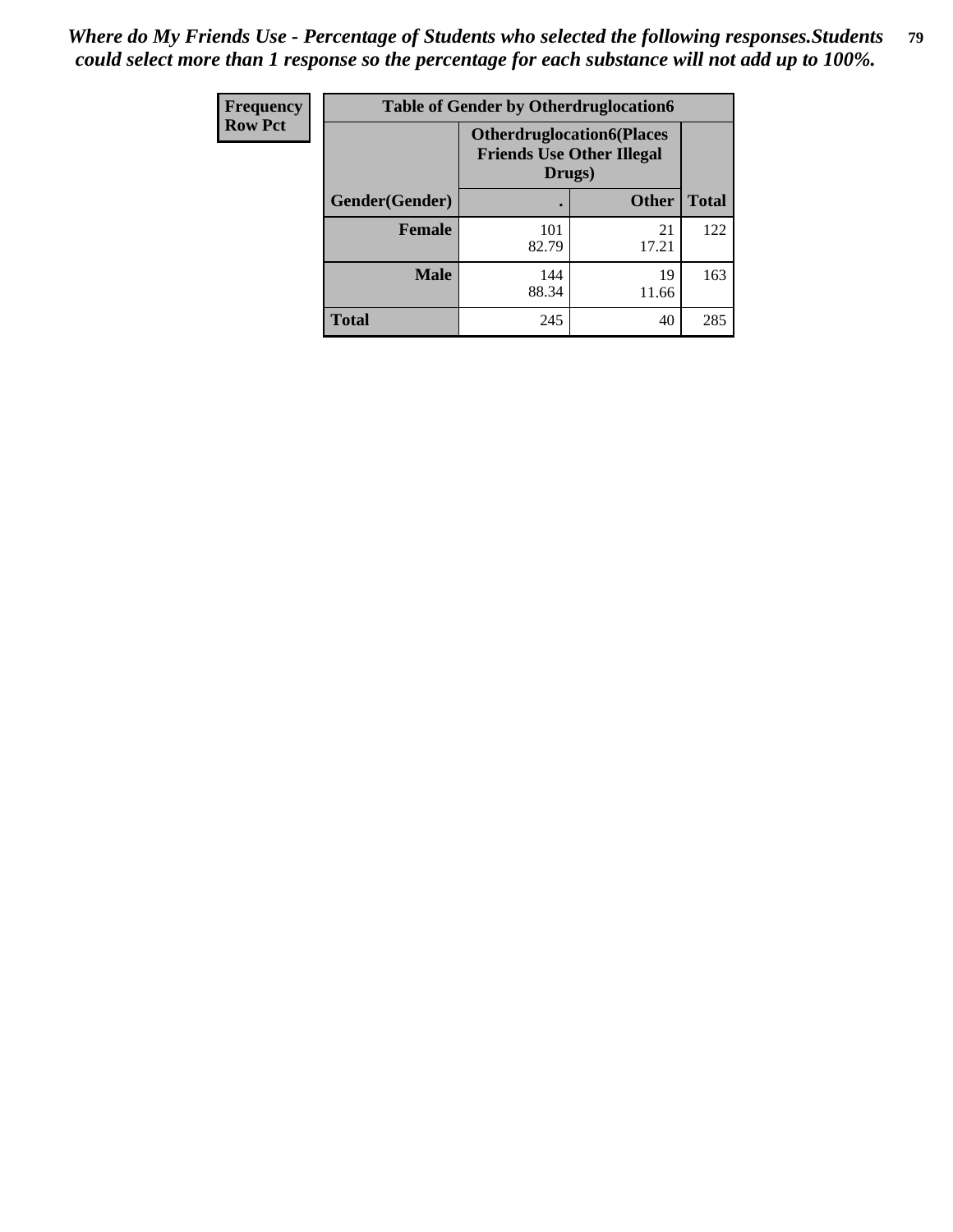| <b>Frequency</b> | <b>Table of Gender by Alcoholtime1</b> |                                                          |                      |              |
|------------------|----------------------------------------|----------------------------------------------------------|----------------------|--------------|
| <b>Row Pct</b>   |                                        | <b>Alcoholtime1(Times</b><br><b>Friends Use Alcohol)</b> |                      |              |
|                  | Gender(Gender)                         | $\bullet$                                                | Do Not<br><b>Use</b> | <b>Total</b> |
|                  | <b>Female</b>                          | 73<br>59.84                                              | 49<br>40.16          | 122          |
|                  | <b>Male</b>                            | 89<br>54.60                                              | 74<br>45.40          | 163          |
|                  | <b>Total</b>                           | 162                                                      | 123                  | 285          |

| Frequency      | <b>Table of Gender by Alcoholtime2</b> |                                                          |                            |              |
|----------------|----------------------------------------|----------------------------------------------------------|----------------------------|--------------|
| <b>Row Pct</b> |                                        | <b>Alcoholtime2(Times</b><br><b>Friends Use Alcohol)</b> |                            |              |
|                | Gender(Gender)                         |                                                          | <b>On Way</b><br>to School | <b>Total</b> |
|                | Female                                 | 113<br>92.62                                             | 9<br>7.38                  | 122          |
|                | <b>Male</b>                            | 146<br>89.57                                             | 17<br>10.43                | 163          |
|                | <b>Total</b>                           | 259                                                      | 26                         | 285          |

| Frequency      | <b>Table of Gender by Alcoholtime3</b> |                                                          |                                |              |
|----------------|----------------------------------------|----------------------------------------------------------|--------------------------------|--------------|
| <b>Row Pct</b> |                                        | <b>Alcoholtime3(Times</b><br><b>Friends Use Alcohol)</b> |                                |              |
|                | Gender(Gender)                         |                                                          | <b>During</b><br><b>School</b> | <b>Total</b> |
|                | <b>Female</b>                          | 118<br>96.72                                             | 4<br>3.28                      | 122          |
|                | <b>Male</b>                            | 153<br>93.87                                             | 10<br>6.13                     | 163          |
|                | <b>Total</b>                           | 271                                                      | 14                             | 285          |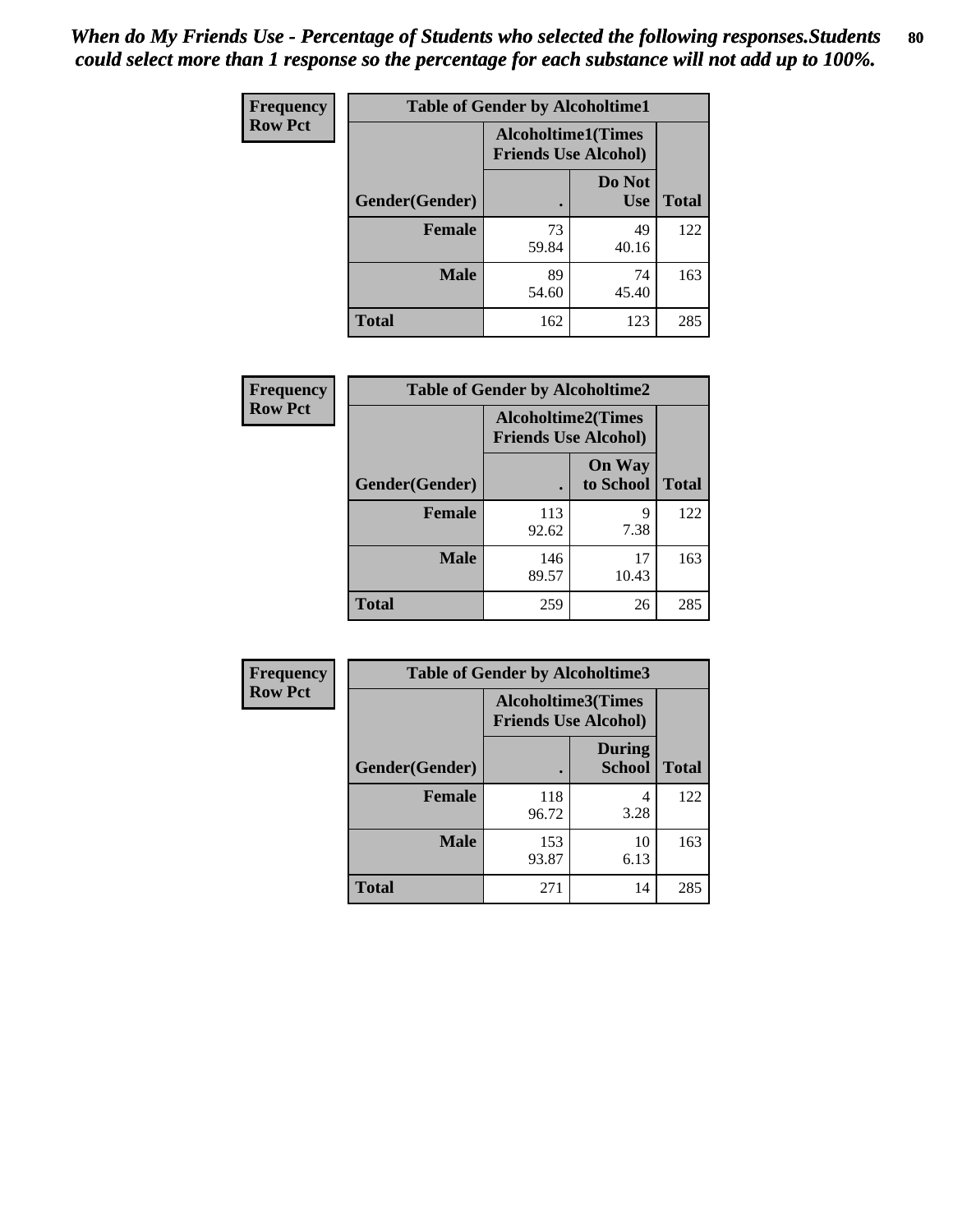*When do My Friends Use - Percentage of Students who selected the following responses.Students could select more than 1 response so the percentage for each substance will not add up to 100%.* **81**

| <b>Frequency</b> | <b>Table of Gender by Alcoholtime4</b> |                                                          |                                                |              |
|------------------|----------------------------------------|----------------------------------------------------------|------------------------------------------------|--------------|
| <b>Row Pct</b>   |                                        | <b>Alcoholtime4(Times</b><br><b>Friends Use Alcohol)</b> |                                                |              |
|                  | Gender(Gender)                         |                                                          | <b>On Way</b><br>Home<br>From<br><b>School</b> | <b>Total</b> |
|                  | <b>Female</b>                          | 110<br>90.16                                             | 12<br>9.84                                     | 122          |
|                  | <b>Male</b>                            | 145<br>88.96                                             | 18<br>11.04                                    | 163          |
|                  | <b>Total</b>                           | 255                                                      | 30                                             | 285          |

| <b>Frequency</b> | <b>Table of Gender by Alcoholtime5</b> |                                                           |             |              |
|------------------|----------------------------------------|-----------------------------------------------------------|-------------|--------------|
| <b>Row Pct</b>   |                                        | <b>Alcoholtime5</b> (Times<br><b>Friends Use Alcohol)</b> |             |              |
|                  | Gender(Gender)                         |                                                           | Weeknights  | <b>Total</b> |
|                  | <b>Female</b>                          | 95<br>77.87                                               | 27<br>22.13 | 122          |
|                  | <b>Male</b>                            | 133<br>81.60                                              | 30<br>18.40 | 163          |
|                  | <b>Total</b>                           | 228                                                       | 57          | 285          |

| <b>Frequency</b> | <b>Table of Gender by Alcoholtime6</b> |             |                                                           |              |  |
|------------------|----------------------------------------|-------------|-----------------------------------------------------------|--------------|--|
| <b>Row Pct</b>   |                                        |             | <b>Alcoholtime6</b> (Times<br><b>Friends Use Alcohol)</b> |              |  |
|                  | Gender(Gender)                         |             | <b>Weekends</b>                                           | <b>Total</b> |  |
|                  | Female                                 | 49<br>40.16 | 73<br>59.84                                               | 122          |  |
|                  | <b>Male</b>                            | 81<br>49.69 | 82<br>50.31                                               | 163          |  |
|                  | Total                                  | 130         | 155                                                       | 285          |  |

| <b>Frequency</b> | <b>Table of Gender by Tobaccotime1</b> |                                                          |                      |              |
|------------------|----------------------------------------|----------------------------------------------------------|----------------------|--------------|
| <b>Row Pct</b>   |                                        | <b>Tobaccotime1(Times</b><br><b>Friends Use Tobacco)</b> |                      |              |
|                  | Gender(Gender)                         |                                                          | Do Not<br><b>Use</b> | <b>Total</b> |
|                  | <b>Female</b>                          | 37<br>30.33                                              | 85<br>69.67          | 122          |
|                  | <b>Male</b>                            | 72<br>44.17                                              | 91<br>55.83          | 163          |
|                  | <b>Total</b>                           | 109                                                      | 176                  | 285          |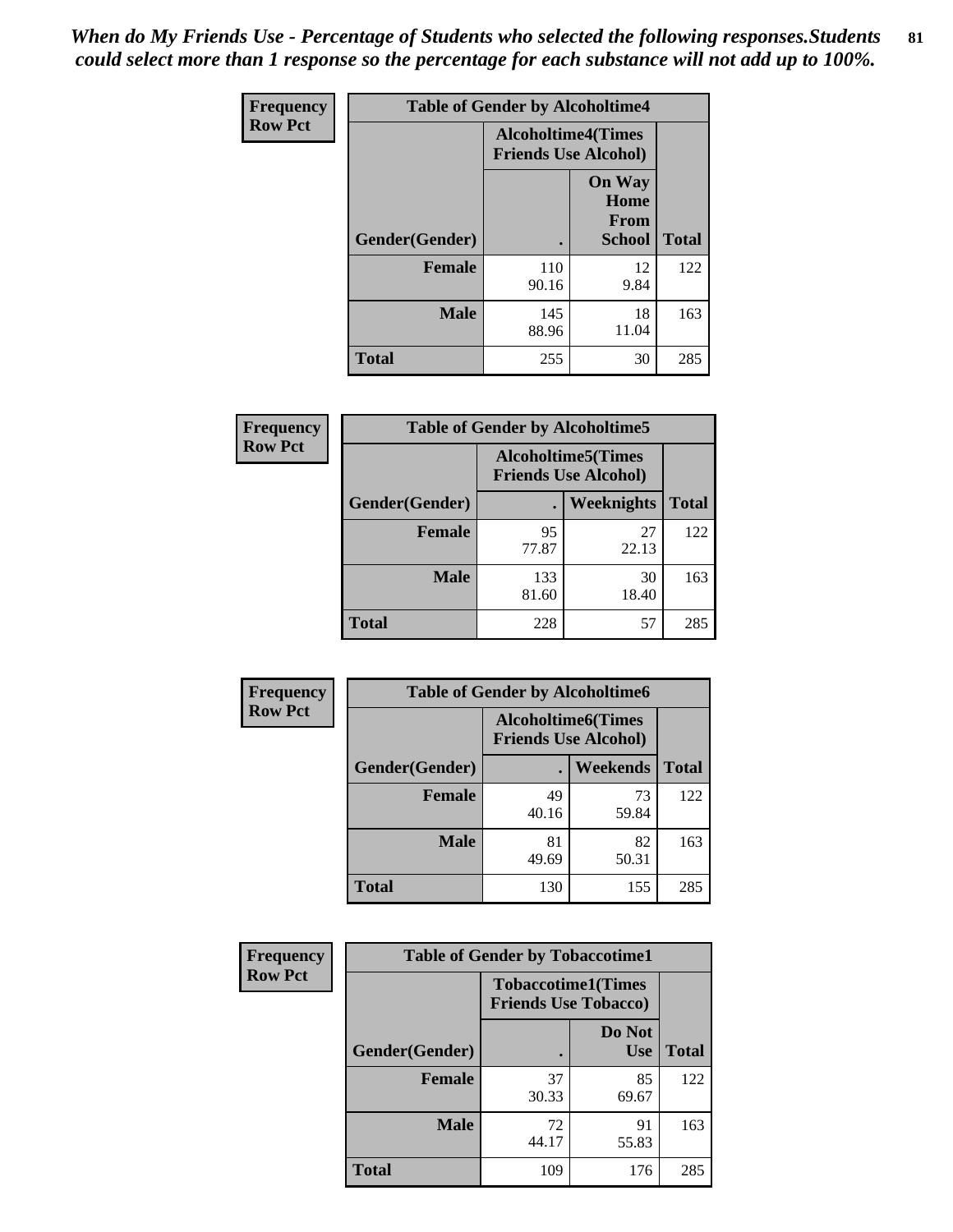*When do My Friends Use - Percentage of Students who selected the following responses.Students could select more than 1 response so the percentage for each substance will not add up to 100%.* **82**

| <b>Frequency</b> | <b>Table of Gender by Tobaccotime2</b> |                                                          |                            |              |
|------------------|----------------------------------------|----------------------------------------------------------|----------------------------|--------------|
| <b>Row Pct</b>   |                                        | <b>Tobaccotime2(Times</b><br><b>Friends Use Tobacco)</b> |                            |              |
|                  | Gender(Gender)                         | $\bullet$                                                | <b>On Way</b><br>to School | <b>Total</b> |
|                  | Female                                 | 105<br>86.07                                             | 17<br>13.93                | 122          |
|                  | <b>Male</b>                            | 127<br>77.91                                             | 36<br>22.09                | 163          |
|                  | <b>Total</b>                           | 232                                                      | 53                         | 285          |

| Frequency      | <b>Table of Gender by Tobaccotime3</b> |                                                          |                                |              |
|----------------|----------------------------------------|----------------------------------------------------------|--------------------------------|--------------|
| <b>Row Pct</b> |                                        | <b>Tobaccotime3(Times</b><br><b>Friends Use Tobacco)</b> |                                |              |
|                | Gender(Gender)                         |                                                          | <b>During</b><br><b>School</b> | <b>Total</b> |
|                | <b>Female</b>                          | 113<br>92.62                                             | 9<br>7.38                      | 122          |
|                | <b>Male</b>                            | 137<br>84.05                                             | 26<br>15.95                    | 163          |
|                | <b>Total</b>                           | 250                                                      | 35                             | 285          |

| <b>Frequency</b> | <b>Table of Gender by Tobaccotime4</b> |                                                          |                                                |              |
|------------------|----------------------------------------|----------------------------------------------------------|------------------------------------------------|--------------|
| <b>Row Pct</b>   |                                        | <b>Tobaccotime4(Times</b><br><b>Friends Use Tobacco)</b> |                                                |              |
|                  | Gender(Gender)                         |                                                          | <b>On Way</b><br>Home<br>From<br><b>School</b> | <b>Total</b> |
|                  | <b>Female</b>                          | 110<br>90.16                                             | 12<br>9.84                                     | 122          |
|                  | <b>Male</b>                            | 145<br>88.96                                             | 18<br>11.04                                    | 163          |
|                  | <b>Total</b>                           | 255                                                      | 30                                             | 285          |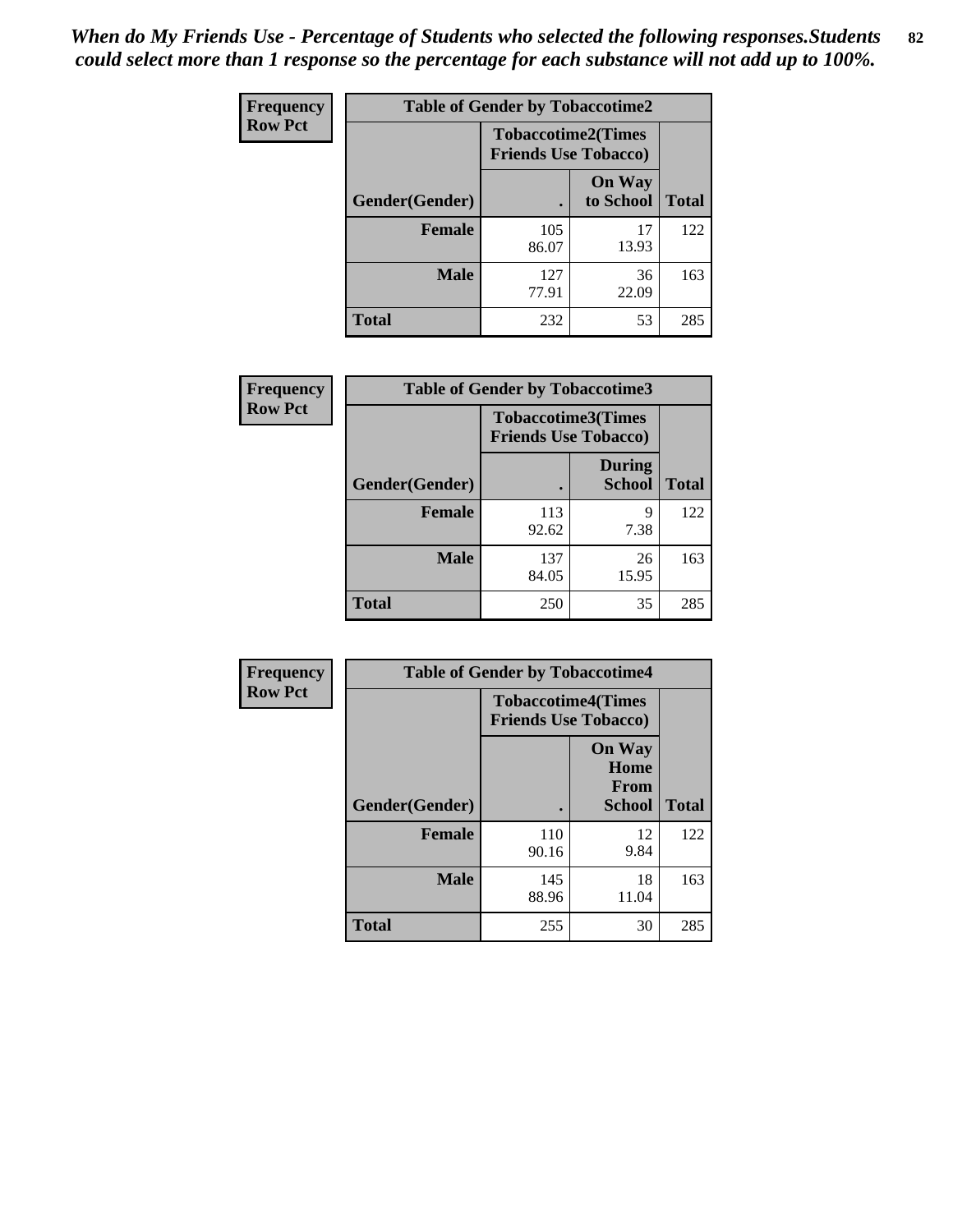| <b>Frequency</b> | <b>Table of Gender by Tobaccotime5</b> |              |                                                          |              |  |
|------------------|----------------------------------------|--------------|----------------------------------------------------------|--------------|--|
| <b>Row Pct</b>   |                                        |              | <b>Tobaccotime5(Times</b><br><b>Friends Use Tobacco)</b> |              |  |
|                  | <b>Gender</b> (Gender)                 |              | <b>Weeknights</b>                                        | <b>Total</b> |  |
|                  | <b>Female</b>                          | 91<br>74.59  | 31<br>25.41                                              | 122          |  |
|                  | <b>Male</b>                            | 113<br>69.33 | 50<br>30.67                                              | 163          |  |
|                  | <b>Total</b>                           | 204          | 81                                                       | 285          |  |

| Frequency      | <b>Table of Gender by Tobaccotime6</b> |                                                          |             |              |
|----------------|----------------------------------------|----------------------------------------------------------|-------------|--------------|
| <b>Row Pct</b> |                                        | <b>Tobaccotime6(Times</b><br><b>Friends Use Tobacco)</b> |             |              |
|                | Gender(Gender)                         |                                                          | Weekends    | <b>Total</b> |
|                | Female                                 | 85<br>69.67                                              | 37<br>30.33 | 122          |
|                | <b>Male</b>                            | 106<br>65.03                                             | 57<br>34.97 | 163          |
|                | <b>Total</b>                           | 191                                                      | 94          | 285          |

| <b>Frequency</b> | <b>Table of Gender by Marijuanatime1</b> |                                |                             |              |
|------------------|------------------------------------------|--------------------------------|-----------------------------|--------------|
| <b>Row Pct</b>   |                                          | <b>Friends Use Marijuana</b> ) | <b>Marijuanatime1(Times</b> |              |
|                  | Gender(Gender)                           |                                | Do Not Use                  | <b>Total</b> |
|                  | <b>Female</b>                            | 57<br>46.72                    | 65<br>53.28                 | 122          |
|                  | <b>Male</b>                              | 68<br>41.72                    | 95<br>58.28                 | 163          |
|                  | <b>Total</b>                             | 125                            | 160                         | 285          |

| <b>Frequency</b> | <b>Table of Gender by Marijuanatime2</b> |                                                               |                            |              |
|------------------|------------------------------------------|---------------------------------------------------------------|----------------------------|--------------|
| <b>Row Pct</b>   |                                          | <b>Marijuanatime2(Times</b><br><b>Friends Use Marijuana</b> ) |                            |              |
|                  | Gender(Gender)                           |                                                               | On Way to<br><b>School</b> | <b>Total</b> |
|                  | <b>Female</b>                            | 104<br>85.25                                                  | 18<br>14.75                | 122          |
|                  | <b>Male</b>                              | 139<br>85.28                                                  | 24<br>14.72                | 163          |
|                  | <b>Total</b>                             | 243                                                           | 42                         | 285          |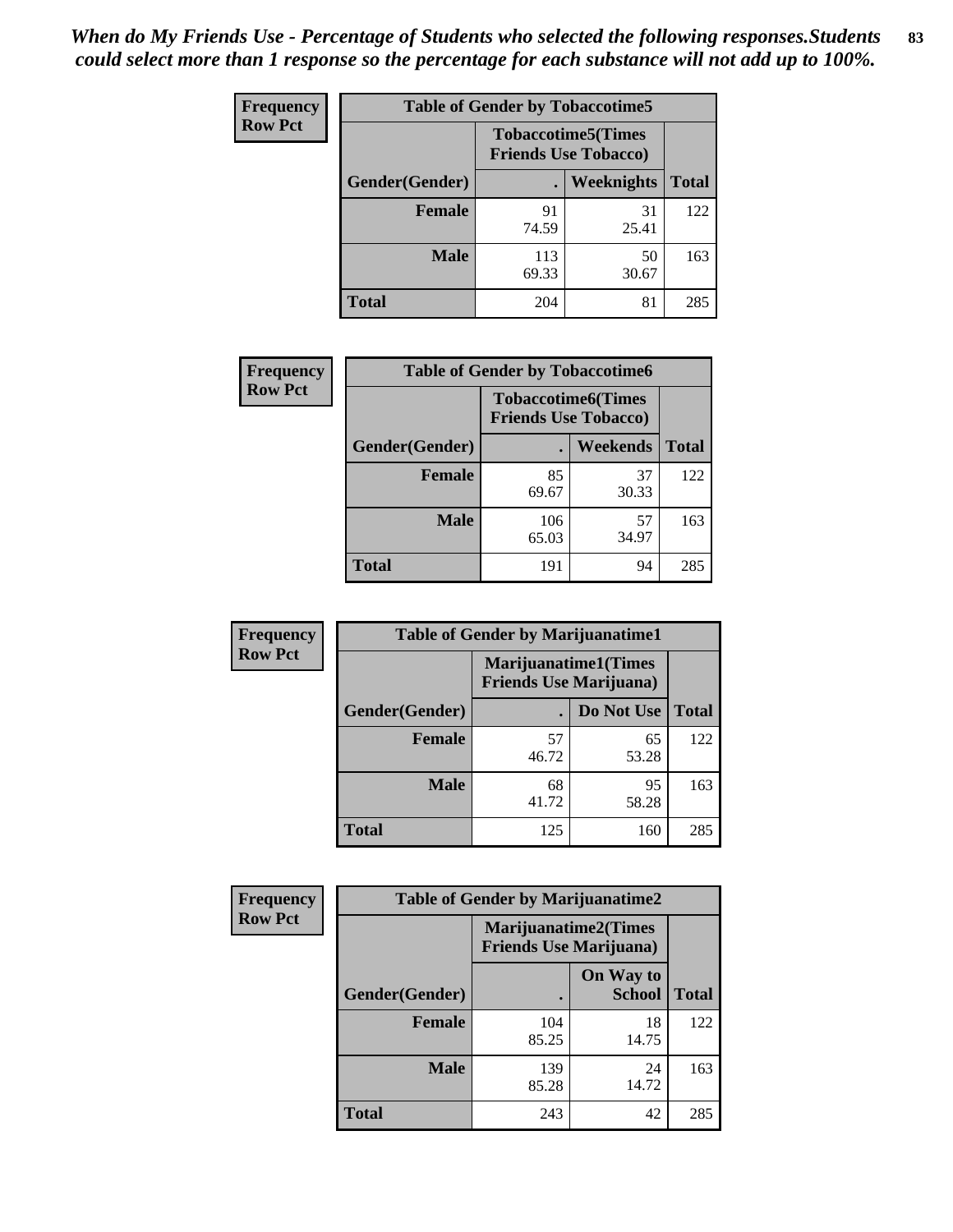*When do My Friends Use - Percentage of Students who selected the following responses.Students could select more than 1 response so the percentage for each substance will not add up to 100%.* **84**

| <b>Frequency</b> | Table of Gender by Marijuanatime3 |                                                        |                                |              |
|------------------|-----------------------------------|--------------------------------------------------------|--------------------------------|--------------|
| <b>Row Pct</b>   |                                   | Marijuanatime3(Times<br><b>Friends Use Marijuana</b> ) |                                |              |
|                  | Gender(Gender)                    |                                                        | <b>During</b><br><b>School</b> | <b>Total</b> |
|                  | <b>Female</b>                     | 118<br>96.72                                           | 4<br>3.28                      | 122          |
|                  | <b>Male</b>                       | 149<br>91.41                                           | 14<br>8.59                     | 163          |
|                  | <b>Total</b>                      | 267                                                    | 18                             | 285          |

| Frequency      | <b>Table of Gender by Marijuanatime4</b> |                                |                                                       |              |
|----------------|------------------------------------------|--------------------------------|-------------------------------------------------------|--------------|
| <b>Row Pct</b> |                                          | <b>Friends Use Marijuana</b> ) | <b>Marijuanatime4</b> (Times                          |              |
|                | Gender(Gender)                           |                                | <b>On Way</b><br>Home<br><b>From</b><br><b>School</b> | <b>Total</b> |
|                | <b>Female</b>                            | 101<br>82.79                   | 21<br>17.21                                           | 122          |
|                | <b>Male</b>                              | 137<br>84.05                   | 26<br>15.95                                           | 163          |
|                | <b>Total</b>                             | 238                            | 47                                                    | 285          |

| Frequency      | <b>Table of Gender by Marijuanatime5</b> |              |                                                                |              |
|----------------|------------------------------------------|--------------|----------------------------------------------------------------|--------------|
| <b>Row Pct</b> |                                          |              | <b>Marijuanatime5</b> (Times<br><b>Friends Use Marijuana</b> ) |              |
|                | Gender(Gender)                           |              | Weeknights                                                     | <b>Total</b> |
|                | <b>Female</b>                            | 85<br>69.67  | 37<br>30.33                                                    | 122          |
|                | <b>Male</b>                              | 123<br>75.46 | 40<br>24.54                                                    | 163          |
|                | <b>Total</b>                             | 208          | 77                                                             | 285          |

| Frequency      | <b>Table of Gender by Marijuanatime6</b> |                                                                |             |              |  |
|----------------|------------------------------------------|----------------------------------------------------------------|-------------|--------------|--|
| <b>Row Pct</b> |                                          | <b>Marijuanatime6</b> (Times<br><b>Friends Use Marijuana</b> ) |             |              |  |
|                | Gender(Gender)                           |                                                                | Weekends    | <b>Total</b> |  |
|                | <b>Female</b>                            | 65<br>53.28                                                    | 57<br>46.72 | 122          |  |
|                | <b>Male</b>                              | 102<br>62.58                                                   | 61<br>37.42 | 163          |  |
|                | <b>Total</b>                             | 167                                                            | 118         | 285          |  |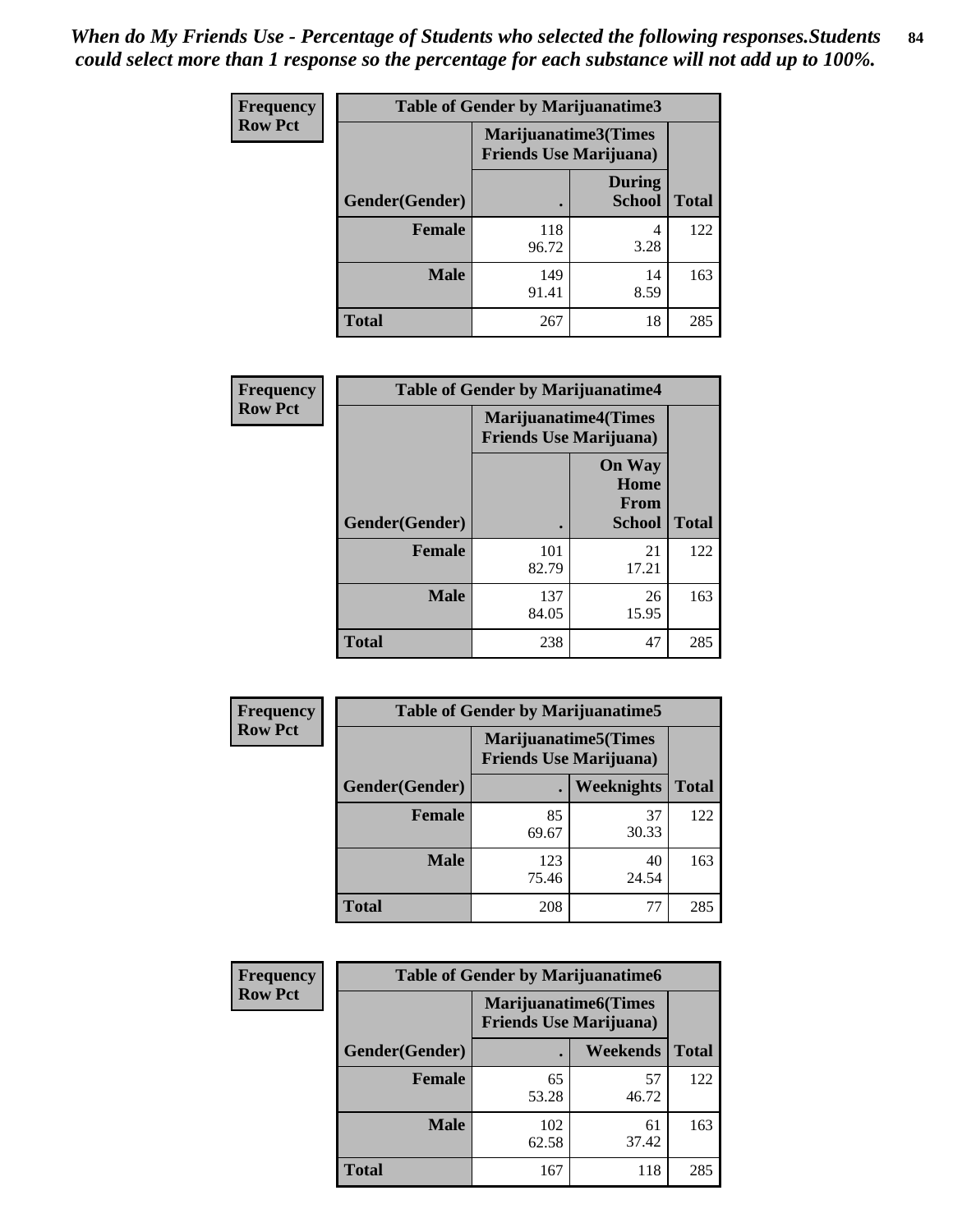*When do My Friends Use - Percentage of Students who selected the following responses.Students could select more than 1 response so the percentage for each substance will not add up to 100%.* **85**

| <b>Frequency</b> | <b>Table of Gender by Otherdrugtime1</b> |                        |                                                         |     |  |
|------------------|------------------------------------------|------------------------|---------------------------------------------------------|-----|--|
| <b>Row Pct</b>   |                                          | <b>Illegal Drugs</b> ) | <b>Otherdrugtime1(Times</b><br><b>Friends Use Other</b> |     |  |
|                  | Gender(Gender)                           |                        | Do Not Use   Total                                      |     |  |
|                  | <b>Female</b>                            | 26<br>21.31            | 96<br>78.69                                             | 122 |  |
|                  | <b>Male</b>                              | 29<br>17.79            | 134<br>82.21                                            | 163 |  |
|                  | <b>Total</b>                             | 55                     | 230                                                     | 285 |  |

| Frequency      | <b>Table of Gender by Otherdrugtime2</b> |                                                                                   |                                   |              |  |
|----------------|------------------------------------------|-----------------------------------------------------------------------------------|-----------------------------------|--------------|--|
| <b>Row Pct</b> |                                          | <b>Otherdrugtime2(Times</b><br><b>Friends Use Other</b><br><b>Illegal Drugs</b> ) |                                   |              |  |
|                | Gender(Gender)                           |                                                                                   | <b>On Way to</b><br><b>School</b> | <b>Total</b> |  |
|                | <b>Female</b>                            | 113<br>92.62                                                                      | 9<br>7.38                         | 122          |  |
|                | <b>Male</b>                              | 150<br>92.02                                                                      | 13<br>7.98                        | 163          |  |
|                | <b>Total</b>                             | 263                                                                               | 22                                | 285          |  |

| <b>Frequency</b> | <b>Table of Gender by Otherdrugtime3</b> |                        |                                                         |              |
|------------------|------------------------------------------|------------------------|---------------------------------------------------------|--------------|
| <b>Row Pct</b>   |                                          | <b>Illegal Drugs</b> ) | <b>Otherdrugtime3(Times</b><br><b>Friends Use Other</b> |              |
|                  | Gender(Gender)                           |                        | <b>During</b><br><b>School</b>                          | <b>Total</b> |
|                  | <b>Female</b>                            | 118<br>96.72           | 4<br>3.28                                               | 122          |
|                  | <b>Male</b>                              | 150<br>92.02           | 13<br>7.98                                              | 163          |
|                  | <b>Total</b>                             | 268                    | 17                                                      | 285          |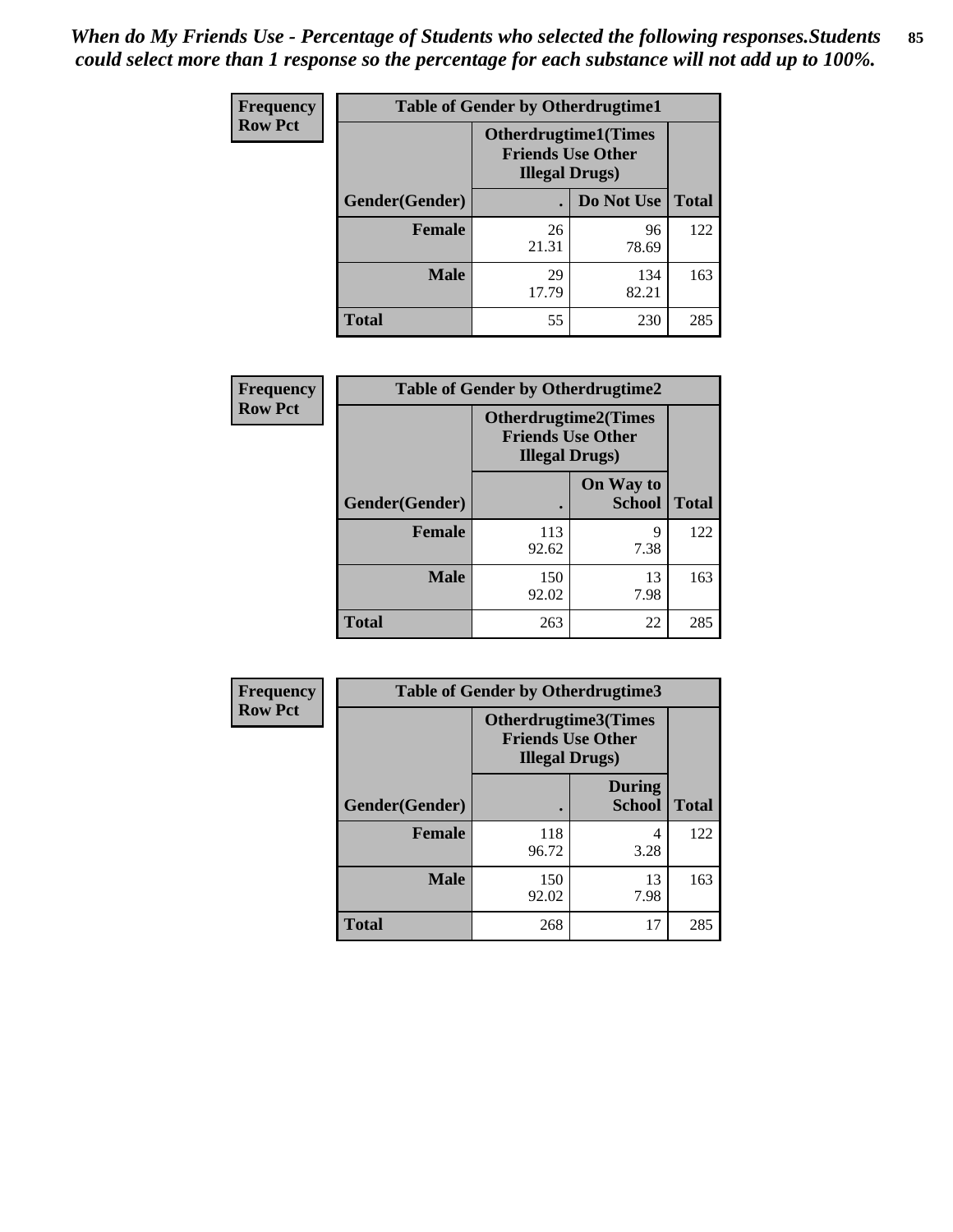*When do My Friends Use - Percentage of Students who selected the following responses.Students could select more than 1 response so the percentage for each substance will not add up to 100%.* **86**

| <b>Frequency</b> | <b>Table of Gender by Otherdrugtime4</b> |                        |                                                         |              |
|------------------|------------------------------------------|------------------------|---------------------------------------------------------|--------------|
| <b>Row Pct</b>   |                                          | <b>Illegal Drugs</b> ) | <b>Otherdrugtime4(Times</b><br><b>Friends Use Other</b> |              |
|                  | Gender(Gender)                           |                        | <b>On Way</b><br>Home<br><b>From</b><br><b>School</b>   | <b>Total</b> |
|                  | <b>Female</b>                            | 112<br>91.80           | 10<br>8.20                                              | 122          |
|                  | <b>Male</b>                              | 152<br>93.25           | 11<br>6.75                                              | 163          |
|                  | <b>Total</b>                             | 264                    | 21                                                      | 285          |

| Frequency      | <b>Table of Gender by Otherdrugtime5</b> |                                                                                    |             |              |
|----------------|------------------------------------------|------------------------------------------------------------------------------------|-------------|--------------|
| <b>Row Pct</b> |                                          | <b>Otherdrugtime5</b> (Times<br><b>Friends Use Other</b><br><b>Illegal Drugs</b> ) |             |              |
|                | Gender(Gender)                           |                                                                                    | Weeknights  | <b>Total</b> |
|                | <b>Female</b>                            | 105<br>86.07                                                                       | 17<br>13.93 | 122          |
|                | <b>Male</b>                              | 146<br>89.57                                                                       | 17<br>10.43 | 163          |
|                | <b>Total</b>                             | 251                                                                                | 34          | 285          |

| <b>Frequency</b> | <b>Table of Gender by Otherdrugtime6</b> |                                                                                   |             |              |
|------------------|------------------------------------------|-----------------------------------------------------------------------------------|-------------|--------------|
| <b>Row Pct</b>   |                                          | <b>Otherdrugtime6(Times</b><br><b>Friends Use Other</b><br><b>Illegal Drugs</b> ) |             |              |
|                  | Gender(Gender)                           |                                                                                   | Weekends    | <b>Total</b> |
|                  | <b>Female</b>                            | 98<br>80.33                                                                       | 24<br>19.67 | 122          |
|                  | <b>Male</b>                              | 143<br>87.73                                                                      | 20<br>12.27 | 163          |
|                  | <b>Total</b>                             | 241                                                                               | 44          | 285          |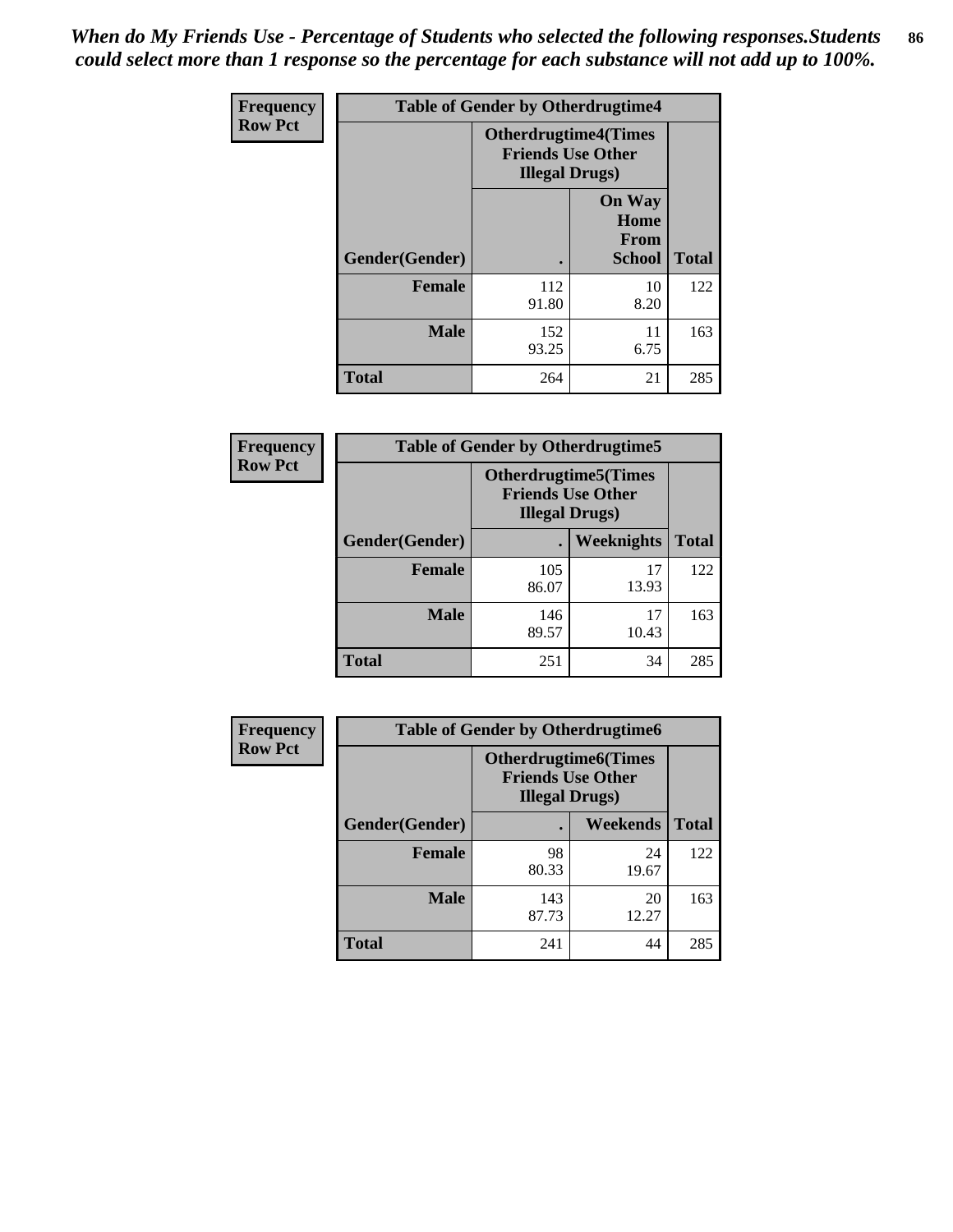## *Other Questions* **87**

| <b>Frequency</b> | <b>Table of Gender by Educationalcohol</b> |                                                                                                                                       |                |              |  |
|------------------|--------------------------------------------|---------------------------------------------------------------------------------------------------------------------------------------|----------------|--------------|--|
| <b>Row Pct</b>   |                                            | <b>Educationalcohol</b> (I<br>have been taught<br>about alcohol,<br>tobacco,<br>and other drugs<br>within the last year<br>at school) |                |              |  |
|                  | Gender(Gender)                             | Yes                                                                                                                                   | N <sub>0</sub> | <b>Total</b> |  |
|                  | <b>Female</b>                              | 92<br>75.41                                                                                                                           | 30<br>24.59    | 122          |  |
|                  | <b>Male</b>                                | 124<br>76.07                                                                                                                          | 39<br>23.93    | 163          |  |
|                  | <b>Total</b>                               | 216                                                                                                                                   | 69             | 285          |  |

| Frequency      | <b>Table of Gender by Rodedrinking</b> |                                                                                                                     |              |              |  |
|----------------|----------------------------------------|---------------------------------------------------------------------------------------------------------------------|--------------|--------------|--|
| <b>Row Pct</b> |                                        | Rodedrinking(In<br>the past 30 days I<br>have ridden in a<br>car with a driver<br>who had been<br>drinking alcohol) |              |              |  |
|                | Gender(Gender)                         | Yes                                                                                                                 | $\bf N_0$    | <b>Total</b> |  |
|                | <b>Female</b>                          | 21<br>17.21                                                                                                         | 101<br>82.79 | 122          |  |
|                | <b>Male</b>                            | 27<br>16.56                                                                                                         | 136<br>83.44 | 163          |  |
|                | <b>Total</b>                           | 48                                                                                                                  | 237          | 285          |  |

| Frequency      | <b>Table of Gender by Drugsschool</b> |                                                                                                                                     |                |              |  |
|----------------|---------------------------------------|-------------------------------------------------------------------------------------------------------------------------------------|----------------|--------------|--|
| <b>Row Pct</b> |                                       | <b>Drugsschool</b> (During<br>the past 12 months,<br>I have been offered,<br>sold,<br>or given illegal drugs<br>on school property) |                |              |  |
|                | Gender(Gender)                        | Yes                                                                                                                                 | N <sub>0</sub> | <b>Total</b> |  |
|                | <b>Female</b>                         | 32<br>26.23                                                                                                                         | 90<br>73.77    | 122          |  |
|                | <b>Male</b>                           | 52<br>31.90                                                                                                                         | 111<br>68.10   | 163          |  |
|                | <b>Total</b>                          | 84                                                                                                                                  | 201            | 285          |  |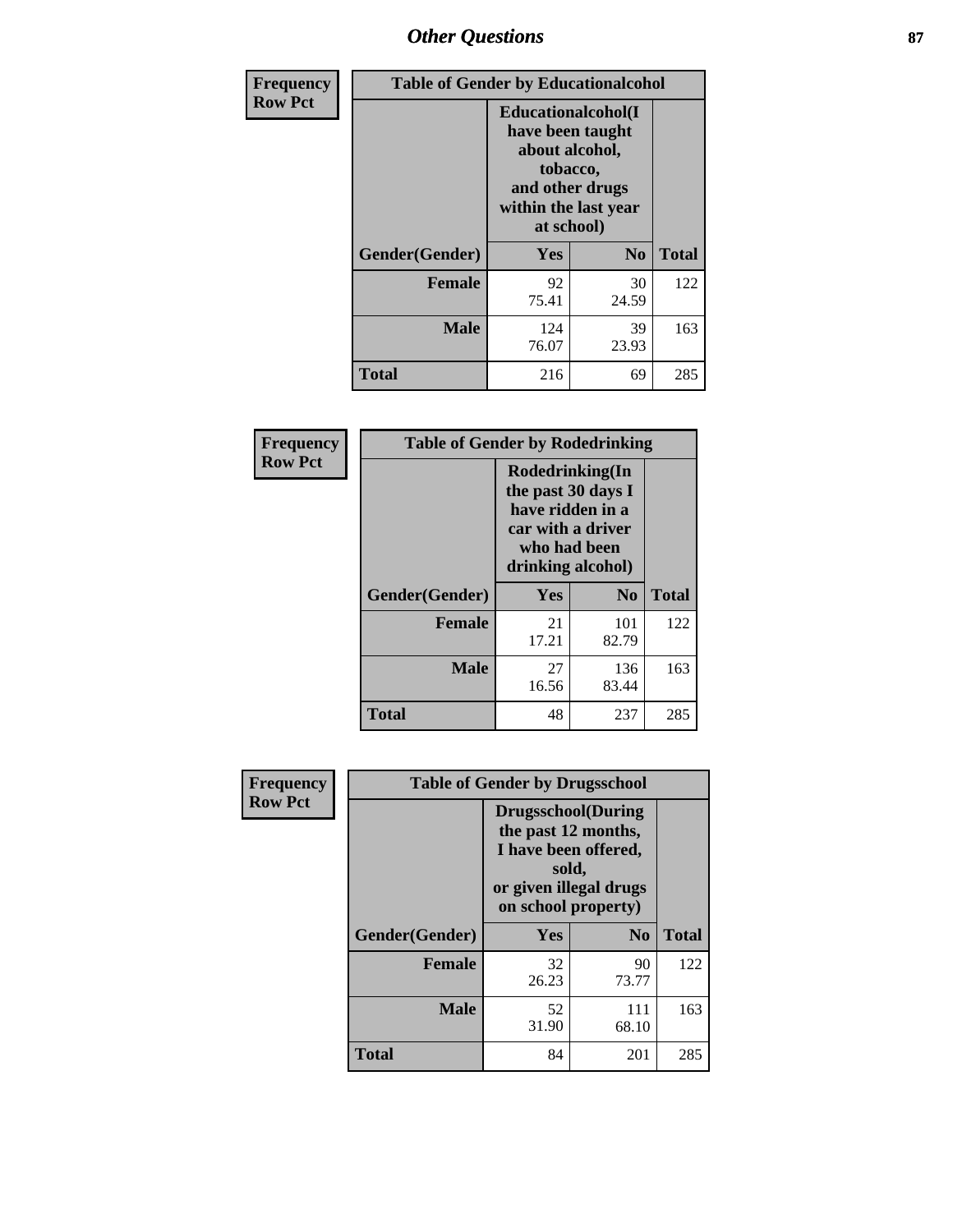### *Other Questions* **88**

**Frequency Row Pct**

| <b>Table of Gender by Bingedrinking</b> |                         |                                                                                                         |                   |                          |                        |                               |                        |              |
|-----------------------------------------|-------------------------|---------------------------------------------------------------------------------------------------------|-------------------|--------------------------|------------------------|-------------------------------|------------------------|--------------|
|                                         |                         | Bingedrinking(I have drunk five or more<br>drinks of alcohol at one sitting during the<br>last 30 days) |                   |                          |                        |                               |                        |              |
| <b>Gender</b> (Gender)                  | $\bf{0}$<br><b>Days</b> | $1$ or<br>days                                                                                          | 3 to<br>5<br>days | <b>6 to</b><br>9<br>days | 10<br>to<br>19<br>days | <b>20</b><br>to<br>29<br>days | All<br>30<br>days      | <b>Total</b> |
| <b>Female</b>                           | 108<br>88.52            | 5<br>4.10                                                                                               | $\theta$<br>0.00  | 2<br>1.64                | 3<br>2.46              | 3<br>2.46                     | 0.82                   | 122          |
| <b>Male</b>                             | 144<br>88.34            | 3<br>1.84                                                                                               | 3<br>1.84         | 3<br>1.84                | $\mathcal{F}$<br>1.84  | 5<br>3.07                     | $\mathfrak{D}$<br>1.23 | 163          |
| <b>Total</b>                            | 252                     | 8                                                                                                       | 3                 | 5                        | 6                      | 8                             | 3                      | 285          |

| Frequency      | <b>Table of Gender by Educationaids</b> |                                                                                                 |             |              |  |
|----------------|-----------------------------------------|-------------------------------------------------------------------------------------------------|-------------|--------------|--|
| <b>Row Pct</b> |                                         | <b>Educationaids</b> (I<br>have been taught<br>about HIV/AIDS<br>at school in the<br>past year) |             |              |  |
|                | Gender(Gender)                          | Yes                                                                                             | $\bf N_0$   | <b>Total</b> |  |
|                | <b>Female</b>                           | 88<br>72.13                                                                                     | 34<br>27.87 | 122          |  |
|                | <b>Male</b>                             | 123<br>75.46                                                                                    | 40<br>24.54 | 163          |  |
|                | <b>Total</b>                            | 211                                                                                             | 74          | 285          |  |

| Frequency      | <b>Table of Gender by Suicideconsider</b> |                 |                |       |
|----------------|-------------------------------------------|-----------------|----------------|-------|
| <b>Row Pct</b> |                                           | Suicideconsider |                |       |
|                | Gender(Gender)                            | Yes             | N <sub>0</sub> | Total |
|                | <b>Female</b>                             | 11<br>9.02      | 111<br>90.98   | 122   |
|                | <b>Male</b>                               | 20<br>12.27     | 143<br>87.73   | 163   |
|                | <b>Total</b>                              | 31              | 254            | 285   |